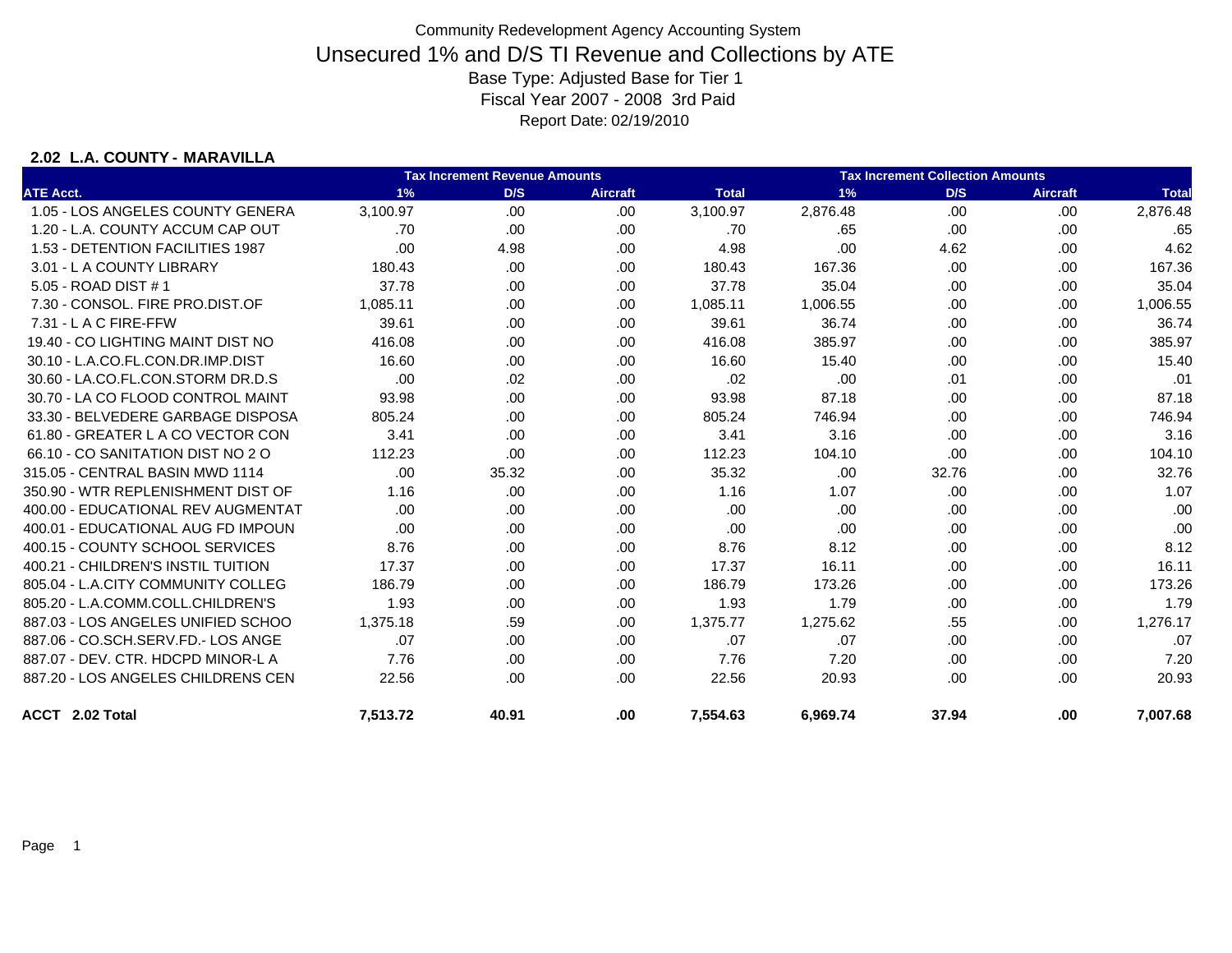### **2.04 L.A. COUNTY - WILLOWBROOK**

|                                    | <b>Tax Increment Collection Amounts</b><br><b>Tax Increment Revenue Amounts</b> |        |                 |              |           |        |                 |              |
|------------------------------------|---------------------------------------------------------------------------------|--------|-----------------|--------------|-----------|--------|-----------------|--------------|
| <b>ATE Acct.</b>                   | 1%                                                                              | D/S    | <b>Aircraft</b> | <b>Total</b> | 1%        | D/S    | <b>Aircraft</b> | <b>Total</b> |
| 1.05 - LOS ANGELES COUNTY GENERA   | 19,563.15                                                                       | .00.   | .00.            | 19,563.15    | 16,861.12 | .00    | .00             | 16,861.12    |
| 1.20 - L.A. COUNTY ACCUM CAP OUT   | 4.61                                                                            | .00    | .00             | 4.61         | 4.08      | .00    | .00             | 4.08         |
| 1.53 - DETENTION FACILITIES 1987   | .00                                                                             | 29.11  | .00.            | 29.11        | .00       | 25.22  | .00             | 25.22        |
| 3.01 - L A COUNTY LIBRARY          | 1.037.36                                                                        | .00    | .00             | 1,037.36     | 900.60    | .00.   | .00             | 900.60       |
| 5.10 - ROAD DIST # 2               | 223.81                                                                          | .00.   | .00             | 223.81       | 194.42    | .00    | .00             | 194.42       |
| 7.30 - CONSOL, FIRE PRO.DIST.OF    | 6,219.47                                                                        | .00.   | .00             | 6,219.47     | 5,397.07  | .00    | .00             | 5,397.07     |
| $7.31 - L$ A C FIRE-FFW            | 264.58                                                                          | .00.   | .00             | 264.58       | 227.30    | .00    | .00             | 227.30       |
| 19.40 - CO LIGHTING MAINT DIST NO  | 3,109.19                                                                        | .00    | .00             | 3,109.19     | 2,726.19  | .00    | .00             | 2,726.19     |
| 30.10 - L.A.CO.FL.CON.DR.IMP.DIST  | 93.56                                                                           | .00    | .00             | 93.56        | 80.99     | .00.   | .00             | 80.99        |
| 30.60 - LA.CO.FL.CON.STORM DR.D.S  | .00                                                                             | .92    | .00             | .92          | .00       | .62    | .00             | .62          |
| 30.70 - LA CO FLOOD CONTROL MAINT  | 546.94                                                                          | .00.   | .00             | 546.94       | 475.71    | .00.   | .00             | 475.71       |
| 33.60 - FIRESTONE GARBAGE DISPOSA  | 2,954.74                                                                        | .00.   | .00             | 2,954.74     | 2,565.44  | .00.   | .00             | 2,565.44     |
| 61.80 - GREATER L A CO VECTOR CON  | 15.34                                                                           | .00.   | .00             | 15.34        | 12.66     | .00    | .00             | 12.66        |
| 66.05 - CO SANITATION DIST NO 1 O  | 738.87                                                                          | .00    | .00             | 738.87       | 641.10    | .00    | .00             | 641.10       |
| 315.05 - CENTRAL BASIN MWD 1114    | .00                                                                             | 206.28 | .00             | 206.28       | .00       | 178.60 | .00             | 178.60       |
| 350.90 - WTR REPLENISHMENT DIST OF | 7.53                                                                            | .00    | .00             | 7.53         | 6.63      | .00    | .00             | 6.63         |
| 400.00 - EDUCATIONAL REV AUGMENTAT | .00                                                                             | .00.   | .00             | .00          | .00       | .00    | .00             | .00          |
| 400.01 - EDUCATIONAL AUG FD IMPOUN | .00                                                                             | .00.   | .00             | .00          | .00       | .00.   | .00             | .00          |
| 400.15 - COUNTY SCHOOL SERVICES    | 49.66                                                                           | .00.   | .00             | 49.66        | 43.07     | .00.   | .00             | 43.07        |
| 400.21 - CHILDREN'S INSTIL TUITION | 98.64                                                                           | .00    | .00             | 98.64        | 85.48     | .00    | .00             | 85.48        |
| 793.04 - COMPTON COMMUNITY COLLE!  | 811.13                                                                          | .00    | .00             | 811.13       | 704.14    | .00    | .00             | 704.14       |
| 793.20 - CHILDREN'S CTR FUND COMPT | 257.50                                                                          | .00    | .00             | 257.50       | 223.35    | .00    | .00             | 223.35       |
| 845.03 - COMPTON UNIFIED SCHOOL DI | 7,382.63                                                                        | .00    | .00             | 7,382.63     | 6,408.99  | .00    | .00             | 6,408.99     |
| 845.06 - CO.SCH.SERV.FD.-COMPTON   | 245.27                                                                          | .00    | .00             | 245.27       | 213.35    | .00    | .00             | 213.35       |
| 845.07 - DEV.CTR.HDCPD.MINOR-COMPT | 32.86                                                                           | .00    | .00             | 32.86        | 28.20     | .00.   | .00             | 28.20        |
| 845.20 - COMPTON CHILDREN'S CENTER | 233.06                                                                          | .00    | .00             | 233.06       | 202.57    | .00.   | .00             | 202.57       |
| <b>ACCT</b> 2.04 Total             | 43,889.90                                                                       | 236.31 | .00.            | 44,126.21    | 38,002.46 | 204.44 | .00             | 38,206.90    |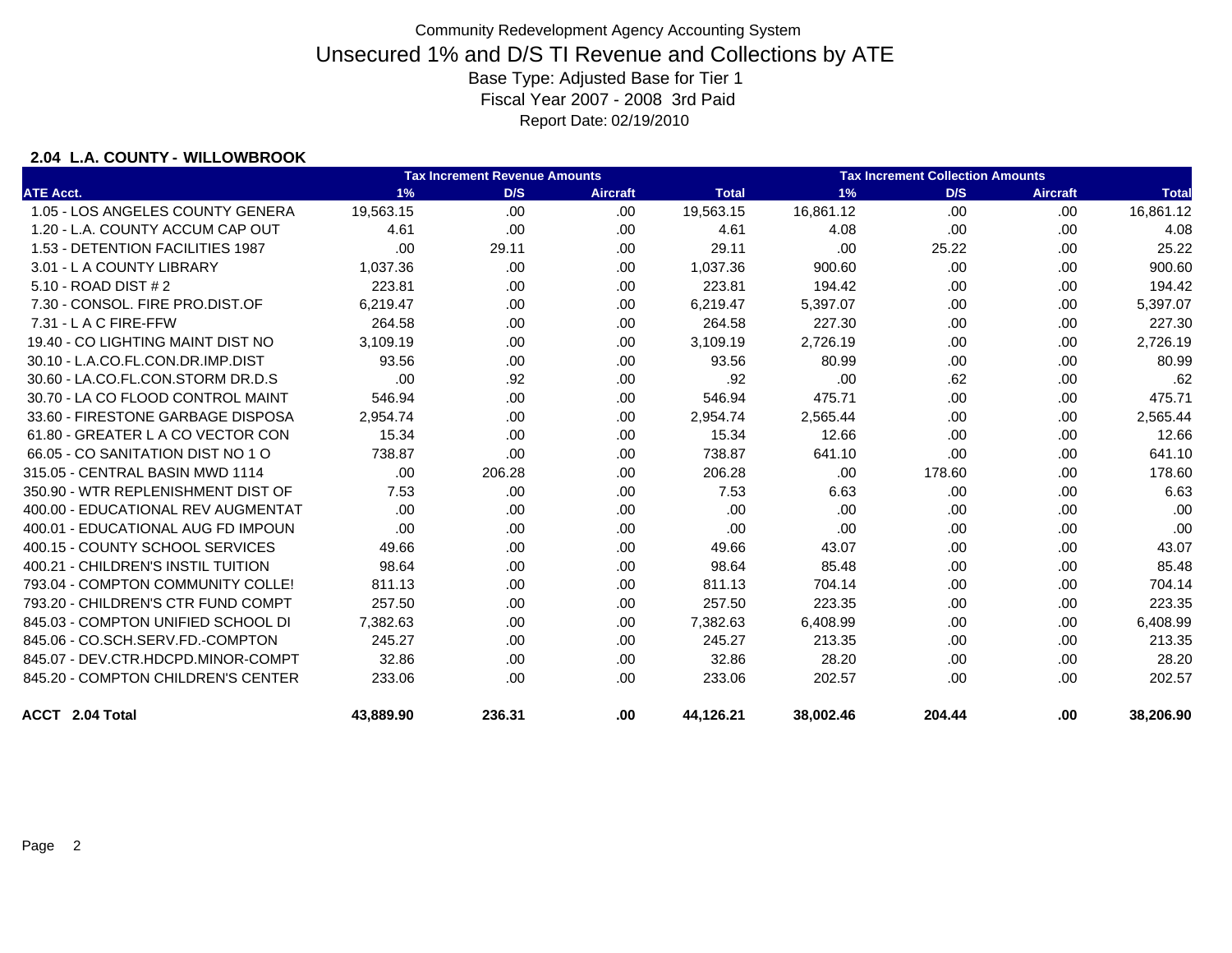### **2.06 L.A. COUNTY - E RANCHO DOMINGUEZ**

|                                    |          | <b>Tax Increment Revenue Amounts</b> |                 |              | <b>Tax Increment Collection Amounts</b> |       |                 |              |  |
|------------------------------------|----------|--------------------------------------|-----------------|--------------|-----------------------------------------|-------|-----------------|--------------|--|
| <b>ATE Acct.</b>                   | 1%       | D/S                                  | <b>Aircraft</b> | <b>Total</b> | 1%                                      | D/S   | <b>Aircraft</b> | <b>Total</b> |  |
| 1.05 - LOS ANGELES COUNTY GENERA   | 1,848.54 | .00                                  | .00             | 1,848.54     | 1,124.97                                | .00   | .00             | 1,124.97     |  |
| 1.20 - L.A. COUNTY ACCUM CAP OUT   | .42      | .00                                  | .00             | .42          | .25                                     | .00   | .00             | .25          |  |
| 1.53 - DETENTION FACILITIES 1987   | .00      | 2.80                                 | .00             | 2.80         | .00                                     | 1.70  | .00             | 1.70         |  |
| 3.01 - L A COUNTY LIBRARY          | 107.62   | .00                                  | .00             | 107.62       | 65.49                                   | .00   | .00             | 65.49        |  |
| 5.10 - ROAD DIST # 2               | 21.64    | .00                                  | .00             | 21.64        | 13.17                                   | .00   | .00             | 13.17        |  |
| 7.30 - CONSOL. FIRE PRO.DIST.OF    | 647.21   | .00                                  | .00             | 647.21       | 393.86                                  | .00   | .00             | 393.86       |  |
| $7.31 - L$ A C FIRE-FFW            | 24.66    | .00                                  | .00             | 24.66        | 15.01                                   | .00   | .00             | 15.01        |  |
| 19.40 - CO LIGHTING MAINT DIST NO  | 171.84   | .00                                  | .00.            | 171.84       | 104.57                                  | .00   | .00             | 104.57       |  |
| 30.10 - L.A.CO.FL.CON.DR.IMP.DIST  | 9.91     | .00                                  | .00             | 9.91         | 6.03                                    | .00   | .00             | 6.03         |  |
| 30.60 - LA.CO.FL.CON.STORM DR.D.S  | .00      | .11                                  | .00             | .11          | .00                                     | .04   | .00             | .04          |  |
| 30.70 - LA CO FLOOD CONTROL MAINT  | 56.05    | .00                                  | .00.            | 56.05        | 34.11                                   | .00   | .00             | 34.11        |  |
| 33.60 - FIRESTONE GARBAGE DISPOSA  | 306.43   | .00                                  | .00.            | 306.43       | 186.48                                  | .00   | .00             | 186.48       |  |
| 61.20 - COMPTON CREEK MOSQUITO AB  | 11.29    | .00                                  | .00             | 11.29        | 6.87                                    | .00   | .00             | 6.87         |  |
| 66.05 - CO SANITATION DIST NO 1 O  | 76.96    | .00                                  | .00             | 76.96        | 46.84                                   | .00   | .00             | 46.84        |  |
| 315.05 - CENTRAL BASIN MWD 1114    | .00.     | 19.88                                | .00             | 19.88        | .00                                     | 12.10 | .00             | 12.10        |  |
| 350.90 - WTR REPLENISHMENT DIST OF | .69      | .00                                  | .00             | .69          | .42                                     | .00   | .00             | .42          |  |
| 400.00 - EDUCATIONAL REV AUGMENTAT | .00.     | .00                                  | .00             | .00          | .00                                     | .00   | .00             | .00          |  |
| 400.01 - EDUCATIONAL AUG FD IMPOUN | .00      | .00                                  | .00             | .00          | .00                                     | .00   | .00             | .00          |  |
| 400.15 - COUNTY SCHOOL SERVICES    | 5.22     | .00                                  | .00             | 5.22         | 3.17                                    | .00   | .00             | 3.17         |  |
| 400.21 - CHILDREN'S INSTIL TUITION | 10.36    | .00                                  | .00.            | 10.36        | 6.30                                    | .00   | .00             | 6.30         |  |
| 793.04 - COMPTON COMMUNITY COLLE!  | 84.24    | .00                                  | .00             | 84.24        | 51.27                                   | .00   | .00             | 51.27        |  |
| 793.20 - CHILDREN'S CTR FUND COMPT | 26.91    | .00                                  | .00             | 26.91        | 16.37                                   | .00   | .00             | 16.37        |  |
| 845.03 - COMPTON UNIFIED SCHOOL DI | 766.35   | .00                                  | .00             | 766.35       | 466.37                                  | .00   | .00             | 466.37       |  |
| 845.06 - CO.SCH.SERV.FD.-COMPTON   | 25.11    | .00                                  | .00.            | 25.11        | 15.28                                   | .00   | .00             | 15.28        |  |
| 845.07 - DEV.CTR.HDCPD.MINOR-COMPT | 3.68     | .00.                                 | .00.            | 3.68         | 2.24                                    | .00   | .00             | 2.24         |  |
| 845.20 - COMPTON CHILDREN'S CENTER | 24.00    | .00                                  | .00             | 24.00        | 14.60                                   | .00   | .00             | 14.60        |  |
| ACCT 2.06 Total                    | 4,229.13 | 22.79                                | .00             | 4.251.92     | 2.573.67                                | 13.84 | .00             | 2,587.51     |  |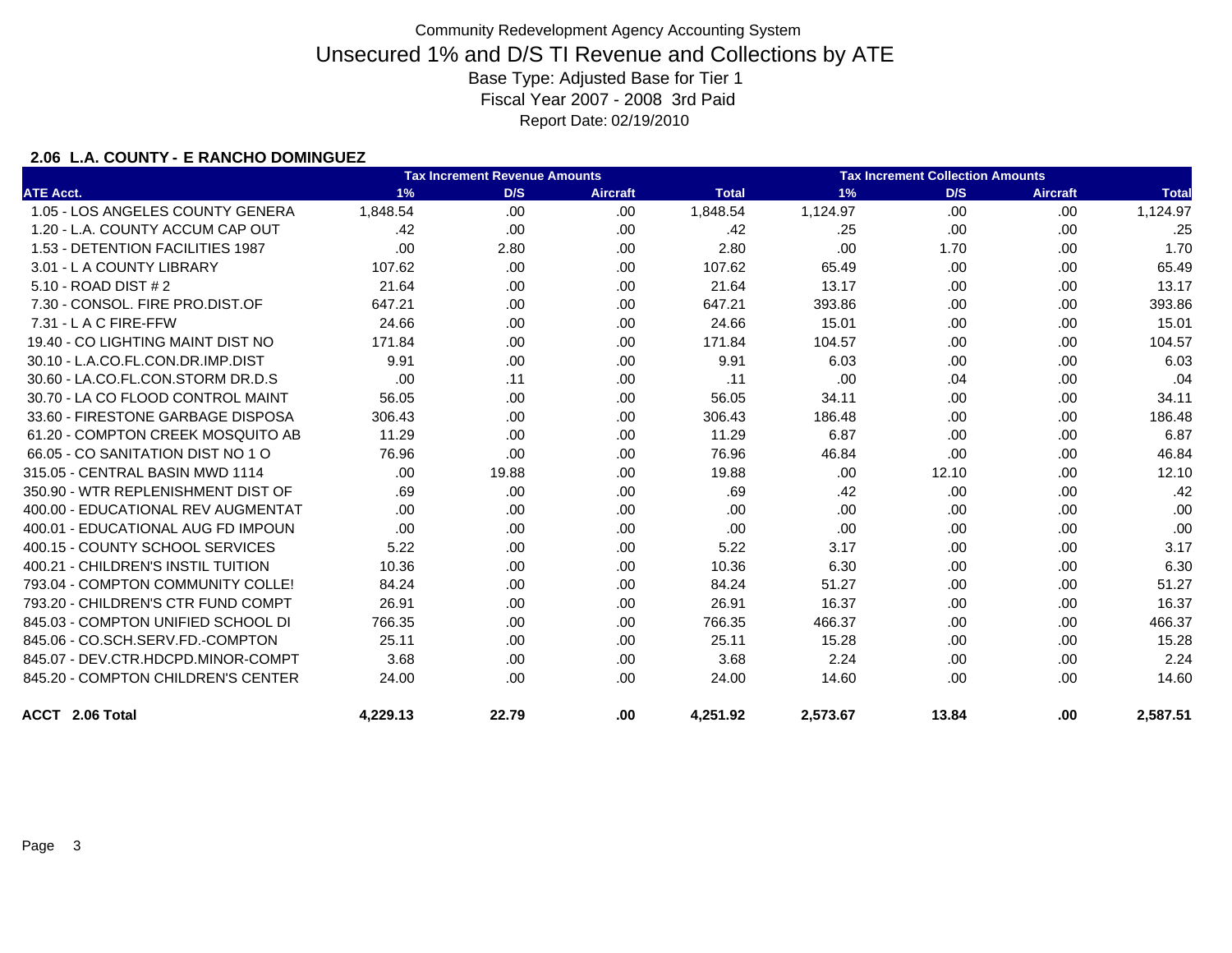#### **100.03 ALHAMBRA - INDUSTRIAL**

|                                    |               | <b>Tax Increment Revenue Amounts</b> |                 |                |               |             | <b>Tax Increment Collection Amounts</b><br>D/S<br><b>Aircraft</b><br>.00<br>.00.<br>.00<br>.00<br>$-171.97$<br>.00<br>.00.<br>.00<br>.00<br>.00.<br>$-9.27$<br>.00.<br>.00<br>.00<br>.00<br>.00<br>.00.<br>.00<br>.00<br>.00<br>.00<br>.00<br>.00<br>.00<br>.00.<br>.00<br>.00. |               |  |
|------------------------------------|---------------|--------------------------------------|-----------------|----------------|---------------|-------------|---------------------------------------------------------------------------------------------------------------------------------------------------------------------------------------------------------------------------------------------------------------------------------|---------------|--|
| <b>ATE Acct.</b>                   | 1%            | D/S                                  | <b>Aircraft</b> | <b>Total</b>   | 1%            |             |                                                                                                                                                                                                                                                                                 | <b>Total</b>  |  |
| 1.05 - LOS ANGELES COUNTY GENERA   | $-121,681.40$ | .00                                  | .00             | $-121,681.40$  | $-121,477.56$ |             |                                                                                                                                                                                                                                                                                 | $-121,477.56$ |  |
| 1.20 - L.A. COUNTY ACCUM CAP OUT   | $-27.72$      | .00                                  | .00.            | $-27.72$       | $-27.67$      |             |                                                                                                                                                                                                                                                                                 | $-27.67$      |  |
| 1.53 - DETENTION FACILITIES 1987   | .00           | $-172.26$                            | .00.            | $-172.26$      | .00           |             |                                                                                                                                                                                                                                                                                 | $-171.97$     |  |
| $7.31 - L$ A C FIRE-FFW            | $-1,701.23$   | .00                                  | .00             | $-1,701.23$    | $-1,698.38$   |             |                                                                                                                                                                                                                                                                                 | $-1,698.38$   |  |
| 30.10 - L.A.CO.FL.CON.DR.IMP.DIST  | $-652.29$     | .00                                  | .00             | $-652.29$      | $-651.20$     |             |                                                                                                                                                                                                                                                                                 | $-651.20$     |  |
| 30.60 - LA.CO.FL.CON.STORM DR.D.S  | .00           | $-9.20$                              | .00.            | $-9.20$        | .00           |             |                                                                                                                                                                                                                                                                                 | $-9.27$       |  |
| 30.70 - LA CO FLOOD CONTROL MAINT  | $-3,692.05$   | .00                                  | .00             | $-3,692.05$    | $-3,685.87$   |             |                                                                                                                                                                                                                                                                                 | $-3,685.87$   |  |
| 66.55 - CO SANIT DIST NO 16 OPERA  | $-4.459.57$   | .00                                  | .00             | $-4,459.57$    | $-4,452.10$   |             |                                                                                                                                                                                                                                                                                 | $-4,452.10$   |  |
| 100.01 - CITY-ALHAMBRA TD #1       | $-51,637.19$  | .00                                  | .00             | $-51,637.19$   | $-51,550.70$  |             |                                                                                                                                                                                                                                                                                 | $-51,550.70$  |  |
| 100.52 - CITY-ALHAMBRA LT DIST #   | $-5,972.66$   | .00                                  | .00             | $-5,972.66$    | $-5,962.65$   |             |                                                                                                                                                                                                                                                                                 | $-5,962.65$   |  |
| 367.05 - SAN GABRIEL VAL MUN WATER | $-8,112.33$   | .00                                  | .00             | $-8,112.33$    | $-8,098.74$   |             |                                                                                                                                                                                                                                                                                 | $-8,098.74$   |  |
| 367.07 - SAN GAB VAL MWD STATE WAT | .00           | $-5,196.26$                          | .00             | $-5,196.26$    | .00           | $-5,187.56$ |                                                                                                                                                                                                                                                                                 | $-5,187.56$   |  |
| 400.00 - EDUCATIONAL REV AUGMENTAT | .00           | .00                                  | .00             | .00            | .00           |             |                                                                                                                                                                                                                                                                                 | .00           |  |
| 400.01 - EDUCATIONAL AUG FD IMPOUN | .00.          | .00                                  | .00             | .00            | .00           |             |                                                                                                                                                                                                                                                                                 | .00           |  |
| 400.15 - COUNTY SCHOOL SERVICES    | $-343.84$     | .00                                  | .00.            | $-343.84$      | $-343.27$     | .00         | .00                                                                                                                                                                                                                                                                             | $-343.27$     |  |
| 400.21 - CHILDREN'S INSTIL TUITION | $-682.41$     | .00                                  | .00             | $-682.41$      | $-681.27$     | .00         | .00                                                                                                                                                                                                                                                                             | $-681.27$     |  |
| 805.04 - L.A.CITY COMMUNITY COLLEG | $-7.338.07$   | .00                                  | .00             | $-7,338.07$    | $-7,325.78$   | .00         | .00                                                                                                                                                                                                                                                                             | $-7,325.78$   |  |
| 805.20 - L.A.COMM.COLL.CHILDREN'S  | $-75.87$      | .00                                  | .00             | $-75.87$       | $-75.74$      | .00.        | .00                                                                                                                                                                                                                                                                             | $-75.74$      |  |
| 936.03 - ALHAMBRA UNIFIED SCHOOL D | $-39.145.67$  | .00                                  | .00             | $-39,145.67$   | $-39,080.10$  | .00         | .00                                                                                                                                                                                                                                                                             | $-39,080.10$  |  |
| 936.06 - CO SCHOOL SERVICE FUND    | $-2,139.59$   | .00                                  | .00             | $-2,139.59$    | $-2,136.01$   | .00.        | .00                                                                                                                                                                                                                                                                             | $-2,136.01$   |  |
| 936.07 - DEV CTR HDC MINOR         | $-10.895.14$  | .00                                  | .00             | $-10,895.14$   | $-10,876.89$  | .00.        | .00                                                                                                                                                                                                                                                                             | -10,876.89    |  |
| 936.20 - ALHAMBRA CHILDREN'S CTR F | $-1,256.20$   | .00                                  | .00             | $-1,256.20$    | $-1,254.09$   | .00         | .00                                                                                                                                                                                                                                                                             | $-1,254.09$   |  |
| ACCT 100.03 Total                  | $-259,813.23$ | $-5,377.72$                          | .00             | $-265, 190.95$ | -259,378.02   | $-5,368.80$ | .00                                                                                                                                                                                                                                                                             | -264,746.82   |  |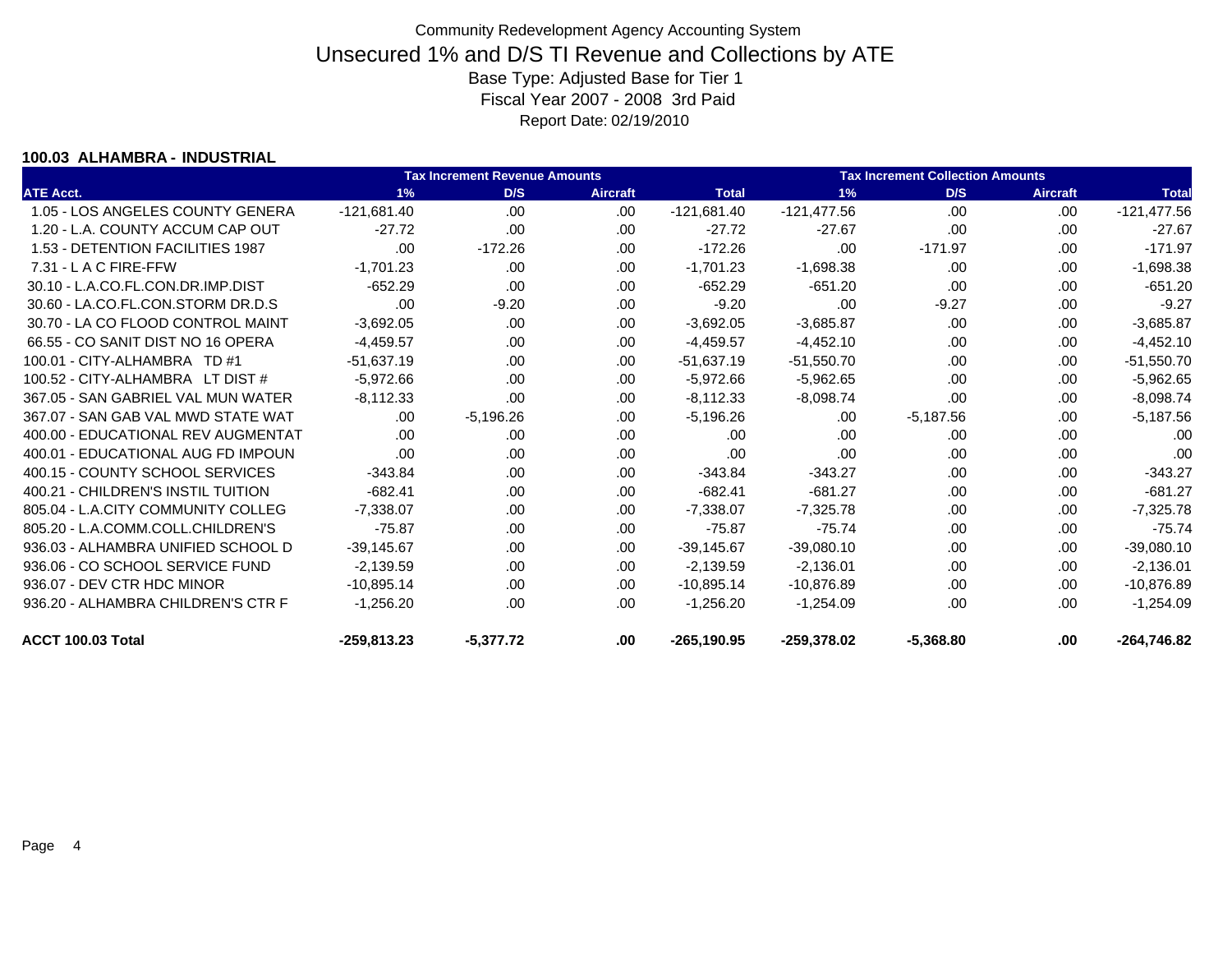### **100.05 ALHAMBRA - IND'TRIAL 82 ANNEX**

|                                    |           | <b>Tax Increment Revenue Amounts</b> |                 |              |           | <b>Tax Increment Collection Amounts</b> |                 |              |  |
|------------------------------------|-----------|--------------------------------------|-----------------|--------------|-----------|-----------------------------------------|-----------------|--------------|--|
| <b>ATE Acct.</b>                   | 1%        | D/S                                  | <b>Aircraft</b> | <b>Total</b> | 1%        | D/S                                     | <b>Aircraft</b> | <b>Total</b> |  |
| 1.05 - LOS ANGELES COUNTY GENERA   | 31,329.47 | .00                                  | .00.            | 31,329.47    | 30,257.46 | .00                                     | .00             | 30,257.46    |  |
| 1.20 - L.A. COUNTY ACCUM CAP OUT   | 7.13      | .00.                                 | .00             | 7.13         | 6.89      | .00                                     | .00             | 6.89         |  |
| 1.53 - DETENTION FACILITIES 1987   | .00       | 44.35                                | .00             | 44.35        | .00       | 42.83                                   | .00             | 42.83        |  |
| $7.31 - L$ A C FIRE-FFW            | 438.01    | .00.                                 | .00             | 438.01       | 423.03    | .00                                     | .00             | 423.03       |  |
| 30.10 - L.A.CO.FL.CON.DR.IMP.DIST  | 167.94    | .00                                  | .00             | 167.94       | 162.20    | .00                                     | .00             | 162.20       |  |
| 30.60 - LA.CO.FL.CON.STORM DR.D.S  | .00       | 1.41                                 | .00             | 1.41         | .00       | 1.35                                    | .00             | 1.35         |  |
| 30.70 - LA CO FLOOD CONTROL MAINT  | 950.59    | .00                                  | .00             | 950.59       | 918.07    | .00                                     | .00             | 918.07       |  |
| 66.55 - CO SANIT DIST NO 16 OPERA  | 1.148.21  | .00.                                 | .00             | 1.148.21     | 1,108.92  | .00                                     | .00             | 1,108.92     |  |
| 100.01 - CITY-ALHAMBRA TD #1       | 13.295.07 | .00.                                 | .00             | 13,295.07    | 12,840.16 | .00                                     | .00             | 12,840.16    |  |
| 100.52 - CITY-ALHAMBRA LT DIST #   | 1.537.78  | .00.                                 | .00             | 1,537.78     | 1,485.16  | .00                                     | .00             | 1,485.16     |  |
| 367.05 - SAN GABRIEL VAL MUN WATER | 2,088.69  | .00                                  | .00             | 2,088.69     | 2,017.22  | .00                                     | .00             | 2,017.22     |  |
| 367.07 - SAN GAB VAL MWD STATE WAT | .00.      | 1.337.89                             | .00             | 1.337.89     | .00       | 1,292.11                                | .00             | 1,292.11     |  |
| 400.00 - EDUCATIONAL REV AUGMENTAT | .00.      | .00.                                 | .00             | .00          | .00       | .00                                     | .00             | .00          |  |
| 400.01 - EDUCATIONAL AUG FD IMPOUN | .00       | .00                                  | .00             | .00          | .00       | .00                                     | .00             | .00          |  |
| 400.15 - COUNTY SCHOOL SERVICES    | 88.53     | .00.                                 | .00             | 88.53        | 85.50     | .00                                     | .00             | 85.50        |  |
| 400.21 - CHILDREN'S INSTIL TUITION | 175.70    | .00.                                 | .00             | 175.70       | 169.69    | .00                                     | .00             | 169.69       |  |
| 805.04 - L.A.CITY COMMUNITY COLLEG | 1.889.34  | .00.                                 | .00             | 1.889.34     | 1,824.69  | .00                                     | .00             | 1,824.69     |  |
| 805.20 - L.A.COMM.COLL.CHILDREN'S  | 19.53     | .00.                                 | .00             | 19.53        | 18.86     | .00                                     | .00             | 18.86        |  |
| 936.03 - ALHAMBRA UNIFIED SCHOOL D | 10.078.87 | .00.                                 | .00.            | 10.078.87    | 9.734.00  | .00                                     | .00             | 9,734.00     |  |
| 936.06 - CO SCHOOL SERVICE FUND    | 550.88    | .00.                                 | .00             | 550.88       | 532.03    | .00                                     | .00             | 532.03       |  |
| 936.07 - DEV CTR HDC MINOR         | 2.805.18  | .00.                                 | .00             | 2,805.18     | 2,709.19  | .00                                     | .00             | 2,709.19     |  |
| 936.20 - ALHAMBRA CHILDREN'S CTR F | 323.43    | .00                                  | .00             | 323.43       | 312.36    | .00                                     | .00             | 312.36       |  |
| ACCT 100.05 Total                  | 66.894.35 | 1.383.65                             | .00.            | 68.278.00    | 64.605.43 | 1.336.29                                | .00             | 65.941.72    |  |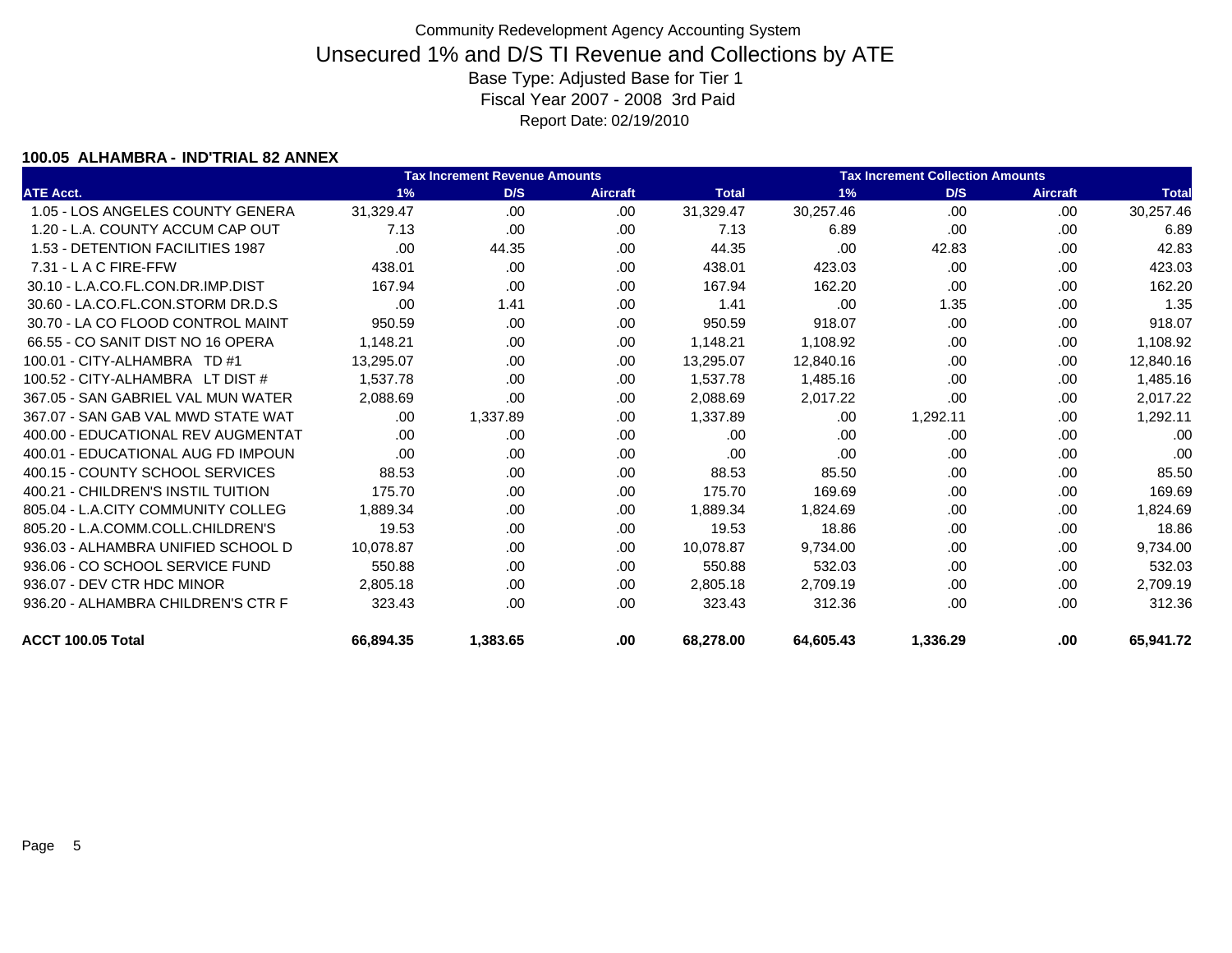### **104.04 ARCADIA - CENTRAL**

|                                    |            |          | <b>Tax Increment Collection Amounts</b><br><b>Tax Increment Revenue Amounts</b> |              |            |          |                 |              |
|------------------------------------|------------|----------|---------------------------------------------------------------------------------|--------------|------------|----------|-----------------|--------------|
| <b>ATE Acct.</b>                   | 1%         | D/S      | <b>Aircraft</b>                                                                 | <b>Total</b> | 1%         | D/S      | <b>Aircraft</b> | <b>Total</b> |
| 1.05 - LOS ANGELES COUNTY GENERA   | 79,358.85  | .00.     | .00                                                                             | 79,358.85    | 61,370.81  | .00      | .00             | 61,370.81    |
| 1.20 - L.A. COUNTY ACCUM CAP OUT   | 18.07      | .00      | .00                                                                             | 18.07        | 13.96      | .00      | .00             | 13.96        |
| 1.53 - DETENTION FACILITIES 1987   | .00        | 101.25   | .00.                                                                            | 101.25       | .00        | 78.35    | .00             | 78.35        |
| $7.31 - L$ A C FIRE-FFW            | 1.179.79   | .00      | .00.                                                                            | 1,179.79     | 912.35     | .00      | .00             | 912.35       |
| 30.10 - L.A.CO.FL.CON.DR.IMP.DIST  | 425.75     | .00      | .00.                                                                            | 425.75       | 329.24     | .00      | .00             | 329.24       |
| 30.60 - LA.CO.FL.CON.STORM DR.D.S  | .00        | 3.14     | .00.                                                                            | 3.14         | .00        | 2.14     | .00             | 2.14         |
| 30.70 - LA CO FLOOD CONTROL MAINT  | 2,409.96   | .00      | .00.                                                                            | 2,409.96     | 1,863.69   | .00      | .00             | 1,863.69     |
| 66.50 - CO SANIT DIST NO 15 OPERA  | 2,925.79   | .00      | .00.                                                                            | 2,925.79     | 2,262.60   | .00      | .00             | 2,262.60     |
| 104.01 - CITY-ARCADIA TD #1        | 19.319.56  | .00      | .00                                                                             | 19,319.56    | 14,940.42  | .00      | .00             | 14,940.42    |
| 104.21 - ARCADIA-'01 GEN, OBLIG, B | .00        | 805.34   | .00.                                                                            | 805.34       | .00        | 622.79   | .00             | 622.79       |
| 104.53 - CITY-ARCADIA<br>LT MAIN Z | .00        | .00      | .00.                                                                            | .00          | .00        | .00      | .00             | .00          |
| 104.54 - CITY-ARCADIA<br>LT MAIN Z | .00        | .00      | .00.                                                                            | .00          | .00        | .00      | .00             | .00          |
| 104.55 - CITY-ARCADIA<br>LT MAIN Z | .00        | .00      | .00                                                                             | .00          | .00        | .00      | .00             | .00          |
| 104.57 - CITY-ARCADIA<br>LT MAIN Z | .00        | 1.39     | .00                                                                             | 1.39         | .00        | .00      | .00             | .00          |
| 337.05 - ORIG AREA UP S G VY MWD 1 | .00        | 717.73   | .00                                                                             | 717.73       | .00        | 555.03   | .00             | 555.03       |
| 368.05 - UPPER SAN GAB. VY. MUN. W | 134.31     | .00      | .00.                                                                            | 134.31       | 103.87     | .00      | .00             | 103.87       |
| 400.00 - EDUCATIONAL REV AUGMENTAT | .00        | .00      | .00.                                                                            | .00          | .00        | .00      | .00.            | .00          |
| 400.01 - EDUCATIONAL AUG FD IMPOUN | .00        | .00      | .00.                                                                            | .00          | .00        | .00      | .00             | .00          |
| 400.15 - COUNTY SCHOOL SERVICES    | 224.43     | .00      | .00                                                                             | 224.43       | 173.55     | .00      | .00             | 173.55       |
| 400.21 - CHILDREN'S INSTIL TUITION | 445.41     | .00      | .00                                                                             | 445.41       | 344.45     | .00      | .00.            | 344.45       |
| 812.04 - PASADENA AREA COMMUNITY C | 5,719.15   | .00.     | .00.                                                                            | 5,719.15     | 4,422.78   | .00      | .00             | 4,422.78     |
| 817.03 - ARCADIA UNIFIED SCHOOL DI | 38,887.25  | .00      | .00.                                                                            | 38,887.25    | 30,072.74  | .00      | .00             | 30,072.74    |
| 817.06 - CO.SCH.SERV.FD.- ARCADIA  | 1,494.93   | .00      | .00                                                                             | 1,494.93     | 1,156.06   | .00      | .00             | 1,156.06     |
| 817.07 - DEV.CTR.HDCPD.MINOR-ARCAD | 159.61     | .00      | .00                                                                             | 159.61       | 123.43     | .00      | .00             | 123.43       |
| ACCT 104.04 Total                  | 152,702.86 | 1,628.85 | .00                                                                             | 154,331.71   | 118,089.95 | 1,258.31 | .00             | 119,348.26   |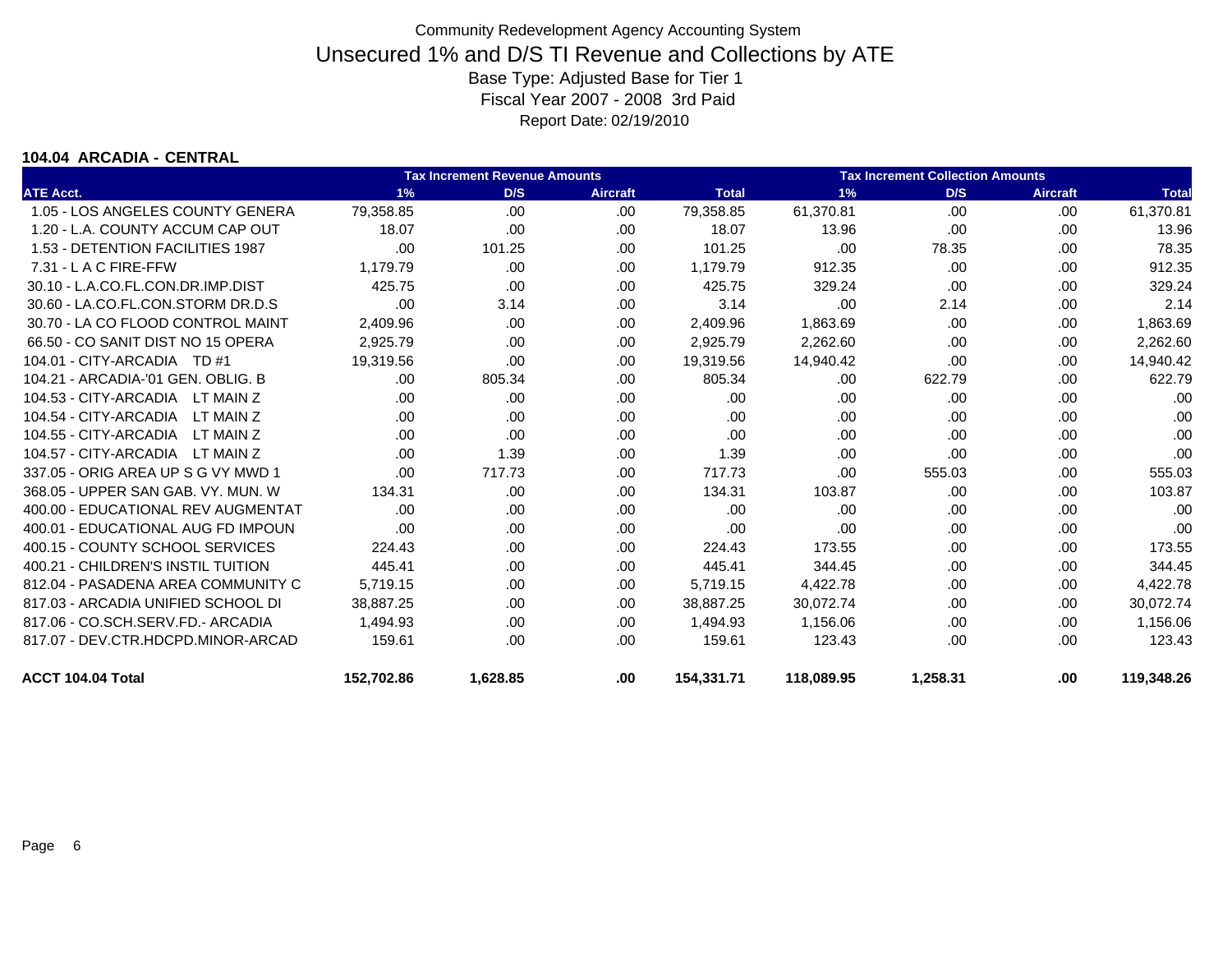### **114.03 BALDWIN PARK - SAN GAB RIVER**

|                                    |            | <b>Tax Increment Revenue Amounts</b> |                 |              |            | <b>Tax Increment Collection Amounts</b> |                 |              |  |  |
|------------------------------------|------------|--------------------------------------|-----------------|--------------|------------|-----------------------------------------|-----------------|--------------|--|--|
| <b>ATE Acct.</b>                   | 1%         | D/S                                  | <b>Aircraft</b> | <b>Total</b> | 1%         | D/S                                     | <b>Aircraft</b> | <b>Total</b> |  |  |
| 1.05 - LOS ANGELES COUNTY GENERA   | 212,015.33 | .00                                  | .00.            | 212,015.33   | 203,192.94 | .00                                     | .00             | 203,192.94   |  |  |
| 1.20 - L.A. COUNTY ACCUM CAP OUT   | 48.29      | .00                                  | .00             | 48.29        | 46.29      | .00                                     | .00             | 46.29        |  |  |
| 1.53 - DETENTION FACILITIES 1987   | .00        | 337.67                               | .00             | 337.67       | .00        | 323.57                                  | .00             | 323.57       |  |  |
| 3.01 - L A COUNTY LIBRARY          | 12.337.08  | .00.                                 | .00             | 12,337.08    | 11,823.74  | .00                                     | .00.            | 11,823.74    |  |  |
| 7.30 - CONSOL. FIRE PRO.DIST.OF    | 74,195.77  | .00                                  | .00             | 74,195.77    | 71,108.49  | .00                                     | .00             | 71,108.49    |  |  |
| $7.31 - L$ A C FIRE-FFW            | 2,726.56   | .00                                  | .00             | 2,726.56     | 2,613.43   | .00                                     | .00             | 2,613.43     |  |  |
| 30.10 - L.A.CO.FL.CON.DR.IMP.DIST  | 1.135.28   | .00.                                 | .00             | 1,135.28     | 1,088.04   | .00                                     | .00.            | 1,088.04     |  |  |
| 30.60 - LA.CO.FL.CON.STORM DR.D.S  | .00        | 7.99                                 | .00             | 7.99         | .00        | 7.95                                    | .00             | 7.95         |  |  |
| 30.70 - LA CO FLOOD CONTROL MAINT  | 6,425.90   | .00.                                 | .00             | 6,425.90     | 6,158.51   | .00                                     | .00             | 6,158.51     |  |  |
| 66.50 - CO SANIT DIST NO 15 OPERA  | 7,801.22   | .00.                                 | .00             | 7,801.22     | 7,476.62   | .00                                     | .00.            | 7,476.62     |  |  |
| 114.01 - CITY-BALDWIN PK TD #1     | 70.182.42  | .00.                                 | .00             | 70,182.42    | 67,262.13  | .00                                     | .00             | 67,262.13    |  |  |
| 114.51 - CITY-BALDWIN PK CONSOL. L | 14.247.72  | .00.                                 | .00             | 14,247.72    | 13,654.88  | .00                                     | .00             | 13,654.88    |  |  |
| 303.01 - VALLEY COUNTY WATER DISTR | 5.531.45   | .00                                  | .00             | 5.531.45     | 5,221.67   | .00                                     | .00.            | 5,221.67     |  |  |
| 337.05 - ORIG AREA UP S G VY MWD 1 | .00        | 2,393.76                             | .00             | 2,393.76     | .00        | 2,293.77                                | .00             | 2,293.77     |  |  |
| 368.05 - UPPER SAN GAB, VY, MUN, W | 358.20     | .00.                                 | .00             | 358.20       | 343.30     | .00                                     | .00             | 343.30       |  |  |
| 400.00 - EDUCATIONAL REV AUGMENTAT | .00        | .00.                                 | .00             | .00          | .00        | .00                                     | .00.            | .00          |  |  |
| 400.01 - EDUCATIONAL AUG FD IMPOUN | .00        | .00.                                 | .00.            | .00          | .00        | .00                                     | .00             | .00          |  |  |
| 400.15 - COUNTY SCHOOL SERVICES    | 598.46     | .00                                  | .00             | 598.46       | 573.56     | .00                                     | .00             | 573.56       |  |  |
| 400.21 - CHILDREN'S INSTIL TUITION | 1,187.78   | .00.                                 | .00             | 1,187.78     | 1,138.36   | .00.                                    | .00             | 1,138.36     |  |  |
| 809.04 - MT.SAN ANTONIO COMMUNITY  | 12.818.49  | .00.                                 | .00             | 12.818.49    | 12,285.10  | .00                                     | .00             | 12,285.10    |  |  |
| 809.20 - MT SAN ANTONIO CHILDRENS  | 123.68     | .00.                                 | .00             | 123.68       | 118.54     | .00                                     | .00             | 118.54       |  |  |
| 820.03 - BALDWIN PARK UNIF SCH DIS | 83,291.04  | .00.                                 | .00.            | 83,291.04    | 79,825.31  | .00                                     | .00             | 79,825.31    |  |  |
| 820.06 - CO.SCH.SERV.FD.- BALDWIN  | 3,866.50   | .00.                                 | .00             | 3,866.50     | 3,705.62   | .00                                     | .00             | 3,705.62     |  |  |
| 820.07 - DEV.CTR.HDCPD.MINOR-BALDW | 417.20     | .00.                                 | .00.            | 417.20       | 399.85     | .00                                     | .00             | 399.85       |  |  |
| ACCT 114.03 Total                  | 509,308.37 | 2,739.42                             | .00             | 512,047.79   | 488,036.38 | 2,625.29                                | .00             | 490,661.67   |  |  |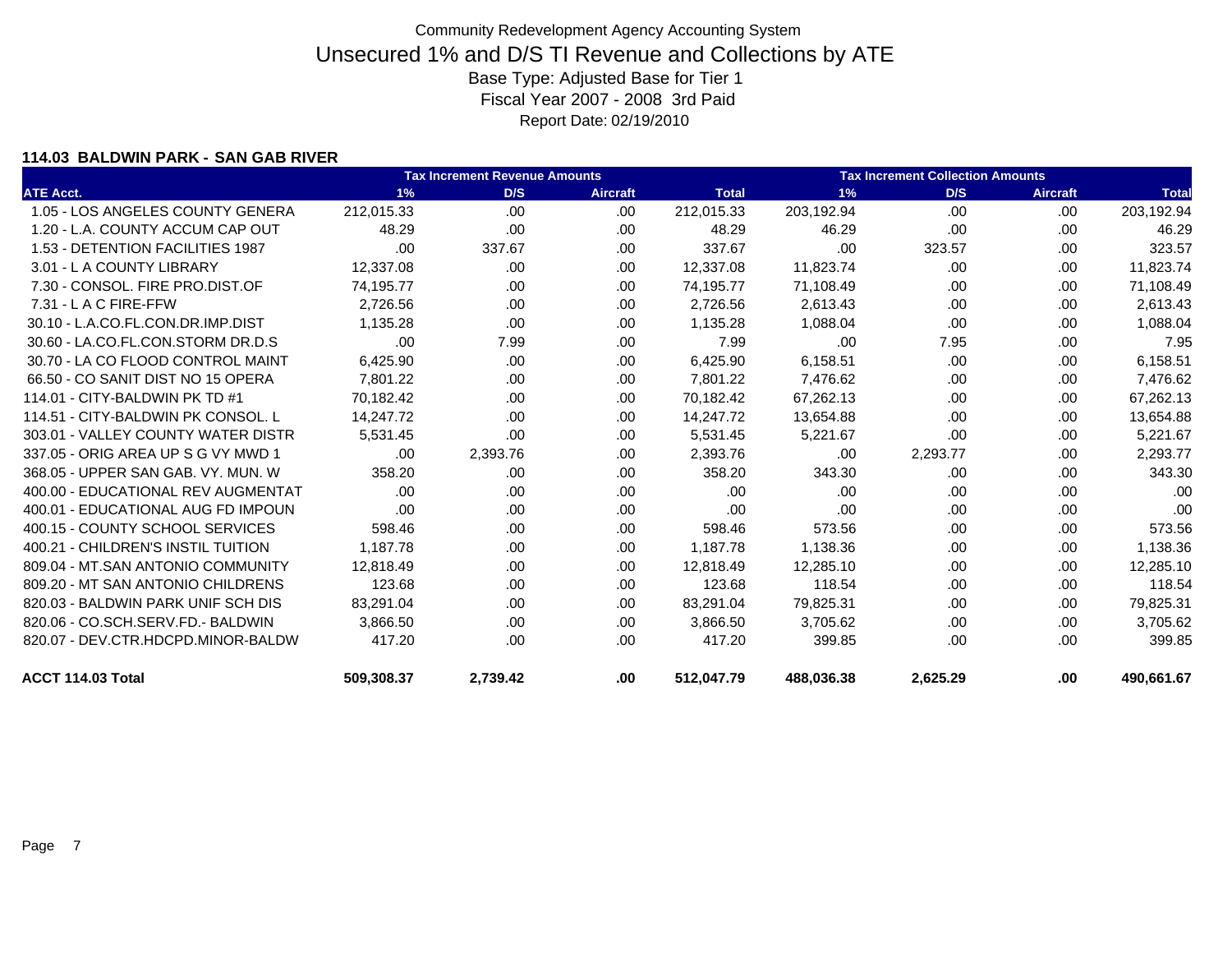### **119.02 BELL GARDENS - PROJECT # 1**

|                                    |           | <b>Tax Increment Revenue Amounts</b> |                 |              |           | <b>Tax Increment Collection Amounts</b> |                 |              |
|------------------------------------|-----------|--------------------------------------|-----------------|--------------|-----------|-----------------------------------------|-----------------|--------------|
| <b>ATE Acct.</b>                   | 1%        | D/S                                  | <b>Aircraft</b> | <b>Total</b> | 1%        | D/S                                     | <b>Aircraft</b> | <b>Total</b> |
| 1.05 - LOS ANGELES COUNTY GENERA   | 14,542.42 | .00                                  | .00             | 14,542.42    | 14,954.62 | .00                                     | .00.            | 14,954.62    |
| 1.20 - L.A. COUNTY ACCUM CAP OUT   | 3.52      | .00                                  | .00.            | 3.52         | 3.61      | .00                                     | .00             | 3.61         |
| 1.53 - DETENTION FACILITIES 1987   | .00       | 22.47                                | .00             | 22.47        | .00       | 23.10                                   | .00             | 23.10        |
| 3.01 - L A COUNTY LIBRARY          | 903.52    | .00                                  | .00             | 903.52       | 924.68    | .00                                     | .00             | 924.68       |
| 7.30 - CONSOL, FIRE PRO.DIST.OF    | 5,433.82  | .00.                                 | .00.            | 5,433.82     | 5,561.00  | .00.                                    | .00             | 5,561.00     |
| 7.31 - L A C FIRE-FFW              | 213.61    | .00                                  | .00             | 213.61       | 218.07    | .00                                     | .00             | 218.07       |
| 9.55 - BELL GARDENS LIGHTING DIS   | 416.92    | .00.                                 | .00             | 416.92       | 456.43    | .00                                     | .00             | 456.43       |
| 30.10 - L.A.CO.FL.CON.DR.IMP.DIST  | 83.14     | .00                                  | .00             | 83.14        | 85.10     | .00                                     | .00             | 85.10        |
| 30.60 - LA.CO.FL.CON.STORM DR.D.S  | .00       | $-1.20$                              | .00             | $-1.20$      | .00       | $-1.13$                                 | .00             | $-1.13$      |
| 30.70 - LA CO FLOOD CONTROL MAINT  | 470.65    | .00                                  | .00             | 470.65       | 481.66    | .00                                     | .00             | 481.66       |
| 61.80 - GREATER L A CO VECTOR CON  | 17.08     | .00.                                 | .00             | 17.08        | 17.49     | .00                                     | .00             | 17.49        |
| 66.10 - CO SANITATION DIST NO 2 O  | 562.00    | .00                                  | .00.            | 562.00       | 575.14    | .00                                     | .00             | 575.14       |
| 119.01 - CITY-BELL GARDEN TD #1    | 3,450.08  | .00                                  | .00             | 3,450.08     | 3,567.97  | .00                                     | .00             | 3,567.97     |
| 315.05 - CENTRAL BASIN MWD 1114    | .00.      | 159.35                               | .00             | 159.35       | .00       | 163.71                                  | .00             | 163.71       |
| 350.90 - WTR REPLENISHMENT DIST OF | 5.82      | .00                                  | .00             | 5.82         | 5.95      | .00                                     | .00             | 5.95         |
| 400.00 - EDUCATIONAL REV AUGMENTAT | .00.      | .00.                                 | .00             | .00          | .00       | .00                                     | .00             | .00          |
| 400.01 - EDUCATIONAL AUG FD IMPOUN | .00       | .00                                  | .00             | .00          | .00       | .00                                     | .00             | .00          |
| 400.15 - COUNTY SCHOOL SERVICES    | 43.84     | .00.                                 | .00             | 43.84        | 44.88     | .00                                     | .00             | 44.88        |
| 400.21 - CHILDREN'S INSTIL TUITION | 87.00     | .00                                  | .00             | 87.00        | 89.05     | .00                                     | .00             | 89.05        |
| 790.04 - CERRITOS COMMUNITY COLLEG | $-43.09$  | .00.                                 | .00             | $-43.09$     | $-43.66$  | .00                                     | .00             | $-43.66$     |
| 805.04 - L.A.CITY COMMUNITY COLLEG | 986.64    | .00                                  | .00.            | 986.64       | 1,009.22  | .00                                     | .00             | 1,009.22     |
| 805.20 - L.A.COMM.COLL.CHILDREN'S  | 10.22     | .00                                  | .00             | 10.22        | 10.46     | .00                                     | .00             | 10.46        |
| 853.03 - DOWNEY UNIFIED SCHOOL DIS | $-353.63$ | .00.                                 | .00             | $-353.63$    | $-358.27$ | .00.                                    | .00             | $-358.27$    |
| 853.06 - CO.SCH.SERV.FD.- DOWNEY   | $-12.20$  | .00                                  | .00             | $-12.20$     | $-12.37$  | .00                                     | .00             | $-12.37$     |
| 853.07 - DEV CTR HDCPD MINOR-DOWNE | $-.84$    | .00.                                 | .00.            | $-.84$       | $-0.85$   | .00                                     | .00             | $-0.85$      |
| 887.03 - LOS ANGELES UNIFIED SCHOO | $-341.59$ | $-16$                                | .00.            | $-341.75$    | $-428.58$ | $-19$                                   | .00             | $-428.77$    |
| 887.06 - CO.SCH.SERV.FD.- LOS ANGE | $-.01$    | .00.                                 | .00             | $-.01$       | $-.01$    | .00                                     | .00             | $-.01$       |
| 887.07 - DEV. CTR. HDCPD MINOR-L A | $-1.92$   | .00                                  | .00             | $-1.92$      | $-2.41$   | .00                                     | .00             | $-2.41$      |
| 887.20 - LOS ANGELES CHILDRENS CEN | $-5.60$   | .00.                                 | .00             | $-5.60$      | $-7.02$   | .00                                     | .00             | $-7.02$      |
| 899.03 - MONTEBELLO UNIFIED SCHOOL | 7,165.96  | .00                                  | .00.            | 7,165.96     | 7,404.45  | .00                                     | .00             | 7,404.45     |
| 899.06 - CO.SCH.SERV.FD.- MONTEBEL | 255.88    | .00                                  | .00             | 255.88       | 264.39    | .00                                     | .00             | 264.39       |
| 899.07 - DEV.CTR.HDCPD.MINOR-MONTE | 11.92     | .00.                                 | .00             | 11.92        | 12.32     | .00.                                    | .00             | 12.32        |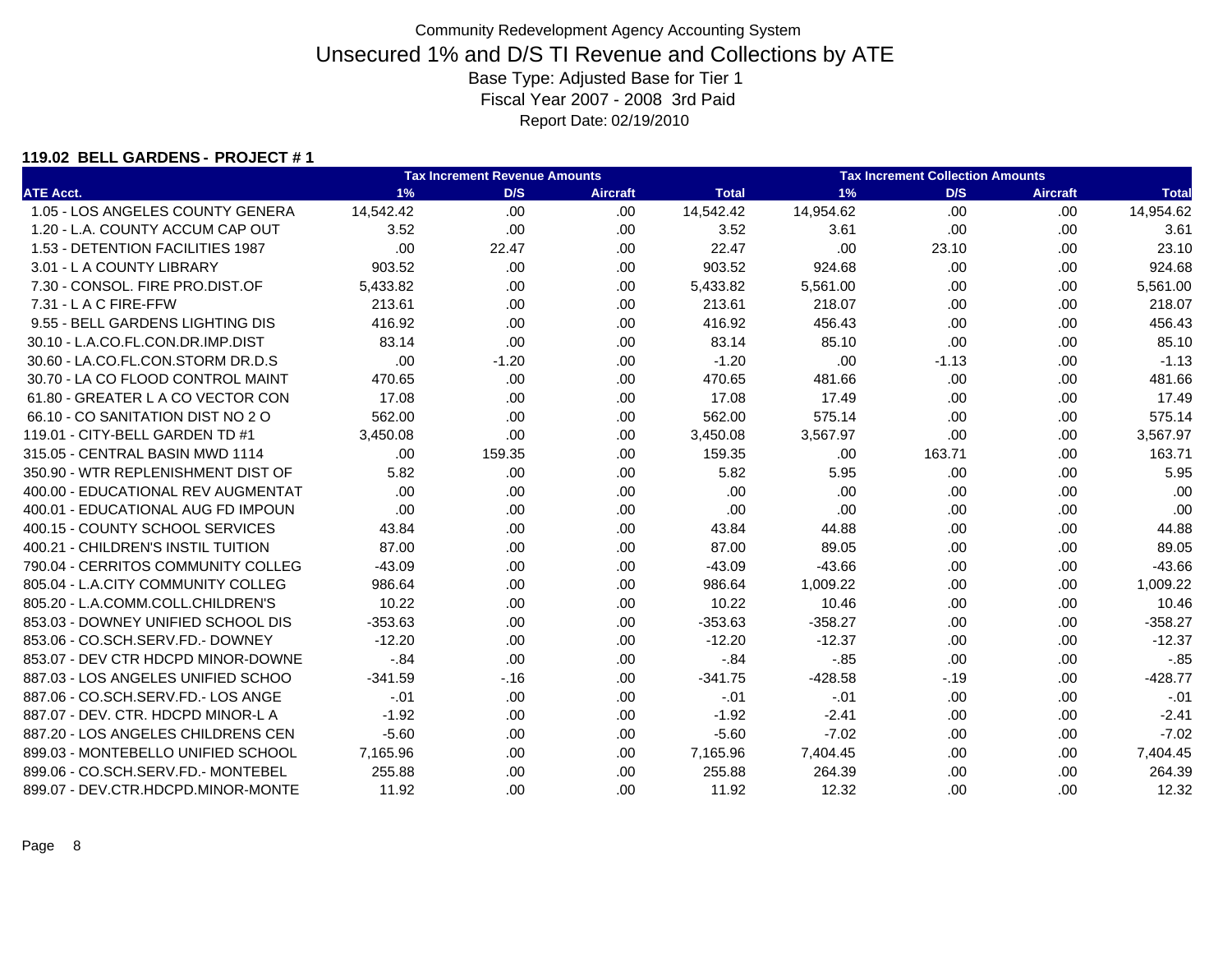### **119.02 BELL GARDENS - PROJECT # 1**

|                   |           | <b>Tax Increment Revenue Amounts</b> |          |              | <b>Tax Increment Collection Amounts</b> |        |                 |              |
|-------------------|-----------|--------------------------------------|----------|--------------|-----------------------------------------|--------|-----------------|--------------|
| <b>ATE Acct.</b>  |           | D/S                                  | Aircraft | <b>Total</b> | 1%                                      | D/S    | <b>Aircraft</b> | <b>Total</b> |
|                   |           |                                      |          |              |                                         |        |                 |              |
| ACCT 119.02 Total | 33,905.16 | 180.46                               | .00.     | 34,085.62    | 34,833.32                               | 185.49 | .00             | 35,018.81    |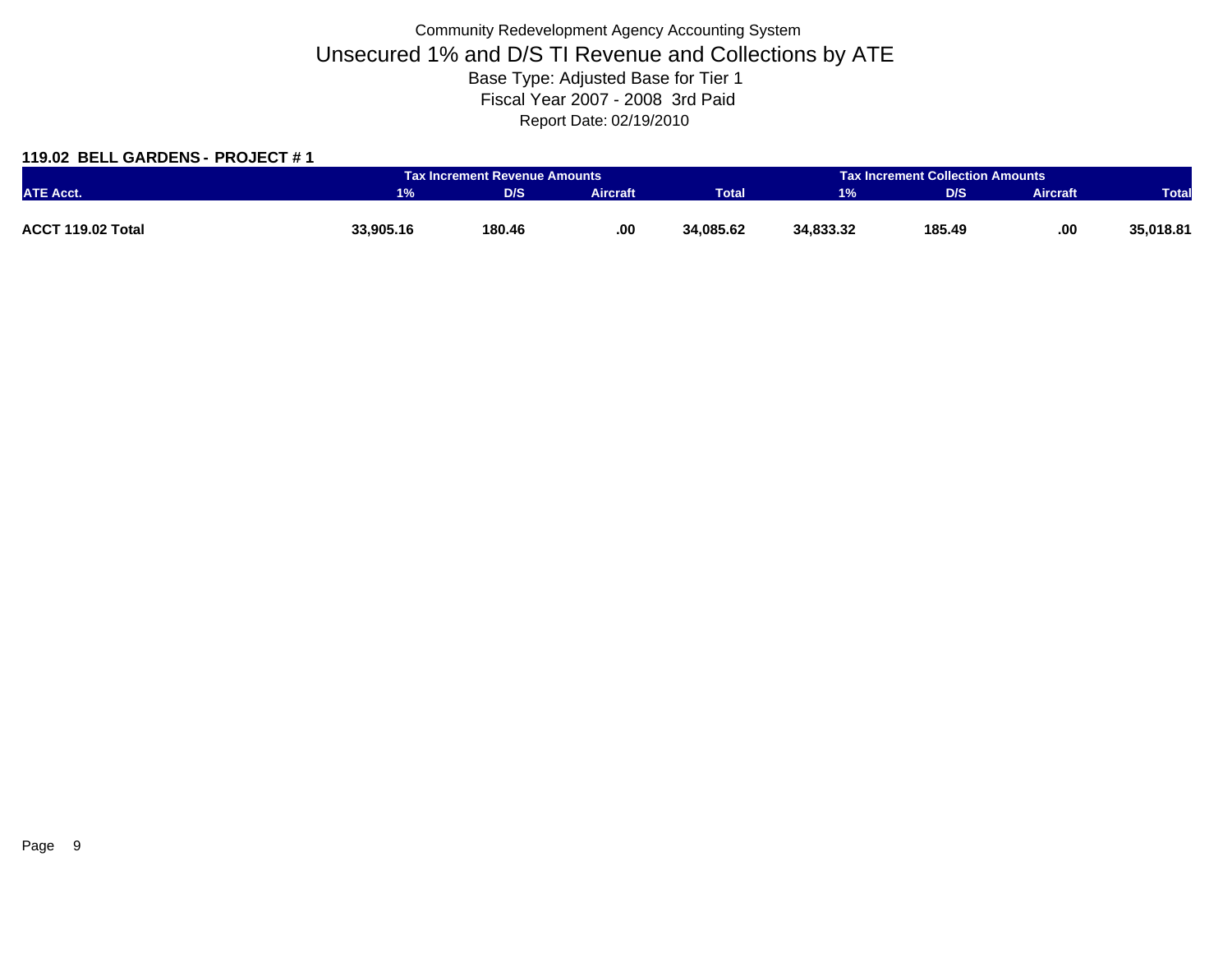### **119.03 BELL GARDENS - CENTRAL**

|                                    |           | <b>Tax Increment Revenue Amounts</b><br><b>Tax Increment Collection Amounts</b> |                 |              |           |        |                 |              |
|------------------------------------|-----------|---------------------------------------------------------------------------------|-----------------|--------------|-----------|--------|-----------------|--------------|
| <b>ATE Acct.</b>                   | 1%        | D/S                                                                             | <b>Aircraft</b> | <b>Total</b> | 1%        | D/S    | <b>Aircraft</b> | <b>Total</b> |
| 1.05 - LOS ANGELES COUNTY GENERA   | 39,858.05 | .00                                                                             | .00             | 39,858.05    | 38,238.72 | .00    | .00             | 38,238.72    |
| 1.20 - L.A. COUNTY ACCUM CAP OUT   | 7.74      | .00.                                                                            | .00             | 7.74         | 7.43      | .00    | .00             | 7.43         |
| 1.53 - DETENTION FACILITIES 1987   | .00       | 58.53                                                                           | .00             | 58.53        | .00       | 56.16  | .00             | 56.16        |
| 3.01 - L A COUNTY LIBRARY          | 1,980.87  | .00.                                                                            | .00             | 1,980.87     | 1,900.40  | .00    | .00             | 1,900.40     |
| 7.30 - CONSOL. FIRE PRO.DIST.OF    | 11,913.03 | .00.                                                                            | .00             | 11,913.03    | 11,429.04 | .00    | .00             | 11,429.04    |
| 7.31 - L A C FIRE-FFW              | 411.07    | .00.                                                                            | .00             | 411.07       | 394.37    | .00    | .00             | 394.37       |
| 9.55 - BELL GARDENS LIGHTING DIS   | 2,868.02  | .00.                                                                            | .00             | 2,868.02     | 2,751.51  | .00    | .00             | 2,751.51     |
| 30.10 - L.A.CO.FL.CON.DR.IMP.DIST  | 182.28    | .00                                                                             | .00             | 182.28       | 174.87    | .00    | .00             | 174.87       |
| 30.60 - LA.CO.FL.CON.STORM DR.D.S  | .00       | 2.43                                                                            | .00             | 2.43         | .00       | 2.25   | .00             | 2.25         |
| 30.70 - LA CO FLOOD CONTROL MAINT  | 1.031.75  | .00.                                                                            | .00             | 1.031.75     | 989.83    | .00    | .00             | 989.83       |
| 61.80 - GREATER L A CO VECTOR CON  | 37.42     | .00                                                                             | .00             | 37.42        | 35.90     | .00    | .00             | 35.90        |
| 66.10 - CO SANITATION DIST NO 2 O  | 1,232.08  | .00                                                                             | .00             | 1,232.08     | 1,182.03  | .00    | .00             | 1,182.03     |
| 119.01 - CITY-BELL GARDEN TD #1    | 11,635.00 | .00                                                                             | .00             | 11,635.00    | 11,162.31 | .00    | .00             | 11,162.31    |
| 315.05 - CENTRAL BASIN MWD 1114    | .00.      | 414.94                                                                          | .00             | 414.94       | .00       | 398.08 | .00             | 398.08       |
| 350.90 - WTR REPLENISHMENT DIST OF | 12.72     | .00.                                                                            | .00             | 12.72        | 12.20     | .00    | .00             | 12.20        |
| 400.00 - EDUCATIONAL REV AUGMENTAT | .00.      | .00.                                                                            | .00             | .00          | .00       | .00    | .00.            | .00          |
| 400.01 - EDUCATIONAL AUG FD IMPOUN | .00       | .00.                                                                            | .00             | .00          | .00       | .00    | .00             | .00          |
| 400.15 - COUNTY SCHOOL SERVICES    | 96.08     | .00.                                                                            | .00             | 96.08        | 92.18     | .00    | .00             | 92.18        |
| 400.21 - CHILDREN'S INSTIL TUITION | 190.70    | .00.                                                                            | .00             | 190.70       | 182.95    | .00.   | .00             | 182.95       |
| 805.04 - L.A.CITY COMMUNITY COLLEG | 2,050.64  | .00.                                                                            | .00             | 2,050.64     | 1,967.32  | .00    | .00             | 1,967.32     |
| 805.20 - L.A.COMM.COLL.CHILDREN'S  | 21.20     | .00.                                                                            | .00             | 21.20        | 20.34     | .00    | .00             | 20.34        |
| 899.03 - MONTEBELLO UNIFIED SCHOOL | 14,224.53 | .00.                                                                            | .00             | 14,224.53    | 13,646.63 | .00    | .00.            | 13,646.63    |
| 899.06 - CO.SCH.SERV.FD.- MONTEBEL | 507.93    | .00.                                                                            | .00             | 507.93       | 487.29    | .00    | .00             | 487.29       |
| 899.07 - DEV.CTR.HDCPD.MINOR-MONTE | 23.67     | .00.                                                                            | .00             | 23.67        | 22.71     | .00    | .00             | 22.71        |
| ACCT 119.03 Total                  | 88,284.78 | 475.90                                                                          | .00             | 88,760.68    | 84,698.03 | 456.49 | .00             | 85,154.52    |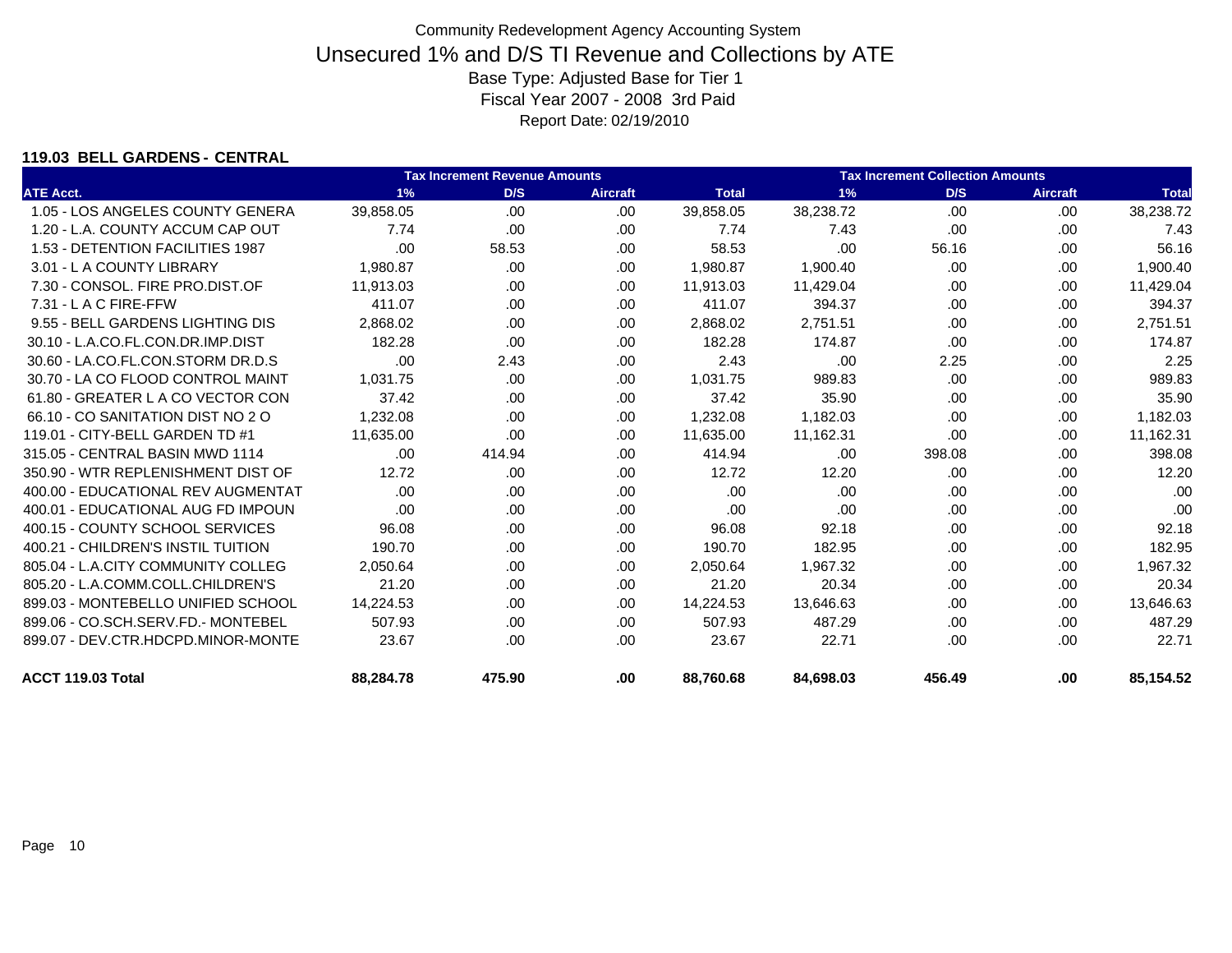### **125.02 CARSON - PROJECT # 1**

|                                    |              | <b>Tax Increment Revenue Amounts</b> |                 |              |              | <b>Tax Increment Collection Amounts</b> |                 |              |
|------------------------------------|--------------|--------------------------------------|-----------------|--------------|--------------|-----------------------------------------|-----------------|--------------|
| <b>ATE Acct.</b>                   | 1%           | D/S                                  | <b>Aircraft</b> | <b>Total</b> | 1%           | D/S                                     | <b>Aircraft</b> | <b>Total</b> |
| 1.05 - LOS ANGELES COUNTY GENERA   | $-17,819.49$ | .00                                  | .00             | $-17,819.49$ | $-19,170.90$ | .00                                     | .00             | $-19,170.90$ |
| 1.20 - L.A. COUNTY ACCUM CAP OUT   | $-4.72$      | .00                                  | .00             | $-4.72$      | $-5.08$      | .00                                     | .00             | $-5.08$      |
| 1.53 - DETENTION FACILITIES 1987   | .00          | $-28.51$                             | .00.            | $-28.51$     | .00          | $-30.60$                                | .00.            | $-30.60$     |
| 3.01 - L A COUNTY LIBRARY          | $-1,206.47$  | .00.                                 | .00             | $-1,206.47$  | $-1,297.68$  | .00                                     | .00             | $-1,297.68$  |
| 7.30 - CONSOL, FIRE PRO.DIST.OF    | $-7,255.75$  | .00                                  | .00             | $-7,255.75$  | $-7,804.33$  | .00                                     | .00             | $-7,804.33$  |
| $7.31 - L$ A C FIRE-FFW            | $-294.87$    | .00.                                 | .00             | $-294.87$    | $-317.47$    | .00                                     | .00.            | $-317.47$    |
| 19.56 - CO LIGHTING MAINT DIST NO  | $-1,370.27$  | .00                                  | .00             | $-1,370.27$  | $-1,394.83$  | .00.                                    | .00             | $-1,394.83$  |
| 30.10 - L.A.CO.FL.CON.DR.IMP.DIST  | $-110.93$    | .00                                  | .00.            | $-110.93$    | $-119.33$    | .00.                                    | .00             | $-119.33$    |
| 30.60 - LA.CO.FL.CON.STORM DR.D.S  | .00          | $-52$                                | .00             | $-.52$       | .00          | $-.70$                                  | .00.            | $-.70$       |
| 30.70 - LA CO FLOOD CONTROL MAINT  | $-627.93$    | .00.                                 | .00.            | $-627.93$    | $-675.44$    | .00                                     | .00             | $-675.44$    |
| 61.80 - GREATER L A CO VECTOR CON  | $-22.78$     | .00                                  | .00             | $-22.78$     | $-24.50$     | .00                                     | .00.            | $-24.50$     |
| 66.30 - CO SANITATION DIST NO 8 O  | $-536.09$    | .00.                                 | .00             | $-536.09$    | $-576.65$    | .00                                     | .00.            | $-576.65$    |
| 125.01 - CITY-CARSON<br>TD #1      | $-2,898.81$  | .00                                  | .00             | $-2,898.81$  | $-3,112.59$  | .00                                     | .00.            | $-3,112.59$  |
| 320.05 - WEST BASIN MWD 1111       | .00          | $-202.05$                            | .00             | $-202.05$    | .00          | $-216.95$                               | .00             | $-216.95$    |
| 350.90 - WTR REPLENISHMENT DIST OF | $-7.74$      | .00                                  | .00             | $-7.74$      | $-8.32$      | .00                                     | .00.            | $-8.32$      |
| 400.00 - EDUCATIONAL REV AUGMENTAT | .00          | .00                                  | .00             | .00          | .00          | .00                                     | .00             | .00          |
| 400.01 - EDUCATIONAL AUG FD IMPOUN | .00          | .00.                                 | .00             | .00          | .00          | .00.                                    | .00             | .00          |
| 400.15 - COUNTY SCHOOL SERVICES    | $-58.51$     | .00.                                 | .00             | $-58.51$     | $-62.93$     | .00                                     | .00             | $-62.93$     |
| 400.21 - CHILDREN'S INSTIL TUITION | $-116.14$    | .00.                                 | .00.            | $-116.14$    | $-124.92$    | .00                                     | .00             | $-124.92$    |
| 805.04 - L.A.CITY COMMUNITY COLLEG | $-1,248.95$  | .00.                                 | .00             | $-1,248.95$  | $-1,343.38$  | .00                                     | .00.            | $-1,343.38$  |
| 805.20 - L.A.COMM.COLL.CHILDREN'S  | $-12.88$     | .00                                  | .00             | $-12.88$     | $-13.86$     | .00                                     | .00             | $-13.86$     |
| 887.03 - LOS ANGELES UNIFIED SCHOO | $-9,195.41$  | $-3.40$                              | .00             | $-9,198.81$  | $-9,890.64$  | $-3.65$                                 | .00             | $-9,894.29$  |
| 887.06 - CO.SCH.SERV.FD.- LOS ANGE | $-.51$       | .00.                                 | .00             | $-51$        | $-55$        | .00.                                    | .00.            | $-55$        |
| 887.07 - DEV. CTR. HDCPD MINOR-L A | $-51.85$     | .00                                  | .00             | $-51.85$     | $-55.76$     | .00.                                    | .00             | $-55.76$     |
| 887.20 - LOS ANGELES CHILDRENS CEN | $-150.87$    | .00.                                 | .00.            | $-150.87$    | $-162.28$    | .00                                     | .00             | $-162.28$    |
| ACCT 125.02 Total                  | -42.990.97   | $-234.48$                            | .00             | $-43.225.45$ | $-46,161.44$ | $-251.90$                               | .00             | $-46.413.34$ |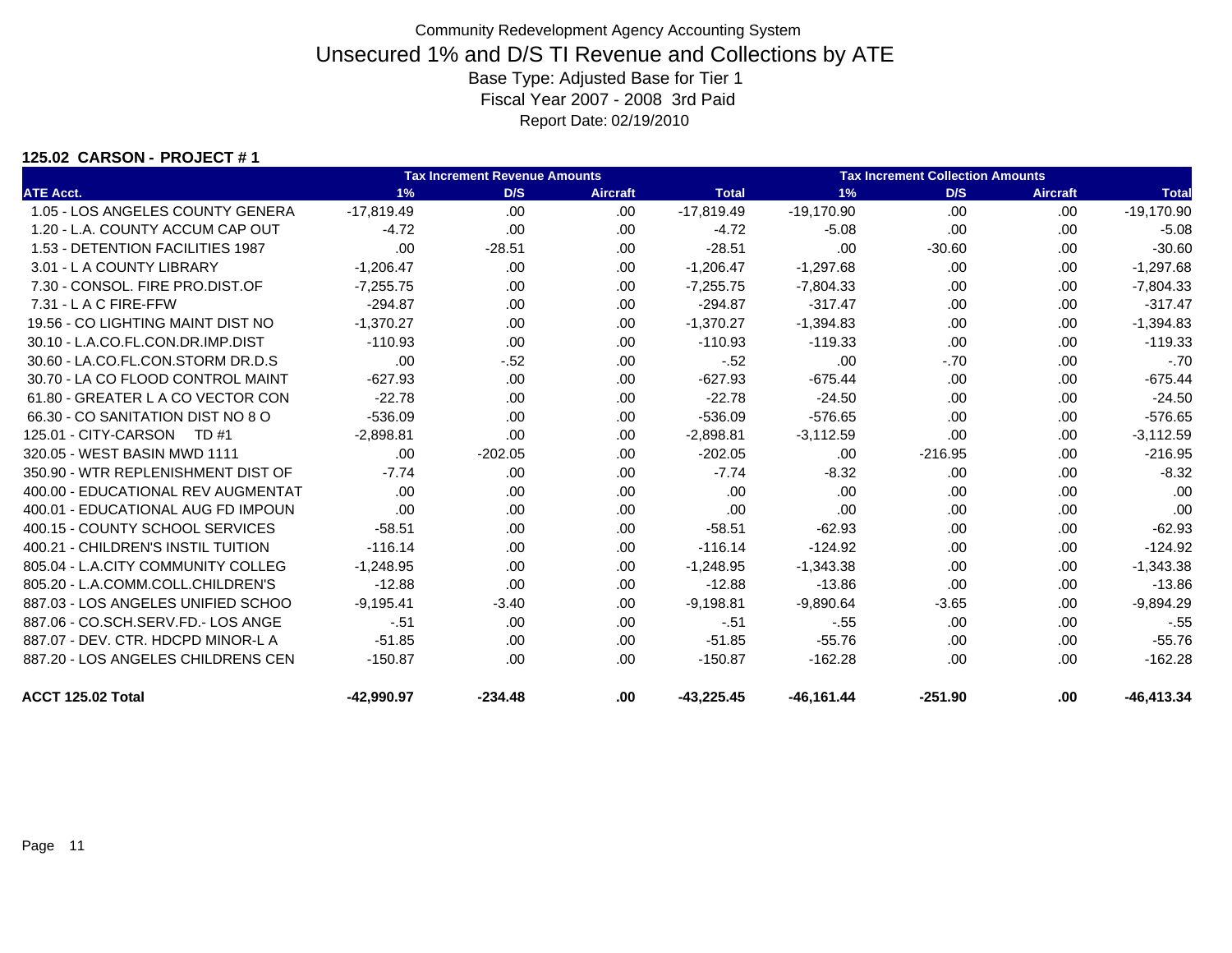### **125.03 CARSON - PROJECT # 2**

|                                    |              | <b>Tax Increment Revenue Amounts</b> |                 |              |              | <b>Tax Increment Collection Amounts</b> |                 |              |  |  |  |  |
|------------------------------------|--------------|--------------------------------------|-----------------|--------------|--------------|-----------------------------------------|-----------------|--------------|--|--|--|--|
| <b>ATE Acct.</b>                   | 1%           | D/S                                  | <b>Aircraft</b> | <b>Total</b> | 1%           | D/S                                     | <b>Aircraft</b> | <b>Total</b> |  |  |  |  |
| 1.05 - LOS ANGELES COUNTY GENERA   | $-12,439.61$ | .00                                  | .00             | $-12,439.61$ | $-12,103.68$ | .00                                     | .00             | $-12,103.68$ |  |  |  |  |
| 1.20 - L.A. COUNTY ACCUM CAP OUT   | $-3.26$      | .00                                  | .00             | $-3.26$      | $-3.18$      | .00                                     | .00             | $-3.18$      |  |  |  |  |
| 1.53 - DETENTION FACILITIES 1987   | .00          | $-19.50$                             | .00.            | $-19.50$     | .00          | $-19.03$                                | .00             | $-19.03$     |  |  |  |  |
| 3.01 - L A COUNTY LIBRARY          | $-832.88$    | .00.                                 | .00             | $-832.88$    | $-810.44$    | .00                                     | .00             | $-810.44$    |  |  |  |  |
| 7.30 - CONSOL, FIRE PRO.DIST.OF    | $-5,008.85$  | .00                                  | .00.            | $-5,008.85$  | $-4,873.89$  | .00                                     | .00             | $-4,873.89$  |  |  |  |  |
| $7.31 - L$ A C FIRE-FFW            | $-207.40$    | .00                                  | .00             | $-207.40$    | $-201.62$    | .00                                     | .00             | $-201.62$    |  |  |  |  |
| 19.56 - CO LIGHTING MAINT DIST NO  | $-557.37$    | .00                                  | .00.            | $-557.37$    | $-606.26$    | .00                                     | .00             | $-606.26$    |  |  |  |  |
| 30.10 - L.A.CO.FL.CON.DR.IMP.DIST  | $-76.63$     | .00                                  | .00.            | $-76.63$     | $-74.56$     | .00                                     | .00             | $-74.56$     |  |  |  |  |
| 30.60 - LA.CO.FL.CON.STORM DR.D.S  | .00          | $-1.85$                              | .00             | $-1.85$      | .00          | $-2.06$                                 | .00             | $-2.06$      |  |  |  |  |
| 30.70 - LA CO FLOOD CONTROL MAINT  | $-433.80$    | .00                                  | .00             | $-433.80$    | $-422.11$    | .00                                     | .00.            | $-422.11$    |  |  |  |  |
| 61.80 - GREATER L A CO VECTOR CON  | $-15.72$     | .00                                  | .00.            | $-15.72$     | $-15.30$     | .00                                     | .00             | $-15.30$     |  |  |  |  |
| 66.30 - CO SANITATION DIST NO 8 O  | $-370.36$    | .00                                  | .00.            | $-370.36$    | $-360.38$    | .00                                     | .00             | $-360.38$    |  |  |  |  |
| 125.01 - CITY-CARSON<br>TD #1      | $-1.983.77$  | .00                                  | .00             | $-1,983.77$  | $-1,934.87$  | .00                                     | .00             | $-1,934.87$  |  |  |  |  |
| 320.05 - WEST BASIN MWD 1111       | .00          | $-138.23$                            | .00.            | $-138.23$    | .00.         | $-134.83$                               | .00             | $-134.83$    |  |  |  |  |
| 350.90 - WTR REPLENISHMENT DIST OF | $-5.34$      | .00                                  | .00             | $-5.34$      | $-5.20$      | .00                                     | .00.            | $-5.20$      |  |  |  |  |
| 400.00 - EDUCATIONAL REV AUGMENTAT | .00          | .00                                  | .00.            | .00          | .00          | .00                                     | .00             | .00          |  |  |  |  |
| 400.01 - EDUCATIONAL AUG FD IMPOUN | .00          | .00                                  | .00.            | .00          | .00          | .00                                     | .00             | .00          |  |  |  |  |
| 400.15 - COUNTY SCHOOL SERVICES    | $-40.40$     | .00                                  | .00             | $-40.40$     | $-39.30$     | .00                                     | .00             | $-39.30$     |  |  |  |  |
| 400.21 - CHILDREN'S INSTIL TUITION | $-80.16$     | .00                                  | .00             | $-80.16$     | $-77.99$     | .00                                     | .00             | $-77.99$     |  |  |  |  |
| 805.04 - L.A.CITY COMMUNITY COLLEG | $-862.01$    | .00                                  | .00             | $-862.01$    | $-838.77$    | .00                                     | .00             | $-838.77$    |  |  |  |  |
| 805.20 - L.A.COMM.COLL.CHILDREN'S  | $-8.92$      | .00                                  | .00.            | $-8.92$      | $-8.68$      | .00                                     | .00             | $-8.68$      |  |  |  |  |
| 887.03 - LOS ANGELES UNIFIED SCHOO | $-6,346.28$  | $-2.32$                              | .00.            | $-6.348.60$  | $-6,175.25$  | $-2.24$                                 | .00.            | $-6,177.49$  |  |  |  |  |
| 887.06 - CO.SCH.SERV.FD.- LOS ANGE | $-.36$       | .00                                  | .00             | $-36$        | $-34$        | .00                                     | .00             | $-.34$       |  |  |  |  |
| 887.07 - DEV. CTR. HDCPD MINOR-L A | $-35.80$     | .00                                  | .00.            | $-35.80$     | $-34.83$     | .00                                     | .00             | $-34.83$     |  |  |  |  |
| 887.20 - LOS ANGELES CHILDRENS CEN | $-104.14$    | .00                                  | .00             | $-104.14$    | $-101.33$    | .00                                     | .00.            | $-101.33$    |  |  |  |  |
| ACCT 125.03 Total                  | $-29.413.06$ | $-161.90$                            | .00             | $-29.574.96$ | $-28.687.98$ | $-158.16$                               | .00             | $-28.846.14$ |  |  |  |  |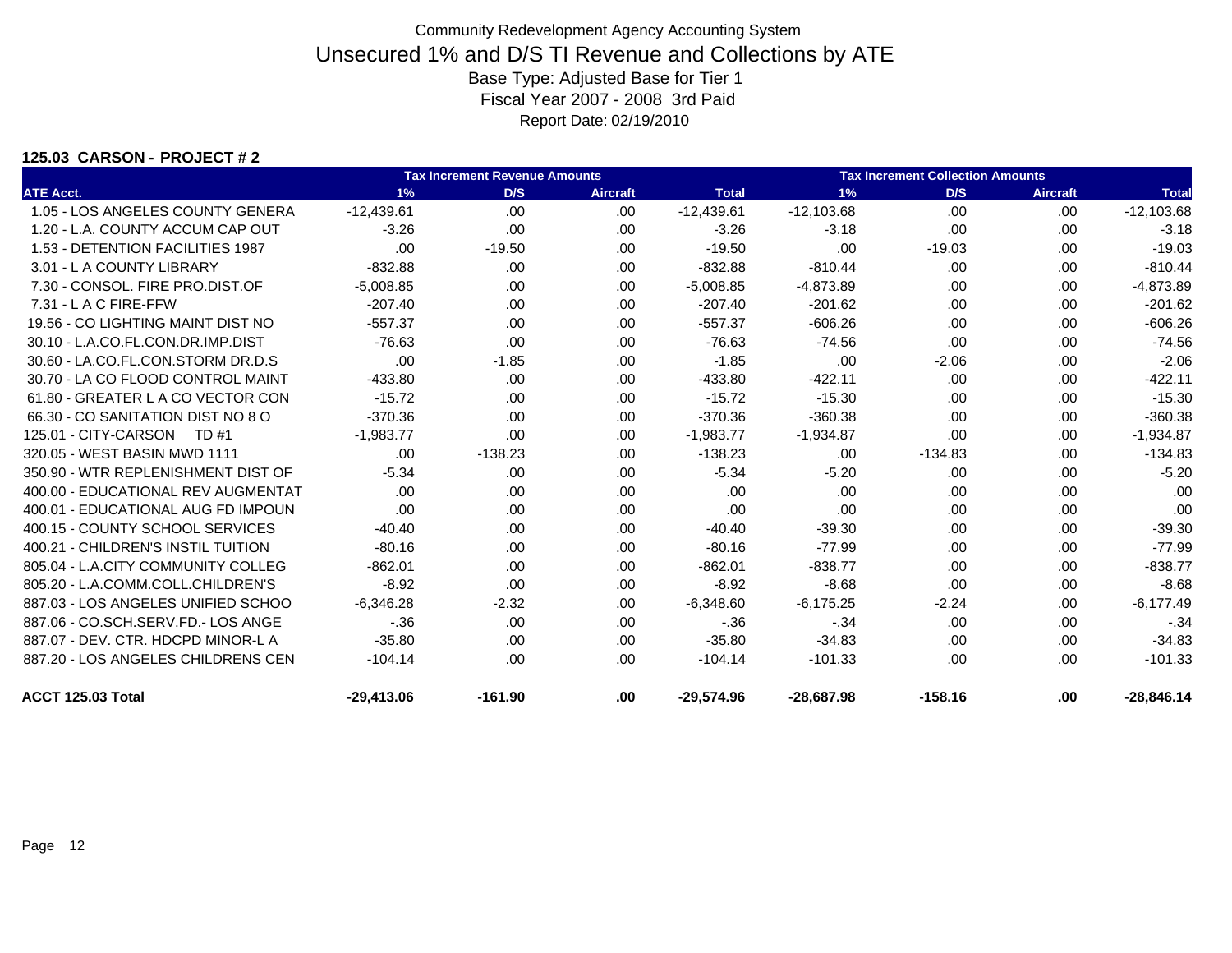#### **125.05 CARSON - RP# 3**

|                                    |             | <b>Tax Increment Revenue Amounts</b> |                 |              |             | <b>Tax Increment Collection Amounts</b> |                 |              |
|------------------------------------|-------------|--------------------------------------|-----------------|--------------|-------------|-----------------------------------------|-----------------|--------------|
| <b>ATE Acct.</b>                   | 1%          | D/S                                  | <b>Aircraft</b> | <b>Total</b> | 1%          | D/S                                     | <b>Aircraft</b> | <b>Total</b> |
| 1.05 - LOS ANGELES COUNTY GENERA   | 2,912.38    | .00                                  | .00.            | 2,912.38     | 4,484.73    | .00                                     | .00             | 4,484.73     |
| 1.20 - L.A. COUNTY ACCUM CAP OUT   | .69         | .00.                                 | .00.            | .69          | 1.12        | .00                                     | .00             | 1.12         |
| 1.53 - DETENTION FACILITIES 1987   | .00         | 1.75                                 | .00             | 1.75         | .00         | 4.26                                    | .00             | 4.26         |
| 3.01 - L A COUNTY LIBRARY          | 180.60      | .00                                  | .00.            | 180.60       | 286.99      | .00                                     | .00             | 286.99       |
| 7.30 - CONSOL. FIRE PRO.DIST.OF    | $-1,198.28$ | .00.                                 | .00.            | $-1,198.28$  | $-606.07$   | .00                                     | .00             | $-606.07$    |
| $7.31 - L$ A C FIRE-FFW            | 59.85       | .00                                  | .00.            | 59.85        | 85.98       | .00                                     | .00             | 85.98        |
| 19.56 - CO LIGHTING MAINT DIST NO  | $-1,322.00$ | .00.                                 | .00.            | $-1,322.00$  | $-1,193.45$ | .00                                     | .00             | $-1,193.45$  |
| 30.10 - L.A.CO.FL.CON.DR.IMP.DIST  | 16.61       | .00.                                 | .00             | 16.61        | 26.40       | .00                                     | .00             | 26.40        |
| 30.60 - LA.CO.FL.CON.STORM DR.D.S  | .00         | $-2.31$                              | .00.            | $-2.31$      | .00         | $-2.22$                                 | .00             | $-2.22$      |
| 30.70 - LA CO FLOOD CONTROL MAINT  | 94.09       | .00                                  | .00.            | 94.09        | 149.50      | .00                                     | .00             | 149.50       |
| 61.80 - GREATER L A CO VECTOR CON  | 3.41        | .00.                                 | .00.            | 3.41         | 5.41        | .00                                     | .00             | 5.41         |
| 66.30 - CO SANITATION DIST NO 8 O  | 80.31       | .00.                                 | .00.            | 80.31        | 127.62      | .00                                     | .00             | 127.62       |
| 125.01 - CITY-CARSON TD #1         | 177.20      | .00                                  | .00.            | 177.20       | 430.01      | .00                                     | .00             | 430.01       |
| 320.05 - WEST BASIN MWD 1111       | .00.        | 12.34                                | .00             | 12.34        | .00         | 29.96                                   | .00             | 29.96        |
| 350.90 - WTR REPLENISHMENT DIST OF | .97         | .00.                                 | .00             | .97          | 1.66        | .00                                     | .00             | 1.66         |
| 350.91 - WTR REPLENISHMENT DIST OF | .17         | .00.                                 | .00.            | .17          | .17         | .00                                     | .00             | .17          |
| 400.00 - EDUCATIONAL REV AUGMENTAT | .00.        | .00.                                 | .00             | .00          | .00         | .00                                     | .00             | .00          |
| 400.01 - EDUCATIONAL AUG FD IMPOUN | .00         | .00                                  | .00             | .00          | .00         | .00                                     | .00             | .00          |
| 400.15 - COUNTY SCHOOL SERVICES    | 8.75        | .00.                                 | .00.            | 8.75         | 13.91       | .00                                     | .00             | 13.91        |
| 400.21 - CHILDREN'S INSTIL TUITION | 17.36       | .00                                  | .00             | 17.36        | 27.61       | .00                                     | .00             | 27.61        |
| 805.04 - L.A.CITY COMMUNITY COLLEG | 186.99      | .00                                  | .00             | 186.99       | 297.10      | .00                                     | .00             | 297.10       |
| 805.20 - L.A.COMM.COLL.CHILDREN'S  | 1.93        | .00                                  | .00             | 1.93         | 3.07        | .00                                     | .00             | 3.07         |
| 887.03 - LOS ANGELES UNIFIED SCHOO | 1,376.62    | .20                                  | .00             | 1,376.82     | 2,187.39    | .50                                     | .00             | 2,187.89     |
| 887.06 - CO.SCH.SERV.FD.- LOS ANGE | .08         | .00                                  | .00.            | .08          | .12         | .00                                     | .00             | .12          |
| 887.07 - DEV. CTR. HDCPD MINOR-L A | 7.75        | .00                                  | .00             | 7.75         | 12.33       | .00                                     | .00             | 12.33        |
| 887.20 - LOS ANGELES CHILDRENS CEN | 22.59       | .00                                  | .00             | 22.59        | 35.90       | .00                                     | .00             | 35.90        |
| ACCT 125.05 Total                  | 2,628.07    | 11.98                                | .00.            | 2,640.05     | 6,377.50    | 32.50                                   | .00             | 6,410.00     |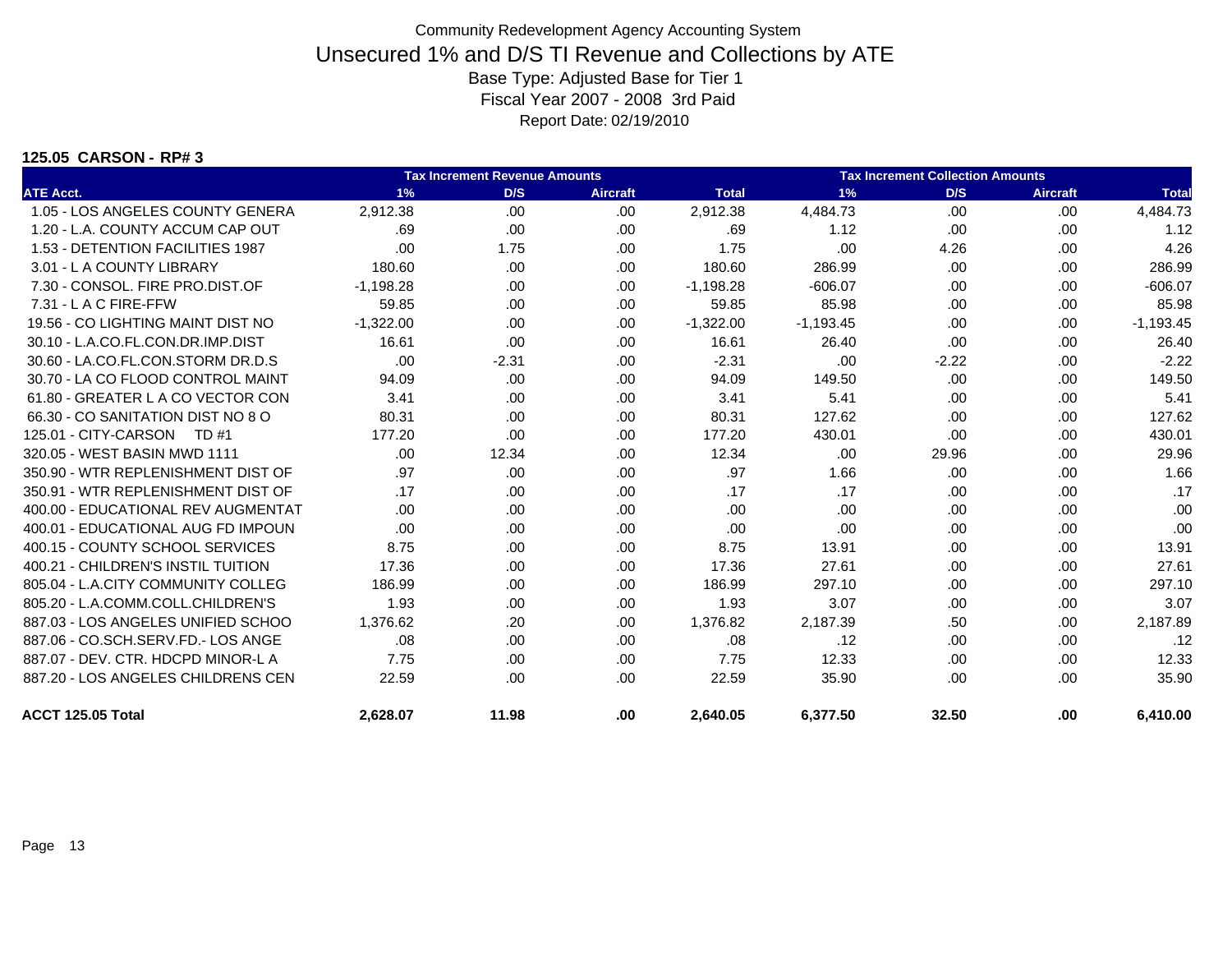#### **125.06 CARSON - RP# 1 - 85 ANX**

|                                    |              | <b>Tax Increment Revenue Amounts</b> |                 |              | <b>Tax Increment Collection Amounts</b> |           |                 |              |  |
|------------------------------------|--------------|--------------------------------------|-----------------|--------------|-----------------------------------------|-----------|-----------------|--------------|--|
| <b>ATE Acct.</b>                   | 1%           | D/S                                  | <b>Aircraft</b> | <b>Total</b> | 1%                                      | D/S       | <b>Aircraft</b> | <b>Total</b> |  |
| 1.05 - LOS ANGELES COUNTY GENERA   | $-25,188.83$ | .00                                  | .00.            | $-25,188.83$ | $-25,357.04$                            | .00       | .00.            | $-25,357.04$ |  |
| 1.20 - L.A. COUNTY ACCUM CAP OUT   | $-6.56$      | .00                                  | .00             | $-6.56$      | $-6.60$                                 | .00       | .00.            | $-6.60$      |  |
| 1.53 - DETENTION FACILITIES 1987   | .00          | $-39.15$                             | .00.            | $-39.15$     | .00                                     | $-39.43$  | .00.            | $-39.43$     |  |
| 3.01 - L A COUNTY LIBRARY          | $-1.694.30$  | .00                                  | .00             | $-1,694.30$  | $-1.707.06$                             | .00.      | .00             | $-1,707.06$  |  |
| 7.30 - CONSOL, FIRE PRO.DIST.OF    | $-10,189.10$ | .00.                                 | .00.            | $-10,189.10$ | $-10,265.98$                            | .00       | .00.            | $-10,265.98$ |  |
| $7.31 - L$ A C FIRE-FFW            | $-411.01$    | .00.                                 | .00.            | $-411.01$    | $-413.87$                               | .00       | .00             | $-413.87$    |  |
| 19.56 - CO LIGHTING MAINT DIST NO  | $-824.40$    | .00                                  | .00             | $-824.40$    | $-797.20$                               | .00       | .00.            | $-797.20$    |  |
| 30.10 - L.A.CO.FL.CON.DR.IMP.DIST  | $-155.95$    | .00.                                 | .00             | $-155.95$    | $-157.11$                               | .00.      | .00.            | $-157.11$    |  |
| 30.60 - LA.CO.FL.CON.STORM DR.D.S  | .00          | $-4.80$                              | .00             | $-4.80$      | .00                                     | $-4.74$   | .00.            | $-4.74$      |  |
| 30.70 - LA CO FLOOD CONTROL MAINT  | $-882.50$    | .00.                                 | .00             | $-882.50$    | $-889.13$                               | .00       | .00.            | $-889.13$    |  |
| 61.80 - GREATER L A CO VECTOR CON  | $-32.07$     | .00.                                 | .00             | $-32.07$     | $-32.31$                                | .00       | .00             | $-32.31$     |  |
| 66.30 - CO SANITATION DIST NO 8 O  | $-753.43$    | .00                                  | .00             | $-753.43$    | $-759.11$                               | .00       | .00.            | $-759.11$    |  |
| 125.01 - CITY-CARSON<br>TD #1      | $-4.057.38$  | .00                                  | .00             | $-4,057.38$  | $-4,083.40$                             | .00       | .00             | $-4,083.40$  |  |
| 320.05 - WEST BASIN MWD 1111       | .00          | $-278.05$                            | .00             | $-278.05$    | .00                                     | $-279.88$ | .00.            | $-279.88$    |  |
| 350.90 - WTR REPLENISHMENT DIST OF | $-10.92$     | .00.                                 | .00             | $-10.92$     | $-11.00$                                | .00       | .00             | $-11.00$     |  |
| 400.00 - EDUCATIONAL REV AUGMENTAT | .00          | .00                                  | .00             | .00          | .00                                     | .00       | .00             | .00          |  |
| 400.01 - EDUCATIONAL AUG FD IMPOUN | .00          | .00.                                 | .00             | .00          | .00                                     | .00       | .00             | .00          |  |
| 400.15 - COUNTY SCHOOL SERVICES    | $-80.79$     | .00                                  | .00             | $-80.79$     | $-81.41$                                | .00       | .00             | $-81.41$     |  |
| 400.21 - CHILDREN'S INSTIL TUITION | $-160.32$    | .00.                                 | .00             | $-160.32$    | $-161.55$                               | .00       | .00.            | $-161.55$    |  |
| 805.04 - L.A.CITY COMMUNITY COLLEG | $-1.723.48$  | .00.                                 | .00             | $-1,723.48$  | $-1.736.79$                             | .00       | .00             | $-1,736.79$  |  |
| 805.20 - L.A.COMM.COLL.CHILDREN'S  | $-17.85$     | .00                                  | .00             | $-17.85$     | $-17.98$                                | .00       | .00.            | $-17.98$     |  |
| 887.03 - LOS ANGELES UNIFIED SCHOO | $-12.688.78$ | $-4.72$                              | .00             | $-12.693.50$ | $-12,786.92$                            | $-4.74$   | .00             | $-12,791.66$ |  |
| 887.06 - CO.SCH.SERV.FD.- LOS ANGE | $-.71$       | .00.                                 | .00             | $-.71$       | $-.72$                                  | .00       | .00.            | $-.72$       |  |
| 887.07 - DEV. CTR. HDCPD MINOR-L A | $-71.63$     | .00                                  | .00             | $-71.63$     | $-72.18$                                | .00.      | .00             | $-72.18$     |  |
| 887.20 - LOS ANGELES CHILDRENS CEN | $-208.22$    | .00.                                 | .00             | $-208.22$    | $-209.83$                               | .00       | .00             | $-209.83$    |  |
| ACCT 125.06 Total                  | $-59.158.23$ | $-326.72$                            | .00             | $-59.484.95$ | $-59,547.19$                            | $-328.79$ | .00             | $-59,875.98$ |  |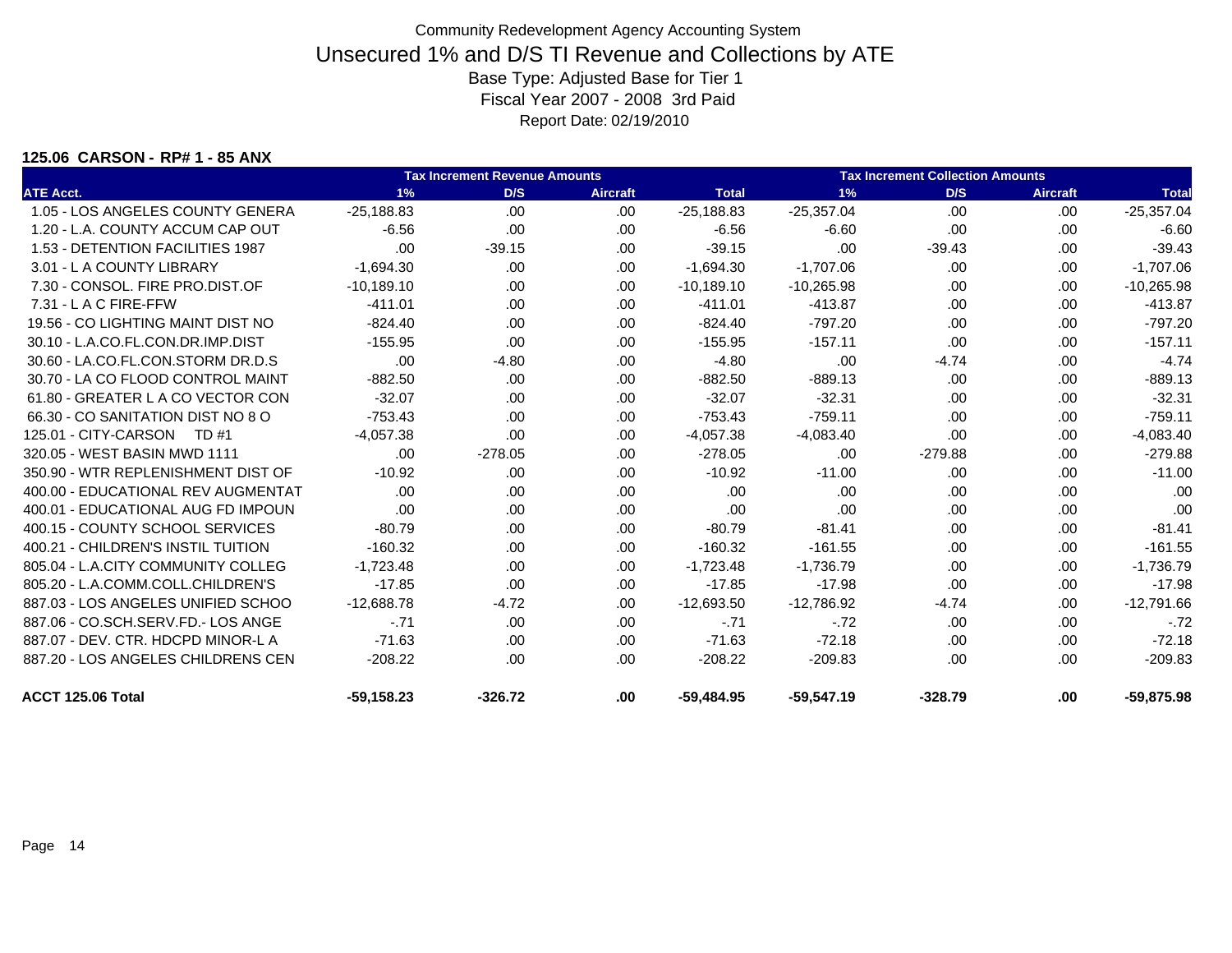### **128.02 CLAREMONT - VILLAGE**

|                                    |              | <b>Tax Increment Revenue Amounts</b> |                 | <b>Tax Increment Collection Amounts</b> |              |           |          |              |
|------------------------------------|--------------|--------------------------------------|-----------------|-----------------------------------------|--------------|-----------|----------|--------------|
| <b>ATE Acct.</b>                   | 1%           | D/S                                  | <b>Aircraft</b> | <b>Total</b>                            | $1\%$        | D/S       | Aircraft | <b>Total</b> |
| 1.05 - LOS ANGELES COUNTY GENERA   | $-34,420.98$ | .00.                                 | .00.            | $-34,420.98$                            | $-34,523.64$ | .00       | .00      | $-34,523.64$ |
| 1.20 - L.A. COUNTY ACCUM CAP OUT   | $-7.83$      | .00.                                 | .00             | $-7.83$                                 | $-7.85$      | .00       | .00.     | $-7.85$      |
| 1.53 - DETENTION FACILITIES 1987   | .00          | $-55.67$                             | .00.            | $-55.67$                                | .00          | $-55.84$  | .00      | $-55.84$     |
| 3.01 - L A COUNTY LIBRARY          | $-2.002.63$  | .00.                                 | .00.            | $-2,002.63$                             | $-2.008.61$  | .00.      | .00.     | $-2.008.61$  |
| 7.30 - CONSOL, FIRE PRO.DIST.OF    | $-12.043.89$ | .00                                  | .00.            | $-12,043.89$                            | $-12.079.81$ | .00       | .00.     | $-12,079.81$ |
| $7.31 - L$ A C FIRE-FFW            | $-437.30$    | .00.                                 | .00.            | $-437.30$                               | $-438.60$    | .00.      | .00      | $-438.60$    |
| 30.10 - L.A.CO.FL.CON.DR.IMP.DIST  | $-184.28$    | .00.                                 | .00.            | $-184.28$                               | $-184.83$    | .00.      | .00      | $-184.83$    |
| 30.60 - LA.CO.FL.CON.STORM DR.D.S  | .00          | $-2.62$                              | .00.            | $-2.62$                                 | .00          | $-2.60$   | .00.     | $-2.60$      |
| 30.70 - LA CO FLOOD CONTROL MAINT  | $-1.043.08$  | .00.                                 | .00.            | $-1,043.08$                             | $-1,046.19$  | .00       | .00.     | $-1,046.19$  |
| 66.80 - CO SANIT DIST NO 21 OPERA  | $-1.044.51$  | .00                                  | .00             | $-1,044.51$                             | $-1,047.63$  | .00.      | .00      | $-1,047.63$  |
| 128.01 - CITY-CLAREMONT TD #1      | $-13.795.40$ | .00                                  | .00.            | $-13,795.40$                            | $-13,836.55$ | .00.      | .00      | $-13,836.55$ |
| 330.10 - THREE VY MWD-1112         | .00          | $-394.63$                            | .00.            | $-394.63$                               | .00          | $-395.80$ | .00.     | $-395.80$    |
| 365.05 - THREE VALLEY MWD ORIG ARE | $-396.09$    | .00                                  | .00             | $-396.09$                               | $-397.27$    | .00       | .00.     | $-397.27$    |
| 400.00 - EDUCATIONAL REV AUGMENTAT | .00          | .00.                                 | .00             | .00                                     | .00          | .00       | .00.     | .00          |
| 400.01 - EDUCATIONAL AUG FD IMPOUN | .00          | .00.                                 | .00             | .00                                     | .00          | .00       | .00      | .00          |
| 400.15 - COUNTY SCHOOL SERVICES    | $-97.14$     | .00.                                 | .00.            | $-97.14$                                | $-97.43$     | .00       | .00      | $-97.43$     |
| 400.21 - CHILDREN'S INSTIL TUITION | $-192.79$    | .00.                                 | .00.            | $-192.79$                               | $-193.37$    | .00.      | .00.     | $-193.37$    |
| 791.04 - CITRUS COMMUNITY COLLEGE  | $-1.705.08$  | .00                                  | .00             | $-1,705.08$                             | $-1,710.17$  | .00.      | .00.     | $-1,710.17$  |
| 791.20 - CHILDREN'S CTR FUND CITRU | $-44.47$     | .00.                                 | .00             | $-44.47$                                | $-44.60$     | .00.      | .00.     | $-44.60$     |
| 842.03 - CLAREMONT UNIFIED SCHOOL  | $-15,933.94$ | .00.                                 | .00.            | $-15,933.94$                            | $-15,981.47$ | .00.      | .00      | $-15,981.47$ |
| 842.06 - CO.SCH.SERV.FD.- CLAREMON | $-553.05$    | .00.                                 | .00             | $-553.05$                               | $-554.70$    | .00.      | .00      | $-554.70$    |
| 842.07 - DEV.CTR.HDCPD.MINOR-CLARE | $-60.89$     | .00.                                 | .00             | $-60.89$                                | $-61.07$     | .00       | .00      | $-61.07$     |
| ACCT 128.02 Total                  | $-83,963.35$ | $-452.92$                            | .00             | $-84,416.27$                            | $-84,213.79$ | $-454.24$ | .00      | $-84,668.03$ |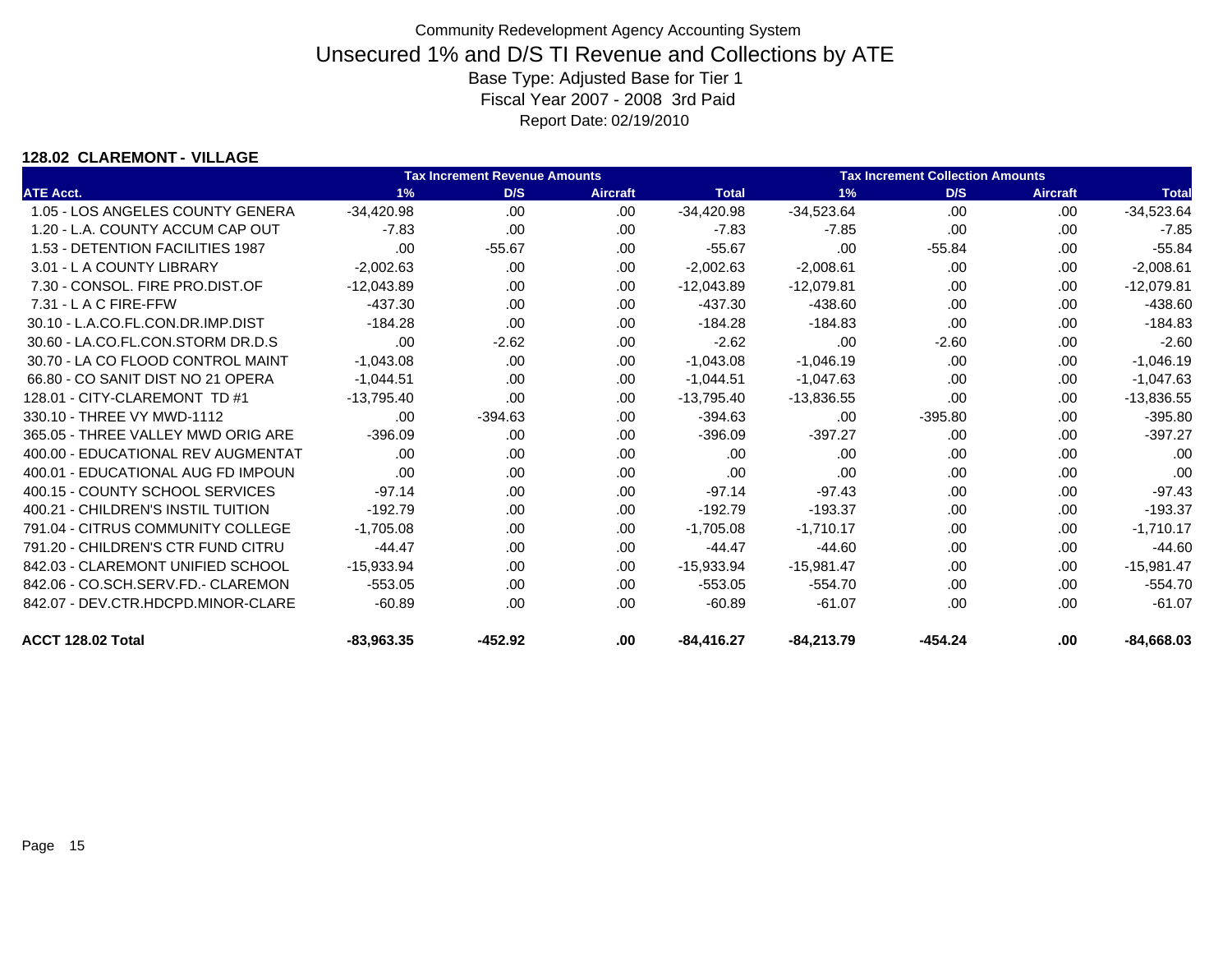#### **131.02 COMMERCE - PROJECT # 1**

|                                    |               | <b>Tax Increment Revenue Amounts</b> |                 |               |               | <b>Tax Increment Collection Amounts</b> |          |               |  |  |  |
|------------------------------------|---------------|--------------------------------------|-----------------|---------------|---------------|-----------------------------------------|----------|---------------|--|--|--|
| <b>ATE Acct.</b>                   | 1%            | D/S                                  | <b>Aircraft</b> | <b>Total</b>  | 1%            | D/S                                     | Aircraft | <b>Total</b>  |  |  |  |
| 1.05 - LOS ANGELES COUNTY GENERA   | $-319,648.05$ | .00                                  | .00.            | $-319,648.05$ | -315,970.96   | .00                                     | .00.     | $-315,970.96$ |  |  |  |
| 1.20 - L.A. COUNTY ACCUM CAP OUT   | $-81.86$      | .00                                  | .00.            | $-81.86$      | $-80.91$      | .00                                     | .00.     | $-80.91$      |  |  |  |
| 1.53 - DETENTION FACILITIES 1987   | .00.          | $-378.95$                            | .00             | $-378.95$     | .00           | $-374.59$                               | .00.     | $-374.59$     |  |  |  |
| 7.31 - L A C FIRE-FFW              | $-5,825.42$   | .00                                  | .00             | $-5,825.42$   | $-5,758.42$   | .00                                     | .00      | $-5,758.42$   |  |  |  |
| 30.10 - L.A.CO.FL.CON.DR.IMP.DIST  | $-1,925.97$   | .00                                  | .00             | $-1,925.97$   | $-1,903.81$   | .00                                     | .00.     | $-1,903.81$   |  |  |  |
| 30.60 - LA.CO.FL.CON.STORM DR.D.S  | .00           | $-15.21$                             | .00.            | $-15.21$      | .00           | $-15.35$                                | .00.     | $-15.35$      |  |  |  |
| 30.70 - LA CO FLOOD CONTROL MAINT  | $-10,901.15$  | .00                                  | .00.            | $-10,901.15$  | $-10,775.73$  | .00                                     | .00.     | $-10,775.73$  |  |  |  |
| 61.80 - GREATER L A CO VECTOR CON  | $-395.38$     | .00                                  | .00.            | $-395.38$     | $-390.84$     | .00                                     | .00.     | $-390.84$     |  |  |  |
| 66.10 - CO SANITATION DIST NO 2 O  | $-13,017.81$  | .00                                  | .00.            | $-13,017.81$  | $-12,868.06$  | .00                                     | .00      | $-12,868.06$  |  |  |  |
| 131.01 - CITY-COMMERCE TD #1       | $-38.824.58$  | .00                                  | .00.            | $-38,824.58$  | $-38,377.94$  | .00                                     | .00.     | $-38,377.94$  |  |  |  |
| 315.05 - CENTRAL BASIN MWD 1114    | .00           | $-2,686.41$                          | .00.            | $-2,686.41$   | .00           | $-2,655.50$                             | .00      | $-2,655.50$   |  |  |  |
| 350.90 - WTR REPLENISHMENT DIST OF | $-134.44$     | .00.                                 | .00.            | $-134.44$     | $-132.90$     | .00                                     | .00.     | $-132.90$     |  |  |  |
| 400.00 - EDUCATIONAL REV AUGMENTAT | .00.          | .00                                  | .00             | .00           | .00           | .00.                                    | .00.     | .00           |  |  |  |
| 400.01 - EDUCATIONAL AUG FD IMPOUN | .00           | .00                                  | .00.            | .00           | .00           | .00.                                    | .00.     | .00           |  |  |  |
| 400.15 - COUNTY SCHOOL SERVICES    | $-1,015.25$   | .00.                                 | .00.            | $-1,015.25$   | $-1,003.56$   | .00.                                    | .00      | $-1,003.56$   |  |  |  |
| 400.21 - CHILDREN'S INSTIL TUITION | $-2,014.90$   | .00                                  | .00             | $-2,014.90$   | $-1,991.71$   | .00                                     | .00      | $-1,991.71$   |  |  |  |
| 805.04 - L.A.CITY COMMUNITY COLLEG | $-21,666.32$  | .00                                  | .00.            | $-21,666.32$  | $-21,417.08$  | .00                                     | .00.     | $-21,417.08$  |  |  |  |
| 805.20 - L.A.COMM.COLL.CHILDREN'S  | $-224.03$     | .00                                  | .00             | $-224.03$     | $-221.44$     | .00                                     | .00      | $-221.44$     |  |  |  |
| 887.03 - LOS ANGELES UNIFIED SCHOO | 161.40        | .05                                  | .00.            | 161.45        | 163.93        | .05                                     | .00.     | 163.98        |  |  |  |
| 887.06 - CO.SCH.SERV.FD.- LOS ANGE | .00.          | .00.                                 | .00.            | .00           | .00           | .00.                                    | .00.     | .00           |  |  |  |
| 887.07 - DEV. CTR. HDCPD MINOR-L A | .91           | .00                                  | .00             | .91           | .92           | .00                                     | .00.     | .92           |  |  |  |
| 887.20 - LOS ANGELES CHILDRENS CEN | 2.64          | .00.                                 | .00             | 2.64          | 2.68          | .00                                     | .00.     | 2.68          |  |  |  |
| 899.03 - MONTEBELLO UNIFIED SCHOOL | $-150,443.34$ | .00.                                 | .00.            | $-150,443.34$ | $-148,716.81$ | .00.                                    | .00.     | $-148,716.81$ |  |  |  |
| 899.06 - CO.SCH.SERV.FD.- MONTEBEL | $-5,372.03$   | .00                                  | .00             | $-5,372.03$   | $-5,310.37$   | .00.                                    | .00      | $-5,310.37$   |  |  |  |
| 899.07 - DEV.CTR.HDCPD.MINOR-MONTE | $-250.43$     | .00                                  | .00.            | $-250.43$     | $-247.56$     | .00.                                    | .00      | $-247.56$     |  |  |  |
| ACCT 131.02 Total                  | $-571,576.01$ | $-3.080.52$                          | .00.            | -574.656.53   | -565.000.57   | $-3,045.39$                             | .00.     | $-568.045.96$ |  |  |  |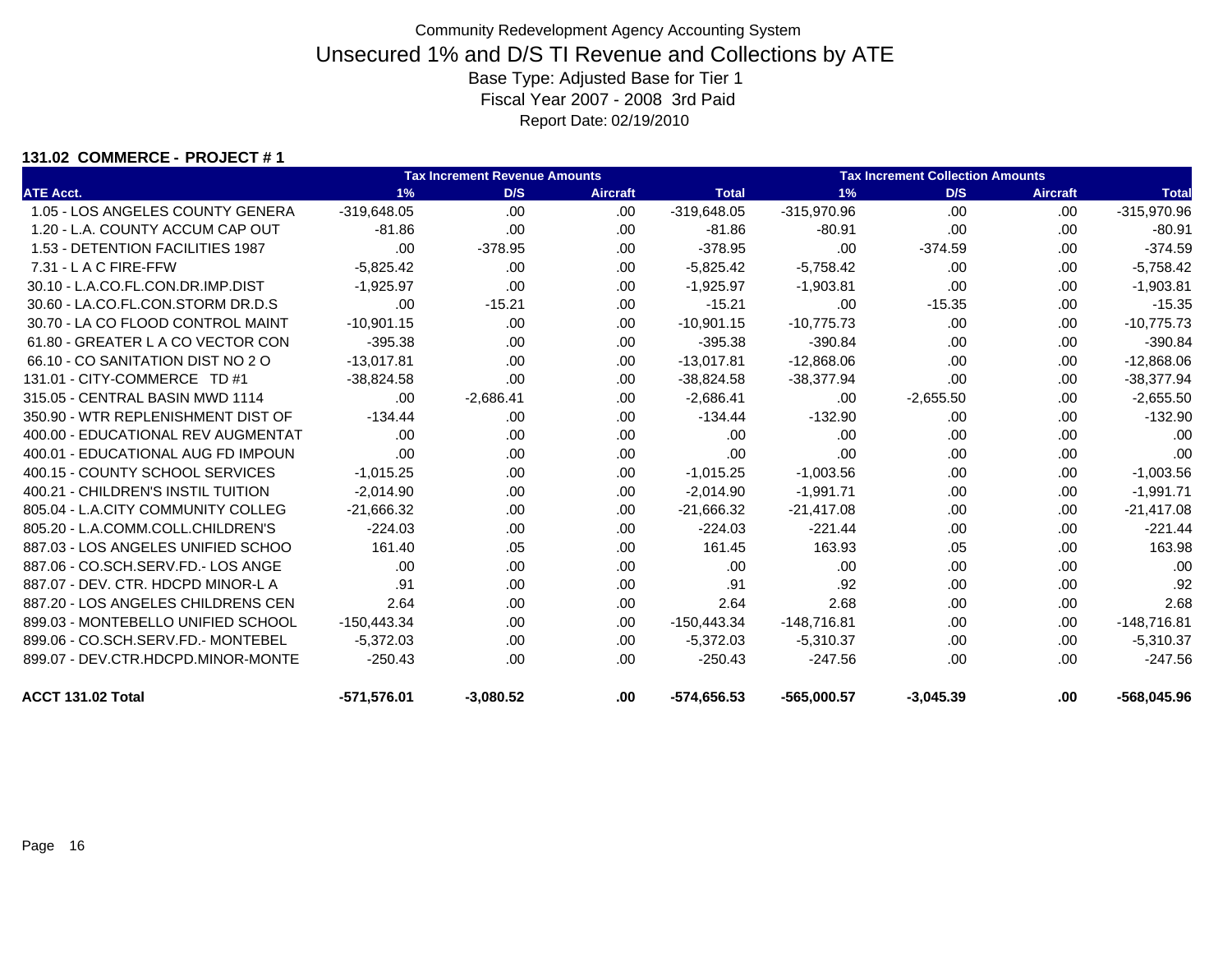### **131.03 COMMERCE - TOWN CENTER**

|                                    |           | <b>Tax Increment Revenue Amounts</b> |                 | <b>Tax Increment Collection Amounts</b> |           |       |                 |              |
|------------------------------------|-----------|--------------------------------------|-----------------|-----------------------------------------|-----------|-------|-----------------|--------------|
| <b>ATE Acct.</b>                   | 1%        | D/S                                  | <b>Aircraft</b> | <b>Total</b>                            | 1%        | D/S   | <b>Aircraft</b> | <b>Total</b> |
| 1.05 - LOS ANGELES COUNTY GENERA   | 15,232.87 | .00                                  | .00.            | 15,232.87                               | 7,304.99  | .00   | .00             | 7,304.99     |
| 1.20 - L.A. COUNTY ACCUM CAP OUT   | 3.89      | .00                                  | .00             | 3.89                                    | 1.86      | .00   | .00             | 1.86         |
| 1.53 - DETENTION FACILITIES 1987   | .00       | 18.06                                | .00             | 18.06                                   | .00       | 8.66  | .00             | 8.66         |
| $7.31 - L$ A C FIRE-FFW            | 277.61    | .00                                  | .00.            | 277.61                                  | 133.12    | .00   | .00             | 133.12       |
| 30.10 - L.A.CO.FL.CON.DR.IMP.DIST  | 91.76     | .00                                  | .00.            | 91.76                                   | 44.00     | .00   | .00             | 44.00        |
| 30.60 - LA.CO.FL.CON.STORM DR.D.S  | .00       | 1.36                                 | .00             | 1.36                                    | .00       | .62   | .00             | .62          |
| 30.70 - LA CO FLOOD CONTROL MAINT  | 519.44    | .00                                  | .00             | 519.44                                  | 249.10    | .00   | .00             | 249.10       |
| 61.80 - GREATER L A CO VECTOR CON  | 18.83     | .00                                  | .00.            | 18.83                                   | 9.03      | .00   | .00             | 9.03         |
| 66.10 - CO SANITATION DIST NO 2 O  | 620.32    | .00                                  | .00             | 620.32                                  | 297.47    | .00   | .00             | 297.47       |
| 131.01 - CITY-COMMERCE TD #1       | 1,850.16  | .00                                  | .00             | 1,850.16                                | 887.25    | .00   | .00             | 887.25       |
| 315.05 - CENTRAL BASIN MWD 1114    | .00       | 128.02                               | .00             | 128.02                                  | .00       | 61.39 | .00             | 61.39        |
| 350.90 - WTR REPLENISHMENT DIST OF | 6.39      | .00                                  | .00             | 6.39                                    | 3.06      | .00   | .00             | 3.06         |
| 400.00 - EDUCATIONAL REV AUGMENTAT | .00       | .00                                  | .00             | .00                                     | .00       | .00   | .00             | .00          |
| 400.01 - EDUCATIONAL AUG FD IMPOUN | .00       | .00                                  | .00             | .00                                     | .00       | .00   | .00.            | .00          |
| 400.15 - COUNTY SCHOOL SERVICES    | 48.37     | .00                                  | .00             | 48.37                                   | 23.19     | .00   | .00             | 23.19        |
| 400.21 - CHILDREN'S INSTIL TUITION | 96.02     | .00                                  | .00             | 96.02                                   | 46.04     | .00   | .00.            | 46.04        |
| 805.04 - L.A.CITY COMMUNITY COLLEG | 1.032.44  | .00                                  | .00             | 1,032.44                                | 495.11    | .00   | .00             | 495.11       |
| 805.20 - L.A.COMM.COLL.CHILDREN'S  | 10.68     | .00                                  | .00.            | 10.68                                   | 5.12      | .00   | .00.            | 5.12         |
| 899.03 - MONTEBELLO UNIFIED SCHOOL | 7.161.77  | .00                                  | .00             | 7,161.77                                | 3,434.44  | .00   | .00             | 3,434.44     |
| 899.06 - CO.SCH.SERV.FD.- MONTEBEL | 255.72    | .00                                  | .00             | 255.72                                  | 122.63    | .00   | .00             | 122.63       |
| 899.07 - DEV.CTR.HDCPD.MINOR-MONTE | 11.91     | .00.                                 | .00.            | 11.91                                   | 5.71      | .00   | .00             | 5.71         |
| ACCT 131.03 Total                  | 27,238.18 | 147.44                               | .00.            | 27,385.62                               | 13,062.12 | 70.67 | .00             | 13,132.79    |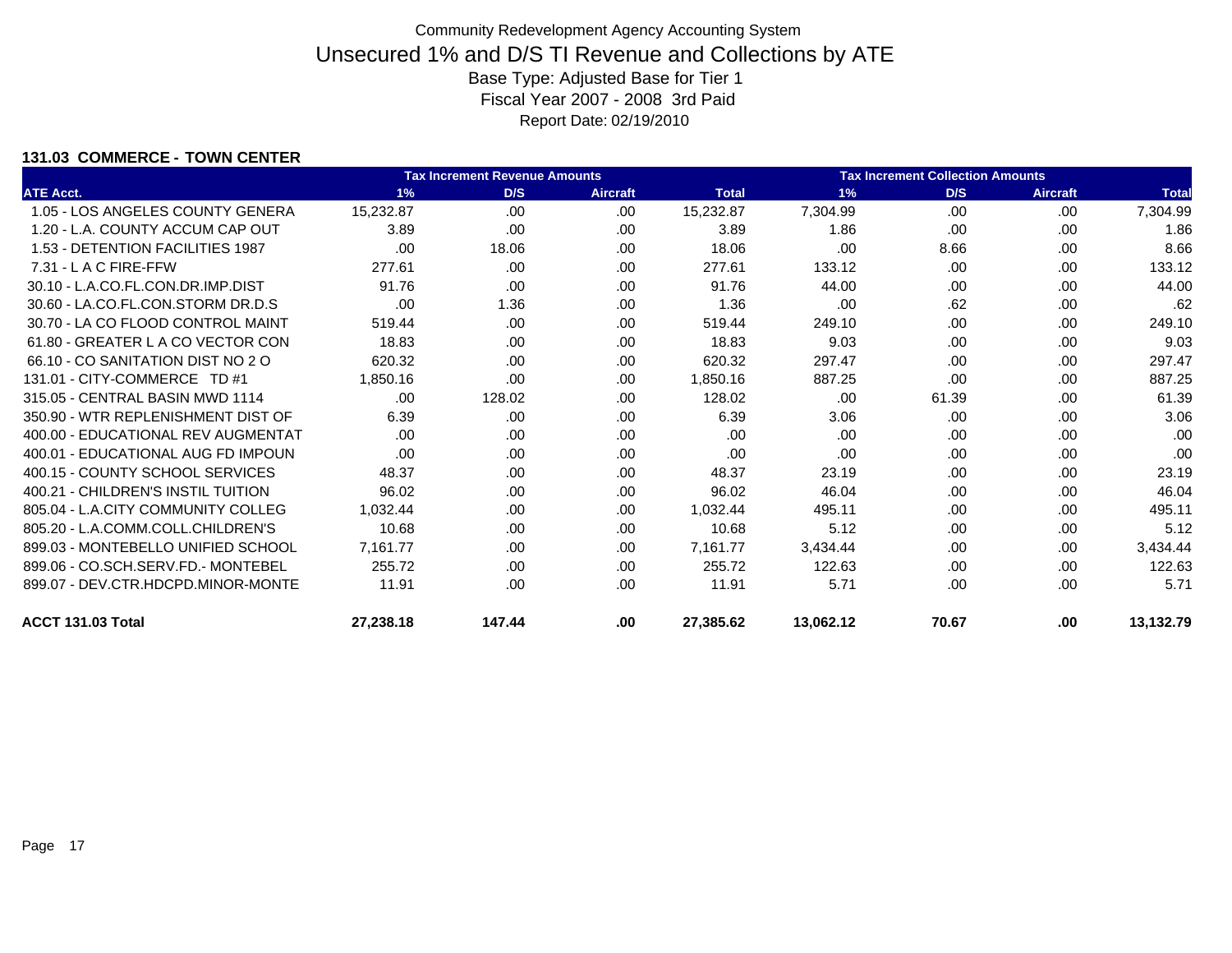### **131.04 COMMERCE - TOWN CENTER/80 ANNEX**

|                                    | <b>Tax Increment Revenue Amounts</b> |          |                 |              |            | <b>Tax Increment Collection Amounts</b><br>D/S<br>1%<br><b>Aircraft</b><br>.00<br>.00<br>37.92<br>.00<br>.00<br>175.57<br>.00<br>.00<br>.00<br>.00<br>892.27<br>.00<br>.00<br>.00<br>7.70<br>.00<br>.00<br>.00<br>183.17<br>.00<br>.00<br>.00<br>.00<br>.00<br>.00<br>1,244.59<br>.00<br>.00<br>62.28<br>.00<br>.00<br>.00<br>.00<br>.00<br>.00<br>.00<br>.00<br>470.34<br>.00<br>.00 |      |              |  |
|------------------------------------|--------------------------------------|----------|-----------------|--------------|------------|---------------------------------------------------------------------------------------------------------------------------------------------------------------------------------------------------------------------------------------------------------------------------------------------------------------------------------------------------------------------------------------|------|--------------|--|
| <b>ATE Acct.</b>                   | 1%                                   | D/S      | <b>Aircraft</b> | <b>Total</b> |            |                                                                                                                                                                                                                                                                                                                                                                                       |      | <b>Total</b> |  |
| 1.05 - LOS ANGELES COUNTY GENERA   | 155.843.75                           | .00      | .00             | 155,843.75   | 148,088.88 |                                                                                                                                                                                                                                                                                                                                                                                       |      | 148,088.88   |  |
| 1.20 - L.A. COUNTY ACCUM CAP OUT   | 39.90                                | .00      | .00             | 39.90        |            |                                                                                                                                                                                                                                                                                                                                                                                       |      | 37.92        |  |
| 1.53 - DETENTION FACILITIES 1987   | .00                                  | 184.76   | .00             | 184.76       |            |                                                                                                                                                                                                                                                                                                                                                                                       |      | 175.57       |  |
| $7.31 - L$ A C FIRE-FFW            | 2.840.16                             | .00      | .00.            | 2,840.16     | 2,698.83   |                                                                                                                                                                                                                                                                                                                                                                                       |      | 2,698.83     |  |
| 30.10 - L.A.CO.FL.CON.DR.IMP.DIST  | 938.99                               | .00      | .00             | 938.99       |            |                                                                                                                                                                                                                                                                                                                                                                                       |      | 892.27       |  |
| 30.60 - LA.CO.FL.CON.STORM DR.D.S  | .00                                  | 8.20     | .00.            | 8.20         |            |                                                                                                                                                                                                                                                                                                                                                                                       |      | 7.70         |  |
| 30.70 - LA CO FLOOD CONTROL MAINT  | 5,314.83                             | .00      | .00.            | 5,314.83     | 5,050.36   |                                                                                                                                                                                                                                                                                                                                                                                       |      | 5,050.36     |  |
| 61.80 - GREATER L A CO VECTOR CON  | 192.77                               | .00      | .00.            | 192.77       |            |                                                                                                                                                                                                                                                                                                                                                                                       |      | 183.17       |  |
| 66.10 - CO SANITATION DIST NO 2 O  | 6.346.81                             | .00      | .00.            | 6,346.81     | 6,030.99   |                                                                                                                                                                                                                                                                                                                                                                                       |      | 6,030.99     |  |
| 131.01 - CITY-COMMERCE TD #1       | 18,929.09                            | .00      | .00.            | 18,929.09    | 17,987.17  |                                                                                                                                                                                                                                                                                                                                                                                       |      | 17,987.17    |  |
| 315.05 - CENTRAL BASIN MWD 1114    | .00                                  | 1,309.77 | .00.            | 1,309.77     |            |                                                                                                                                                                                                                                                                                                                                                                                       |      | 1,244.59     |  |
| 350.90 - WTR REPLENISHMENT DIST OF | 65.54                                | .00      | .00.            | 65.54        |            |                                                                                                                                                                                                                                                                                                                                                                                       |      | 62.28        |  |
| 400.00 - EDUCATIONAL REV AUGMENTAT | .00                                  | .00      | .00             | .00          |            |                                                                                                                                                                                                                                                                                                                                                                                       |      | .00          |  |
| 400.01 - EDUCATIONAL AUG FD IMPOUN | .00                                  | .00      | .00.            | .00          |            |                                                                                                                                                                                                                                                                                                                                                                                       |      | .00          |  |
| 400.15 - COUNTY SCHOOL SERVICES    | 494.97                               | .00      | .00.            | 494.97       |            |                                                                                                                                                                                                                                                                                                                                                                                       |      | 470.34       |  |
| 400.21 - CHILDREN'S INSTIL TUITION | 982.36                               | .00      | .00             | 982.36       | 933.47     | .00                                                                                                                                                                                                                                                                                                                                                                                   | .00. | 933.47       |  |
| 805.04 - L.A.CITY COMMUNITY COLLEG | 10,563.37                            | .00      | .00             | 10,563.37    | 10,037.73  | .00                                                                                                                                                                                                                                                                                                                                                                                   | .00  | 10,037.73    |  |
| 805.20 - L.A.COMM.COLL.CHILDREN'S  | 109.22                               | .00      | .00             | 109.22       | 103.79     | .00                                                                                                                                                                                                                                                                                                                                                                                   | .00  | 103.79       |  |
| 899.03 - MONTEBELLO UNIFIED SCHOOL | 73,274.25                            | .00      | .00             | 73,274.25    | 69,628.09  | .00                                                                                                                                                                                                                                                                                                                                                                                   | .00  | 69,628.09    |  |
| 899.06 - CO.SCH.SERV.FD.- MONTEBEL | 2,616.47                             | .00      | .00             | 2,616.47     | 2,486.28   | .00                                                                                                                                                                                                                                                                                                                                                                                   | .00  | 2,486.28     |  |
| 899.07 - DEV.CTR.HDCPD.MINOR-MONTE | 121.97                               | .00      | .00             | 121.97       | 115.90     | .00                                                                                                                                                                                                                                                                                                                                                                                   | .00  | 115.90       |  |
| ACCT 131.04 Total                  | 278,674.45                           | 1,502.73 | .00             | 280,177.18   | 264,807.47 | 1,427.86                                                                                                                                                                                                                                                                                                                                                                              | .00  | 266,235.33   |  |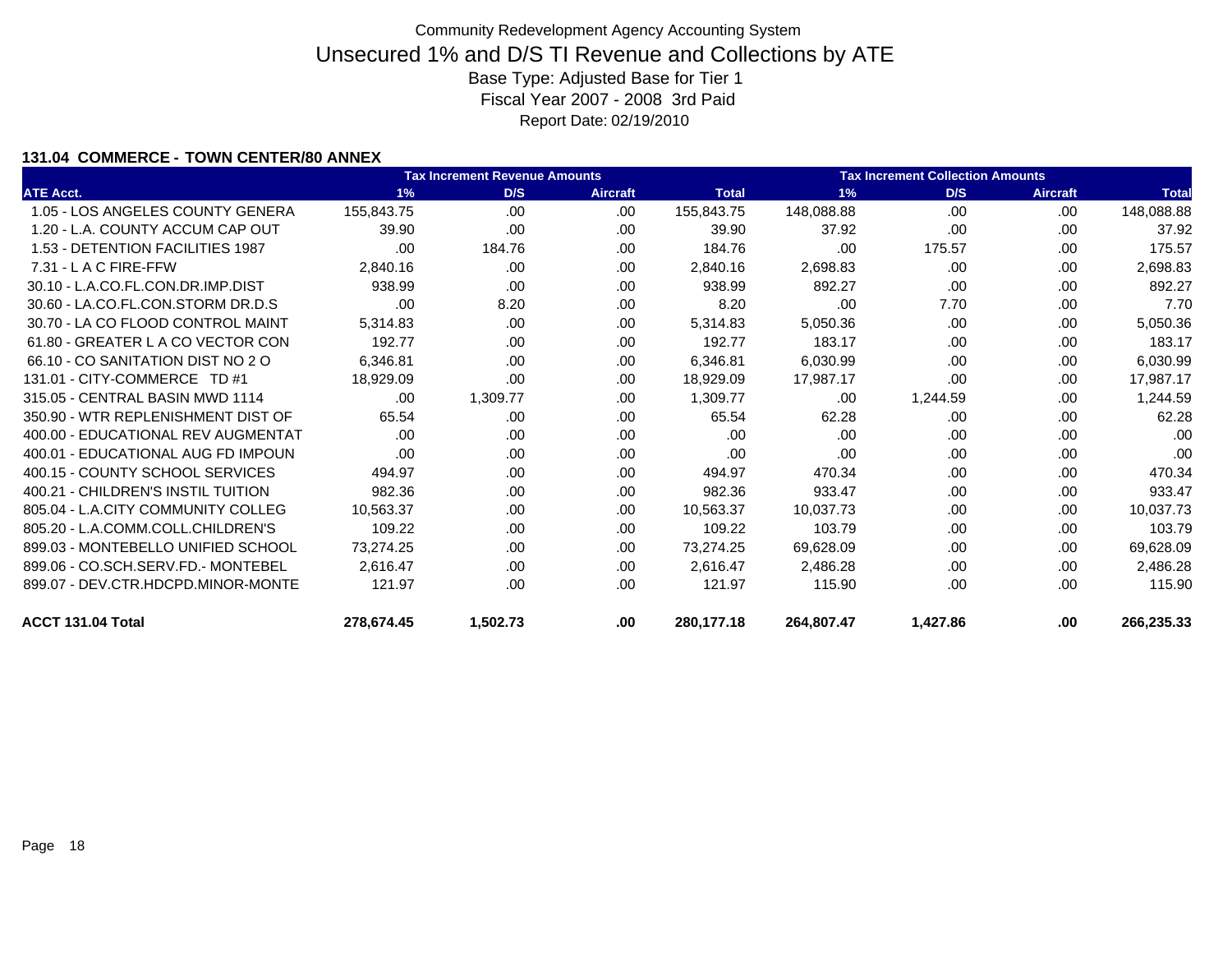#### **132.02 COMPTON - ROSECRANS**

|                                    |              | <b>Tax Increment Revenue Amounts</b> |                 |              |              | <b>Tax Increment Collection Amounts</b> |                 |              |  |  |
|------------------------------------|--------------|--------------------------------------|-----------------|--------------|--------------|-----------------------------------------|-----------------|--------------|--|--|
| <b>ATE Acct.</b>                   | 1%           | D/S                                  | <b>Aircraft</b> | <b>Total</b> | 1%           | D/S                                     | <b>Aircraft</b> | <b>Total</b> |  |  |
| 1.05 - LOS ANGELES COUNTY GENERA   | $-13,032.00$ | .00                                  | .00             | $-13,032.00$ | $-12,217.77$ | .00                                     | .00.            | $-12,217.77$ |  |  |
| 1.20 - L.A. COUNTY ACCUM CAP OUT   | $-2.97$      | .00                                  | .00             | $-2.97$      | $-2.78$      | .00                                     | .00.            | $-2.78$      |  |  |
| 1.53 - DETENTION FACILITIES 1987   | .00          | $-16.71$                             | .00             | $-16.71$     | .00          | $-15.67$                                | .00             | $-15.67$     |  |  |
| 3.01 - L A COUNTY LIBRARY          | $-759.79$    | .00.                                 | .00             | $-759.79$    | $-712.32$    | .00.                                    | .00.            | $-712.32$    |  |  |
| $7.31 - L$ A C FIRE-FFW            | $-193.24$    | .00                                  | .00.            | $-193.24$    | $-181.17$    | .00.                                    | .00.            | $-181.17$    |  |  |
| 30.10 - L.A.CO.FL.CON.DR.IMP.DIST  | $-69.91$     | .00                                  | .00             | $-69.91$     | $-65.54$     | .00                                     | .00             | $-65.54$     |  |  |
| 30.60 - LA.CO.FL.CON.STORM DR.D.S  | .00          | $-1.19$                              | .00             | $-1.19$      | .00          | $-1.12$                                 | .00.            | $-1.12$      |  |  |
| 30.70 - LA CO FLOOD CONTROL MAINT  | $-395.75$    | .00                                  | .00             | $-395.75$    | $-371.02$    | .00                                     | .00             | $-371.02$    |  |  |
| 61.20 - COMPTON CREEK MOSQUITO AB  | $-79.75$     | .00                                  | .00             | $-79.75$     | $-74.77$     | .00                                     | .00.            | $-74.77$     |  |  |
| 66.05 - CO SANITATION DIST NO 1 O  | $-543.36$    | .00                                  | .00             | $-543.36$    | $-509.41$    | .00                                     | .00             | $-509.41$    |  |  |
| 132.01 - CITY-COMPTON TD #1        | $-3,433.56$  | .00                                  | .00             | $-3,433.56$  | $-3,219.04$  | .00                                     | .00.            | $-3,219.04$  |  |  |
| 132.02 - CITY-COMPTON ROSECRANS    | .00.         | $-11,378.07$                         | .00.            | $-11,378.07$ | .00          | $-10,667.18$                            | .00             | $-10,667.18$ |  |  |
| 310.15 - CITY OF COMPTON AREA-1110 | .00.         | $-118.41$                            | .00.            | $-118.41$    | .00          | $-111.01$                               | .00             | $-111.01$    |  |  |
| 350.90 - WTR REPLENISHMENT DIST OF | $-4.87$      | .00                                  | .00             | $-4.87$      | $-4.57$      | .00.                                    | .00.            | $-4.57$      |  |  |
| 400.00 - EDUCATIONAL REV AUGMENTAT | .00          | .00.                                 | .00             | .00          | .00          | .00                                     | .00.            | .00          |  |  |
| 400.01 - EDUCATIONAL AUG FD IMPOUN | .00          | .00.                                 | .00             | .00          | .00          | .00.                                    | .00.            | .00          |  |  |
| 400.15 - COUNTY SCHOOL SERVICES    | $-36.85$     | .00                                  | .00             | $-36.85$     | $-34.55$     | .00.                                    | .00             | $-34.55$     |  |  |
| 400.21 - CHILDREN'S INSTIL TUITION | $-73.14$     | .00                                  | .00             | $-73.14$     | $-68.57$     | .00                                     | .00             | $-68.57$     |  |  |
| 793.04 - COMPTON COMMUNITY COLLE!  | $-594.73$    | .00                                  | .00             | $-594.73$    | $-557.57$    | .00.                                    | .00             | $-557.57$    |  |  |
| 793.20 - CHILDREN'S CTR FUND COMPT | $-189.96$    | .00                                  | .00             | $-189.96$    | $-178.09$    | .00                                     | .00             | $-178.09$    |  |  |
| 845.03 - COMPTON UNIFIED SCHOOL DI | $-5.410.66$  | .00.                                 | .00.            | $-5,410.66$  | $-5,072.61$  | .00.                                    | .00             | $-5,072.61$  |  |  |
| 845.06 - CO.SCH.SERV.FD.-COMPTON   | $-177.30$    | .00                                  | .00             | $-177.30$    | $-166.22$    | .00.                                    | .00.            | $-166.22$    |  |  |
| 845.07 - DEV.CTR.HDCPD.MINOR-COMPT | $-25.96$     | .00                                  | .00             | $-25.96$     | $-24.34$     | .00                                     | .00.            | $-24.34$     |  |  |
| 845.20 - COMPTON CHILDREN'S CENTER | $-169.43$    | .00.                                 | .00.            | $-169.43$    | $-158.85$    | .00                                     | .00             | $-158.85$    |  |  |
| ACCT 132.02 Total                  | $-25,193.23$ | $-11,514.38$                         | .00             | $-36,707.61$ | $-23,619.19$ | $-10,794.98$                            | .00             | $-34,414.17$ |  |  |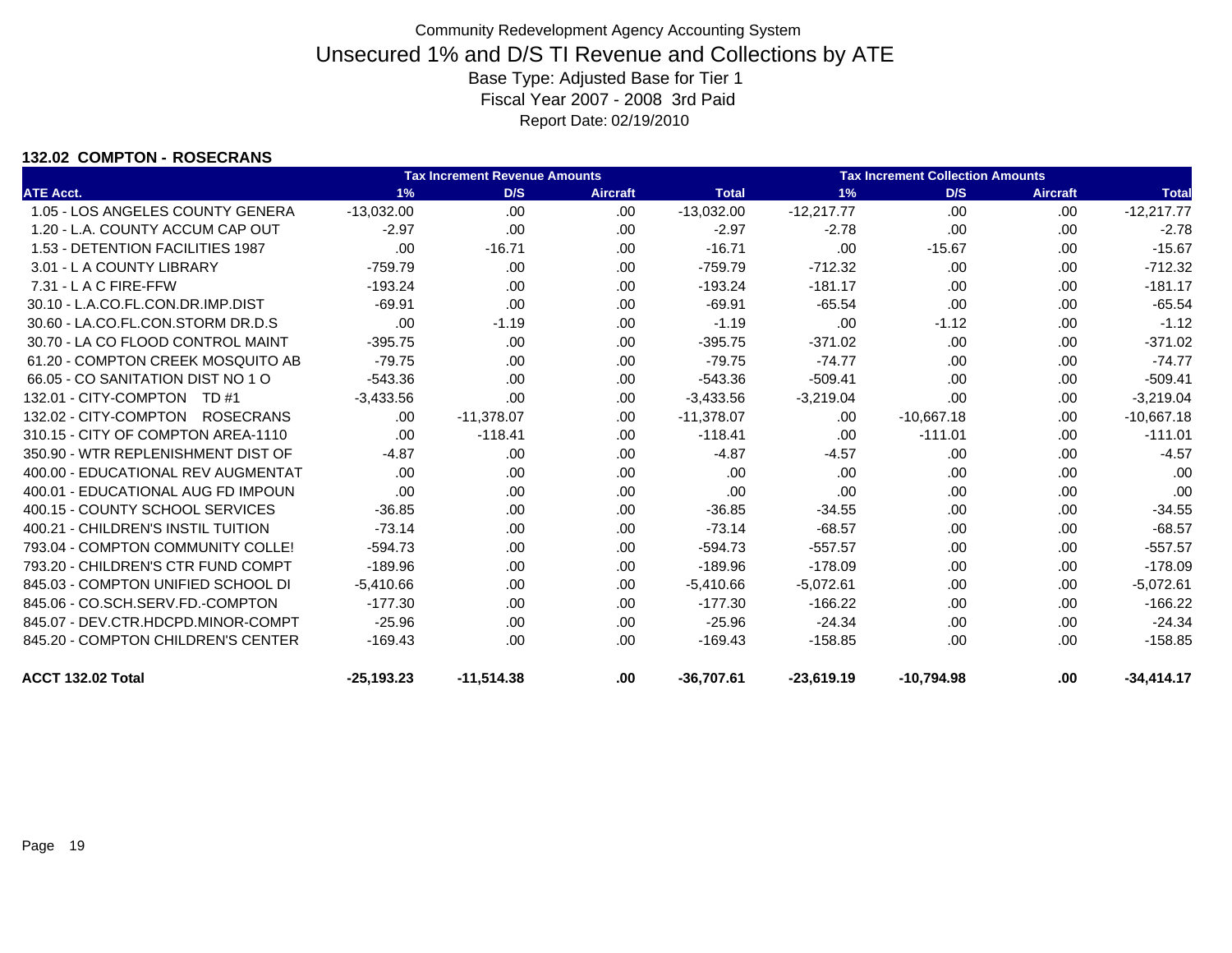### **132.04 COMPTON - WALNUT INDUSTRIAL**

|                                    |              | <b>Tax Increment Collection Amounts</b><br><b>Tax Increment Revenue Amounts</b> |                 |              |              |              |                 |              |
|------------------------------------|--------------|---------------------------------------------------------------------------------|-----------------|--------------|--------------|--------------|-----------------|--------------|
| <b>ATE Acct.</b>                   | 1%           | D/S                                                                             | <b>Aircraft</b> | <b>Total</b> | 1%           | D/S          | <b>Aircraft</b> | <b>Total</b> |
| 1.05 - LOS ANGELES COUNTY GENERA   | $-36,051.99$ | .00                                                                             | .00             | $-36,051.99$ | $-33,624.62$ | .00          | .00             | $-33,624.62$ |
| 1.20 - L.A. COUNTY ACCUM CAP OUT   | $-8.10$      | .00                                                                             | .00.            | $-8.10$      | $-7.54$      | .00          | .00             | $-7.54$      |
| 1.53 - DETENTION FACILITIES 1987   | .00          | $-45.94$                                                                        | .00             | $-45.94$     | .00          | $-42.84$     | .00             | $-42.84$     |
| 3.01 - L A COUNTY LIBRARY          | $-2,101.83$  | .00                                                                             | .00.            | $-2,101.83$  | $-1,960.30$  | .00          | .00             | $-1,960.30$  |
| 7.31 - L A C FIRE-FFW              | $-536.42$    | .00                                                                             | .00             | $-536.42$    | $-500.28$    | .00          | .00.            | $-500.28$    |
| 30.10 - L.A.CO.FL.CON.DR.IMP.DIST  | $-193.42$    | .00                                                                             | .00.            | $-193.42$    | $-180.39$    | .00          | .00             | $-180.39$    |
| 30.60 - LA.CO.FL.CON.STORM DR.D.S  | .00          | $-5.41$                                                                         | .00.            | $-5.41$      | .00          | $-5.25$      | .00             | $-5.25$      |
| 30.70 - LA CO FLOOD CONTROL MAINT  | $-1,095.02$  | .00                                                                             | .00             | $-1,095.02$  | $-1,021.29$  | .00          | .00             | $-1,021.29$  |
| 61.20 - COMPTON CREEK MOSQUITO AB  | $-77.46$     | .00                                                                             | .00             | $-77.46$     | $-73.87$     | .00          | .00             | $-73.87$     |
| 61.80 - GREATER L A CO VECTOR CON  | $-25.73$     | .00                                                                             | .00             | $-25.73$     | $-23.70$     | .00          | .00.            | $-23.70$     |
| 66.05 - CO SANITATION DIST NO 1 O  | $-667.49$    | .00                                                                             | .00.            | $-667.49$    | $-642.12$    | .00          | .00.            | $-642.12$    |
| 66.30 - CO SANITATION DIST NO 8 O  | $-519.53$    | .00                                                                             | .00.            | $-519.53$    | $-472.38$    | .00          | .00             | $-472.38$    |
| 132.01 - CITY-COMPTON TD #1        | $-9.498.40$  | .00                                                                             | .00.            | $-9,498.40$  | $-8,858.83$  | .00          | .00.            | $-8,858.83$  |
| 132.04 - CITY-COMPTON WALNUT IN    | .00.         | $-31,281.34$                                                                    | .00             | $-31,281.34$ | .00          | $-29,179.03$ | .00             | $-29,179.03$ |
| 310.15 - CITY OF COMPTON AREA-1110 | .00          | $-66.29$                                                                        | .00.            | $-66.29$     | .00          | $-60.96$     | .00.            | $-60.96$     |
| 315.05 - CENTRAL BASIN MWD 1114    | .00          | $-259.25$                                                                       | .00             | $-259.25$    | .00          | $-242.69$    | .00.            | $-242.69$    |
| 350.90 - WTR REPLENISHMENT DIST OF | $-13.58$     | .00                                                                             | .00             | $-13.58$     | $-12.68$     | .00          | .00             | $-12.68$     |
| 400.00 - EDUCATIONAL REV AUGMENTAT | .00          | .00                                                                             | .00             | .00          | .00          | .00          | .00             | .00          |
| 400.01 - EDUCATIONAL AUG FD IMPOUN | .00          | .00                                                                             | .00             | .00          | .00          | .00          | .00             | .00          |
| 400.15 - COUNTY SCHOOL SERVICES    | $-101.78$    | .00                                                                             | .00.            | $-101.78$    | $-94.91$     | .00          | .00.            | $-94.91$     |
| 400.21 - CHILDREN'S INSTIL TUITION | $-202.50$    | .00                                                                             | .00             | $-202.50$    | $-188.87$    | .00          | .00.            | $-188.87$    |
| 793.04 - COMPTON COMMUNITY COLLE!  | $-1,645.34$  | .00                                                                             | .00.            | $-1,645.34$  | $-1,534.55$  | .00          | .00             | $-1,534.55$  |
| 793.20 - CHILDREN'S CTR FUND COMPT | $-525.57$    | .00                                                                             | .00             | $-525.57$    | $-490.21$    | .00          | .00.            | $-490.21$    |
| 845.03 - COMPTON UNIFIED SCHOOL DI | $-14,967.54$ | .00                                                                             | .00.            | $-14,967.54$ | $-13,959.68$ | .00          | .00             | $-13,959.68$ |
| 845.06 - CO.SCH.SERV.FD.-COMPTON   | $-490.60$    | .00                                                                             | .00             | $-490.60$    | $-457.57$    | .00          | .00             | $-457.57$    |
| 845.07 - DEV.CTR.HDCPD.MINOR-COMPT | $-71.76$     | .00                                                                             | .00.            | $-71.76$     | $-66.92$     | .00          | .00             | $-66.92$     |
| 845.20 - COMPTON CHILDREN'S CENTER | $-468.84$    | .00                                                                             | .00             | $-468.84$    | $-437.27$    | .00          | .00             | $-437.27$    |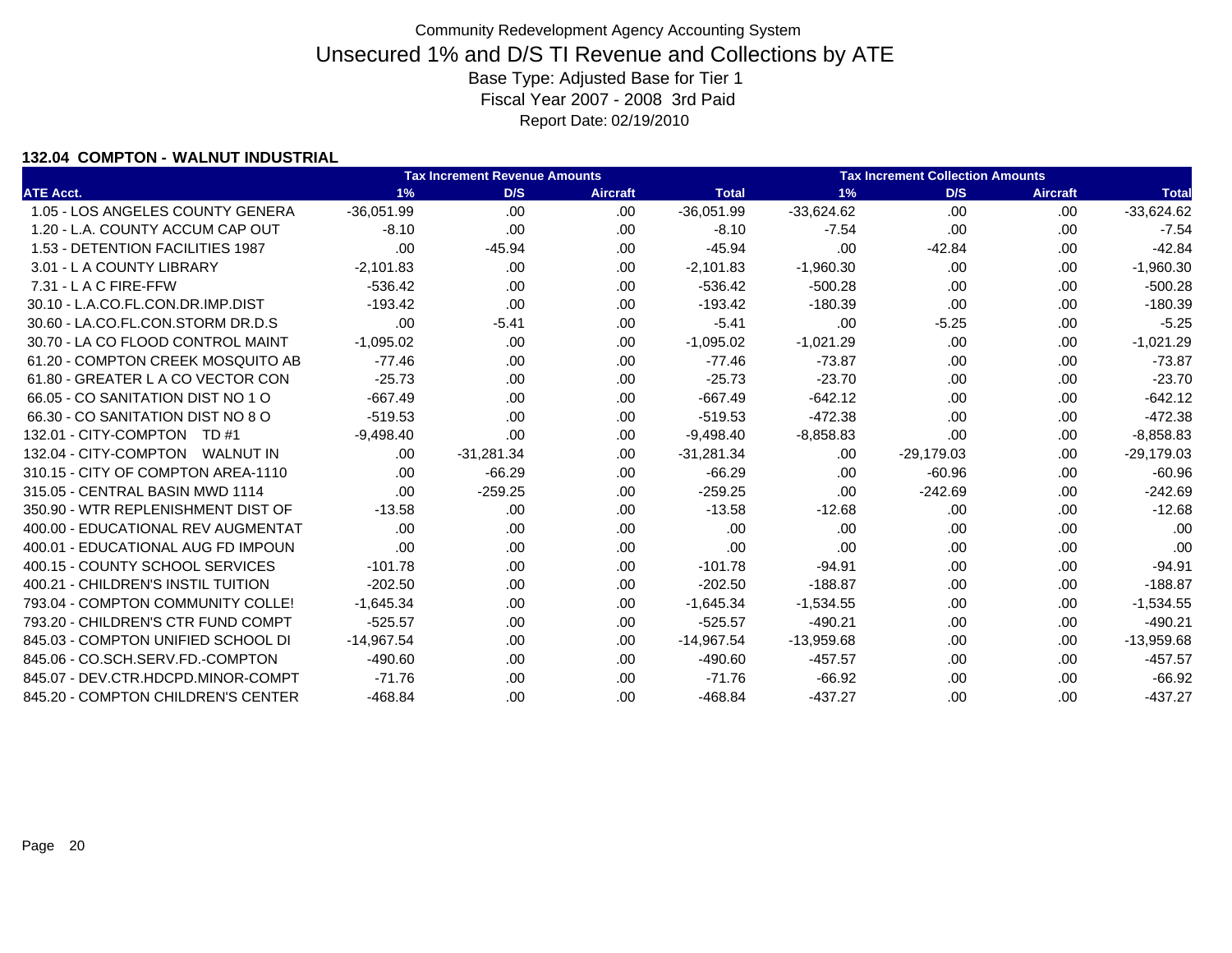### **132.04 COMPTON - WALNUT INDUSTRIAL**

|                   |              | <b>Tax Increment Revenue Amounts</b> |          | <b>Tax Increment Collection Amounts</b> |              |              |                 |              |
|-------------------|--------------|--------------------------------------|----------|-----------------------------------------|--------------|--------------|-----------------|--------------|
| <b>ATE Acct.</b>  | 1%           | D/S                                  | Aircraft | <b>Total</b>                            | 1%           | D/S          | <b>Aircraft</b> | <b>Total</b> |
|                   |              |                                      |          |                                         |              |              |                 |              |
| ACCT 132.04 Total | $-69,262.90$ | $-31,658.23$                         | .00.     | $-100.921.13$                           | $-64.607.98$ | $-29,530.77$ | .00             | $-94,138.75$ |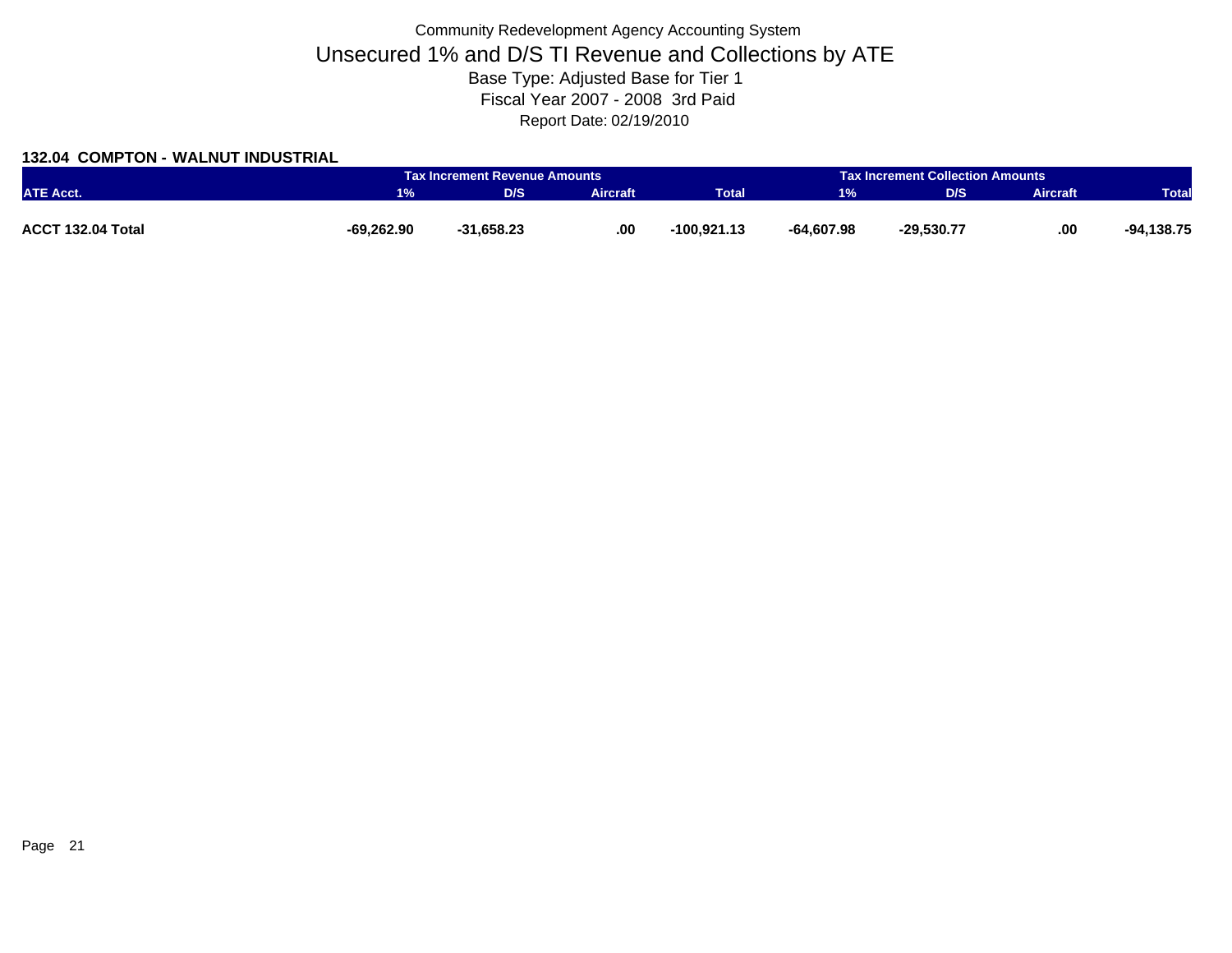### **132.05 COMPTON - WALNUT IND'L/76 ANNEX**

|                                    |              | <b>Tax Increment Revenue Amounts</b> |                 |              |              | <b>Tax Increment Collection Amounts</b> |                 |              |  |  |
|------------------------------------|--------------|--------------------------------------|-----------------|--------------|--------------|-----------------------------------------|-----------------|--------------|--|--|
| <b>ATE Acct.</b>                   | 1%           | D/S                                  | <b>Aircraft</b> | <b>Total</b> | 1%           | D/S                                     | <b>Aircraft</b> | <b>Total</b> |  |  |
| 1.05 - LOS ANGELES COUNTY GENERA   | $-35.363.32$ | .00                                  | .00.            | $-35,363.32$ | $-33,622.25$ | .00                                     | .00.            | $-33,622.25$ |  |  |
| 1.20 - L.A. COUNTY ACCUM CAP OUT   | $-8.06$      | .00                                  | .00             | $-8.06$      | $-7.66$      | .00                                     | .00             | $-7.66$      |  |  |
| 1.53 - DETENTION FACILITIES 1987   | .00          | $-45.33$                             | .00.            | $-45.33$     | .00          | $-43.09$                                | .00             | $-43.09$     |  |  |
| 3.01 - L A COUNTY LIBRARY          | $-2.061.78$  | .00.                                 | .00             | $-2,061.78$  | $-1,960.26$  | .00                                     | .00.            | $-1,960.26$  |  |  |
| 7.31 - L A C FIRE-FFW              | $-524.40$    | .00                                  | .00             | $-524.40$    | $-498.58$    | .00                                     | .00             | $-498.58$    |  |  |
| 30.10 - L.A.CO.FL.CON.DR.IMP.DIST  | $-189.72$    | .00                                  | .00.            | $-189.72$    | $-180.38$    | .00                                     | .00             | $-180.38$    |  |  |
| 30.60 - LA.CO.FL.CON.STORM DR.D.S  | .00          | $-4.00$                              | .00             | $-4.00$      | .00          | $-3.81$                                 | .00.            | $-3.81$      |  |  |
| 30.70 - LA CO FLOOD CONTROL MAINT  | $-1.073.89$  | .00                                  | .00.            | $-1,073.89$  | $-1,021.01$  | .00                                     | .00             | $-1,021.01$  |  |  |
| 61.20 - COMPTON CREEK MOSQUITO AB  | $-216.43$    | .00                                  | .00             | $-216.43$    | $-205.77$    | .00                                     | .00             | $-205.77$    |  |  |
| 66.05 - CO SANITATION DIST NO 1 O  | $-1,474.45$  | .00.                                 | .00.            | $-1,474.45$  | $-1,401.85$  | .00.                                    | .00.            | $-1,401.85$  |  |  |
| 132.01 - CITY-COMPTON TD #1        | $-9.317.23$  | .00                                  | .00.            | $-9,317.23$  | $-8,858.50$  | .00                                     | .00             | $-8,858.50$  |  |  |
| 132.05 - CITY-COMPTON  WL IND RP   | .00.         | $-30,875.33$                         | .00.            | $-30,875.33$ | .00          | $-29,355.19$                            | .00             | $-29,355.19$ |  |  |
| 310.15 - CITY OF COMPTON AREA-1110 | .00          | $-321.31$                            | .00.            | $-321.31$    | .00          | $-305.49$                               | .00.            | $-305.49$    |  |  |
| 350.90 - WTR REPLENISHMENT DIST OF | $-13.24$     | .00.                                 | .00.            | $-13.24$     | $-12.59$     | .00                                     | .00.            | $-12.59$     |  |  |
| 400.00 - EDUCATIONAL REV AUGMENTAT | .00.         | .00.                                 | .00.            | .00          | .00          | .00                                     | .00             | .00          |  |  |
| 400.01 - EDUCATIONAL AUG FD IMPOUN | .00          | .00.                                 | .00             | .00          | .00          | .00.                                    | .00.            | .00          |  |  |
| 400.15 - COUNTY SCHOOL SERVICES    | $-100.01$    | .00.                                 | .00             | $-100.01$    | $-95.08$     | .00                                     | .00             | $-95.08$     |  |  |
| 400.21 - CHILDREN'S INSTIL TUITION | $-198.49$    | .00.                                 | .00.            | $-198.49$    | $-188.71$    | .00                                     | .00             | $-188.71$    |  |  |
| 793.04 - COMPTON COMMUNITY COLLE!  | $-1,613.86$  | .00                                  | .00             | $-1,613.86$  | $-1,534.41$  | .00.                                    | .00             | $-1,534.41$  |  |  |
| 793.20 - CHILDREN'S CTR FUND COMPT | $-515.46$    | .00.                                 | .00             | $-515.46$    | $-490.08$    | .00                                     | .00             | $-490.08$    |  |  |
| 845.03 - COMPTON UNIFIED SCHOOL DI | $-14,682.22$ | .00.                                 | .00.            | $-14,682.22$ | $-13,959.34$ | .00                                     | .00             | $-13,959.34$ |  |  |
| 845.06 - CO.SCH.SERV.FD.-COMPTON   | $-481.13$    | .00.                                 | .00.            | $-481.13$    | $-457.44$    | .00                                     | .00             | $-457.44$    |  |  |
| 845.07 - DEV.CTR.HDCPD.MINOR-COMPT | $-70.46$     | .00.                                 | .00             | $-70.46$     | $-66.99$     | .00                                     | .00             | $-66.99$     |  |  |
| 845.20 - COMPTON CHILDREN'S CENTER | $-459.77$    | .00.                                 | .00.            | $-459.77$    | $-437.13$    | .00                                     | .00             | $-437.13$    |  |  |
| ACCT 132.05 Total                  | $-68,363.92$ | $-31,245.97$                         | .00.            | $-99,609.89$ | $-64,998.03$ | $-29,707.58$                            | .00             | $-94,705.61$ |  |  |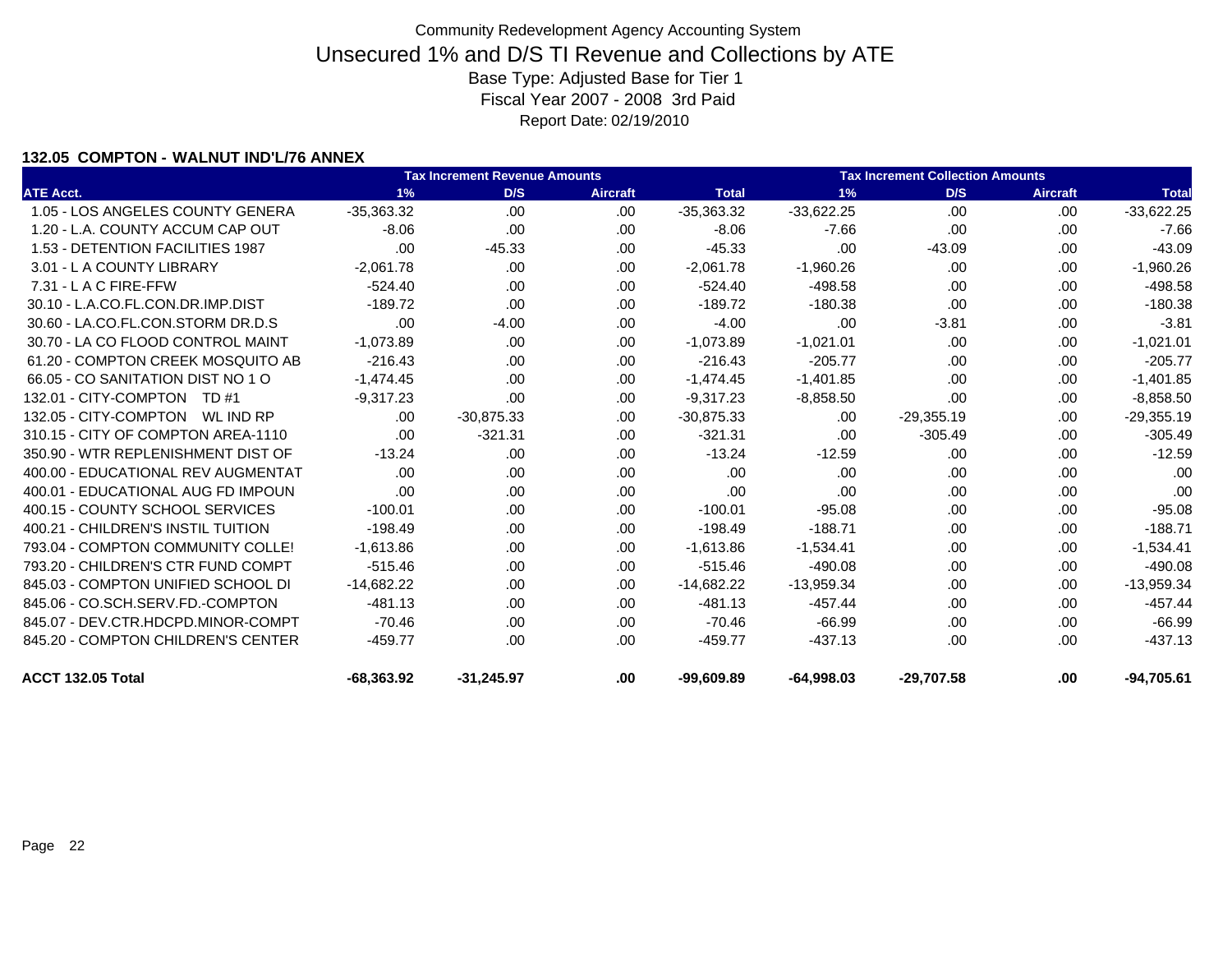#### **136.06 COVINA - PROJECT # 1**

|                                    |           | Tax Increment Revenue Amounts |                 | Tax Increment Collection Amounts |           |         |                 |              |
|------------------------------------|-----------|-------------------------------|-----------------|----------------------------------|-----------|---------|-----------------|--------------|
| <b>ATE Acct.</b>                   | 1%        | D/S                           | <b>Aircraft</b> | <b>Total</b>                     | 1%        | D/S     | <b>Aircraft</b> | <b>Total</b> |
| 1.05 - LOS ANGELES COUNTY GENERA   | 61,986.57 | .00.                          | .00.            | 61,986.57                        | 52,123.56 | .00     | .00             | 52,123.56    |
| 1.20 - L.A. COUNTY ACCUM CAP OUT   | 14.16     | .00.                          | .00.            | 14.16                            | 11.88     | .00     | .00             | 11.88        |
| 1.53 - DETENTION FACILITIES 1987   | .00       | 78.62                         | .00.            | 78.62                            | .00       | 66.08   | .00             | 66.08        |
| $7.31 - L$ A C FIRE-FFW            | 924.44    | .00                           | .00             | 924.44                           | 777.61    | .00     | .00.            | 777.61       |
| 30.10 - L.A.CO.FL.CON.DR.IMP.DIST  | 333.23    | .00.                          | .00             | 333.23                           | 279.87    | .00     | .00.            | 279.87       |
| 30.60 - LA.CO.FL.CON.STORM DR.D.S  | .00       | 8.93                          | .00             | 8.93                             | .00       | 8.45    | .00             | 8.45         |
| 30.70 - LA CO FLOOD CONTROL MAINT  | 1,884.19  | .00.                          | .00             | 1,884.19                         | 1,583.47  | .00     | .00             | 1,583.47     |
| 66.85 - CO SANIT DIST NO 22 OPERA  | 1.594.11  | .00.                          | .00             | 1,594.11                         | 1,337.29  | .00     | .00             | 1,337.29     |
| 136.01 - CITY-COVINA<br>TD #1      | 24.144.93 | .00                           | .00             | 24,144.93                        | 20,314.31 | .00     | .00.            | 20,314.31    |
| 330.10 - THREE VY MWD-1112         | .00.      | 115.31                        | .00.            | 115.31                           | .00.      | 60.50   | .00             | 60.50        |
| 337.05 - ORIG AREA UP S G VY MWD 1 | .00       | 442.01                        | .00.            | 442.01                           | .00.      | 407.85  | .00             | 407.85       |
| 365.05 - THREE VALLEY MWD ORIG ARE | 150.82    | .00                           | .00.            | 150.82                           | 79.80     | .00     | .00             | 79.80        |
| 368.05 - UPPER SAN GAB, VY, MUN, W | 82.98     | .00                           | .00             | 82.98                            | 76.57     | .00     | .00.            | 76.57        |
| 400.00 - EDUCATIONAL REV AUGMENTAT | .00       | .00.                          | .00             | .00                              | .00       | .00     | .00             | .00          |
| 400.01 - EDUCATIONAL AUG FD IMPOUN | .00       | .00.                          | .00             | .00                              | .00       | .00.    | .00             | .00          |
| 400.15 - COUNTY SCHOOL SERVICES    | 175.65    | .00.                          | .00             | 175.65                           | 147.51    | .00     | .00             | 147.51       |
| 400.21 - CHILDREN'S INSTIL TUITION | 348.61    | .00.                          | .00             | 348.61                           | 292.78    | .00     | .00             | 292.78       |
| 791.04 - CITRUS COMMUNITY COLLEGE  | $-8.48$   | .00                           | .00             | $-8.48$                          | $-8.44$   | .00.    | .00             | $-8.44$      |
| 791.20 - CHILDREN'S CTR FUND CITRU | $-.22$    | .00.                          | .00.            | $-.22$                           | $-22$     | .00.    | .00             | $-.22$       |
| 809.04 - MT.SAN ANTONIO COMMUNITY  | 3,772.91  | .00.                          | .00.            | 3,772.91                         | 3,170.33  | .00.    | .00             | 3,170.33     |
| 809.20 - MT SAN ANTONIO CHILDRENS  | 36.39     | .00.                          | .00.            | 36.39                            | 30.58     | .00.    | .00             | 30.58        |
| 818.03 - AZUSA UNIFIED SCHOOL DIST | $-66.77$  | .00.                          | .00             | $-66.77$                         | $-66.49$  | .00.    | .00.            | $-66.49$     |
| 818.06 - CO.SCH.SERV.FD.- AZUSA    | $-2.89$   | .00.                          | .00             | $-2.89$                          | $-2.88$   | .00     | .00             | $-2.88$      |
| 818.07 - DEV.CTR.HDCPD.MINOR-AZUSA | $-.33$    | .00                           | .00             | $-0.33$                          | $-33$     | .00     | .00             | $-0.33$      |
| 818.54 - AZUSA UNIFIED 1993 REF BO | .00       | $-7.11$                       | .00             | $-7.11$                          | .00       | $-7.08$ | .00.            | $-7.08$      |
| 847.03 - COVINA-VALLEY UNIFIED SCH | 22,028.80 | .00.                          | .00.            | 22,028.80                        | 18,510.57 | .00     | .00             | 18,510.57    |
| 847.06 - CO.SCH.SERV.FD.- COVINA-V | 965.22    | .00                           | .00             | 965.22                           | 811.06    | .00.    | .00             | 811.06       |
| 847.07 - DEV.CTR.HDCPD.MINOR-COVIN | 108.69    | .00.                          | .00             | 108.69                           | 91.33     | .00.    | .00             | 91.33        |
| 847.20 - COVINA-VALLEY CHILDREN,S  | 106.42    | .00                           | .00             | 106.42                           | 89.41     | .00     | .00.            | 89.41        |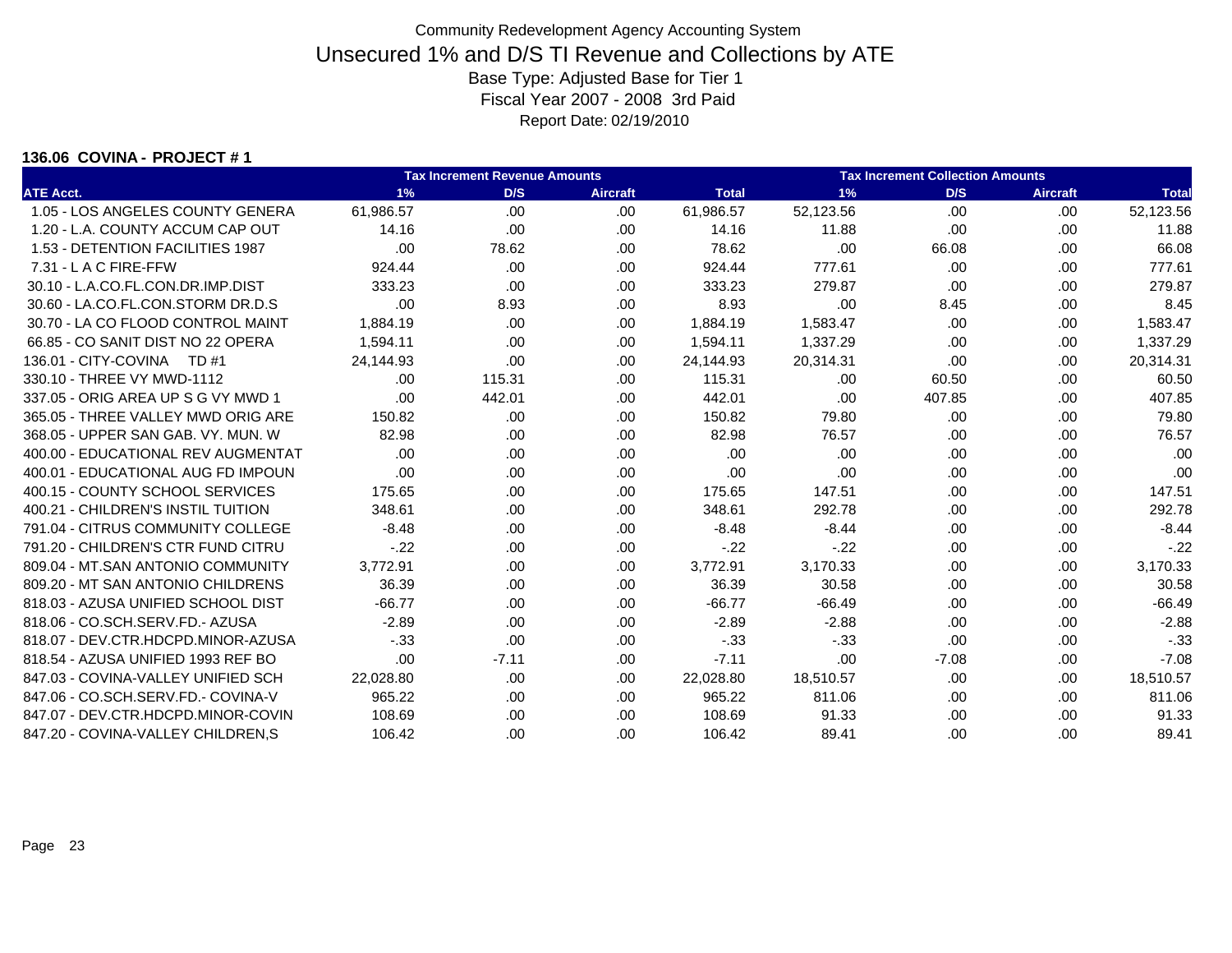### **136.06 COVINA - PROJECT # 1**

|                   |            | Tax Increment Revenue Amounts |          |              | <b>Tax Increment Collection Amounts</b> |        |                 |              |
|-------------------|------------|-------------------------------|----------|--------------|-----------------------------------------|--------|-----------------|--------------|
| <b>ATE Acct.</b>  | $1\%$      | D/S                           | Aircraft | <b>Total</b> | 1%                                      | D/S    | <b>Aircraft</b> | <b>Total</b> |
|                   |            |                               |          |              |                                         |        |                 |              |
| ACCT 136.06 Total | 118.579.43 | 637.76                        | .00.     | 119.217.19   | 99,649.57                               | 535.80 | .00             | 100,185.37   |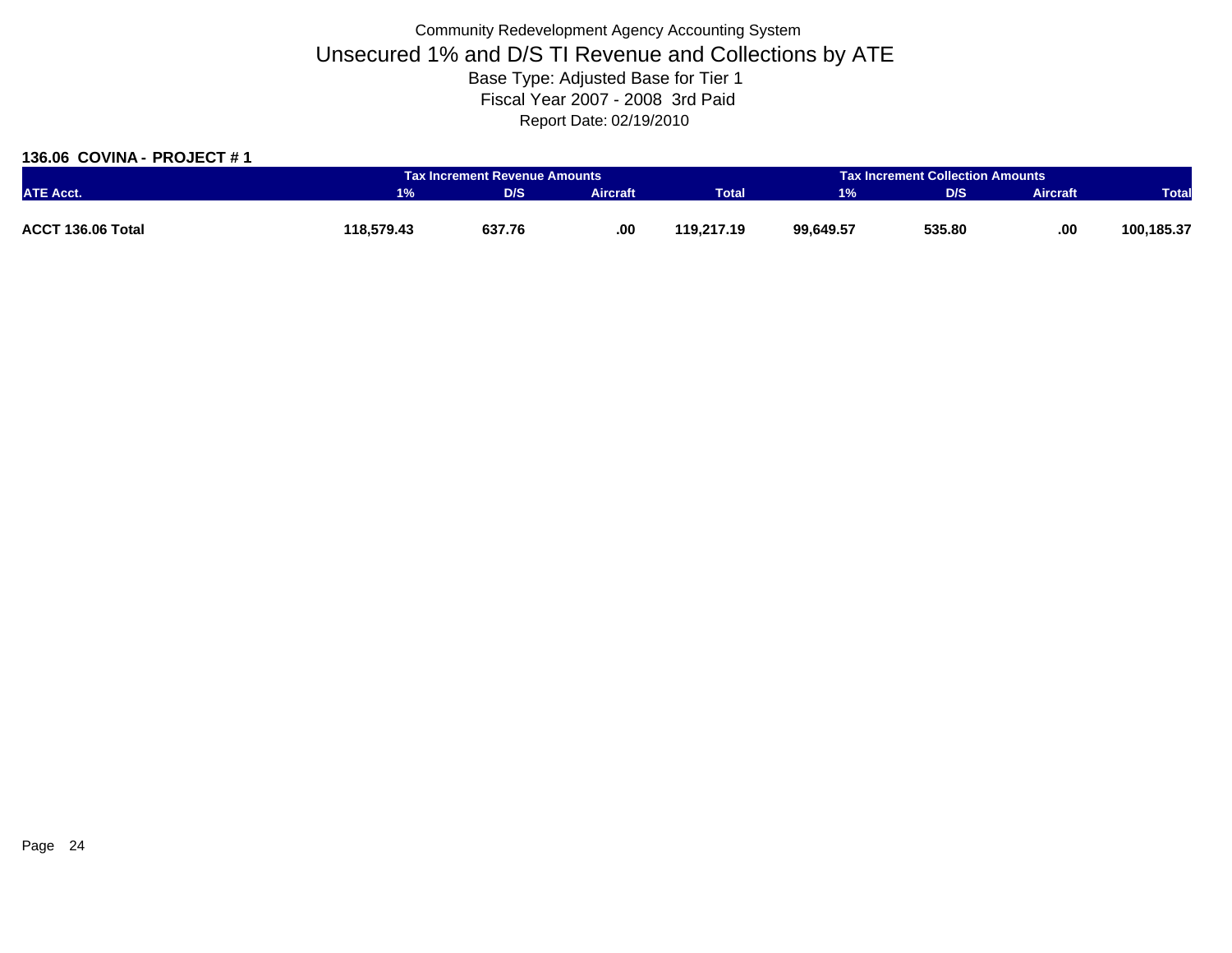### **140.04 CULVER CITY - SLAUSON/SEPULVEDA**

|                                    |           | <b>Tax Increment Revenue Amounts</b> | <b>Tax Increment Collection Amounts</b> |              |           |        |                 |              |
|------------------------------------|-----------|--------------------------------------|-----------------------------------------|--------------|-----------|--------|-----------------|--------------|
| <b>ATE Acct.</b>                   | 1%        | D/S                                  | <b>Aircraft</b>                         | <b>Total</b> | 1%        | D/S    | <b>Aircraft</b> | <b>Total</b> |
| 1.05 - LOS ANGELES COUNTY GENERA   | 49,602.35 | .00                                  | .00                                     | 49,602.35    | 46,961.09 | .00    | .00             | 46,961.09    |
| 1.20 - L.A. COUNTY ACCUM CAP OUT   | 11.31     | .00.                                 | .00                                     | 11.31        | 10.71     | .00    | .00             | 10.71        |
| 1.53 - DETENTION FACILITIES 1987   | .00       | 61.86                                | .00                                     | 61.86        | .00       | 58.56  | .00             | 58.56        |
| 3.01 - L A COUNTY LIBRARY          | 2.892.57  | .00.                                 | .00                                     | 2,892.57     | 2,738.55  | .00    | .00             | 2,738.55     |
| $7.31 - L$ A C FIRE-FFW            | 746.40    | .00.                                 | .00                                     | 746.40       | 706.67    | .00    | .00             | 706.67       |
| 30.10 - L.A.CO.FL.CON.DR.IMP.DIST  | 266.17    | .00.                                 | .00                                     | 266.17       | 252.01    | .00    | .00             | 252.01       |
| 30.60 - LA.CO.FL.CON.STORM DR.D.S  | .00       | 1.10                                 | .00                                     | 1.10         | .00       | 1.07   | .00             | 1.07         |
| 30.70 - LA CO FLOOD CONTROL MAINT  | 1,506.62  | .00                                  | .00                                     | 1,506.62     | 1,426.38  | .00    | .00.            | 1,426.38     |
| 61.10 - L A CO WEST VECTOR CONTRO  | 37.08     | .00                                  | .00                                     | 37.08        | 35.11     | .00    | .00             | 35.11        |
| 140.01 - CITY-CULVER CITY TD #1    | 12.279.35 | .00                                  | .00                                     | 12,279.35    | 11,625.49 | .00    | .00             | 11,625.49    |
| 320.05 - WEST BASIN MWD 1111       | .00       | 438.53                               | .00                                     | 438.53       | .00       | 415.18 | .00             | 415.18       |
| 400.00 - EDUCATIONAL REV AUGMENTAT | .00       | .00.                                 | .00                                     | .00          | .00       | .00    | .00             | .00          |
| 400.01 - EDUCATIONAL AUG FD IMPOUN | .00.      | .00.                                 | .00                                     | .00          | .00       | .00    | .00.            | .00          |
| 400.15 - COUNTY SCHOOL SERVICES    | 140.30    | .00                                  | .00                                     | 140.30       | 132.84    | .00    | .00             | 132.84       |
| 400.21 - CHILDREN'S INSTIL TUITION | 278.47    | .00.                                 | .00                                     | 278.47       | 263.64    | .00    | .00             | 263.64       |
| 805.04 - L.A.CITY COMMUNITY COLLEG | 2,994.45  | .00.                                 | .00                                     | 2,994.45     | 2,835.00  | .00    | .00             | 2,835.00     |
| 805.20 - L.A.COMM.COLL.CHILDREN'S  | 30.96     | .00.                                 | .00                                     | 30.96        | 29.32     | .00    | .00             | 29.32        |
| 850.03 - CULVER CITY UNIFIED SCHOO | 18,148.45 | .00                                  | .00                                     | 18,148.45    | 17,039.59 | .00    | .00             | 17,039.59    |
| 850.06 - CO.SCH.SERV.FD.- CULVER C | $-64.93$  | .00.                                 | .00                                     | $-64.93$     | $-59.44$  | .00    | .00             | $-59.44$     |
| 850.07 - DEV.CTR.HDCPD.MINOR-CULVE | 104.78    | .00.                                 | .00                                     | 104.78       | 98.32     | .00    | .00             | 98.32        |
| 850.20 - CULVER CITY CHILDREN, SCT | 322.22    | .00                                  | .00                                     | 322.22       | 301.97    | .00    | .00             | 301.97       |
| 887.03 - LOS ANGELES UNIFIED SCHOO | 3,920.06  | 1.31                                 | .00                                     | 3,921.37     | 3,853.12  | 1.29   | .00             | 3,854.41     |
| 887.06 - CO.SCH.SERV.FD.- LOS ANGE | .21       | .00.                                 | .00                                     | .21          | .21       | .00    | .00             | .21          |
| 887.07 - DEV. CTR. HDCPD MINOR-L A | 22.11     | .00.                                 | .00                                     | 22.11        | 21.73     | .00    | .00.            | 21.73        |
| 887.20 - LOS ANGELES CHILDRENS CEN | 64.32     | .00.                                 | .00                                     | 64.32        | 63.22     | .00    | .00             | 63.22        |
| ACCT 140.04 Total                  | 93.303.25 | 502.80                               | .00.                                    | 93.806.05    | 88,335.53 | 476.10 | .00             | 88.811.63    |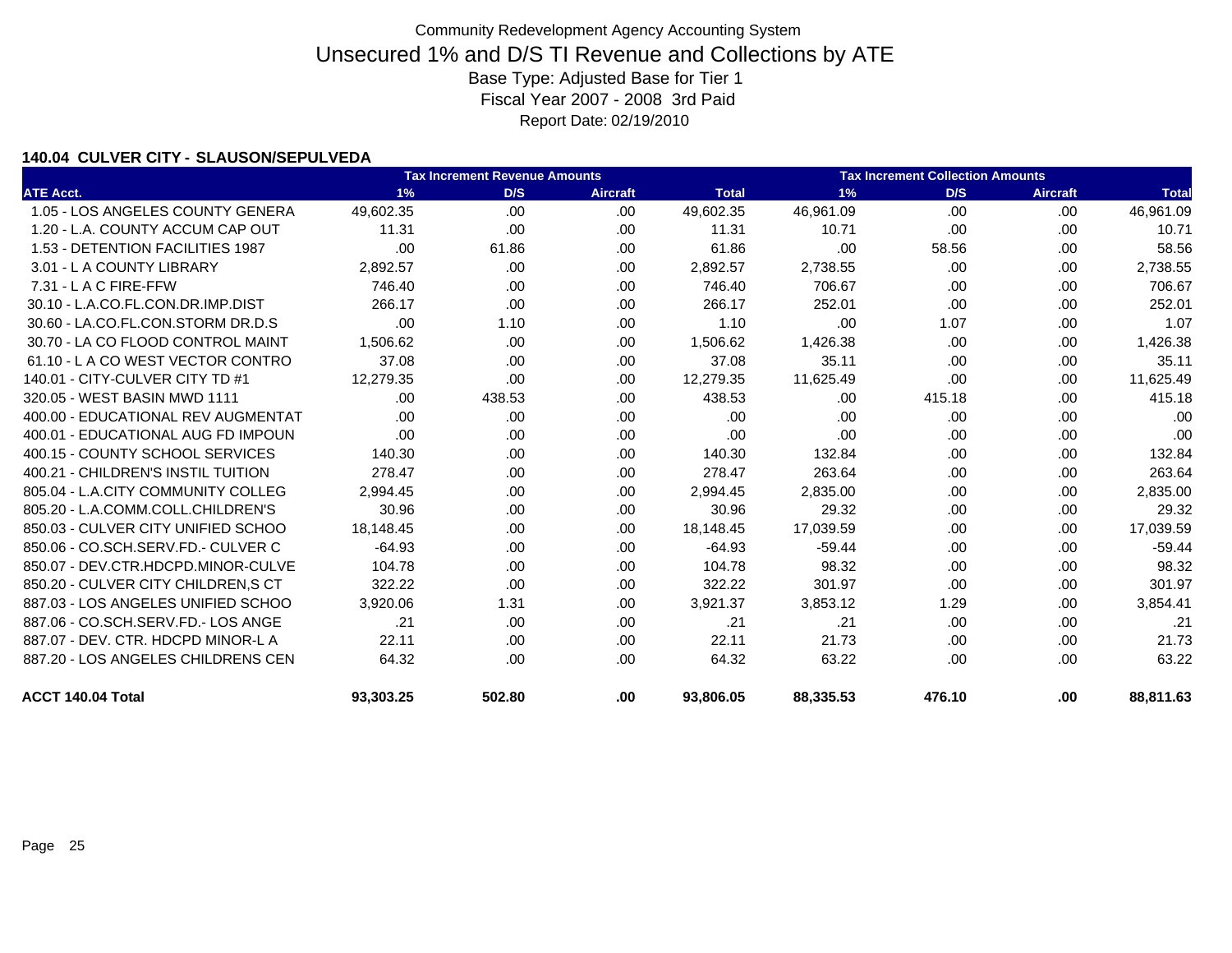### **140.05 CULVER CITY - OVERLAND/JEFFERSON**

|                                     |           | <b>Tax Increment Revenue Amounts</b> |                 |              | <b>Tax Increment Collection Amounts</b> |        |                 |              |
|-------------------------------------|-----------|--------------------------------------|-----------------|--------------|-----------------------------------------|--------|-----------------|--------------|
| <b>ATE Acct.</b>                    | 1%        | D/S                                  | <b>Aircraft</b> | <b>Total</b> | 1%                                      | D/S    | <b>Aircraft</b> | <b>Total</b> |
| 1.05 - LOS ANGELES COUNTY GENERA    | 16.645.69 | .00.                                 | .00             | 16,645.69    | 14,469.22                               | .00    | .00             | 14,469.22    |
| 1.20 - L.A. COUNTY ACCUM CAP OUT    | 3.79      | .00.                                 | .00             | 3.79         | 3.30                                    | .00    | .00             | 3.30         |
| 1.53 - DETENTION FACILITIES 1987    | .00.      | 20.81                                | .00             | 20.81        | .00                                     | 18.09  | .00             | 18.09        |
| 3.01 - L A COUNTY LIBRARY           | 970.67    | .00.                                 | .00             | 970.67       | 843.75                                  | .00    | .00             | 843.75       |
| 7.31 - L A C FIRE-FFW               | 250.16    | .00.                                 | .00             | 250.16       | 217.45                                  | .00    | .00             | 217.45       |
| 30.10 - L.A.CO.FL.CON.DR.IMP.DIST   | 89.32     | .00.                                 | .00             | 89.32        | 77.64                                   | .00.   | .00             | 77.64        |
| 30.60 - LA.CO.FL.CON.STORM DR.D.S   | .00       | .84                                  | .00             | .84          | .00                                     | .84    | .00             | .84          |
| 30.70 - LA CO FLOOD CONTROL MAINT   | 505.58    | .00.                                 | .00             | 505.58       | 439.47                                  | .00    | .00             | 439.47       |
| 61.10 - L A CO WEST VECTOR CONTRO   | 12.44     | .00.                                 | .00             | 12.44        | 10.81                                   | .00    | .00             | 10.81        |
| 140.01 - CITY-CULVER CITY TD #1     | 4,120.64  | .00.                                 | .00.            | 4,120.64     | 3,581.85                                | .00    | .00             | 3,581.85     |
| 320.05 - WEST BASIN MWD 1111        | .00.      | 147.51                               | .00             | 147.51       | .00                                     | 128.22 | .00             | 128.22       |
| 400.00 - EDUCATIONAL REV AUGMENTAT  | .00       | .00.                                 | .00.            | .00          | .00                                     | .00    | .00             | .00          |
| 400.01 - EDUCATIONAL AUG FD IMPOUN  | .00.      | .00.                                 | .00             | .00          | .00                                     | .00    | .00             | .00          |
| 400.15 - COUNTY SCHOOL SERVICES     | 47.08     | .00.                                 | .00.            | 47.08        | 40.92                                   | .00.   | .00             | 40.92        |
| 400.21 - CHILDREN'S INSTIL TUITION  | 93.44     | .00.                                 | .00.            | 93.44        | 81.23                                   | .00    | .00             | 81.23        |
| 805.04 - L.A.CITY COMMUNITY COLLEG  | 1,004.86  | .00.                                 | .00             | 1,004.86     | 873.47                                  | .00.   | .00             | 873.47       |
| 805.20 - L.A.COMM.COLL.CHILDREN'S   | 10.39     | .00.                                 | .00             | 10.39        | 9.03                                    | .00    | .00             | 9.03         |
| 850.03 - CULVER CITY UNIFIED SCHOO  | 7,305.49  | .00.                                 | .00             | 7,305.49     | 6,350.28                                | .00.   | .00             | 6,350.28     |
| 850.06 - CO.SCH.SERV.FD.- CULVER C  | 277.11    | .00.                                 | .00             | 277.11       | 240.88                                  | .00    | .00             | 240.88       |
| 850.07 - DEV.CTR.HDCPD.MINOR-CULVE  | 31.07     | .00                                  | .00             | 31.07        | 27.01                                   | .00.   | .00             | 27.01        |
| 850.20 - CULVER CITY CHILDREN, S CT | 17.36     | .00.                                 | .00             | 17.36        | 15.09                                   | .00    | .00             | 15.09        |
| ACCT 140.05 Total                   | 31,385.09 | 169.16                               | .00             | 31,554.25    | 27,281.40                               | 147.15 | .00             | 27,428.55    |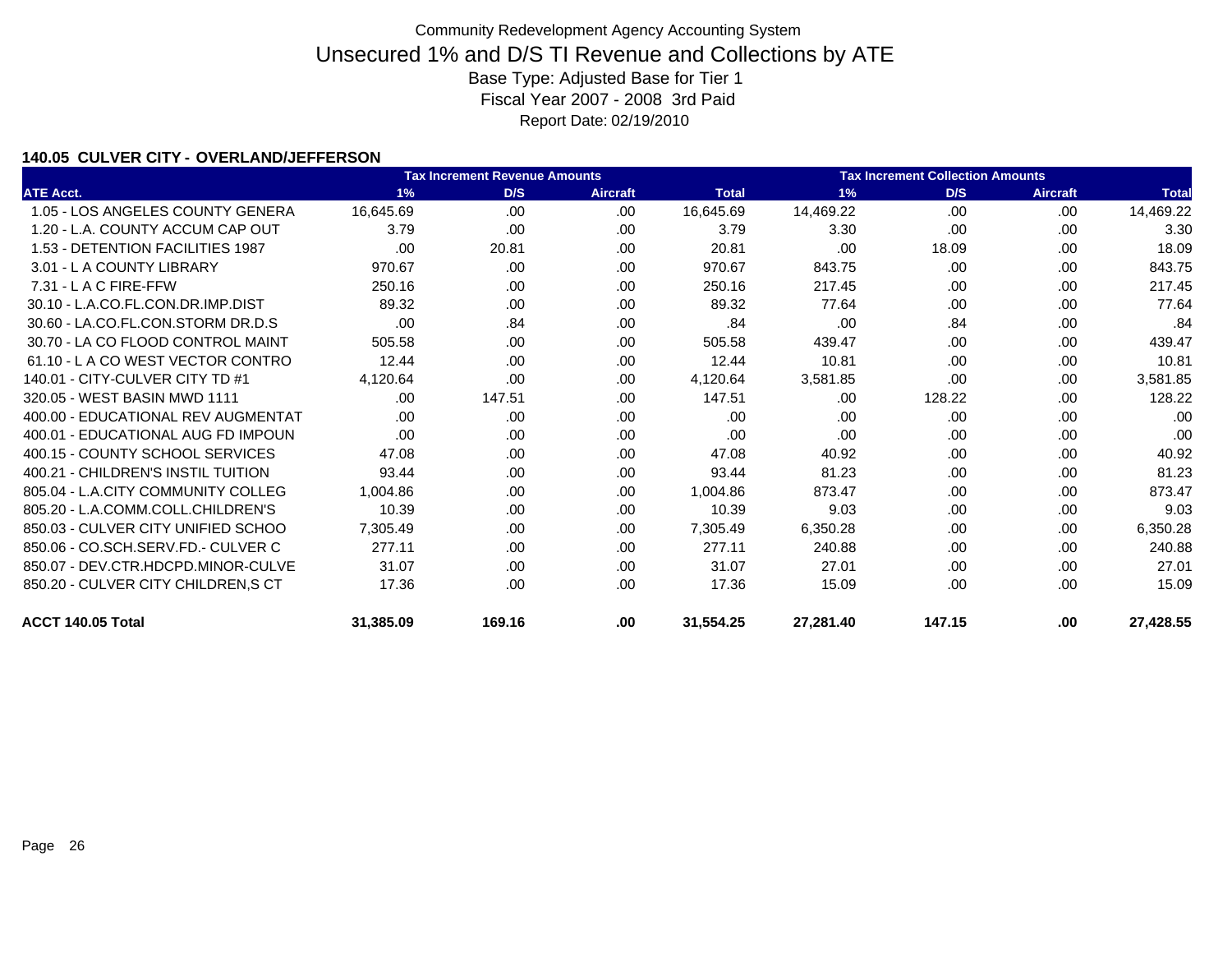### **140.06 CULVER CITY - WASH/CULVER**

|                                    | <b>Tax Increment Collection Amounts</b> |           |                 |              |              |           |                 |              |
|------------------------------------|-----------------------------------------|-----------|-----------------|--------------|--------------|-----------|-----------------|--------------|
| <b>ATE Acct.</b>                   | 1%                                      | D/S       | <b>Aircraft</b> | <b>Total</b> | 1%           | D/S       | <b>Aircraft</b> | <b>Total</b> |
| 1.05 - LOS ANGELES COUNTY GENERA   | $-24,030.17$                            | .00       | .00             | $-24,030.17$ | $-35,495.69$ | .00       | .00.            | $-35,495.69$ |
| 1.20 - L.A. COUNTY ACCUM CAP OUT   | $-5.48$                                 | .00       | .00             | $-5.48$      | $-8.10$      | .00       | .00             | $-8.10$      |
| 1.53 - DETENTION FACILITIES 1987   | .00                                     | $-30.05$  | .00             | $-30.05$     | .00          | $-44.37$  | .00             | $-44.37$     |
| 3.01 - L A COUNTY LIBRARY          | $-1.401.33$                             | .00       | .00.            | $-1,401.33$  | $-2,069.93$  | .00       | .00             | $-2,069.93$  |
| $7.31 - L$ A C FIRE-FFW            | $-361.13$                               | .00.      | .00             | $-361.13$    | $-533.45$    | .00       | .00.            | $-533.45$    |
| 30.10 - L.A.CO.FL.CON.DR.IMP.DIST  | $-128.96$                               | .00       | .00.            | $-128.96$    | $-190.48$    | .00       | .00             | $-190.48$    |
| 30.60 - LA.CO.FL.CON.STORM DR.D.S  | .00                                     | 1.20      | .00             | 1.20         | .00          | .63       | .00             | .63          |
| 30.70 - LA CO FLOOD CONTROL MAINT  | $-729.89$                               | .00       | .00             | $-729.89$    | $-1,078.14$  | .00       | .00             | $-1,078.14$  |
| 61.10 - L A CO WEST VECTOR CONTRO  | $-17.97$                                | .00       | .00             | $-17.97$     | $-26.55$     | .00       | .00             | $-26.55$     |
| 140.01 - CITY-CULVER CITY TD #1    | $-5.948.79$                             | .00       | .00             | $-5,948.79$  | $-8,787.10$  | .00       | .00.            | $-8,787.10$  |
| 320.05 - WEST BASIN MWD 1111       | .00.                                    | $-212.98$ | .00.            | $-212.98$    | .00          | $-314.59$ | .00             | $-314.59$    |
| 400.00 - EDUCATIONAL REV AUGMENTAT | .00.                                    | .00.      | .00             | .00          | .00          | .00       | .00             | .00          |
| 400.01 - EDUCATIONAL AUG FD IMPOUN | .00                                     | .00.      | .00             | .00          | .00          | .00       | .00             | .00          |
| 400.15 - COUNTY SCHOOL SERVICES    | $-67.99$                                | .00.      | .00             | $-67.99$     | $-100.42$    | .00       | .00.            | $-100.42$    |
| 400.21 - CHILDREN'S INSTIL TUITION | $-134.91$                               | .00.      | .00             | $-134.91$    | $-199.28$    | .00       | .00.            | $-199.28$    |
| 805.04 - L.A.CITY COMMUNITY COLLEG | $-1,450.69$                             | .00.      | .00             | $-1,450.69$  | $-2,142.85$  | .00       | .00             | $-2,142.85$  |
| 805.20 - L.A.COMM.COLL.CHILDREN'S  | $-15.01$                                | .00.      | .00             | $-15.01$     | $-22.17$     | .00       | .00.            | $-22.17$     |
| 850.03 - CULVER CITY UNIFIED SCHOO | $-11,263.64$                            | .00       | .00             | $-11,263.64$ | $-16,295.68$ | .00       | .00.            | $-16,295.68$ |
| 850.06 - CO.SCH.SERV.FD.- CULVER C | $-427.25$                               | .00.      | .00.            | $-427.25$    | $-618.14$    | .00       | .00             | $-618.14$    |
| 850.07 - DEV.CTR.HDCPD.MINOR-CULVE | $-47.92$                                | .00.      | .00.            | $-47.92$     | $-69.32$     | .00       | .00.            | $-69.32$     |
| 850.20 - CULVER CITY CHILDREN, SCT | $-26.76$                                | .00       | .00             | $-26.76$     | $-38.72$     | .00       | .00             | $-38.72$     |
| 887.03 - LOS ANGELES UNIFIED SCHOO | 726.09                                  | .24       | .00             | 726.33       | 726.09       | .24       | .00             | 726.33       |
| 887.06 - CO.SCH.SERV.FD.- LOS ANGE | .03                                     | .00.      | .00             | .03          | .03          | .00       | .00             | .03          |
| 887.07 - DEV. CTR. HDCPD MINOR-L A | 4.09                                    | .00.      | .00             | 4.09         | 4.09         | .00       | .00             | 4.09         |
| 887.20 - LOS ANGELES CHILDRENS CEN | 11.91                                   | .00.      | .00             | 11.91        | 11.91        | .00       | .00             | 11.91        |
| ACCT 140.06 Total                  | -45.315.77                              | $-241.59$ | .00             | $-45.557.36$ | $-66,933.90$ | $-358.09$ | .00             | $-67.291.99$ |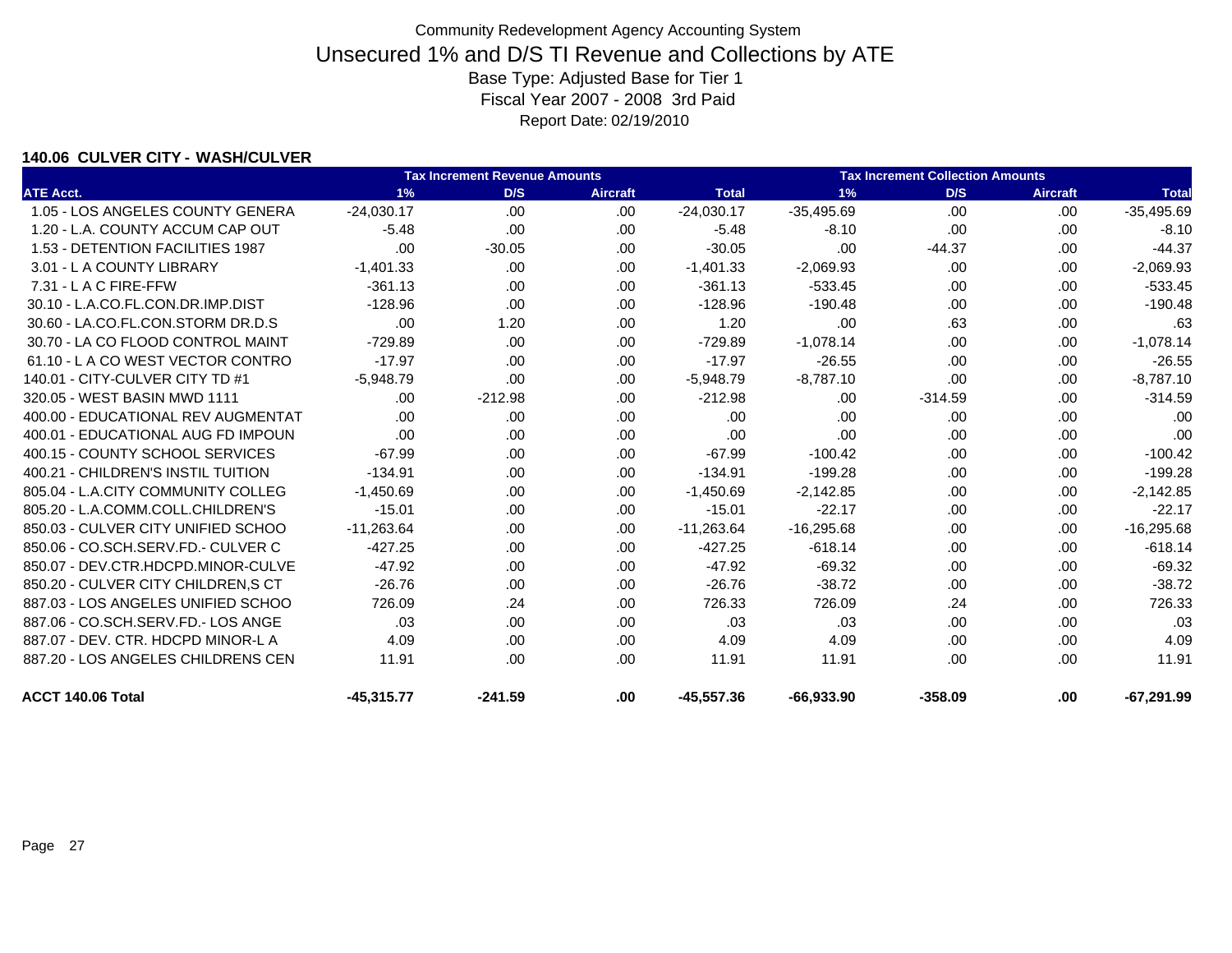### **142.02 CERRITOS - LOS CERRITOS**

|                                     |            | <b>Tax Increment Revenue Amounts</b> |                 | <b>Tax Increment Collection Amounts</b> |            |        |                 |              |
|-------------------------------------|------------|--------------------------------------|-----------------|-----------------------------------------|------------|--------|-----------------|--------------|
| <b>ATE Acct.</b>                    | 1%         | D/S                                  | <b>Aircraft</b> | <b>Total</b>                            | 1%         | D/S    | <b>Aircraft</b> | <b>Total</b> |
| 1.05 - LOS ANGELES COUNTY GENERA    | 63,349.89  | .00                                  | .00             | 63,349.89                               | 58,485.03  | .00    | .00             | 58,485.03    |
| 1.20 - L.A. COUNTY ACCUM CAP OUT    | 16.53      | .00                                  | .00             | 16.53                                   | 15.26      | .00    | .00             | 15.26        |
| 1.53 - DETENTION FACILITIES 1987    | .00        | 91.40                                | .00             | 91.40                                   | .00        | 84.42  | .00             | 84.42        |
| 7.30 - CONSOL, FIRE PRO.DIST.OF     | 25,500.94  | .00.                                 | .00.            | 25,500.94                               | 23,541.76  | .00    | .00             | 23.541.76    |
| 7.31 - L A C FIRE-FFW               | 1,090.14   | .00                                  | .00             | 1,090.14                                | 1,006.47   | .00    | .00             | 1,006.47     |
| 30.10 - L.A.CO.FL.CON.DR.IMP.DIST   | 390.28     | .00                                  | .00             | 390.28                                  | 360.36     | .00    | .00             | 360.36       |
| 30.60 - LA.CO.FL.CON.STORM DR.D.S   | .00        | 3.04                                 | .00             | 3.04                                    | .00        | 2.52   | .00             | 2.52         |
| 30.70 - LA CO FLOOD CONTROL MAINT   | 2,209.96   | .00                                  | .00             | 2,209.96                                | 2,040.13   | .00    | .00             | 2,040.13     |
| 53.10 - ARTESIA CEMETERY DISTRICT   | 348.50     | .00                                  | .00             | 348.50                                  | 321.70     | .00    | .00             | 321.70       |
| 61.80 - GREATER L A CO VECTOR CON   | 79.96      | .00.                                 | .00.            | 79.96                                   | 73.72      | .00.   | .00             | 73.72        |
| 66.10 - CO SANITATION DIST NO 2 O   | 893.35     | .00                                  | .00.            | 893.35                                  | 739.74     | .00    | .00             | 739.74       |
| 66.70 - CO SANIT DIST NO 19 OPERA   | 1.628.28   | .00                                  | .00             | 1,628.28                                | 1,582.46   | .00.   | .00             | 1,582.46     |
| 142.01 - CITY-CERRITOS TD #1        | 9,395.32   | .00                                  | .00.            | 9,395.32                                | 8,673.28   | .00.   | .00             | 8,673.28     |
| 142.52 - CITY-CERRITOS COYOTES L    | 2,822.09   | .00                                  | .00.            | 2,822.09                                | 2,605.28   | .00    | .00             | 2,605.28     |
| 315.05 - CENTRAL BASIN MWD 1114     | .00        | 648.17                               | .00.            | 648.17                                  | .00        | 598.35 | .00             | 598.35       |
| 350.90 - WTR REPLENISHMENT DIST OF  | 27.24      | .00                                  | .00             | 27.24                                   | 25.05      | .00    | .00             | 25.05        |
| 400.00 - EDUCATIONAL REV AUGMENTAT  | .00        | .00                                  | .00.            | .00                                     | .00        | .00    | .00             | .00          |
| 400.01 - EDUCATIONAL AUG FD IMPOUN  | .00        | .00                                  | .00.            | .00                                     | .00        | .00.   | .00             | .00          |
| 400.15 - COUNTY SCHOOL SERVICES     | 206.42     | .00                                  | .00.            | 206.42                                  | 190.56     | .00    | .00             | 190.56       |
| 400.21 - CHILDREN'S INSTIL TUITION  | 408.24     | .00                                  | .00.            | 408.24                                  | 376.93     | .00    | .00             | 376.93       |
| 790.04 - CERRITOS COMMUNITY COLLEG  | 3,687.13   | .00                                  | .00.            | 3,687.13                                | 3,403.66   | .00    | .00             | 3,403.66     |
| 819.03 - A B C UNIFIED SCHOOL DIST  | 24.651.85  | .00                                  | .00.            | 24,651.85                               | 22,751.89  | .00.   | .00             | 22,751.89    |
| 819.06 - CO.SCH.SERV.FD. - A B C UN | 864.47     | .00.                                 | .00             | 864.47                                  | 797.90     | .00    | .00             | 797.90       |
| 819.20 - ABC UNIFIED CHILDRENS CTR  | 247.50     | .00.                                 | .00.            | 247.50                                  | 228.48     | .00    | .00             | 228.48       |
| 822.03 - BELLFLOWER UNIFIED SCHOOL  | 85.10      | .00.                                 | .00.            | 85.10                                   | 85.10      | .00.   | .00             | 85.10        |
| 822.06 - CO.SCH.SERV.FD.- BELLFLOW  | 2.57       | .00                                  | .00             | 2.57                                    | 2.57       | .00.   | .00             | 2.57         |
| ACCT 142.02 Total                   | 137,905.76 | 742.61                               | .00.            | 138,648.37                              | 127,307.33 | 685.29 | .00             | 127,992.62   |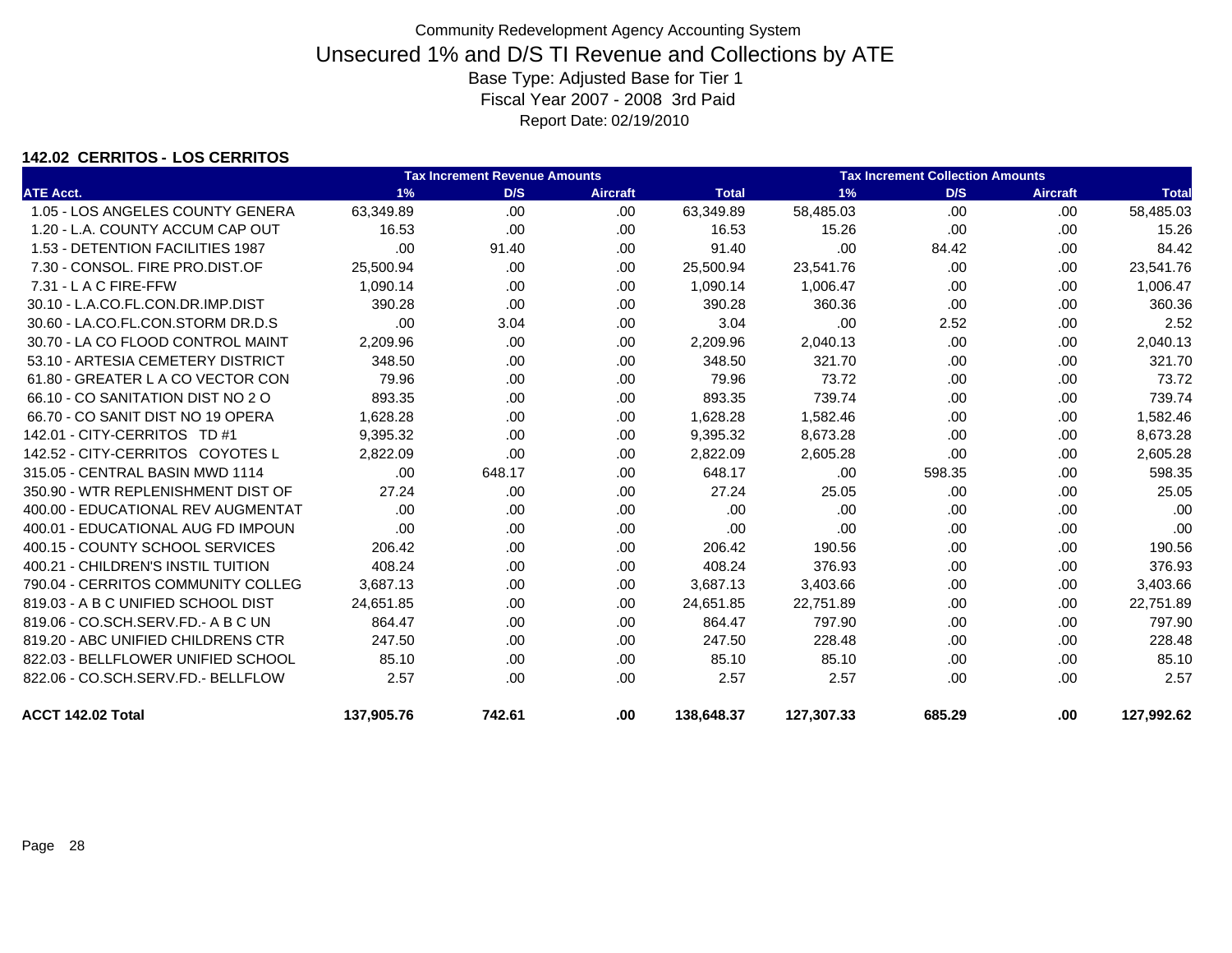### **142.04 CERRITOS - LOS COYOTES**

|                                    | <b>Tax Increment Revenue Amounts</b> | <b>Tax Increment Collection Amounts</b> |                 |              |            |          |                 |              |
|------------------------------------|--------------------------------------|-----------------------------------------|-----------------|--------------|------------|----------|-----------------|--------------|
| <b>ATE Acct.</b>                   | 1%                                   | D/S                                     | <b>Aircraft</b> | <b>Total</b> | 1%         | D/S      | <b>Aircraft</b> | <b>Total</b> |
| 1.05 - LOS ANGELES COUNTY GENERA   | 124,737.87                           | .00                                     | .00.            | 124,737.87   | 120,234.15 | .00      | .00.            | 120,234.15   |
| 1.20 - L.A. COUNTY ACCUM CAP OUT   | 32.72                                | .00                                     | .00             | 32.72        | 31.53      | .00      | .00.            | 31.53        |
| 1.53 - DETENTION FACILITIES 1987   | .00                                  | 182.40                                  | .00             | 182.40       | .00        | 175.90   | .00             | 175.90       |
| 7.30 - CONSOL, FIRE PRO.DIST.OF    | 50,311.97                            | .00.                                    | .00.            | 50,311.97    | 48,498.47  | .00.     | .00             | 48,498.47    |
| 7.31 - L A C FIRE-FFW              | 2,137.22                             | .00                                     | .00.            | 2,137.22     | 2,059.69   | .00      | .00             | 2,059.69     |
| 30.10 - L.A.CO.FL.CON.DR.IMP.DIST  | 769.83                               | .00                                     | .00.            | 769.83       | 742.09     | .00      | .00.            | 742.09       |
| 30.60 - LA.CO.FL.CON.STORM DR.D.S  | .00                                  | 10.02                                   | .00             | 10.02        | .00        | 9.80     | .00             | 9.80         |
| 30.70 - LA CO FLOOD CONTROL MAINT  | 4,357.37                             | .00.                                    | .00             | 4,357.37     | 4,200.29   | .00      | .00.            | 4,200.29     |
| 53.10 - ARTESIA CEMETERY DISTRICT  | 618.04                               | .00                                     | .00             | 618.04       | 599.13     | .00      | .00             | 599.13       |
| 61.80 - GREATER L A CO VECTOR CON  | 158.03                               | .00                                     | .00             | 158.03       | 152.35     | .00      | .00             | 152.35       |
| 66.10 - CO SANITATION DIST NO 2 O  | $-393.61$                            | .00.                                    | .00             | $-393.61$    | $-388.69$  | .00      | .00             | $-388.69$    |
| 66.65 - CO SANIT DIST NO 18 OPERA  | 2,868.19                             | .00.                                    | .00             | 2,868.19     | 2,825.51   | .00      | .00             | 2,825.51     |
| 66.70 - CO SANIT DIST NO 19 OPERA  | 2,375.10                             | .00                                     | .00             | 2,375.10     | 2,237.80   | .00      | .00             | 2,237.80     |
| 142.01 - CITY-CERRITOS TD #1       | 18,741.20                            | .00                                     | .00             | 18,741.20    | 18,073.72  | .00      | .00             | 18,073.72    |
| 142.21 - CITY-CERRITOS INDUST MA   | 3,283.06                             | .00                                     | .00             | 3,283.06     | 3,279.94   | .00      | .00             | 3,279.94     |
| 142.52 - CITY-CERRITOS COYOTES L   | 5.569.00                             | .00.                                    | .00             | 5,569.00     | 5,368.25   | .00      | .00.            | 5,368.25     |
| 315.05 - CENTRAL BASIN MWD 1114    | .00                                  | 1,292.90                                | .00             | 1,292.90     | .00        | 1,246.86 | .00.            | 1,246.86     |
| 350.90 - WTR REPLENISHMENT DIST OF | 53.71                                | .00                                     | .00             | 53.71        | 51.79      | .00      | .00             | 51.79        |
| 400.00 - EDUCATIONAL REV AUGMENTAT | .00                                  | .00                                     | .00             | .00          | .00        | .00      | .00.            | .00          |
| 400.01 - EDUCATIONAL AUG FD IMPOUN | .00                                  | .00.                                    | .00             | .00          | .00        | .00      | .00             | .00          |
| 400.15 - COUNTY SCHOOL SERVICES    | 405.79                               | .00.                                    | .00             | 405.79       | 391.18     | .00      | .00             | 391.18       |
| 400.21 - CHILDREN'S INSTIL TUITION | 805.37                               | .00                                     | .00             | 805.37       | 776.34     | .00      | .00             | 776.34       |
| 790.04 - CERRITOS COMMUNITY COLLEG | 7,275.17                             | .00                                     | .00             | 7,275.17     | 7,012.92   | .00      | .00             | 7,012.92     |
| 819.03 - A B C UNIFIED SCHOOL DIST | 48,778.80                            | .00                                     | .00.            | 48,778.80    | 47,020.55  | .00      | .00             | 47,020.55    |
| 819.06 - CO.SCH.SERV.FD.- A B C UN | 1.710.64                             | .00.                                    | .00             | 1.710.64     | 1,648.96   | .00      | .00.            | 1,648.96     |
| 819.20 - ABC UNIFIED CHILDRENS CTR | 489.80                               | .00.                                    | .00             | 489.80       | 472.16     | .00      | .00             | 472.16       |
| ACCT 142.04 Total                  | 275,085.27                           | 1,485.32                                | .00.            | 276,570.59   | 265,288.13 | 1,432.56 | .00             | 266,720.69   |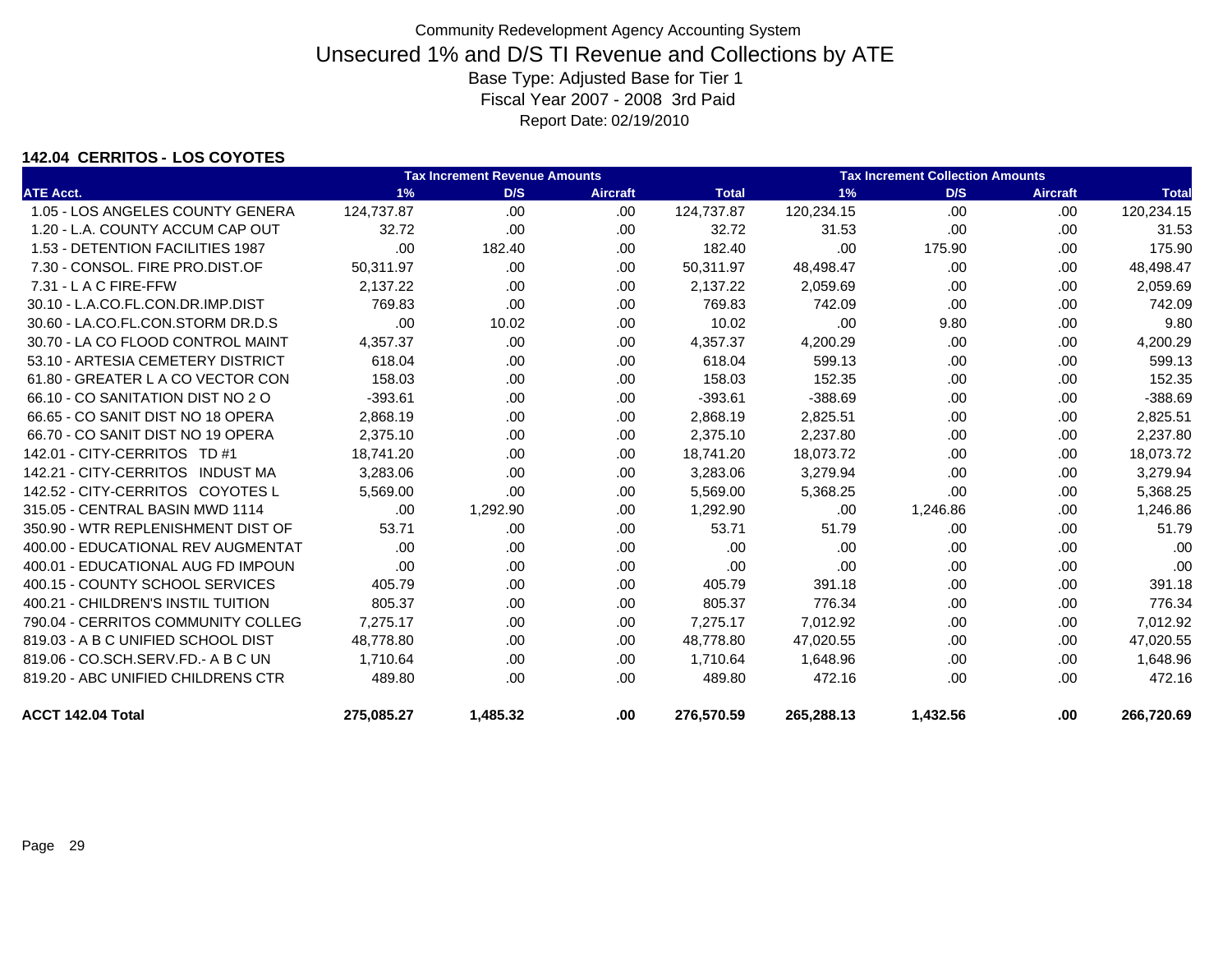### **156.02 GLENDALE - CENTRAL**

| <b>Tax Increment Revenue Amounts</b> |               |             |                 |               | <b>Tax Increment Collection Amounts</b> |             |                 |               |  |  |
|--------------------------------------|---------------|-------------|-----------------|---------------|-----------------------------------------|-------------|-----------------|---------------|--|--|
| <b>ATE Acct.</b>                     | 1%            | D/S         | <b>Aircraft</b> | <b>Total</b>  | 1%                                      | D/S         | <b>Aircraft</b> | <b>Total</b>  |  |  |
| 1.05 - LOS ANGELES COUNTY GENERA     | $-206,792.98$ | .00         | .00             | $-206,792.98$ | $-213,873.22$                           | .00         | .00             | $-213,873.22$ |  |  |
| 1.20 - L.A. COUNTY ACCUM CAP OUT     | $-47.19$      | .00         | .00             | $-47.19$      | $-48.81$                                | .00         | .00             | $-48.81$      |  |  |
| 1.53 - DETENTION FACILITIES 1987     | .00           | $-251.83$   | .00             | $-251.83$     | .00                                     | $-260.48$   | .00             | $-260.48$     |  |  |
| $7.31 - L$ A C FIRE-FFW              | $-3,150.18$   | .00         | .00             | $-3,150.18$   | $-3,258.04$                             | .00         | .00             | $-3,258.04$   |  |  |
| 30.10 - L.A.CO.FL.CON.DR.IMP.DIST    | $-1,110.40$   | .00         | .00             | $-1,110.40$   | $-1,148.42$                             | .00         | .00             | $-1,148.42$   |  |  |
| 30.60 - LA.CO.FL.CON.STORM DR.D.S    | .00           | $-1.62$     | .00             | $-1.62$       | .00                                     | $-2.16$     | .00.            | $-2.16$       |  |  |
| 30.70 - LA CO FLOOD CONTROL MAINT    | $-6.284.95$   | .00         | .00             | $-6,284.95$   | $-6,500.13$                             | .00.        | .00             | $-6,500.13$   |  |  |
| 61.80 - GREATER L A CO VECTOR CON    | $-178.70$     | .00         | .00             | $-178.70$     | $-184.83$                               | .00.        | .00.            | $-184.83$     |  |  |
| 156.01 - CITY-GLENDALE TD #1         | $-67,470.79$  | .00         | .00.            | $-67,470.79$  | $-69,780.89$                            | .00         | .00             | -69,780.89    |  |  |
| 310.20 - CITY OF GLENDALE AREA-110   | .00           | $-1,785.25$ | .00             | $-1,785.25$   | .00                                     | $-1,846.37$ | .00             | $-1,846.37$   |  |  |
| 400.00 - EDUCATIONAL REV AUGMENTAT   | .00           | .00         | .00             | .00           | .00.                                    | .00         | .00.            | .00           |  |  |
| 400.01 - EDUCATIONAL AUG FD IMPOUN   | .00           | .00         | .00             | .00           | .00.                                    | .00         | .00             | .00           |  |  |
| 400.15 - COUNTY SCHOOL SERVICES      | $-585.33$     | .00         | .00             | $-585.33$     | $-605.37$                               | .00         | .00.            | $-605.37$     |  |  |
| 400.21 - CHILDREN'S INSTIL TUITION   | $-1.161.67$   | .00         | .00             | $-1,161.67$   | $-1,201.44$                             | .00.        | .00             | $-1,201.44$   |  |  |
| 800.04 - GLENDALE COMMUNITY COLLE!   | $-14,673.05$  | .00         | .00             | $-14,673.05$  | $-15,175.44$                            | .00         | .00.            | $-15,175.44$  |  |  |
| 867.03 - GLENDALE UNIFIED SCHOOL D   | $-76,562.95$  | .00         | .00             | -76,562.95    | -79,184.34                              | .00         | .00             | -79,184.34    |  |  |
| 867.06 - CO.SCH.SERV.FD.- GLENDALE   | $-904.29$     | .00         | .00             | $-904.29$     | -935.26                                 | .00.        | .00             | $-935.26$     |  |  |
| 867.07 - DEV.CTR.HDCPD.MINOR-GLEND   | $-570.55$     | .00         | .00             | $-570.55$     | $-590.08$                               | .00         | .00.            | $-590.08$     |  |  |
| 867.20 - GLENDALE UNIF CHILDRENS C   | $-347.60$     | .00         | .00             | $-347.60$     | $-359.50$                               | .00         | .00.            | $-359.50$     |  |  |
| ACCT 156.02 Total                    | -379,840.63   | $-2,038.70$ | .00             | $-381,879.33$ | $-392,845.77$                           | $-2,109.01$ | .00.            | $-394.954.78$ |  |  |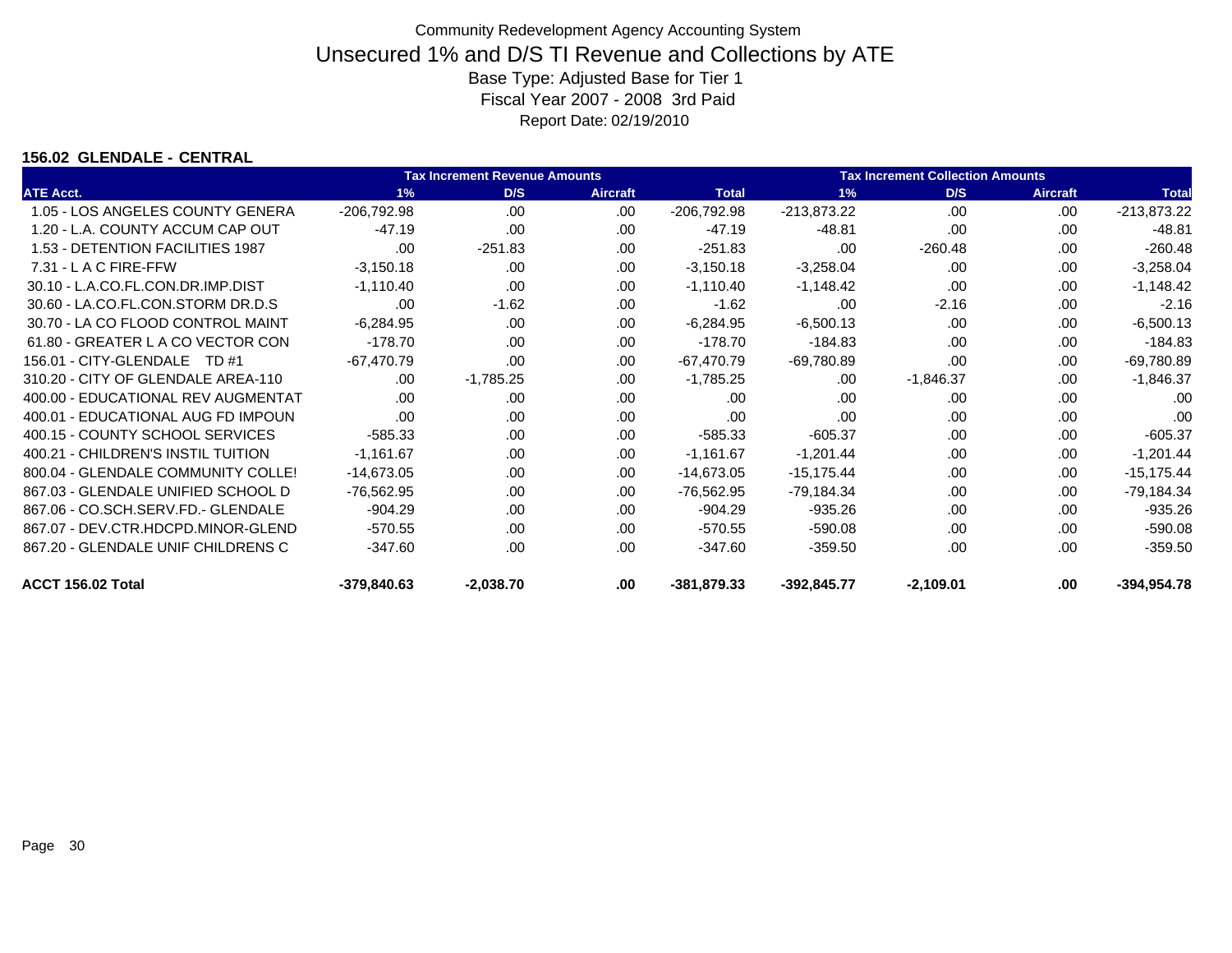#### **160.04 GLENDORA - PROJECT # 1**

|                                    |            | <b>Tax Increment Revenue Amounts</b> |                 |              | <b>Tax Increment Collection Amounts</b> |        |                 |              |
|------------------------------------|------------|--------------------------------------|-----------------|--------------|-----------------------------------------|--------|-----------------|--------------|
| <b>ATE Acct.</b>                   | 1%         | D/S                                  | <b>Aircraft</b> | <b>Total</b> | 1%                                      | D/S    | <b>Aircraft</b> | <b>Total</b> |
| 1.05 - LOS ANGELES COUNTY GENERA   | 83,890.09  | .00                                  | .00             | 83,890.09    | 77,527.43                               | .00    | .00             | 77,527.43    |
| 1.20 - L.A. COUNTY ACCUM CAP OUT   | 19.07      | .00.                                 | .00.            | 19.07        | 17.62                                   | .00    | .00             | 17.62        |
| 1.53 - DETENTION FACILITIES 1987   | .00        | 122.19                               | .00             | 122.19       | .00                                     | 112.72 | .00             | 112.72       |
| 7.30 - CONSOL, FIRE PRO.DIST.OF    | 29,382.17  | .00.                                 | .00             | 29,382.17    | 27,154.07                               | .00    | .00             | 27,154.07    |
| 7.31 - L A C FIRE-FFW              | 1.151.06   | .00.                                 | .00.            | 1,151.06     | 1,064.92                                | .00    | .00             | 1,064.92     |
| 30.10 - L.A.CO.FL.CON.DR.IMP.DIST  | 449.62     | .00                                  | .00.            | 449.62       | 415.52                                  | .00    | .00             | 415.52       |
| 30.60 - LA.CO.FL.CON.STORM DR.D.S  | .00        | 5.30                                 | .00.            | 5.30         | .00                                     | 4.75   | .00             | 4.75         |
| 30.70 - LA CO FLOOD CONTROL MAINT  | 2,544.72   | .00.                                 | .00.            | 2,544.72     | 2,351.76                                | .00    | .00             | 2,351.76     |
| 66.85 - CO SANIT DIST NO 22 OPERA  | 2.843.72   | .00                                  | .00.            | 2,843.72     | 2,628.08                                | .00    | .00             | 2,628.08     |
| 160.01 - CITY-GLENDORA TD #1       | 26.718.41  | .00                                  | .00             | 26.718.41    | 24,692.26                               | .00    | .00             | 24,692.26    |
| 330.10 - THREE VY MWD-1112         | .00        | 866.25                               | .00             | 866.25       | .00                                     | 799.25 | .00             | 799.25       |
| 365.05 - THREE VALLEY MWD ORIG ARE | 966.27     | .00                                  | .00.            | 966.27       | 893.00                                  | .00    | .00.            | 893.00       |
| 400.00 - EDUCATIONAL REV AUGMENTAT | .00        | .00                                  | .00.            | .00          | .00                                     | .00    | .00.            | .00          |
| 400.01 - EDUCATIONAL AUG FD IMPOUN | .00        | .00.                                 | .00.            | .00          | .00                                     | .00    | .00             | .00          |
| 400.15 - COUNTY SCHOOL SERVICES    | 236.99     | .00                                  | .00             | 236.99       | 219.02                                  | .00    | .00             | 219.02       |
| 400.21 - CHILDREN'S INSTIL TUITION | 470.31     | .00                                  | .00             | 470.31       | 434.64                                  | .00    | .00             | 434.64       |
| 791.04 - CITRUS COMMUNITY COLLEGE  | 238.03     | .00                                  | .00.            | 238.03       | $-21.94$                                | .00.   | .00             | $-21.94$     |
| 791.20 - CHILDREN'S CTR FUND CITRU | 6.20       | .00                                  | .00.            | 6.20         | $-58$                                   | .00.   | .00             | $-58$        |
| 809.04 - MT.SAN ANTONIO COMMUNITY  | 4,785.77   | .00                                  | .00.            | 4,785.77     | 4,718.09                                | .00    | .00             | 4,718.09     |
| 809.20 - MT SAN ANTONIO CHILDRENS  | 46.14      | .00                                  | .00             | 46.14        | 45.49                                   | .00    | .00             | 45.49        |
| 830.03 - BONITA UNIFIED SCHOOL DIS | 27.246.73  | .00                                  | .00.            | 27,246.73    | 26,861.41                               | .00.   | .00             | 26,861.41    |
| 830.06 - CO.SCH.SERV.FD.- BONITA   | 1.132.73   | .00                                  | .00             | 1,132.73     | 1,116.71                                | .00.   | .00             | 1,116.71     |
| 830.07 - DEV.CTR.HDCPD.MINOR-BONIT | 126.02     | .00                                  | .00.            | 126.02       | 124.23                                  | .00.   | .00             | 124.23       |
| 868.03 - GLENDORA UNIFIED SCHOOL D | 1.960.60   | .00                                  | .00.            | 1,960.60     | $-180.80$                               | .00    | .00.            | $-180.80$    |
| 868.06 - CO.SCH.SERV.FD.- GLENDORA | 83.33      | .00                                  | .00.            | 83.33        | $-7.70$                                 | .00.   | .00             | $-7.70$      |
| 868.07 - DEV.CTR.HDCPD.MINOR-GLEND | 9.20       | .00                                  | .00.            | 9.20         | $-86$                                   | .00.   | .00.            | $-0.86$      |
| ACCT 160.04 Total                  | 184.307.18 | 993.74                               | .00             | 185.300.92   | 170,052.37                              | 916.72 | .00             | 170,969.09   |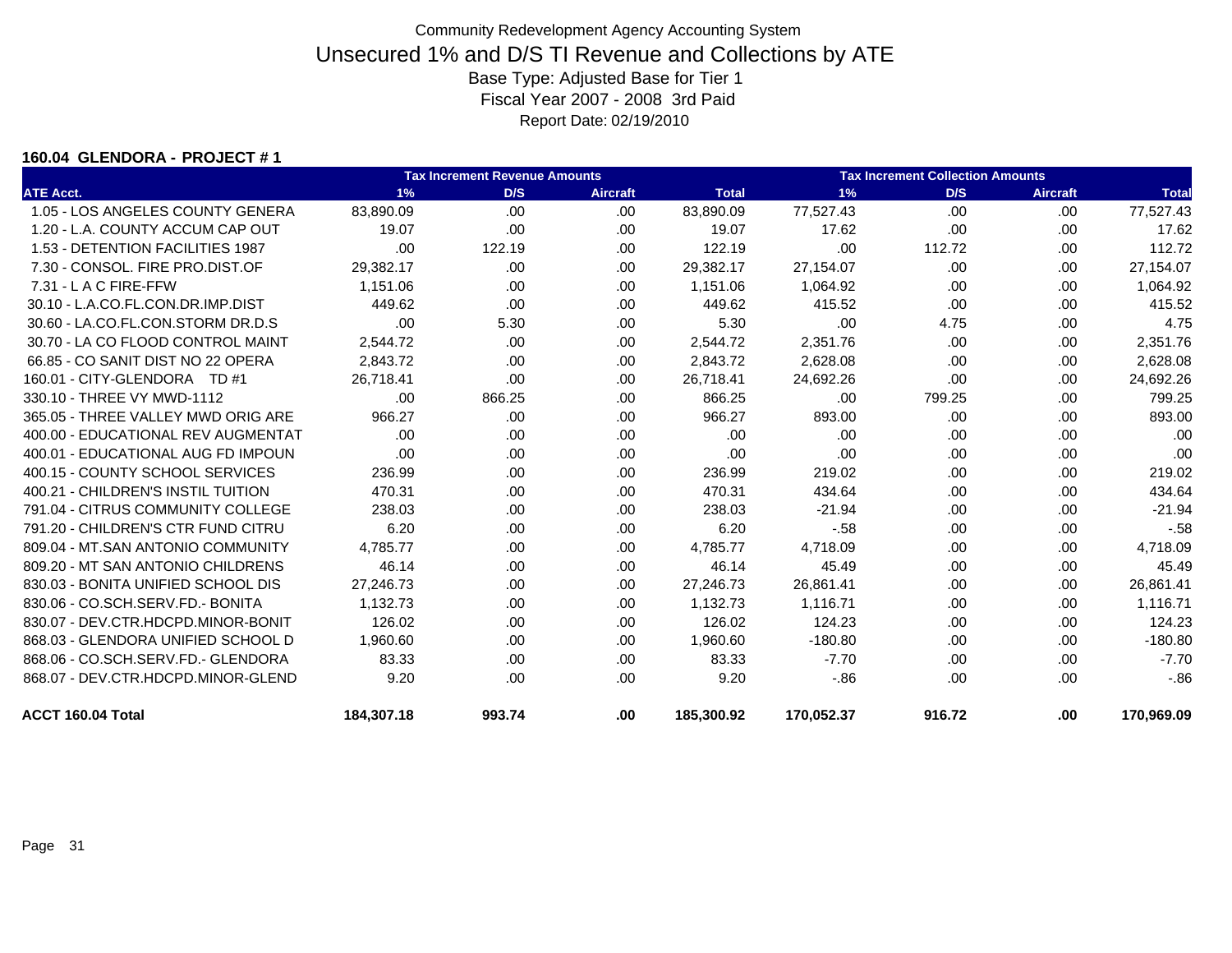#### **160.05 GLENDORA - R.P. # 2**

| <b>Tax Increment Revenue Amounts</b> |          |       |                 |              | <b>Tax Increment Collection Amounts</b> |        |                 |              |  |
|--------------------------------------|----------|-------|-----------------|--------------|-----------------------------------------|--------|-----------------|--------------|--|
| <b>ATE Acct.</b>                     | 1%       | D/S   | <b>Aircraft</b> | <b>Total</b> | 1%                                      | D/S    | <b>Aircraft</b> | <b>Total</b> |  |
| 1.05 - LOS ANGELES COUNTY GENERA     | 571.42   | .00   | .00             | 571.42       | 480.44                                  | .00    | .00             | 480.44       |  |
| 1.20 - L.A. COUNTY ACCUM CAP OUT     | .13      | .00   | .00             | .13          | .10                                     | .00    | .00             | .10          |  |
| 1.53 - DETENTION FACILITIES 1987     | .00      | .85   | .00             | .85          | .00                                     | .72    | .00             | .72          |  |
| 7.30 - CONSOL, FIRE PRO.DIST.OF      | 200.07   | .00   | .00             | 200.07       | 168.20                                  | .00    | .00             | 168.20       |  |
| $7.31 - L$ A C FIRE-FFW              | 7.70     | .00   | .00             | 7.70         | 6.48                                    | .00    | .00             | 6.48         |  |
| 30.10 - L.A.CO.FL.CON.DR.IMP.DIST    | 3.06     | .00   | .00             | 3.06         | 2.57                                    | .00    | .00             | 2.57         |  |
| 30.60 - LA.CO.FL.CON.STORM DR.D.S    | .00      | $-31$ | .00             | $-31$        | .00                                     | $-.30$ | .00             | $-.30$       |  |
| 30.70 - LA CO FLOOD CONTROL MAINT    | 17.32    | .00   | .00             | 17.32        | 14.56                                   | .00    | .00             | 14.56        |  |
| 66.85 - CO SANIT DIST NO 22 OPERA    | 19.36    | .00   | .00             | 19.36        | 16.27                                   | .00    | .00             | 16.27        |  |
| 160.01 - CITY-GLENDORA TD #1         | 181.93   | .00   | .00             | 181.93       | 152.95                                  | .00    | .00             | 152.95       |  |
| 330.10 - THREE VY MWD-1112           | .00      | 6.05  | .00             | 6.05         | .00                                     | 5.08   | .00             | 5.08         |  |
| 365.10 - THREE VY MWD GLENDORA ARE   | 7.20     | .00   | .00             | 7.20         | 6.05                                    | .00    | .00             | 6.05         |  |
| 400.00 - EDUCATIONAL REV AUGMENTAT   | .00      | .00   | .00             | .00          | .00                                     | .00    | .00             | .00          |  |
| 400.01 - EDUCATIONAL AUG FD IMPOUN   | .00      | .00   | .00             | .00          | .00                                     | .00    | .00             | .00          |  |
| 400.15 - COUNTY SCHOOL SERVICES      | 1.61     | .00   | .00             | 1.61         | 1.35                                    | .00    | .00             | 1.35         |  |
| 400.21 - CHILDREN'S INSTIL TUITION   | 3.20     | .00   | .00             | 3.20         | 2.69                                    | .00    | .00             | 2.69         |  |
| 791.04 - CITRUS COMMUNITY COLLEGE    | 28.32    | .00   | .00             | 28.32        | 23.81                                   | .00    | .00             | 23.81        |  |
| 791.20 - CHILDREN'S CTR FUND CITRU   | .73      | .00   | .00             | .73          | .62                                     | .00    | .00             | .62          |  |
| 868.03 - GLENDORA UNIFIED SCHOOL D   | 233.30   | .00   | .00             | 233.30       | 196.14                                  | .00    | .00             | 196.14       |  |
| 868.06 - CO.SCH.SERV.FD.- GLENDORA   | 9.91     | .00   | .00             | 9.91         | 8.33                                    | .00    | .00             | 8.33         |  |
| 868.07 - DEV.CTR.HDCPD.MINOR-GLEND   | 1.09     | .00   | .00             | 1.09         | .92                                     | .00    | .00             | .92          |  |
| ACCT 160.05 Total                    | 1,286.35 | 6.59  | .00             | 1,292.94     | 1,081.48                                | 5.50   | .00             | 1,086.98     |  |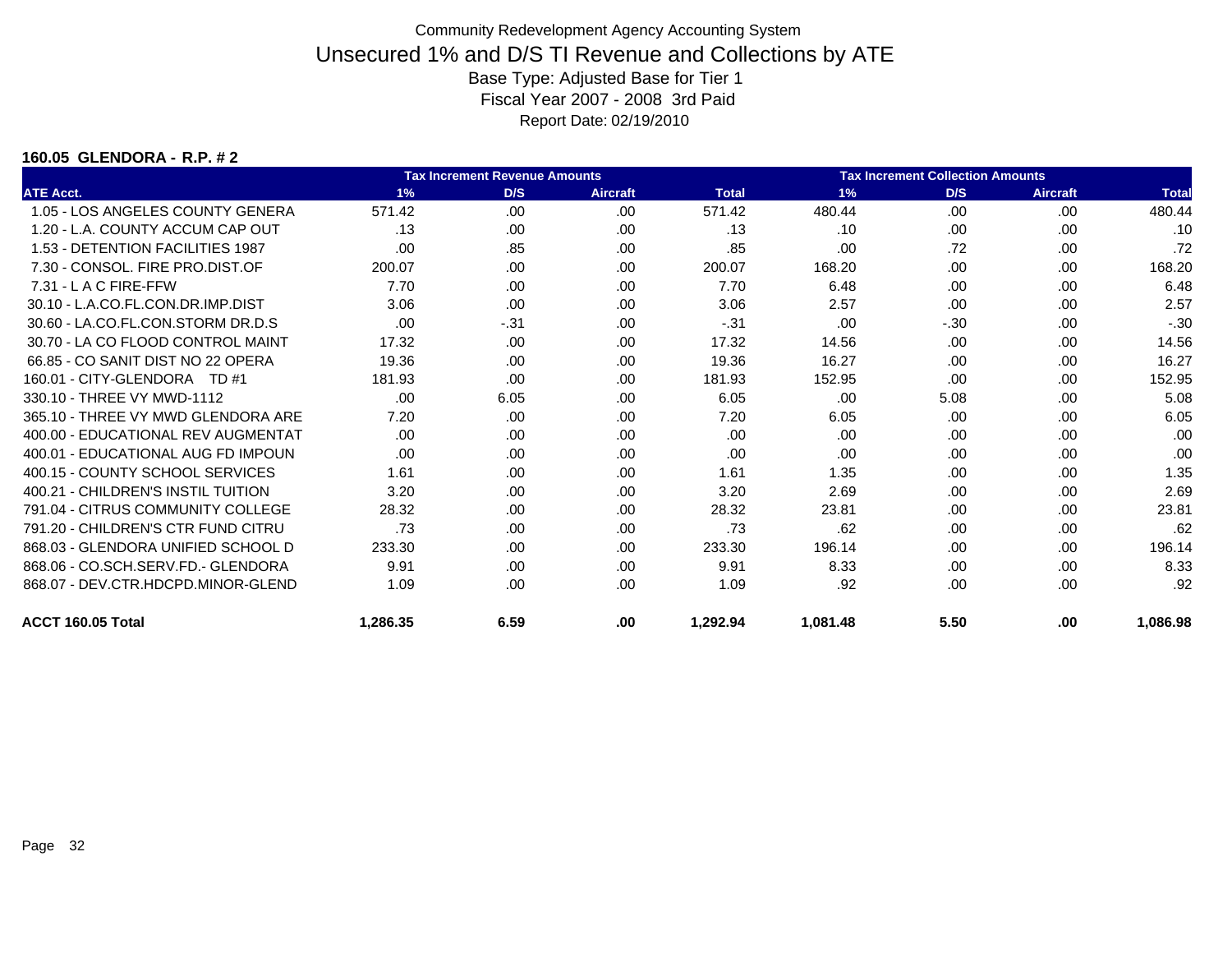#### **160.07 GLENDORA - R.P. # 3**

|                                    |           | <b>Tax Increment Revenue Amounts</b> |                 | <b>Tax Increment Collection Amounts</b> |           |           |                 |              |  |
|------------------------------------|-----------|--------------------------------------|-----------------|-----------------------------------------|-----------|-----------|-----------------|--------------|--|
| <b>ATE Acct.</b>                   | 1%        | D/S                                  | <b>Aircraft</b> | <b>Total</b>                            | 1%        | D/S       | <b>Aircraft</b> | <b>Total</b> |  |
| 1.05 - LOS ANGELES COUNTY GENERA   | 40,977.29 | .00                                  | .00             | 40,977.29                               | 36,453.24 | .00       | .00.            | 36,453.24    |  |
| 1.20 - L.A. COUNTY ACCUM CAP OUT   | 9.33      | .00.                                 | .00             | 9.33                                    | 8.30      | .00       | .00             | 8.30         |  |
| 1.53 - DETENTION FACILITIES 1987   | .00       | 61.24                                | .00             | 61.24                                   | .00       | 54.47     | .00.            | 54.47        |  |
| 7.30 - CONSOL, FIRE PRO.DIST.OF    | 14.348.94 | .00.                                 | .00             | 14,348.94                               | 12.764.74 | .00       | .00             | 12,764.74    |  |
| 7.31 - L A C FIRE-FFW              | 552.50    | .00                                  | .00             | 552.50                                  | 491.36    | .00       | .00             | 491.36       |  |
| 30.10 - L.A.CO.FL.CON.DR.IMP.DIST  | 219.54    | .00                                  | .00             | 219.54                                  | 195.34    | .00       | .00.            | 195.34       |  |
| 30.60 - LA.CO.FL.CON.STORM DR.D.S  | .00       | 3.50                                 | .00             | 3.50                                    | .00       | 3.04      | .00.            | 3.04         |  |
| 30.70 - LA CO FLOOD CONTROL MAINT  | 1,242.71  | .00.                                 | .00             | 1,242.71                                | 1,105.51  | .00       | .00             | 1,105.51     |  |
| 66.85 - CO SANIT DIST NO 22 OPERA  | 1.388.73  | .00.                                 | .00             | 1,388.73                                | 1,235.38  | .00       | .00             | 1,235.38     |  |
| 160.01 - CITY-GLENDORA TD #1       | 13,048.09 | .00.                                 | .00             | 13,048.09                               | 11,607.47 | .00       | .00             | 11,607.47    |  |
| 330.10 - THREE VY MWD-1112         | .00.      | 528.26                               | .00             | 528.26                                  | .00       | 507.01    | .00             | 507.01       |  |
| 337.05 - ORIG AREA UP S G VY MWD 1 | .00.      | $-94.22$                             | .00.            | $-94.22$                                | .00       | $-120.69$ | .00.            | $-120.69$    |  |
| 365.05 - THREE VALLEY MWD ORIG ARE | 34.15     | .00.                                 | .00.            | 34.15                                   | 34.94     | .00       | .00.            | 34.94        |  |
| 365.10 - THREE VY MWD GLENDORA ARE | 592.23    | .00.                                 | .00             | 592.23                                  | 566.02    | .00       | .00             | 566.02       |  |
| 368.05 - UPPER SAN GAB, VY, MUN, W | $-15.13$  | .00.                                 | .00             | $-15.13$                                | $-19.38$  | .00       | .00             | $-19.38$     |  |
| 400.00 - EDUCATIONAL REV AUGMENTAT | .00.      | .00.                                 | .00             | .00                                     | .00       | .00       | .00             | .00          |  |
| 400.01 - EDUCATIONAL AUG FD IMPOUN | .00       | .00.                                 | .00             | .00                                     | .00       | .00       | .00             | .00          |  |
| 400.15 - COUNTY SCHOOL SERVICES    | 115.72    | .00.                                 | .00.            | 115.72                                  | 102.97    | .00       | .00             | 102.97       |  |
| 400.21 - CHILDREN'S INSTIL TUITION | 229.68    | .00.                                 | .00             | 229.68                                  | 204.31    | .00       | .00.            | 204.31       |  |
| 791.04 - CITRUS COMMUNITY COLLEGE  | 2.031.40  | .00.                                 | .00.            | 2.031.40                                | 1.807.13  | .00       | .00             | 1.807.13     |  |
| 791.20 - CHILDREN'S CTR FUND CITRU | 52.98     | .00.                                 | .00.            | 52.98                                   | 47.13     | .00       | .00             | 47.13        |  |
| 868.03 - GLENDORA UNIFIED SCHOOL D | 16,732.23 | .00.                                 | .00             | 16,732.23                               | 14,884.88 | .00       | .00.            | 14,884.88    |  |
| 868.06 - CO.SCH.SERV.FD.- GLENDORA | 711.28    | .00.                                 | .00             | 711.28                                  | 632.76    | .00       | .00             | 632.76       |  |
| 868.07 - DEV.CTR.HDCPD.MINOR-GLEND | 78.60     | .00.                                 | .00.            | 78.60                                   | 69.94     | .00.      | .00.            | 69.94        |  |
| ACCT 160.07 Total                  | 92,350.27 | 498.78                               | .00             | 92,849.05                               | 82,192.04 | 443.83    | .00             | 82,635.87    |  |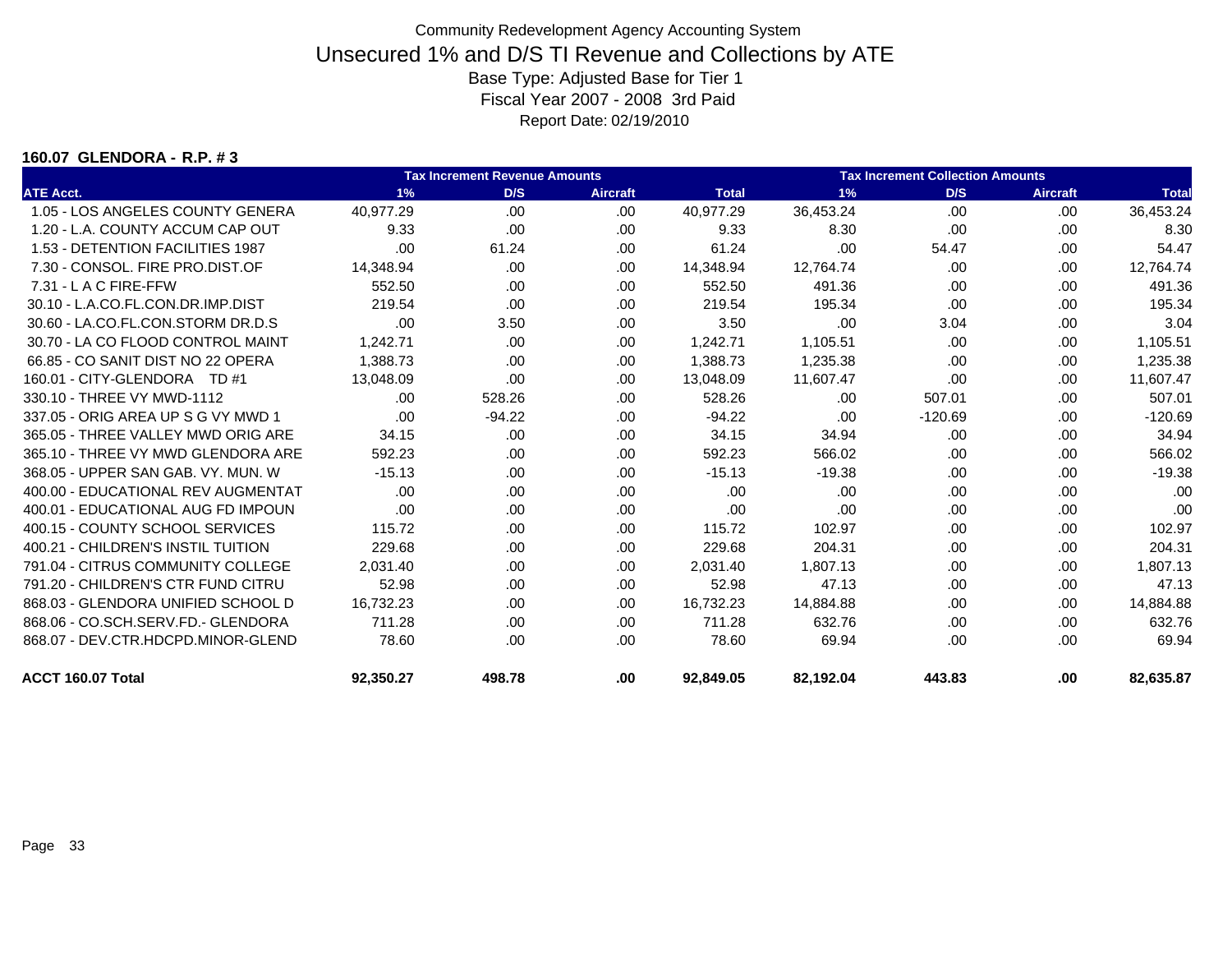#### **160.09 GLENDORA - PROJECT # 1/76 ANX**

|                                    |          | <b>Tax Increment Revenue Amounts</b> |                 |              |          | <b>Tax Increment Collection Amounts</b> |                 |              |  |  |  |  |
|------------------------------------|----------|--------------------------------------|-----------------|--------------|----------|-----------------------------------------|-----------------|--------------|--|--|--|--|
| <b>ATE Acct.</b>                   | 1%       | D/S                                  | <b>Aircraft</b> | <b>Total</b> | 1%       | D/S                                     | <b>Aircraft</b> | <b>Total</b> |  |  |  |  |
| 1.05 - LOS ANGELES COUNTY GENERA   | 6,585.36 | .00                                  | .00.            | 6,585.36     | 4,167.79 | .00                                     | .00             | 4,167.79     |  |  |  |  |
| 1.20 - L.A. COUNTY ACCUM CAP OUT   | 1.50     | .00.                                 | .00             | 1.50         | .95      | .00.                                    | .00             | .95          |  |  |  |  |
| 1.53 - DETENTION FACILITIES 1987   | .00      | 9.78                                 | .00             | 9.78         | .00      | 6.23                                    | .00             | 6.23         |  |  |  |  |
| 7.30 - CONSOL. FIRE PRO.DIST.OF    | 2,306.38 | .00.                                 | .00             | 2,306.38     | 1,459.62 | .00                                     | .00             | 1,459.62     |  |  |  |  |
| 7.31 - L A C FIRE-FFW              | 89.08    | .00                                  | .00             | 89.08        | 56.17    | .00                                     | .00             | 56.17        |  |  |  |  |
| 30.10 - L.A.CO.FL.CON.DR.IMP.DIST  | 35.30    | .00.                                 | .00             | 35.30        | 22.34    | .00                                     | .00             | 22.34        |  |  |  |  |
| 30.60 - LA.CO.FL.CON.STORM DR.D.S  | .00      | .06                                  | .00             | .06          | .00      | .06                                     | .00             | .06          |  |  |  |  |
| 30.70 - LA CO FLOOD CONTROL MAINT  | 199.70   | .00.                                 | .00             | 199.70       | 126.39   | .00                                     | .00             | 126.39       |  |  |  |  |
| 66.85 - CO SANIT DIST NO 22 OPERA  | 223.26   | .00.                                 | .00             | 223.26       | 141.30   | .00                                     | .00.            | 141.30       |  |  |  |  |
| 160.01 - CITY-GLENDORA TD #1       | 2,097.43 | .00.                                 | .00             | 2,097.43     | 1,327.37 | .00                                     | .00             | 1,327.37     |  |  |  |  |
| 330.10 - THREE VY MWD-1112         | .00      | 17.22                                | .00             | 17.22        | .00      | 17.03                                   | .00             | 17.03        |  |  |  |  |
| 337.05 - ORIG AREA UP S G VY MWD 1 | .00      | 52.21                                | .00             | 52.21        | .00      | 27.14                                   | .00             | 27.14        |  |  |  |  |
| 365.05 - THREE VALLEY MWD ORIG ARE | 18.29    | .00                                  | .00             | 18.29        | 18.08    | .00                                     | .00             | 18.08        |  |  |  |  |
| 368.05 - UPPER SAN GAB. VY. MUN. W | 8.46     | .00                                  | .00             | 8.46         | 4.40     | .00                                     | .00             | 4.40         |  |  |  |  |
| 400.00 - EDUCATIONAL REV AUGMENTAT | .00      | .00                                  | .00.            | .00          | .00      | .00                                     | .00             | .00          |  |  |  |  |
| 400.01 - EDUCATIONAL AUG FD IMPOUN | .00      | .00                                  | .00             | .00          | .00      | .00                                     | .00             | .00          |  |  |  |  |
| 400.15 - COUNTY SCHOOL SERVICES    | 18.62    | .00                                  | .00             | 18.62        | 11.78    | .00                                     | .00             | 11.78        |  |  |  |  |
| 400.21 - CHILDREN'S INSTIL TUITION | 36.91    | .00.                                 | .00             | 36.91        | 23.36    | .00                                     | .00             | 23.36        |  |  |  |  |
| 791.04 - CITRUS COMMUNITY COLLEGE  | 245.25   | .00                                  | .00             | 245.25       | 125.38   | .00                                     | .00             | 125.38       |  |  |  |  |
| 791.20 - CHILDREN'S CTR FUND CITRU | 6.39     | .00.                                 | .00             | 6.39         | 3.27     | .00                                     | .00             | 3.27         |  |  |  |  |
| 809.04 - MT.SAN ANTONIO COMMUNITY  | 99.15    | .00.                                 | .00             | 99.15        | 99.15    | .00                                     | .00             | 99.15        |  |  |  |  |
| 809.20 - MT SAN ANTONIO CHILDRENS  | .97      | .00.                                 | .00             | .97          | .97      | .00                                     | .00             | .97          |  |  |  |  |
| 818.03 - AZUSA UNIFIED SCHOOL DIST | 1,951.45 | .00                                  | .00             | 1,951.45     | 1,014.56 | .00                                     | .00             | 1,014.56     |  |  |  |  |
| 818.06 - CO.SCH.SERV.FD.- AZUSA    | 84.55    | .00.                                 | .00.            | 84.55        | 43.96    | .00                                     | .00             | 43.96        |  |  |  |  |
| 818.07 - DEV.CTR.HDCPD.MINOR-AZUSA | 9.86     | .00                                  | .00             | 9.86         | 5.12     | .00                                     | .00             | 5.12         |  |  |  |  |
| 818.54 - AZUSA UNIFIED 1993 REF BO | .00      | 237.64                               | .00             | 237.64       | .00      | 123.55                                  | .00             | 123.55       |  |  |  |  |
| 840.03 - CHARTER OAK UNIF SCHOOL D | 743.91   | .00                                  | .00             | 743.91       | 743.91   | .00                                     | .00             | 743.91       |  |  |  |  |
| 840.06 - CO.SCH.SERV.FD.- CHARTER  | 29.17    | .00.                                 | .00.            | 29.17        | 29.17    | .00                                     | .00             | 29.17        |  |  |  |  |
| 840.07 - DEV.CTR.HDCPD.MINOR-CHART | 3.24     | .00.                                 | .00.            | 3.24         | 3.24     | .00                                     | .00             | 3.24         |  |  |  |  |
| 868.03 - GLENDORA UNIFIED SCHOOL D | $-21.21$ | .00.                                 | .00             | $-21.21$     | $-28.52$ | .00                                     | .00             | $-28.52$     |  |  |  |  |
| 868.06 - CO.SCH.SERV.FD.- GLENDORA | $-.90$   | .00.                                 | .00             | $-.90$       | $-1.21$  | .00.                                    | .00             | $-1.21$      |  |  |  |  |
| 868.07 - DEV.CTR.HDCPD.MINOR-GLEND | $-.09$   | .00                                  | .00             | $-.09$       | $-13$    | .00                                     | .00.            | $-.13$       |  |  |  |  |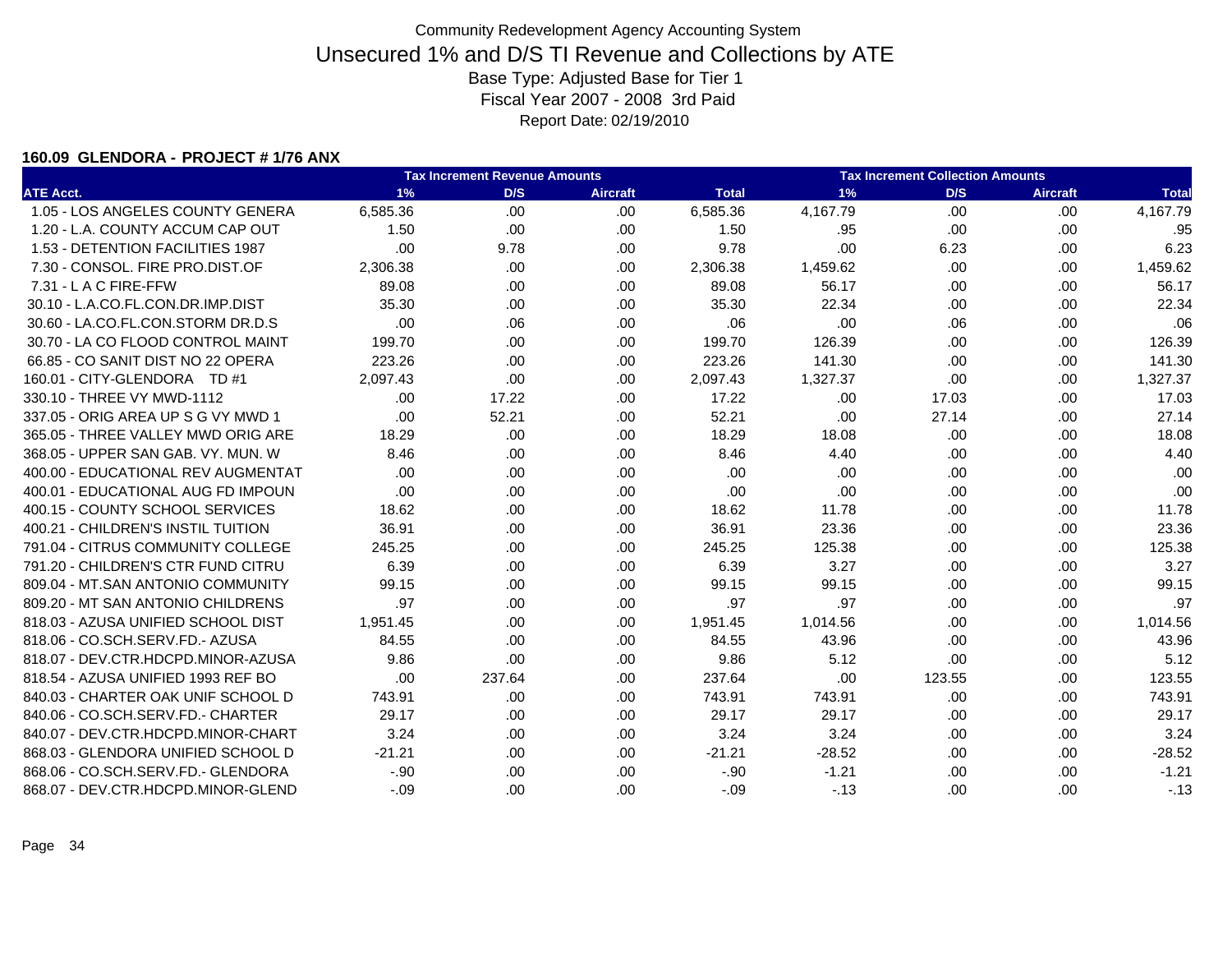### **160.09 GLENDORA - PROJECT # 1/76 ANX**

|                   |           | <b>Tax Increment Revenue Amounts</b> |                 |              |          | <b>Tax Increment Collection Amounts</b> |                 |              |  |
|-------------------|-----------|--------------------------------------|-----------------|--------------|----------|-----------------------------------------|-----------------|--------------|--|
| <b>ATE Acct.</b>  | 1%        | D/S                                  | <b>Aircraft</b> | <b>Total</b> | 1%       | D/S                                     | <b>Aircraft</b> | <b>Total</b> |  |
|                   |           |                                      |                 |              |          |                                         |                 |              |  |
| ACCT 160.09 Total | 14,772.03 | 316.91                               | .00             | 15,088.94    | 9,398.42 | 174.01                                  | .00             | 9,572.43     |  |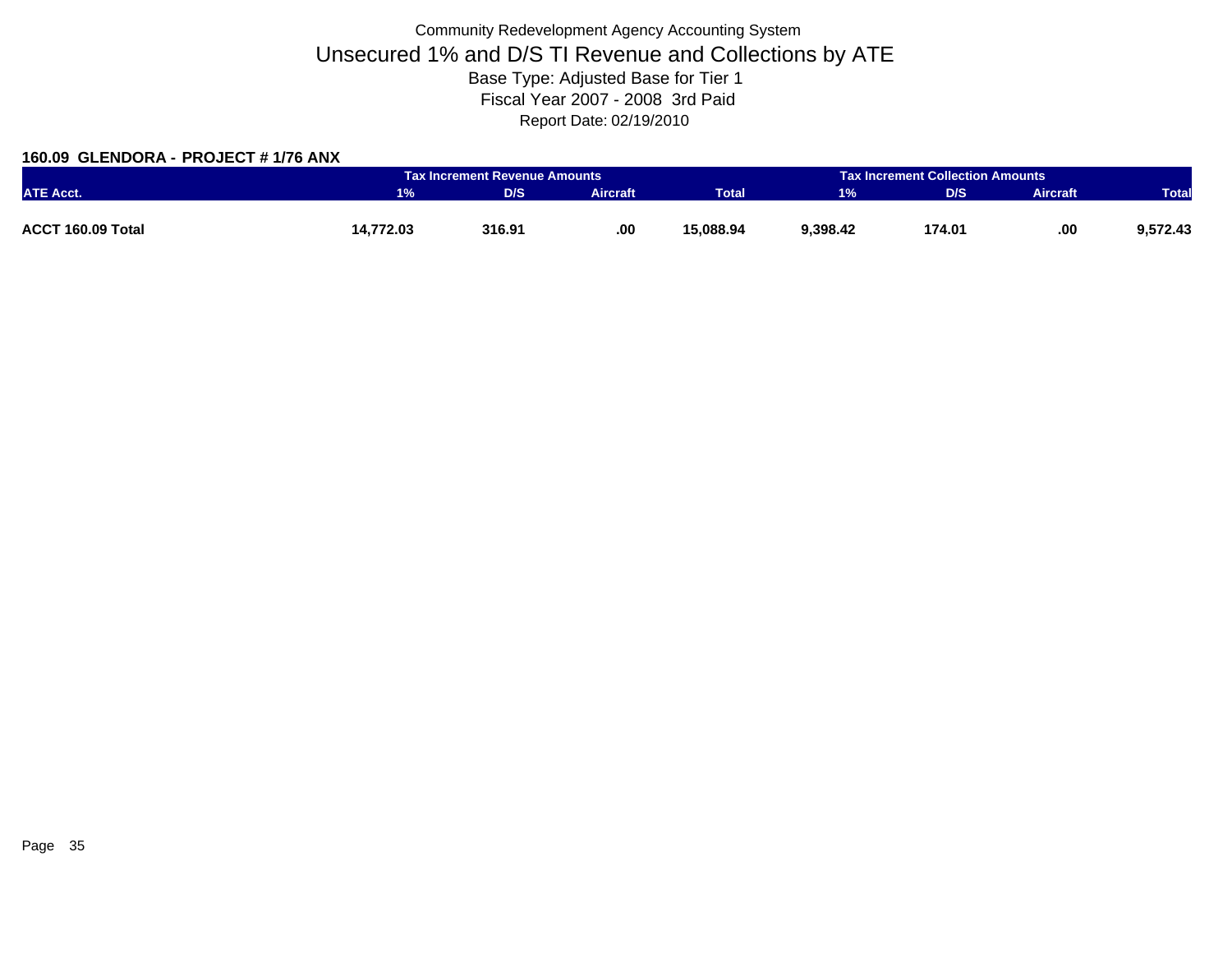### **163.01 HAWAIIAN GARDENS - PROJECT # 1**

|                                    | <b>Tax Increment Revenue Amounts</b> |        |                 |              | <b>Tax Increment Collection Amounts</b> |        |                 |              |  |
|------------------------------------|--------------------------------------|--------|-----------------|--------------|-----------------------------------------|--------|-----------------|--------------|--|
| <b>ATE Acct.</b>                   | 1%                                   | D/S    | <b>Aircraft</b> | <b>Total</b> | 1%                                      | D/S    | <b>Aircraft</b> | <b>Total</b> |  |
| 1.05 - LOS ANGELES COUNTY GENERA   | 30,685.59                            | .00    | .00             | 30,685.59    | 23,811.73                               | .00    | .00.            | 23,811.73    |  |
| 1.20 - L.A. COUNTY ACCUM CAP OUT   | 7.00                                 | .00    | .00             | 7.00         | 5.44                                    | .00    | .00             | 5.44         |  |
| 1.53 - DETENTION FACILITIES 1987   | .00                                  | 42.34  | .00             | 42.34        | .00                                     | 32.86  | .00             | 32.86        |  |
| 3.01 - L A COUNTY LIBRARY          | 1.787.98                             | .00.   | .00             | 1,787.98     | 1,387.46                                | .00    | .00             | 1,387.46     |  |
| 7.30 - CONSOL, FIRE PRO.DIST.OF    | 10,752.89                            | .00    | .00             | 10,752.89    | 8,344.16                                | .00    | .00             | 8,344.16     |  |
| $7.31 - L$ A C FIRE-FFW            | 436.05                               | .00    | .00             | 436.05       | 338.35                                  | .00    | .00             | 338.35       |  |
| 30.10 - L.A.CO.FL.CON.DR.IMP.DIST  | 164.54                               | .00.   | .00             | 164.54       | 127.68                                  | .00    | .00             | 127.68       |  |
| 30.60 - LA.CO.FL.CON.STORM DR.D.S  | .00                                  | .29    | .00             | .29          | .00                                     | $-37$  | .00             | $-.37$       |  |
| 30.70 - LA CO FLOOD CONTROL MAINT  | 931.28                               | .00.   | .00             | 931.28       | 722.67                                  | .00    | .00             | 722.67       |  |
| 53.10 - ARTESIA CEMETERY DISTRICT  | 146.83                               | .00.   | .00             | 146.83       | 113.94                                  | .00    | .00.            | 113.94       |  |
| 61.80 - GREATER L A CO VECTOR CON  | 33.79                                | .00.   | .00             | 33.79        | 26.23                                   | .00    | .00             | 26.23        |  |
| 66.70 - CO SANIT DIST NO 19 OPERA  | 1,038.26                             | .00.   | .00             | 1,038.26     | 805.68                                  | .00    | .00             | 805.68       |  |
| 163.01 - CITY-HAWAII GDNS RP #1    | 3.554.90                             | .00.   | .00             | 3.554.90     | 2,758.58                                | .00    | .00             | 2,758.58     |  |
| 163.50 - HAWAIIAN GARDENS LTG MAIN | 1,591.25                             | .00    | .00             | 1,591.25     | 1,240.36                                | .00    | .00             | 1,240.36     |  |
| 315.05 - CENTRAL BASIN MWD 1114    | .00                                  | 300.10 | .00             | 300.10       | .00                                     | 232.90 | .00             | 232.90       |  |
| 350.90 - WTR REPLENISHMENT DIST OF | 11.50                                | .00.   | .00             | 11.50        | 8.93                                    | .00    | .00.            | 8.93         |  |
| 400.00 - EDUCATIONAL REV AUGMENTAT | .00                                  | .00.   | .00.            | .00          | .00                                     | .00    | .00             | .00          |  |
| 400.01 - EDUCATIONAL AUG FD IMPOUN | .00.                                 | .00    | .00             | .00          | .00                                     | .00    | .00             | .00          |  |
| 400.15 - COUNTY SCHOOL SERVICES    | 86.73                                | .00.   | .00             | 86.73        | 67.30                                   | .00.   | .00.            | 67.30        |  |
| 400.21 - CHILDREN'S INSTIL TUITION | 172.15                               | .00.   | .00             | 172.15       | 133.59                                  | .00    | .00             | 133.59       |  |
| 790.04 - CERRITOS COMMUNITY COLLEG | 1.554.89                             | .00.   | .00             | 1,554.89     | 1,206.59                                | .00    | .00             | 1,206.59     |  |
| 819.03 - A B C UNIFIED SCHOOL DIST | 10,425.21                            | .00.   | .00             | 10,425.21    | 8,089.88                                | .00.   | .00             | 8,089.88     |  |
| 819.06 - CO.SCH.SERV.FD.- A B C UN | 365.63                               | .00.   | .00             | 365.63       | 283.73                                  | .00    | .00             | 283.73       |  |
| 819.20 - ABC UNIFIED CHILDRENS CTR | 104.70                               | .00.   | .00             | 104.70       | 81.25                                   | .00    | .00.            | 81.25        |  |
| <b>ACCT 163.01 Total</b>           | 63,851.17                            | 342.73 | .00             | 64,193.90    | 49,553.55                               | 265.39 | .00             | 49,818.94    |  |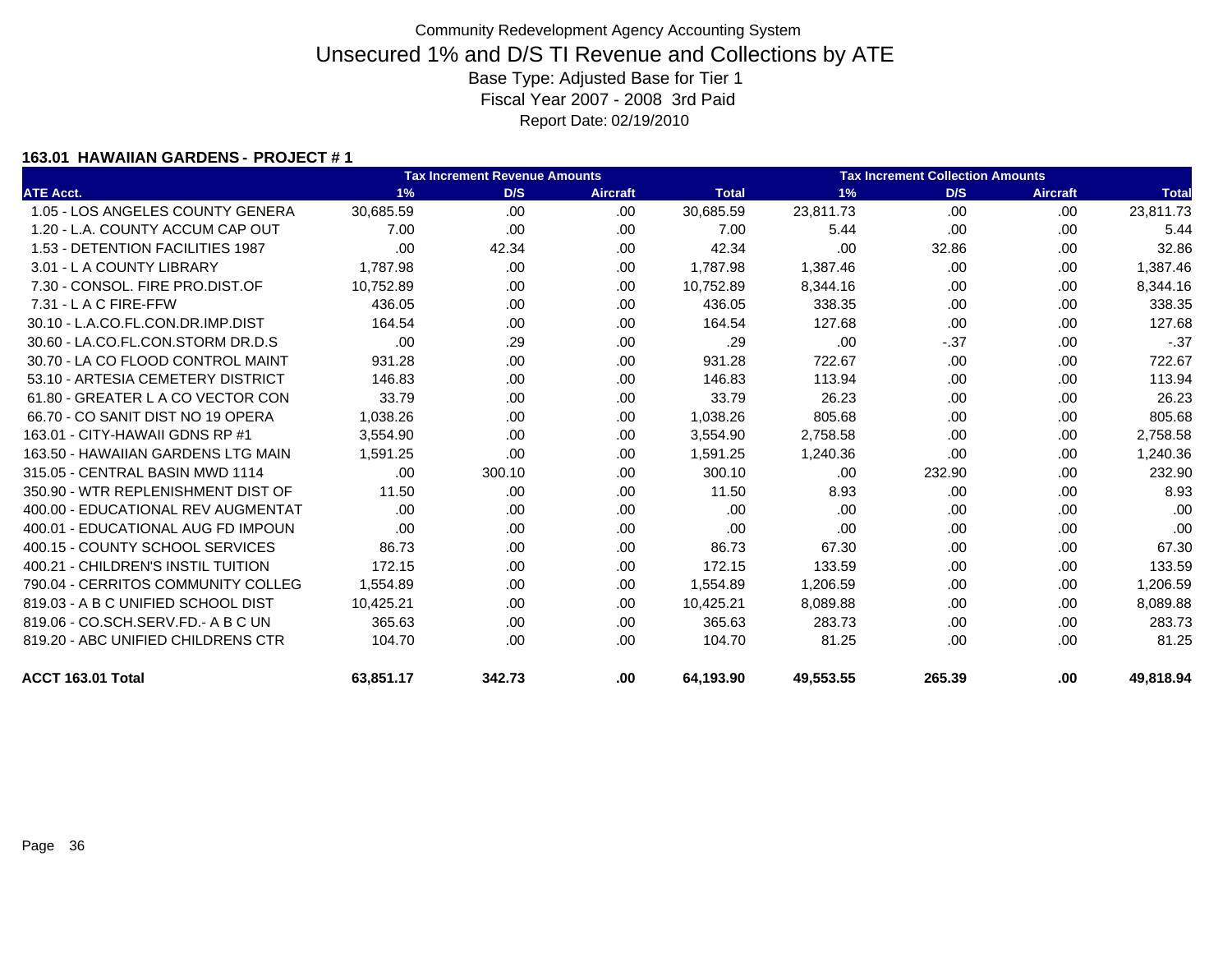#### **174.02 INDUSTRY - CIV.REC.IND'L # 1**

|                                    |              | <b>Tax Increment Revenue Amounts</b> |                 |              |              | <b>Tax Increment Collection Amounts</b> |                 |              |  |  |
|------------------------------------|--------------|--------------------------------------|-----------------|--------------|--------------|-----------------------------------------|-----------------|--------------|--|--|
| <b>ATE Acct.</b>                   | 1%           | D/S                                  | <b>Aircraft</b> | <b>Total</b> | 1%           | D/S                                     | <b>Aircraft</b> | <b>Total</b> |  |  |
| 1.05 - LOS ANGELES COUNTY GENERA   | 1,501,664.31 | .00                                  | .00.            | 1,501,664.31 | 1,379,574.75 | .00                                     | .00             | 1,379,574.75 |  |  |
| 1.20 - L.A. COUNTY ACCUM CAP OUT   | 342.30       | .00                                  | .00             | 342.30       | 314.48       | .00                                     | .00             | 314.48       |  |  |
| 1.53 - DETENTION FACILITIES 1987   | .00          | 2,016.66                             | .00.            | 2,016.66     | .00          | 1,852.70                                | .00             | 1,852.70     |  |  |
| 7.30 - CONSOL. FIRE PRO.DIST.OF    | 526,336.35   | .00                                  | .00.            | 526,336.35   | 483,546.21   | .00                                     | .00             | 483,546.21   |  |  |
| $7.31 - L$ A C FIRE-FFW            | 21.685.01    | .00                                  | .00             | 21,685.01    | 19,922.50    | .00                                     | .00             | 19,922.50    |  |  |
| 23.49 - CO LIGHTING MAINT DIST NO  | 329.14       | .00                                  | .00             | 329.14       | 329.81       | .00                                     | .00             | 329.81       |  |  |
| 30.10 - L.A.CO.FL.CON.DR.IMP.DIST  | 8.053.55     | .00                                  | .00.            | 8,053.55     | 7,398.78     | .00                                     | .00             | 7,398.78     |  |  |
| 30.60 - LA.CO.FL.CON.STORM DR.D.S  | .00          | 90.90                                | .00.            | 90.90        | .00          | 81.20                                   | .00.            | 81.20        |  |  |
| 30.70 - LA CO FLOOD CONTROL MAINT  | 45,584.49    | .00                                  | .00             | 45,584.49    | 41,878.53    | .00                                     | .00             | 41,878.53    |  |  |
| 66.50 - CO SANIT DIST NO 15 OPERA  | 9,420.91     | .00                                  | .00.            | 9,420.91     | 8,273.20     | .00                                     | .00             | 8,273.20     |  |  |
| 66.80 - CO SANIT DIST NO 21 OPERA  | 37,836.50    | .00                                  | .00             | 37,836.50    | 35,116.33    | .00                                     | .00             | 35,116.33    |  |  |
| 174.01 - CITY-INDUSTRY TD #1       | 270,309.79   | .00                                  | .00.            | 270,309.79   | 248,334.08   | .00                                     | .00             | 248,334.08   |  |  |
| 174.02 - CITY-INDUSTRY CIV-REC-    | .00.         | 2,395,447.61                         | .00             | 2,395,447.61 | .00          | 2,200,613.38                            | .00             | 2,200,613.38 |  |  |
| 300.52 - LA PUENTE VALLEY CO WATER | 3,201.78     | .00                                  | .00.            | 3,201.78     | 2,831.72     | .00                                     | .00             | 2,831.72     |  |  |
| 300.70 - ROWLAND WATER DISTRICT    | 16,011.58    | .00                                  | .00             | 16,011.58    | 14,800.64    | .00                                     | .00             | 14,800.64    |  |  |
| 330.10 - THREE VY MWD-1112         | .00          | 11,066.30                            | .00.            | 11,066.30    | .00          | 10,264.22                               | .00             | 10,264.22    |  |  |
| 337.05 - ORIG AREA UP S G VY MWD 1 | .00          | 3.230.34                             | .00             | 3,230.34     | .00          | 2.869.58                                | .00             | 2,869.58     |  |  |
| 365.05 - THREE VALLEY MWD ORIG ARE | 525.95       | .00.                                 | .00             | 525.95       | 526.44       | .00                                     | .00             | 526.44       |  |  |
| 365.15 - THREE VY MWD ROWLAND ARE! | 9,845.93     | .00                                  | .00             | 9,845.93     | 9,101.31     | .00                                     | .00.            | 9,101.31     |  |  |
| 368.05 - UPPER SAN GAB, VY, MUN, W | 563.02       | .00                                  | .00             | 563.02       | 500.13       | .00                                     | .00             | 500.13       |  |  |
| 370.05 - WALNUT VALLEY WATER DISTR | 102.73       | .00                                  | .00             | 102.73       | 102.83       | .00                                     | .00             | 102.83       |  |  |
| 370.09 - WALNUT VALL WT DIST IMP D | 278.46       | .00.                                 | .00.            | 278.46       | 278.72       | .00                                     | .00             | 278.72       |  |  |
| 400.00 - EDUCATIONAL REV AUGMENTAT | .00          | .00                                  | .00             | .00          | .00          | .00                                     | .00.            | .00          |  |  |
| 400.01 - EDUCATIONAL AUG FD IMPOUN | .00          | .00                                  | .00.            | .00          | .00          | .00                                     | .00             | .00          |  |  |
| 400.15 - COUNTY SCHOOL SERVICES    | 4,245.39     | .00                                  | .00             | 4,245.39     | 3,900.22     | .00                                     | .00             | 3,900.22     |  |  |
| 400.21 - CHILDREN'S INSTIL TUITION | 8,425.41     | .00.                                 | .00             | 8,425.41     | 7,740.40     | .00                                     | .00             | 7,740.40     |  |  |
| 809.04 - MT.SAN ANTONIO COMMUNITY  | 90,933.01    | .00.                                 | .00.            | 90,933.01    | 83,540.34    | .00                                     | .00             | 83,540.34    |  |  |
| 809.20 - MT SAN ANTONIO CHILDRENS  | 877.60       | .00                                  | .00.            | 877.60       | 806.25       | .00                                     | .00.            | 806.25       |  |  |
| 870.03 - HACIENDA-LA PUENTE UNIF.  | 145,211.46   | .00                                  | .00.            | 145,211.46   | 132,316.04   | .00                                     | .00             | 132,316.04   |  |  |
| 870.06 - CO.SCH.SER.FD.HACIENDA-LA | 6,134.84     | .00                                  | .00             | 6,134.84     | 5,590.03     | .00                                     | .00             | 5,590.03     |  |  |
| 870.07 - DEV.CTR.HDCPD.MINOR-HACI- | 709.90       | .00.                                 | .00.            | 709.90       | 646.86       | .00                                     | .00             | 646.86       |  |  |
| 918.03 - ROWLAND UNIFIED SCHOOL DI | 315.972.93   | .00                                  | .00.            | 315,972.93   | 291.175.79   | .00                                     | .00.            | 291,175.79   |  |  |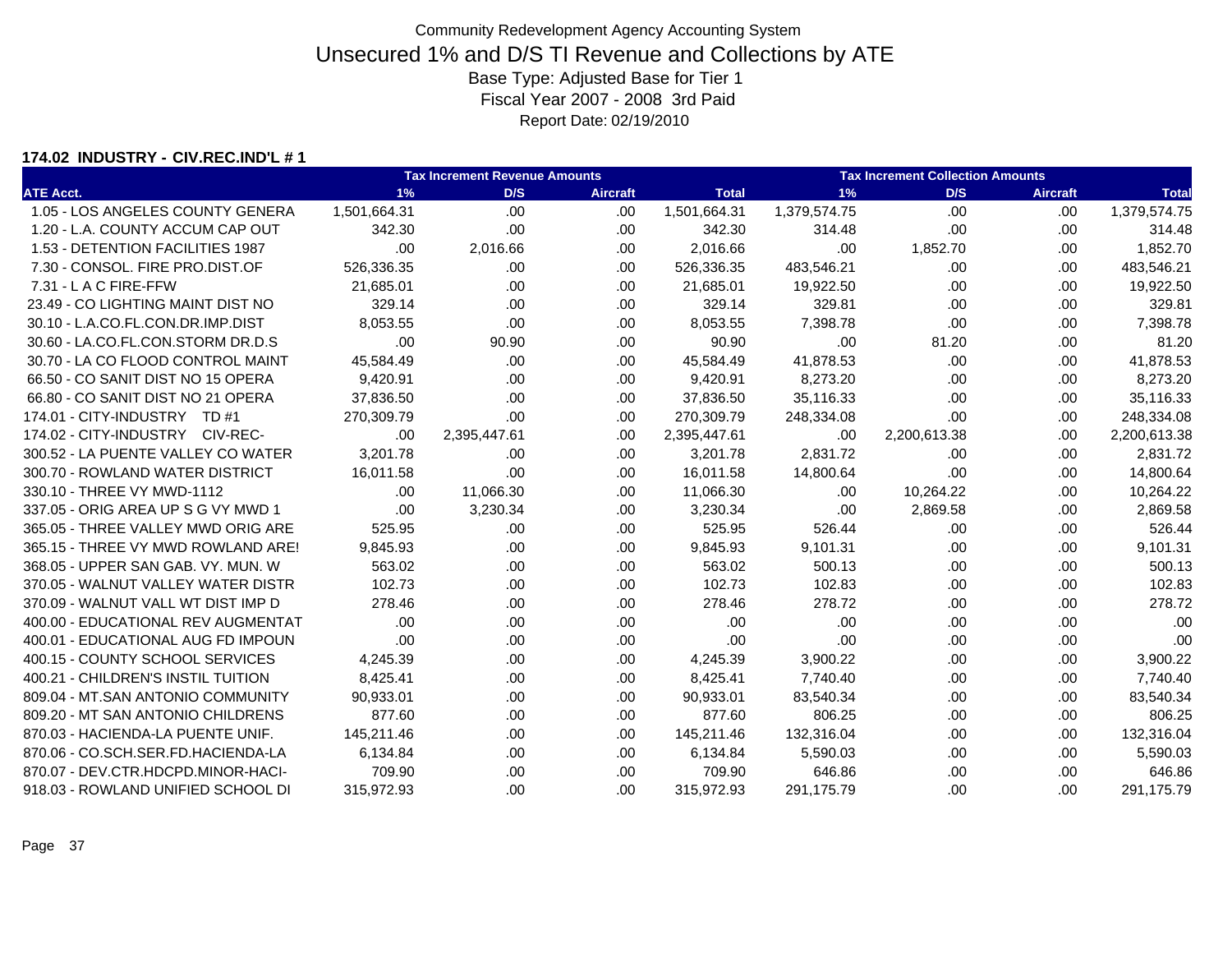### **174.02 INDUSTRY - CIV.REC.IND'L # 1**

|                                    |              | <b>Tax Increment Revenue Amounts</b> |                 |              | <b>Tax Increment Collection Amounts</b> |              |                 |              |
|------------------------------------|--------------|--------------------------------------|-----------------|--------------|-----------------------------------------|--------------|-----------------|--------------|
| <b>ATE Acct.</b>                   | 1%           | D/S                                  | <b>Aircraft</b> | Total        | 1%                                      | D/S          | <b>Aircraft</b> | Total        |
| 918.06 - CO.SCH.SERV.FD.-ROWLAND   | 15.501.24    | .00                                  | .00             | 15.501.24    | 14.284.77                               | .00          | .00             | 14.284.77    |
| 918.07 - DEV.CTR.HDCPD.MINOR-ROWLA | 1.734.64     | .00                                  | .00             | 1.734.64     | .598.53                                 | .00          | .00             | 1.598.53     |
| ACCT 174.02 Total                  | 3.041.838.22 | 2.411.851.81                         | .00             | 5.453.690.03 | 2.794.429.69                            | 2.215.681.08 | .00             | 5,010,110.77 |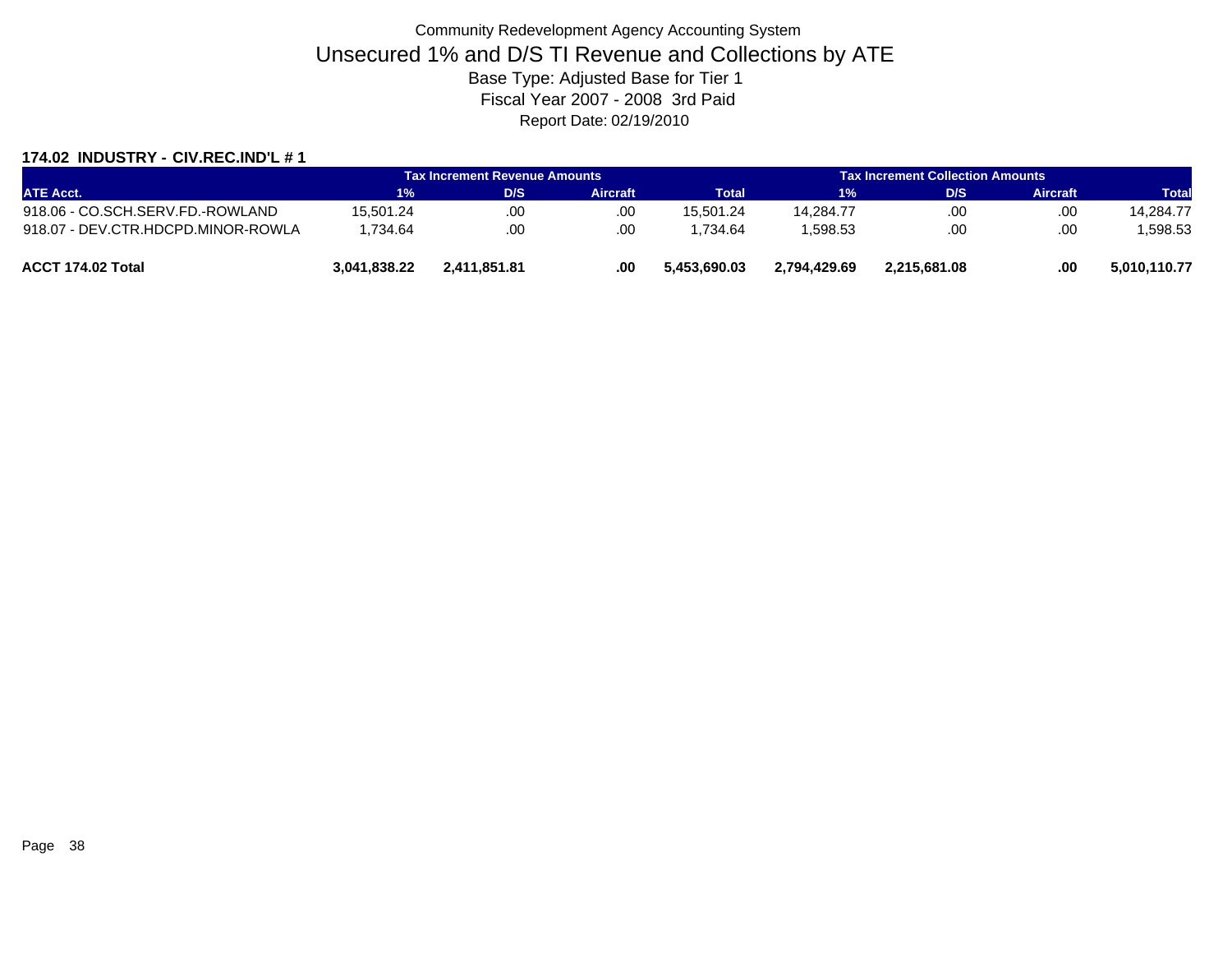#### **174.03 INDUSTRY - TR.DIST.IND'L # 2**

|                                    |             | <b>Tax Increment Revenue Amounts</b> |                 |              |             | <b>Tax Increment Collection Amounts</b> |                 |              |  |  |  |
|------------------------------------|-------------|--------------------------------------|-----------------|--------------|-------------|-----------------------------------------|-----------------|--------------|--|--|--|
| <b>ATE Acct.</b>                   | 1%          | D/S                                  | <b>Aircraft</b> | <b>Total</b> | 1%          | D/S                                     | <b>Aircraft</b> | <b>Total</b> |  |  |  |
| 1.05 - LOS ANGELES COUNTY GENERA   | 157,242.80  | .00                                  | .00             | 157,242.80   | 154,213.82  | .00                                     | .00             | 154,213.82   |  |  |  |
| 1.20 - L.A. COUNTY ACCUM CAP OUT   | 35.83       | .00                                  | .00             | 35.83        | 35.16       | .00                                     | .00             | 35.16        |  |  |  |
| 1.53 - DETENTION FACILITIES 1987   | .00         | 213.67                               | .00.            | 213.67       | .00         | 209.39                                  | .00             | 209.39       |  |  |  |
| 7.30 - CONSOL. FIRE PRO.DIST.OF    | 55,216.04   | .00                                  | .00.            | 55,216.04    | 54,154.48   | .00                                     | .00             | 54,154.48    |  |  |  |
| $7.31 - L$ A C FIRE-FFW            | 2.260.81    | .00                                  | .00             | 2.260.81     | 2,218.22    | .00                                     | .00             | 2,218.22     |  |  |  |
| 23.49 - CO LIGHTING MAINT DIST NO  | 403.92      | .00                                  | .00             | 403.92       | 403.00      | .00                                     | .00             | 403.00       |  |  |  |
| 30.10 - L.A.CO.FL.CON.DR.IMP.DIST  | 844.80      | .00                                  | .00.            | 844.80       | 828.54      | .00                                     | .00             | 828.54       |  |  |  |
| 30.60 - LA.CO.FL.CON.STORM DR.D.S  | .00         | 11.04                                | .00.            | 11.04        | .00         | 10.87                                   | .00.            | 10.87        |  |  |  |
| 30.70 - LA CO FLOOD CONTROL MAINT  | 4,782.01    | .00                                  | .00             | 4,782.01     | 4,690.09    | .00                                     | .00             | 4,690.09     |  |  |  |
| 61.80 - GREATER L A CO VECTOR CON  | $-29$       | .00                                  | .00             | $-.29$       | $-29$       | .00                                     | .00             | $-.29$       |  |  |  |
| 66.80 - CO SANIT DIST NO 21 OPERA  | 4,788.63    | .00                                  | .00             | 4,788.63     | 4,696.56    | .00                                     | .00             | 4,696.56     |  |  |  |
| 174.01 - CITY-INDUSTRY TD #1       | 28,357.27   | .00                                  | .00.            | 28,357.27    | 27,812.08   | .00                                     | .00             | 27,812.08    |  |  |  |
| 174.03 - CITY-INDUSTRY TR DIS I    | .00.        | 253,804.42                           | .00             | 253,804.42   | .00         | 248,753.20                              | .00             | 248,753.20   |  |  |  |
| 330.10 - THREE VY MWD-1112         | .00         | 1,514.78                             | .00.            | 1,514.78     | .00         | 1,484.63                                | .00             | 1,484.63     |  |  |  |
| 365.05 - THREE VALLEY MWD ORIG ARE | 1,815.87    | .00                                  | .00             | 1,815.87     | 1,780.95    | .00                                     | .00             | 1,780.95     |  |  |  |
| 370.05 - WALNUT VALLEY WATER DISTR | 354.64      | .00                                  | .00             | 354.64       | 347.83      | .00                                     | .00             | 347.83       |  |  |  |
| 370.09 - WALNUT VALL WT DIST IMP D | 961.29      | .00                                  | .00             | 961.29       | 942.79      | .00                                     | .00             | 942.79       |  |  |  |
| 400.00 - EDUCATIONAL REV AUGMENTAT | .00         | .00                                  | .00.            | .00          | .00         | .00                                     | .00             | .00          |  |  |  |
| 400.01 - EDUCATIONAL AUG FD IMPOUN | .00         | .00                                  | .00             | .00          | .00         | .00                                     | .00.            | .00          |  |  |  |
| 400.15 - COUNTY SCHOOL SERVICES    | 445.27      | .00                                  | .00             | 445.27       | 436.72      | .00                                     | .00             | 436.72       |  |  |  |
| 400.21 - CHILDREN'S INSTIL TUITION | 883.83      | .00                                  | .00             | 883.83       | 866.86      | .00                                     | .00             | 866.86       |  |  |  |
| 809.04 - MT.SAN ANTONIO COMMUNITY  | 9,539.45    | .00.                                 | .00.            | 9,539.45     | 9,356.04    | .00                                     | .00             | 9,356.04     |  |  |  |
| 809.20 - MT SAN ANTONIO CHILDRENS  | 92.03       | .00                                  | .00             | 92.03        | 90.26       | .00                                     | .00             | 90.26        |  |  |  |
| 915.03 - POMONA UNIFIED SCHOOL DIS | 24,451.55   | .00                                  | .00.            | 24,451.55    | 23,538.45   | .00                                     | .00             | 23,538.45    |  |  |  |
| 915.06 - CO.SCH.SERV.FD.- POMONA   | 1,145.36    | .00                                  | .00             | 1,145.36     | 1,102.59    | .00                                     | .00             | 1,102.59     |  |  |  |
| 915.07 - DEV.CTR.HDCPD.MINOR-POMON | 132.45      | .00                                  | .00             | 132.45       | 127.50      | .00                                     | .00             | 127.50       |  |  |  |
| 915.20 - POMONA CHILDREN'S CENTER  | 624.85      | .00                                  | .00.            | 624.85       | 601.51      | .00                                     | .00             | 601.51       |  |  |  |
| 918.03 - ROWLAND UNIFIED SCHOOL DI | 30,511.33   | .00                                  | .00             | 30,511.33    | 30,490.98   | .00                                     | .00             | 30,490.98    |  |  |  |
| 918.06 - CO.SCH.SERV.FD.-ROWLAND   | 1,496.84    | .00                                  | .00             | 1,496.84     | 1,495.83    | .00                                     | .00             | 1,495.83     |  |  |  |
| 918.07 - DEV.CTR.HDCPD.MINOR-ROWLA | 167.49      | .00                                  | .00.            | 167.49       | 167.39      | .00                                     | .00             | 167.39       |  |  |  |
| 980.03 - WALNUT VALLEY UNIF, SCHOO | $-4,082.63$ | .00.                                 | .00.            | $-4,082.63$  | $-4,329.25$ | .00                                     | .00             | $-4,329.25$  |  |  |  |
| 980.06 - CO.SCH.SERV.FD.-WALNUT VA | $-162.30$   | .00                                  | .00             | $-162.30$    | $-172.10$   | .00                                     | .00             | $-172.10$    |  |  |  |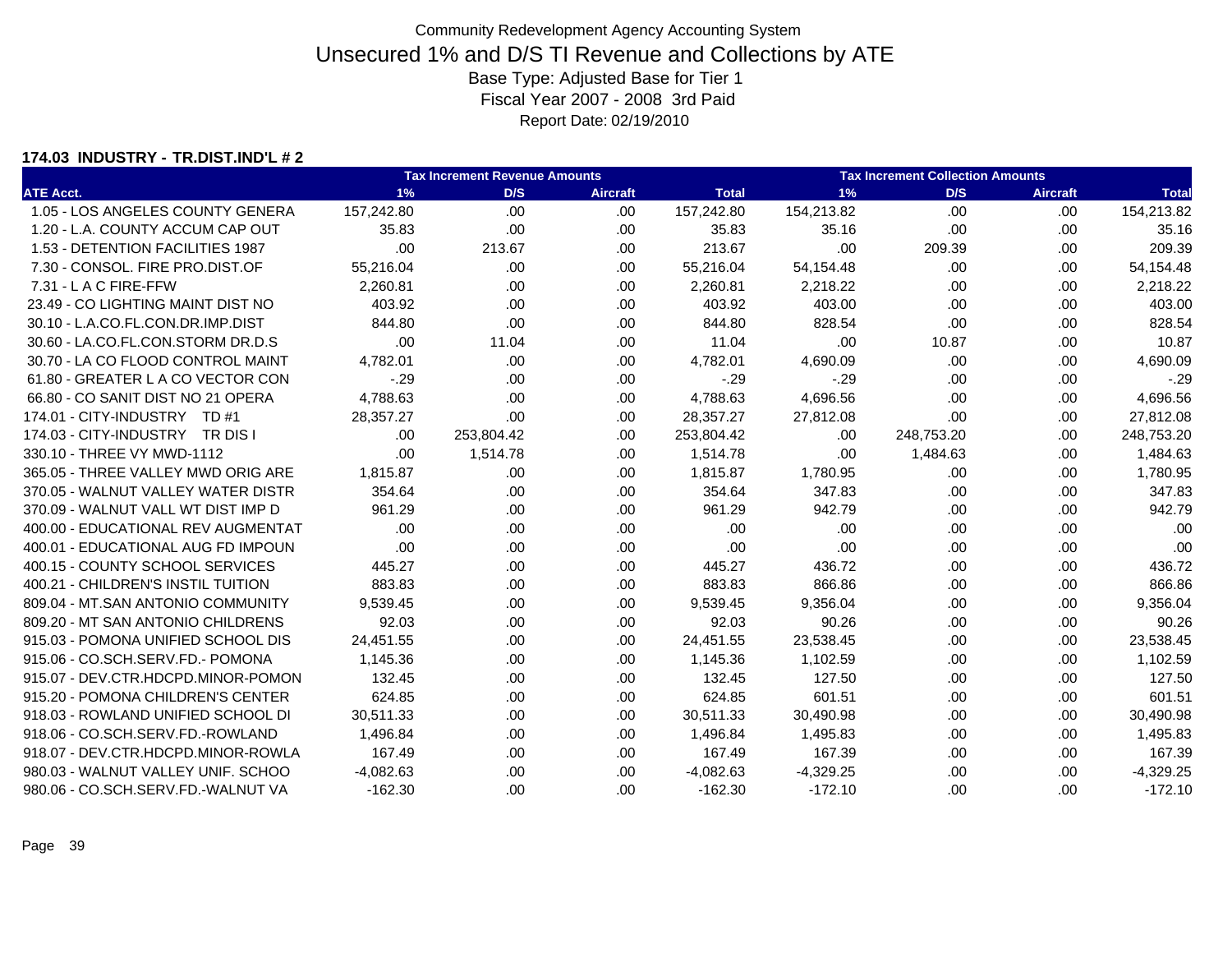### **174.03 INDUSTRY - TR.DIST.IND'L # 2**

|                                    |            | Tax Increment Revenue Amounts |          | <b>Tax Increment Collection Amounts /</b> |            |            |                 |              |
|------------------------------------|------------|-------------------------------|----------|-------------------------------------------|------------|------------|-----------------|--------------|
| <b>ATE Acct.</b>                   | 1%         | D/S                           | Aircraft | <b>Total</b>                              | 1%         | D/S        | <b>Aircraft</b> | <b>Total</b> |
| 980.07 - DEV.CTR.HDCPD.MINOR-WALNU | 17.85      | .00                           | .00      | 17.85                                     | -18.93     | .00.       | .00             | $-18.93$     |
| ACCT 174.03 Total                  | 322.291.29 | 255.543.91                    | .00      | 577.835.20                                | 315,877,08 | 250.458.09 | .00             | 566.335.17   |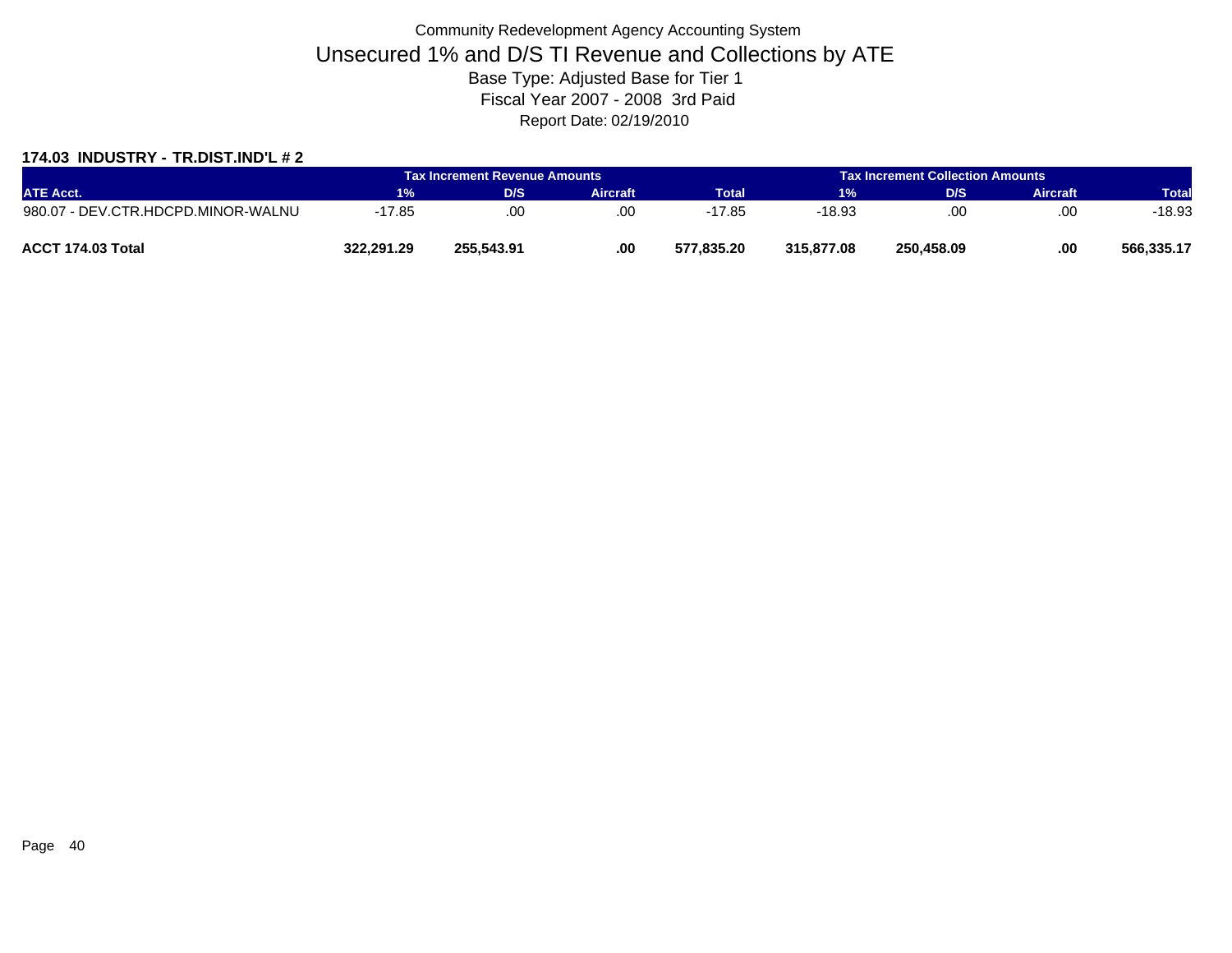#### **174.04 INDUSTRY - TR.DIST.IND'L # 3**

|                                    |            | <b>Tax Increment Revenue Amounts</b> |                 |              |            | <b>Tax Increment Collection Amounts</b> |                 |              |
|------------------------------------|------------|--------------------------------------|-----------------|--------------|------------|-----------------------------------------|-----------------|--------------|
| <b>ATE Acct.</b>                   | 1%         | D/S                                  | <b>Aircraft</b> | <b>Total</b> | 1%         | D/S                                     | <b>Aircraft</b> | <b>Total</b> |
| 1.05 - LOS ANGELES COUNTY GENERA   | 258,372.75 | .00                                  | .00             | 258,372.75   | 255,732.80 | .00                                     | .00             | 255,732.80   |
| 1.20 - L.A. COUNTY ACCUM CAP OUT   | 58.72      | .00                                  | .00             | 58.72        | 58.12      | .00                                     | .00             | 58.12        |
| 1.53 - DETENTION FACILITIES 1987   | .00        | 363.88                               | .00.            | 363.88       | .00        | 359.84                                  | .00             | 359.84       |
| 7.30 - CONSOL. FIRE PRO.DIST.OF    | 90,539.60  | .00                                  | .00.            | 90,539.60    | 89,615.27  | .00                                     | .00             | 89,615.27    |
| $7.31 - L$ A C FIRE-FFW            | 3,624.15   | .00                                  | .00             | 3.624.15     | 3,589.27   | .00                                     | .00             | 3,589.27     |
| 30.10 - L.A.CO.FL.CON.DR.IMP.DIST  | 1.297.84   | .00                                  | .00             | 1,297.84     | 1,284.69   | .00                                     | .00             | 1,284.69     |
| 30.60 - LA.CO.FL.CON.STORM DR.D.S  | .00        | $-6.19$                              | .00.            | $-6.19$      | .00        | $-5.69$                                 | .00             | $-5.69$      |
| 30.70 - LA CO FLOOD CONTROL MAINT  | 7,336.56   | .00                                  | .00.            | 7,336.56     | 7,262.24   | .00                                     | .00.            | 7,262.24     |
| 61.80 - GREATER L A CO VECTOR CON  | 223.69     | .00                                  | .00             | 223.69       | 213.73     | .00                                     | .00             | 213.73       |
| 66.50 - CO SANIT DIST NO 15 OPERA  | 1,670.81   | .00                                  | .00.            | 1,670.81     | 1,909.71   | .00                                     | .00             | 1,909.71     |
| 66.65 - CO SANIT DIST NO 18 OPERA  | 6,367.95   | .00                                  | .00             | 6,367.95     | 6,066.05   | .00                                     | .00             | 6,066.05     |
| 174.01 - CITY-INDUSTRY TD #1       | 46.585.91  | .00                                  | .00.            | 46,585.91    | 46,110.66  | .00                                     | .00             | 46,110.66    |
| 174.04 - CITY-INDUSTRY TR DIS I    | .00.       | 432,224.59                           | .00             | 432,224.59   | .00        | 427,405.58                              | .00             | 427,405.58   |
| 337.05 - ORIG AREA UP S G VY MWD 1 | .00        | 2,579.63                             | .00.            | 2,579.63     | .00        | 2,550.86                                | .00             | 2,550.86     |
| 368.05 - UPPER SAN GAB, VY, MUN, W | 437.98     | .00                                  | .00             | 437.98       | 433.50     | .00                                     | .00.            | 433.50       |
| 400.00 - EDUCATIONAL REV AUGMENTAT | .00        | .00                                  | .00             | .00          | .00        | .00                                     | .00             | .00          |
| 400.01 - EDUCATIONAL AUG FD IMPOUN | .00        | .00                                  | .00             | .00          | .00        | .00                                     | .00.            | .00          |
| 400.15 - COUNTY SCHOOL SERVICES    | 732.43     | .00                                  | .00.            | 732.43       | 724.97     | .00                                     | .00             | 724.97       |
| 400.21 - CHILDREN'S INSTIL TUITION | 1,452.26   | .00                                  | .00             | 1,452.26     | 1,437.45   | .00                                     | .00             | 1,437.45     |
| 695.01 - WHITTIER CITY SCHOOL DIST | 41,494.48  | .00                                  | .00.            | 41,494.48    | 39,863.75  | .00                                     | .00             | 39,863.75    |
| 695.06 - CO.SCH.SERV.FD.- WHITTIER | 3.61       | .00                                  | .00             | 3.61         | 3.46       | .00                                     | .00             | 3.46         |
| 695.07 - DEV.CTR.HDCPD.MINOR-WHITT | 18.45      | .00.                                 | .00.            | 18.45        | 17.74      | .00                                     | .00             | 17.74        |
| 789.02 - WHITTIER UNION HIGH SCHOO | 47,776.07  | .00                                  | .00.            | 47,776.07    | 45,898.48  | .00                                     | .00             | 45,898.48    |
| 789.07 - WHITTIER HIGH-ELEM SCHOOL | 20,389.90  | .00                                  | .00.            | 20,389.90    | 19,588.60  | .00                                     | .00             | 19,588.60    |
| 789.08 - DEV CTR HDCPD MINOR WHITT | 77.73      | .00                                  | .00             | 77.73        | 74.67      | .00                                     | .00             | 74.67        |
| 809.04 - MT.SAN ANTONIO COMMUNITY  | 1,405.95   | .00.                                 | .00.            | 1,405.95     | 1,806.84   | .00                                     | .00             | 1,806.84     |
| 809.20 - MT SAN ANTONIO CHILDRENS  | 13.58      | .00.                                 | .00.            | 13.58        | 17.45      | .00                                     | .00             | 17.45        |
| 816.04 - RIO HONDO COMMUNITY COLLE | 10,244.71  | .00                                  | .00             | 10,244.71    | 9,842.10   | .00                                     | .00.            | 9,842.10     |
| 816.20 - RIO HONDO CHILDRENS CTR F | 19.07      | .00                                  | .00             | 19.07        | 18.32      | .00                                     | .00             | 18.32        |
| 821.03 - BASSETT UNIFIED SCHOOL DI | 448.69     | .00                                  | .00             | 448.69       | 448.69     | .00                                     | .00             | 448.69       |
| 821.06 - CO.SCH.SERV.FD.- BASSETT  | 20.02      | .00.                                 | .00.            | 20.02        | 20.02      | .00                                     | .00             | 20.02        |
| 821.07 - DEV.CTR.HDCPD.MINOR-BASSE | 2.51       | .00                                  | .00             | 2.51         | 2.51       | .00                                     | .00             | 2.51         |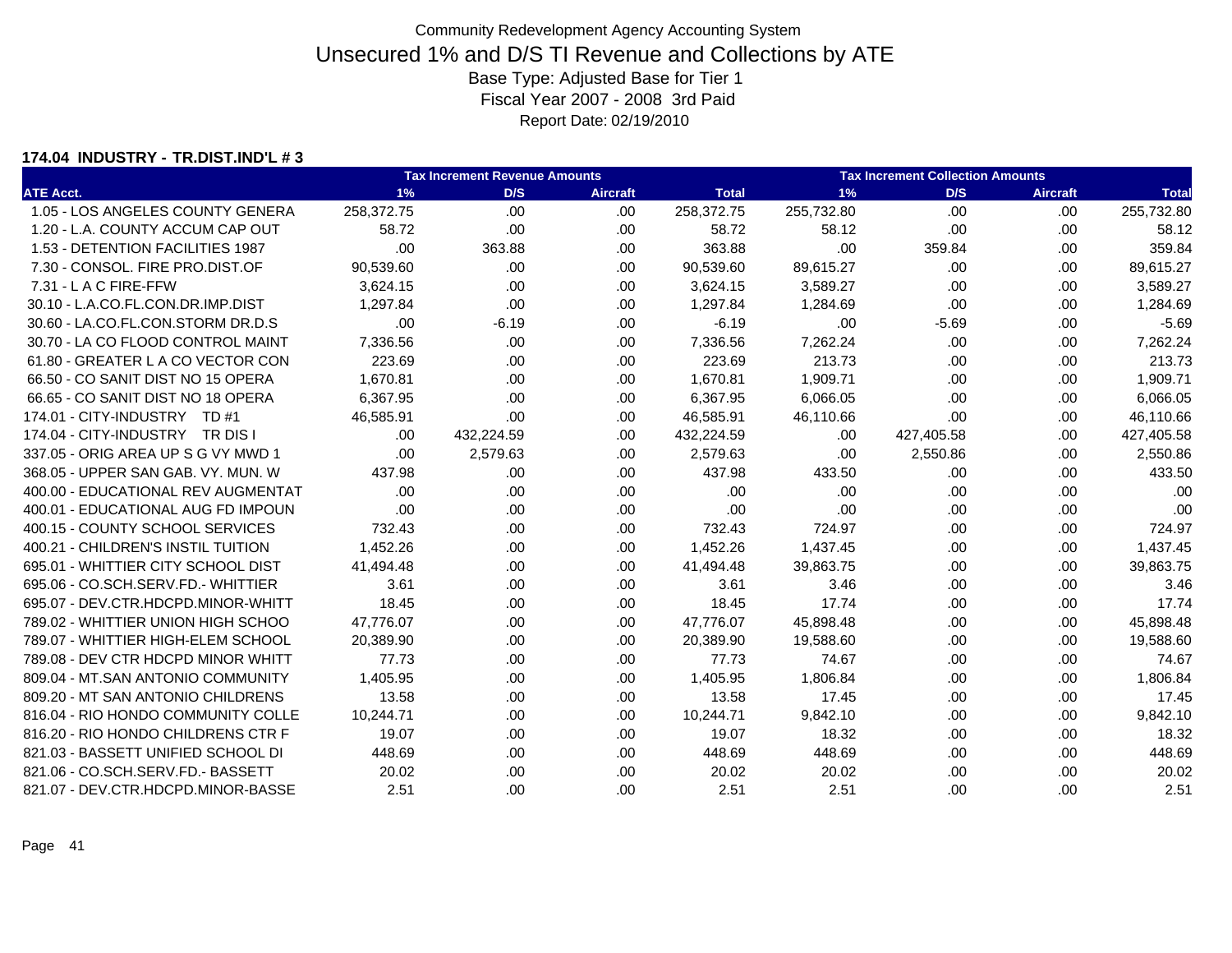#### **174.04 INDUSTRY - TR.DIST.IND'L # 3**

|                                    |            | <b>Tax Increment Revenue Amounts</b> |                 |              |            | <b>Tax Increment Collection Amounts</b> |                 |              |
|------------------------------------|------------|--------------------------------------|-----------------|--------------|------------|-----------------------------------------|-----------------|--------------|
| <b>ATE Acct.</b>                   | 1%         | D/S                                  | <b>Aircraft</b> | <b>Total</b> | $1\%$      | D/S                                     | <b>Aircraft</b> | <b>Total</b> |
| 870.03 - HACIENDA-LA PUENTE UNIF.  | 7.870.22   | .00                                  | .00             | 7.870.22     | 10.214.62  | .00                                     | .00             | 10,214.62    |
| 870.06 - CO.SCH.SER.FD.HACIENDA-LA | 332.50     | .00                                  | .00             | 332.50       | 431.56     | .00.                                    | .00             | 431.56       |
| 870.07 - DEV.CTR.HDCPD.MINOR-HACI- | 38.50      | .00                                  | .00             | 38.50        | 49.95      | .00                                     | .00             | 49.95        |
| ACCT 174.04 Total                  | 548.856.64 | 435.161.91                           | .00             | 984.018.55   | 542.737.22 | 430.310.59                              | .00             | 973.047.81   |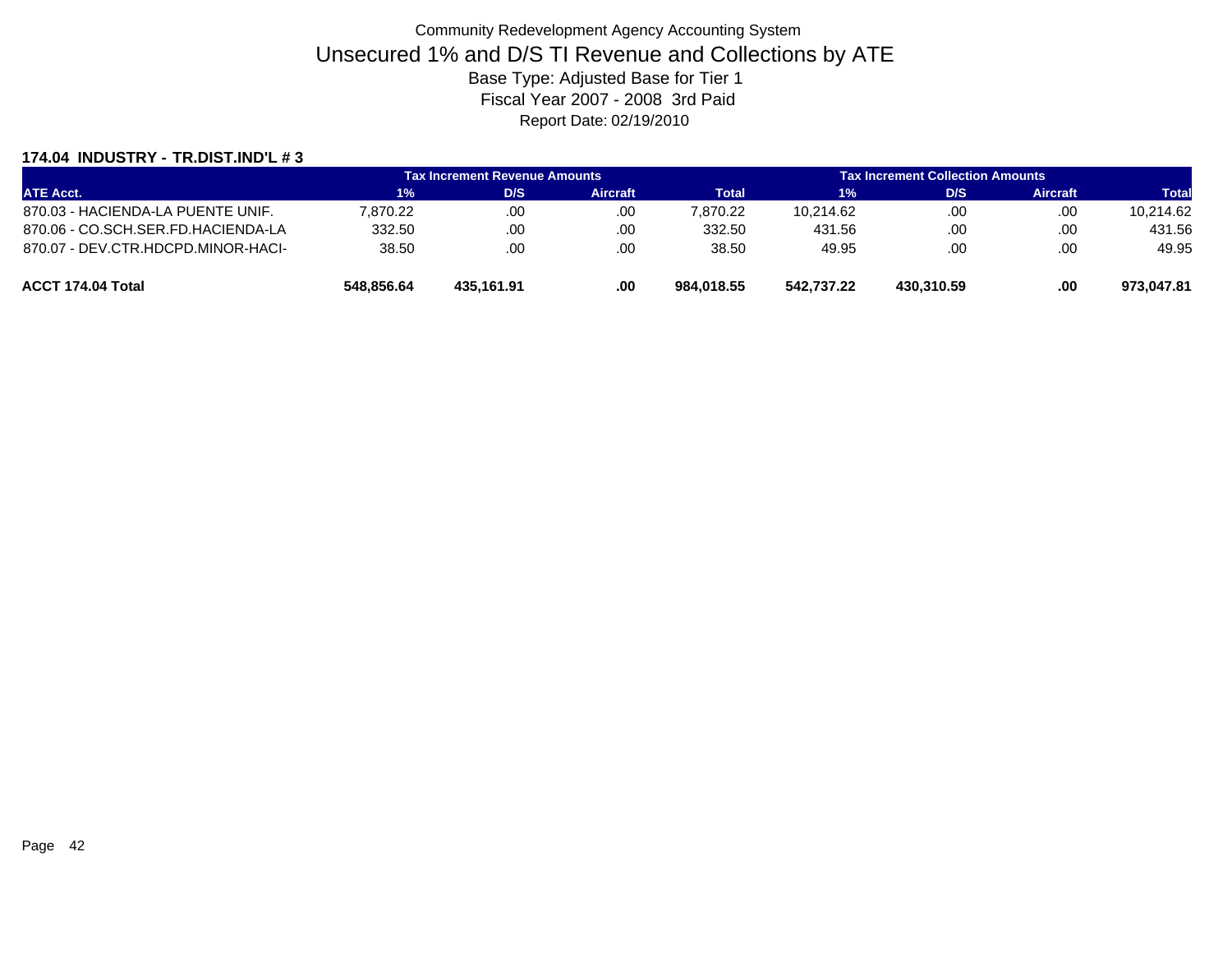### **176.02 INGLEWOOD - IN TOWN**

| <b>Tax Increment Revenue Amounts</b> |           |          |                 |              | <b>Tax Increment Collection Amounts</b> |          |                 |              |  |
|--------------------------------------|-----------|----------|-----------------|--------------|-----------------------------------------|----------|-----------------|--------------|--|
| <b>ATE Acct.</b>                     | 1%        | D/S      | <b>Aircraft</b> | <b>Total</b> | 1%                                      | D/S      | <b>Aircraft</b> | <b>Total</b> |  |
| 1.05 - LOS ANGELES COUNTY GENERA     | 8,674.62  | .00      | .00             | 8,674.62     | 7,564.21                                | .00      | .00.            | 7,564.21     |  |
| 1.20 - L.A. COUNTY ACCUM CAP OUT     | 1.97      | .00      | .00             | 1.97         | 1.72                                    | .00      | .00.            | 1.72         |  |
| 1.53 - DETENTION FACILITIES 1987     | .00       | 11.99    | .00             | 11.99        | .00                                     | 10.46    | .00             | 10.46        |  |
| $7.31 - L$ A C FIRE-FFW              | 123.06    | .00.     | .00             | 123.06       | 107.31                                  | .00.     | .00.            | 107.31       |  |
| 30.10 - L.A.CO.FL.CON.DR.IMP.DIST    | 46.52     | .00      | .00             | 46.52        | 40.57                                   | .00      | .00.            | 40.57        |  |
| 30.60 - LA.CO.FL.CON.STORM DR.D.S    | .00       | $-.21$   | .00             | $-.21$       | .00                                     | $-.19$   | .00.            | $-.19$       |  |
| 30.70 - LA CO FLOOD CONTROL MAINT    | 263.35    | .00.     | .00             | 263.35       | 229.64                                  | .00.     | .00.            | 229.64       |  |
| 61.10 - LA CO WEST VECTOR CONTRO     | 6.43      | .00.     | .00.            | 6.43         | 5.60                                    | .00.     | .00.            | 5.60         |  |
| 66.25 - CO SANITATION DIST NO 5 O    | 313.53    | .00.     | .00             | 313.53       | 273.40                                  | .00.     | .00.            | 273.40       |  |
| 176.01 - CITY-INGLEWOOD TD #1        | 3,615.71  | .00      | .00             | 3,615.71     | 3,152.89                                | .00      | .00             | 3,152.89     |  |
| 176.02 - CITY-INGLEWOOD IN-TOWN R    | .00.      | 2,659.30 | .00             | 2,659.30     | .00                                     | 2,318.90 | .00.            | 2,318.90     |  |
| 320.05 - WEST BASIN MWD 1111         | .00.      | 85.05    | .00             | 85.05        | .00                                     | 74.16    | .00             | 74.16        |  |
| 350.90 - WTR REPLENISHMENT DIST OF   | 3.24      | .00      | .00             | 3.24         | 2.83                                    | .00      | .00             | 2.83         |  |
| 400.00 - EDUCATIONAL REV AUGMENTAT   | .00.      | .00      | .00             | .00          | .00                                     | .00      | .00             | .00          |  |
| 400.01 - EDUCATIONAL AUG FD IMPOUN   | .00       | .00.     | .00             | .00          | .00                                     | .00      | .00.            | .00          |  |
| 400.15 - COUNTY SCHOOL SERVICES      | 24.52     | .00      | .00             | 24.52        | 21.38                                   | .00      | .00             | 21.38        |  |
| 400.21 - CHILDREN'S INSTIL TUITION   | 48.67     | .00      | .00.            | 48.67        | 42.44                                   | .00.     | .00             | 42.44        |  |
| 797.04 - EL CAMINO COMMUNITY COLLE   | 517.84    | .00.     | .00             | 517.84       | 451.55                                  | .00      | .00.            | 451.55       |  |
| 875.03 - INGLEWOOD UNIFIED SCHOOL    | 4.273.61  | .00.     | .00             | 4,273.61     | 3,726.57                                | .00.     | .00             | 3,726.57     |  |
| 875.06 - CO.SCH.SERV.FD.- INGLEWOO   | 153.15    | .00.     | .00.            | 153.15       | 133.55                                  | .00.     | .00.            | 133.55       |  |
| 875.07 - DEV CTR HDCPD MINOR-INGLE   | 15.79     | .00.     | .00.            | 15.79        | 13.77                                   | .00.     | .00.            | 13.77        |  |
| 875.20 - INGLEWOOD UNIF.CHILDREN,S   | 13.64     | .00      | .00             | 13.64        | 11.89                                   | .00      | .00             | 11.89        |  |
| ACCT 176.02 Total                    | 18.095.65 | 2.756.13 | .00             | 20.851.78    | 15,779.32                               | 2.403.33 | .00             | 18,182.65    |  |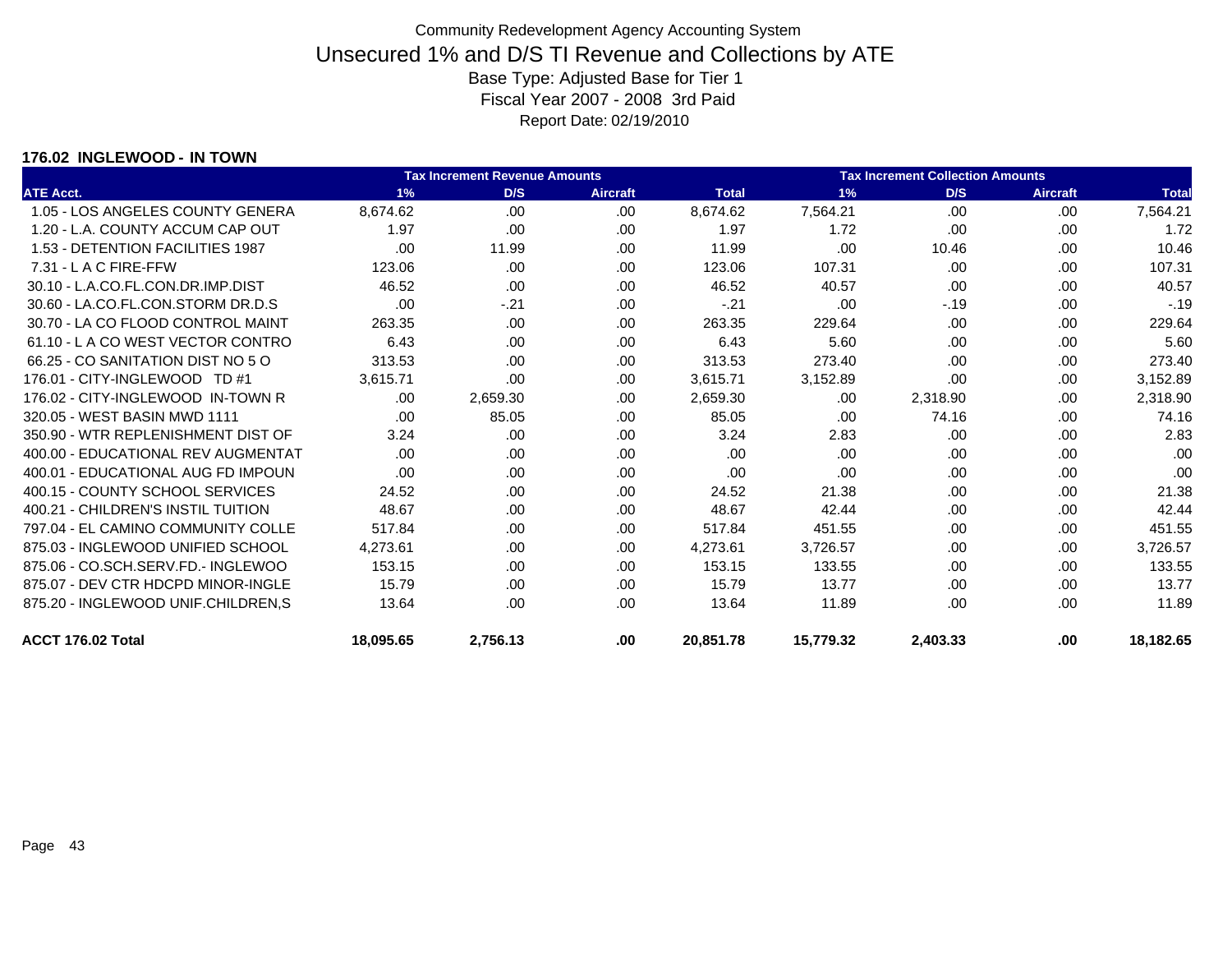#### **176.03 INGLEWOOD - LA CIENEGA**

|                                    | <b>Tax Increment Revenue Amounts</b> |              |                 | <b>Tax Increment Collection Amounts</b> |              |              |                 |              |
|------------------------------------|--------------------------------------|--------------|-----------------|-----------------------------------------|--------------|--------------|-----------------|--------------|
| <b>ATE Acct.</b>                   | 1%                                   | D/S          | <b>Aircraft</b> | <b>Total</b>                            | 1%           | D/S          | <b>Aircraft</b> | <b>Total</b> |
| 1.05 - LOS ANGELES COUNTY GENERA   | $-59,805.83$                         | .00          | .00             | $-59,805.83$                            | -45,563.08   | .00          | .00.            | $-45,563.08$ |
| 1.20 - L.A. COUNTY ACCUM CAP OUT   | $-13.63$                             | .00          | .00             | $-13.63$                                | $-10.39$     | .00          | .00             | $-10.39$     |
| 1.53 - DETENTION FACILITIES 1987   | .00                                  | $-80.04$     | .00             | $-80.04$                                | .00          | $-60.98$     | .00             | $-60.98$     |
| 7.31 - L A C FIRE-FFW              | $-865.37$                            | .00          | .00.            | $-865.37$                               | $-659.29$    | .00          | .00             | $-659.29$    |
| 30.10 - L.A.CO.FL.CON.DR.IMP.DIST  | $-320.86$                            | .00.         | .00             | $-320.86$                               | $-244.45$    | .00          | .00.            | $-244.45$    |
| 30.60 - LA.CO.FL.CON.STORM DR.D.S  | .00                                  | $-2.16$      | .00.            | $-2.16$                                 | .00          | $-1.65$      | .00             | $-1.65$      |
| 30.70 - LA CO FLOOD CONTROL MAINT  | $-1,816.15$                          | .00          | .00             | $-1,816.15$                             | $-1,383.64$  | .00          | .00             | $-1,383.64$  |
| 61.10 - L A CO WEST VECTOR CONTRO  | $-42.91$                             | .00          | .00             | $-42.91$                                | $-32.69$     | .00          | .00             | $-32.69$     |
| 66.25 - CO SANITATION DIST NO 5 O  | $-2,162.23$                          | .00          | .00.            | $-2,162.23$                             | $-1,647.30$  | .00          | .00             | $-1,647.30$  |
| 176.01 - CITY-INGLEWOOD TD #1      | $-24,935.72$                         | .00.         | .00.            | $-24,935.72$                            | $-18,997.29$ | .00          | .00.            | $-18,997.29$ |
| 176.03 - CITY-INGLEWOOD LA CIENE   | .00.                                 | $-17,743.00$ | .00.            | $-17,743.00$                            | .00          | $-13,517.40$ | .00             | $-13,517.40$ |
| 320.05 - WEST BASIN MWD 1111       | .00.                                 | $-567.46$    | .00             | $-567.46$                               | .00          | $-432.31$    | .00.            | $-432.31$    |
| 350.90 - WTR REPLENISHMENT DIST OF | $-22.40$                             | .00          | .00             | $-22.40$                                | $-17.07$     | .00          | .00.            | $-17.07$     |
| 400.00 - EDUCATIONAL REV AUGMENTAT | .00                                  | .00          | .00             | .00                                     | .00          | .00          | .00.            | .00          |
| 400.01 - EDUCATIONAL AUG FD IMPOUN | .00                                  | .00.         | .00             | .00                                     | .00          | .00          | .00.            | .00          |
| 400.15 - COUNTY SCHOOL SERVICES    | $-169.13$                            | .00          | .00             | $-169.13$                               | $-128.85$    | .00          | .00             | $-128.85$    |
| 400.21 - CHILDREN'S INSTIL TUITION | $-335.69$                            | .00.         | .00             | $-335.69$                               | $-255.74$    | .00          | .00             | $-255.74$    |
| 549.01 - LENNOX SCHOOL DISTRICT    | $-7,849.61$                          | .00          | .00             | $-7,849.61$                             | $-5,981.69$  | .00          | .00             | $-5,981.69$  |
| 549.06 - CO.SCH.SERV.FD.- LENNOX   | $-1,024.47$                          | .00.         | .00.            | $-1,024.47$                             | $-780.68$    | .00          | .00             | $-780.68$    |
| 549.07 - DEV. CTR. HDCPD. MINOR -  | $-115.47$                            | .00.         | .00             | $-115.47$                               | $-87.99$     | .00          | .00.            | $-87.99$     |
| 725.02 - CENTINELA VAL UNION HIGH  | $-12,243.02$                         | .00          | .00             | $-12,243.02$                            | $-9,329.64$  | .00          | .00             | $-9,329.64$  |
| 725.07 - CENTINELA VY.HIGH-ELEM SC | $-5,465.62$                          | .00.         | .00             | $-5,465.62$                             | $-4,165.01$  | .00          | .00             | $-4,165.01$  |
| 797.04 - EL CAMINO COMMUNITY COLLE | $-3,571.19$                          | .00          | .00             | $-3,571.19$                             | $-2,720.71$  | .00          | .00             | $-2,720.71$  |
| 875.03 - INGLEWOOD UNIFIED SCHOOL  | 23.14                                | .00.         | .00             | 23.14                                   | 23.14        | .00          | .00             | 23.14        |
| 875.06 - CO.SCH.SERV.FD.- INGLEWOO | .82                                  | .00          | .00             | .82                                     | .82          | .00          | .00.            | .82          |
| 875.07 - DEV CTR HDCPD MINOR-INGLE | .08                                  | .00.         | .00             | .08                                     | .08          | .00          | .00             | .08          |
| 875.20 - INGLEWOOD UNIF.CHILDREN,S | .07                                  | .00.         | .00             | .07                                     | .07          | .00          | .00             | .07          |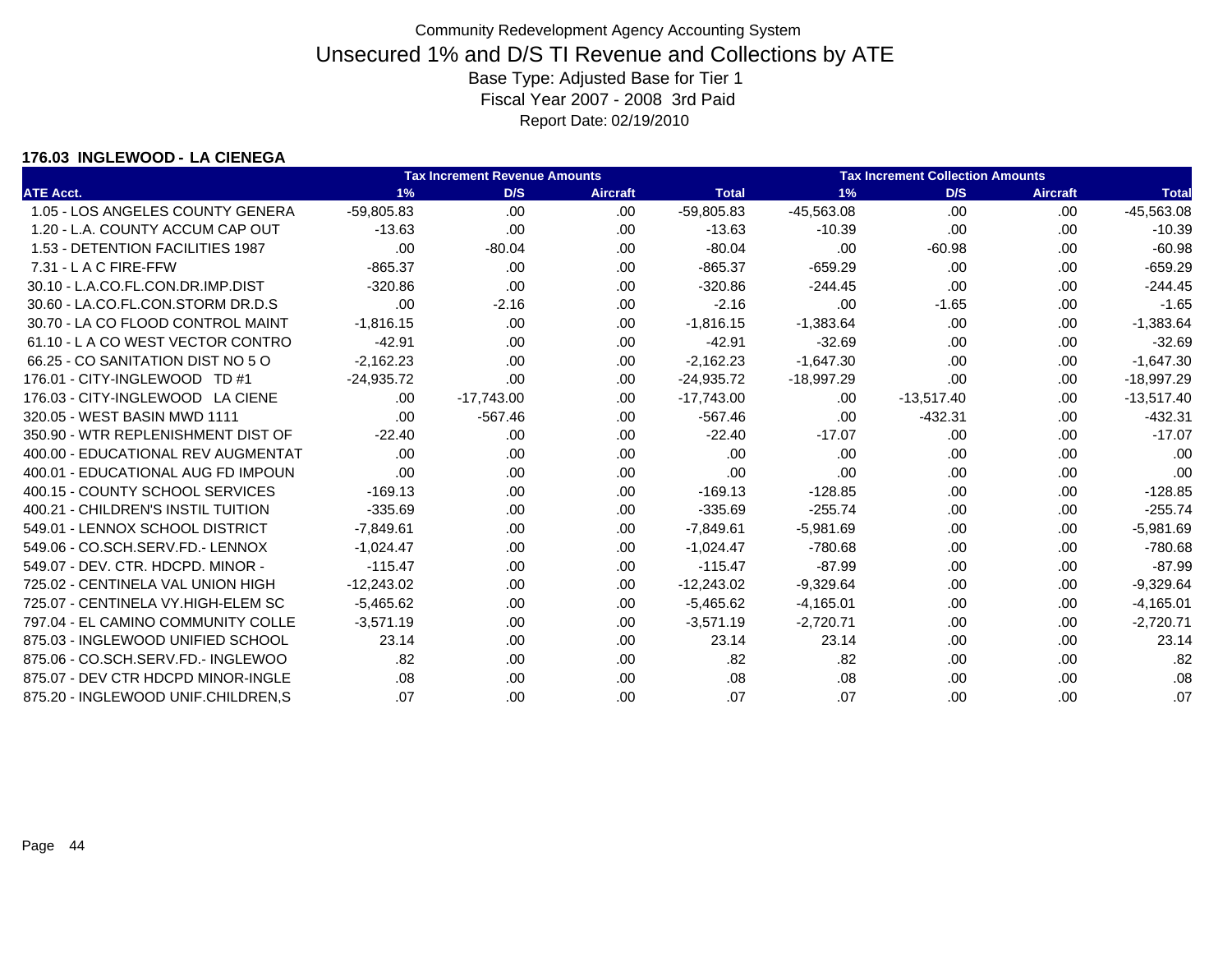### **176.03 INGLEWOOD - LA CIENEGA**

|                          |             | Tax Increment Revenue Amounts |                 |              | <b>Tax Increment Collection Amounts</b> |            |                 |               |
|--------------------------|-------------|-------------------------------|-----------------|--------------|-----------------------------------------|------------|-----------------|---------------|
| <b>ATE Acct.</b>         | 1%          | D/S                           | <b>Aircraft</b> | <b>Total</b> | 1%                                      | D/S        | <b>Aircraft</b> | <b>Total</b>  |
|                          |             |                               |                 |              |                                         |            |                 |               |
| <b>ACCT 176.03 Total</b> | -120,735.19 | -18.392.66                    | .00             | -139,127.85  | -91,981.40                              | -14,012.34 | .00             | $-105,993.74$ |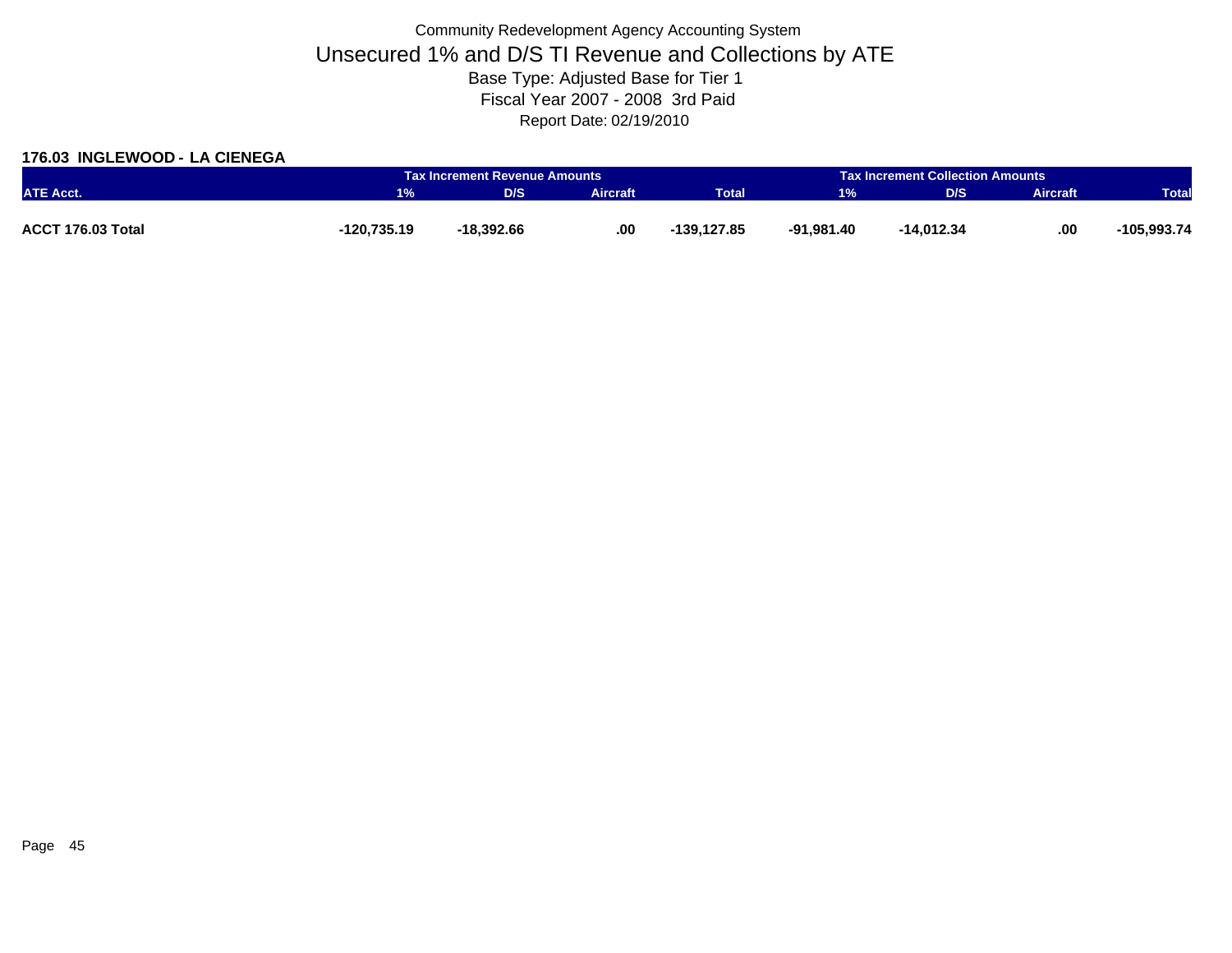### **176.04 INGLEWOOD - NORTH IND'L**

|                                    |             | Tax Increment Revenue Amounts |                 |              | <b>Tax Increment Collection Amounts</b> |           |                 |              |
|------------------------------------|-------------|-------------------------------|-----------------|--------------|-----------------------------------------|-----------|-----------------|--------------|
| <b>ATE Acct.</b>                   | 1%          | D/S                           | <b>Aircraft</b> | <b>Total</b> | 1%                                      | D/S       | <b>Aircraft</b> | <b>Total</b> |
| 1.05 - LOS ANGELES COUNTY GENERA   | $-756.04$   | .00.                          | .00             | $-756.04$    | $-996.00$                               | .00       | .00             | $-996.00$    |
| 1.20 - L.A. COUNTY ACCUM CAP OUT   | $-.17$      | .00                           | .00             | $-.17$       | $-.22$                                  | .00       | .00             | $-.22$       |
| 1.53 - DETENTION FACILITIES 1987   | .00         | $-1.05$                       | .00.            | $-1.05$      | .00                                     | $-1.38$   | .00             | $-1.38$      |
| $7.31 - L$ A C FIRE-FFW            | $-10.72$    | .00                           | .00             | $-10.72$     | $-14.12$                                | .00       | .00             | $-14.12$     |
| 30.10 - L.A.CO.FL.CON.DR.IMP.DIST  | $-4.05$     | .00.                          | .00             | $-4.05$      | $-5.34$                                 | .00       | .00             | $-5.34$      |
| 30.60 - LA.CO.FL.CON.STORM DR.D.S  | .00         | .57                           | .00             | .57          | .00                                     | .56       | .00             | .56          |
| 30.70 - LA CO FLOOD CONTROL MAINT  | $-22.95$    | .00.                          | .00.            | $-22.95$     | $-30.23$                                | .00       | .00             | $-30.23$     |
| 61.10 - L A CO WEST VECTOR CONTRO  | $-56$       | .00.                          | .00             | $-56$        | $-73$                                   | .00       | .00             | $-.73$       |
| 66.25 - CO SANITATION DIST NO 5 O  | $-27.32$    | .00.                          | .00             | $-27.32$     | $-35.99$                                | .00       | .00             | $-35.99$     |
| 176.01 - CITY-INGLEWOOD TD #1      | $-315.10$   | .00                           | .00             | $-315.10$    | $-415.11$                               | .00       | .00             | $-415.11$    |
| 176.04 - CITY-INGLEWOOD N ING IN   | .00         | $-231.75$                     | .00.            | $-231.75$    | .00                                     | $-305.31$ | .00             | $-305.31$    |
| 320.05 - WEST BASIN MWD 1111       | .00.        | $-7.41$                       | .00             | $-7.41$      | .00                                     | $-9.76$   | .00             | $-9.76$      |
| 350.90 - WTR REPLENISHMENT DIST OF | $-.28$      | .00                           | .00             | $-.28$       | $-37$                                   | .00       | .00             | $-.37$       |
| 400.00 - EDUCATIONAL REV AUGMENTAT | .00         | .00                           | .00             | .00          | .00                                     | .00       | .00             | .00          |
| 400.01 - EDUCATIONAL AUG FD IMPOUN | .00         | .00.                          | .00             | .00          | .00                                     | .00       | .00             | .00          |
| 400.15 - COUNTY SCHOOL SERVICES    | $-2.13$     | .00.                          | .00             | $-2.13$      | $-2.81$                                 | .00       | .00             | $-2.81$      |
| 400.21 - CHILDREN'S INSTIL TUITION | $-4.24$     | .00                           | .00             | $-4.24$      | $-5.58$                                 | .00       | .00             | $-5.58$      |
| 797.04 - EL CAMINO COMMUNITY COLLE | $-45.12$    | .00.                          | .00             | $-45.12$     | $-59.45$                                | .00       | .00             | $-59.45$     |
| 875.03 - INGLEWOOD UNIFIED SCHOOL  | $-372.43$   | .00                           | .00             | $-372.43$    | $-490.65$                               | .00       | .00             | -490.65      |
| 875.06 - CO.SCH.SERV.FD.- INGLEWOO | $-13.34$    | .00.                          | .00.            | $-13.34$     | $-17.58$                                | .00       | .00             | $-17.58$     |
| 875.07 - DEV CTR HDCPD MINOR-INGLE | $-1.37$     | .00.                          | .00             | $-1.37$      | $-1.81$                                 | .00       | .00.            | $-1.81$      |
| 875.20 - INGLEWOOD UNIF.CHILDREN,S | $-1.18$     | .00                           | .00             | $-1.18$      | $-1.56$                                 | .00       | .00             | $-1.56$      |
| ACCT 176.04 Total                  | $-1,577.00$ | $-239.64$                     | .00             | $-1,816.64$  | $-2,077.55$                             | $-315.89$ | .00             | $-2,393.44$  |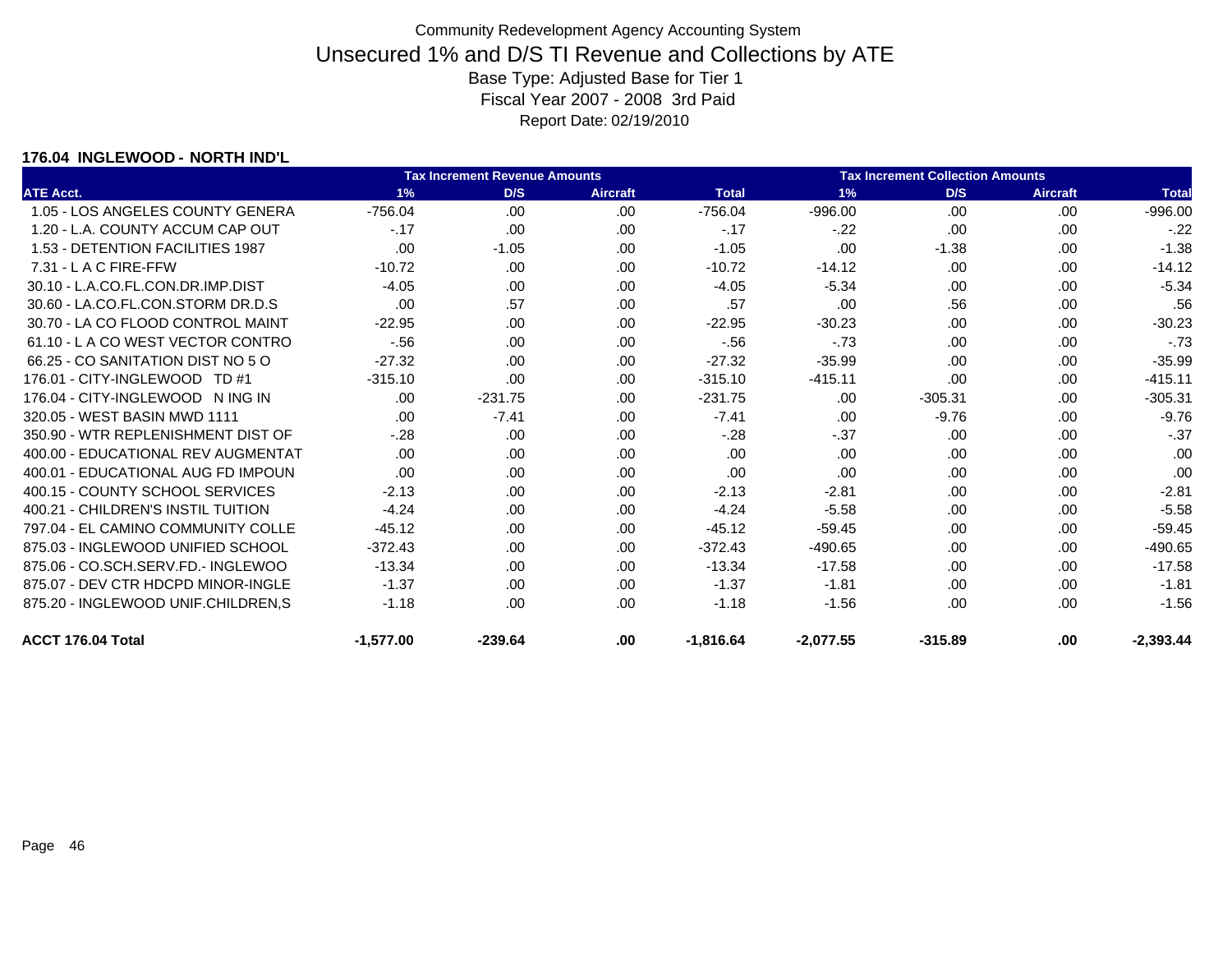### **176.05 INGLEWOOD - MANCHESTER/PRAIRIE**

|                                    | <b>Tax Increment Revenue Amounts</b> |           |                 |              |            | <b>Tax Increment Collection Amounts</b> |                 |              |  |  |  |
|------------------------------------|--------------------------------------|-----------|-----------------|--------------|------------|-----------------------------------------|-----------------|--------------|--|--|--|
| <b>ATE Acct.</b>                   | 1%                                   | D/S       | <b>Aircraft</b> | <b>Total</b> | 1%         | D/S                                     | <b>Aircraft</b> | <b>Total</b> |  |  |  |
| 1.05 - LOS ANGELES COUNTY GENERA   | 89,714.14                            | .00       | .00             | 89,714.14    | 76,854.44  | .00                                     | .00             | 76,854.44    |  |  |  |
| 1.20 - L.A. COUNTY ACCUM CAP OUT   | 20.45                                | .00       | .00             | 20.45        | 17.51      | .00                                     | .00             | 17.51        |  |  |  |
| 1.53 - DETENTION FACILITIES 1987   | .00                                  | 124.08    | .00             | 124.08       | .00        | 106.30                                  | .00             | 106.30       |  |  |  |
| $7.31 - L$ A C FIRE-FFW            | 1,272.79                             | .00       | .00             | 1,272.79     | 1,090.35   | .00                                     | .00             | 1,090.35     |  |  |  |
| 30.10 - L.A.CO.FL.CON.DR.IMP.DIST  | 481.20                               | .00       | .00             | 481.20       | 412.22     | .00                                     | .00             | 412.22       |  |  |  |
| 30.60 - LA.CO.FL.CON.STORM DR.D.S  | .00                                  | $-36$     | .00             | $-.36$       | .00        | $-33$                                   | .00             | $-.33$       |  |  |  |
| 30.70 - LA CO FLOOD CONTROL MAINT  | 2,723.66                             | .00.      | .00             | 2,723.66     | 2,333.25   | .00                                     | .00             | 2,333.25     |  |  |  |
| 61.10 - LA CO WEST VECTOR CONTRO   | 66.51                                | .00.      | .00             | 66.51        | 56.98      | .00                                     | .00             | 56.98        |  |  |  |
| 66.25 - CO SANITATION DIST NO 5 O  | 3,242.65                             | .00.      | .00             | 3,242.65     | 2,777.84   | .00                                     | .00.            | 2,777.84     |  |  |  |
| 176.01 - CITY-INGLEWOOD TD #1      | 37,394.68                            | .00       | .00             | 37,394.68    | 32,034.49  | .00                                     | .00             | 32,034.49    |  |  |  |
| 176.05 - CITY-INGLEWOOD MAN PRAI   | .00.                                 | 27,503.14 | .00             | 27,503.14    | .00        | 23,560.81                               | .00             | 23,560.81    |  |  |  |
| 320.05 - WEST BASIN MWD 1111       | .00                                  | 879.60    | .00             | 879.60       | .00        | 753.52                                  | .00             | 753.52       |  |  |  |
| 350.90 - WTR REPLENISHMENT DIST OF | 33.58                                | .00.      | .00             | 33.58        | 28.77      | .00                                     | .00.            | 28.77        |  |  |  |
| 400.00 - EDUCATIONAL REV AUGMENTAT | .00.                                 | .00       | .00             | .00          | .00        | .00                                     | .00             | .00          |  |  |  |
| 400.01 - EDUCATIONAL AUG FD IMPOUN | .00                                  | .00       | .00             | .00          | .00        | .00                                     | .00             | .00          |  |  |  |
| 400.15 - COUNTY SCHOOL SERVICES    | 253.65                               | .00.      | .00             | 253.65       | 217.29     | .00                                     | .00             | 217.29       |  |  |  |
| 400.21 - CHILDREN'S INSTIL TUITION | 503.42                               | .00.      | .00             | 503.42       | 431.26     | .00                                     | .00             | 431.26       |  |  |  |
| 797.04 - EL CAMINO COMMUNITY COLLE | 5,355.65                             | .00.      | .00             | 5,355.65     | 4,587.97   | .00                                     | .00             | 4,587.97     |  |  |  |
| 875.03 - INGLEWOOD UNIFIED SCHOOL  | 44,198.81                            | .00.      | .00             | 44,198.81    | 37,863.31  | .00                                     | .00             | 37,863.31    |  |  |  |
| 875.06 - CO.SCH.SERV.FD.- INGLEWOO | 1,583.96                             | .00       | .00             | 1,583.96     | 1,356.91   | .00                                     | .00             | 1,356.91     |  |  |  |
| 875.07 - DEV CTR HDCPD MINOR-INGLE | 163.40                               | .00.      | .00             | 163.40       | 139.98     | .00                                     | .00.            | 139.98       |  |  |  |
| 875.20 - INGLEWOOD UNIF.CHILDREN,S | 141.09                               | .00       | .00             | 141.09       | 120.86     | .00                                     | .00             | 120.86       |  |  |  |
| ACCT 176.05 Total                  | 187,149.64                           | 28,506.46 | .00             | 215,656.10   | 160,323.43 | 24,420.30                               | .00             | 184,743.73   |  |  |  |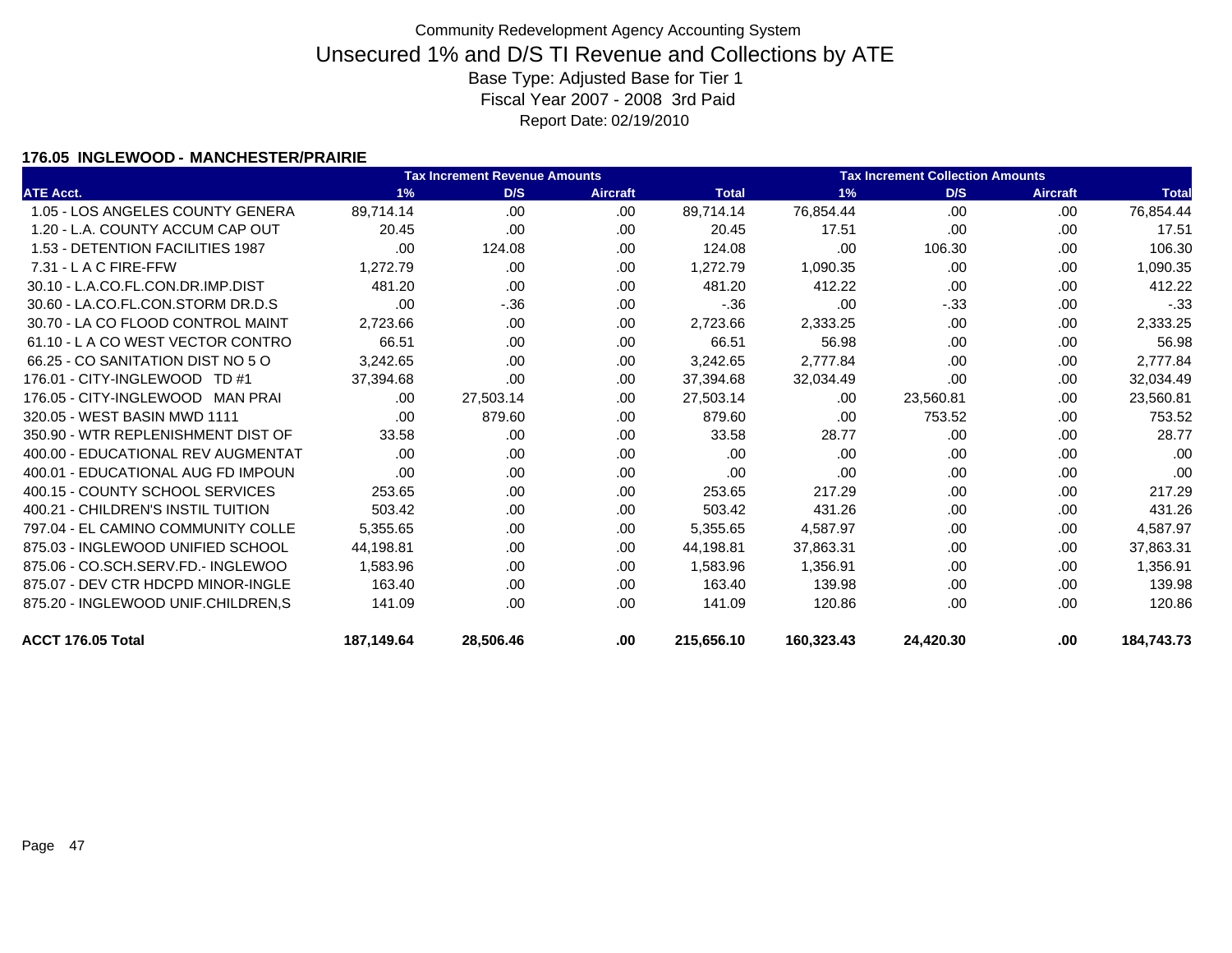### **176.07 INGLEWOOD - LA CIENEGA/76 ANNEX**

|                                    |           | <b>Tax Increment Revenue Amounts</b> |                 | <b>Tax Increment Collection Amounts</b> |           |           |                 |              |
|------------------------------------|-----------|--------------------------------------|-----------------|-----------------------------------------|-----------|-----------|-----------------|--------------|
| <b>ATE Acct.</b>                   | 1%        | D/S                                  | <b>Aircraft</b> | <b>Total</b>                            | 1%        | D/S       | <b>Aircraft</b> | <b>Total</b> |
| 1.05 - LOS ANGELES COUNTY GENERA   | 38,876.86 | .00                                  | .00             | 38,876.86                               | 38,714.01 | .00       | .00             | 38,714.01    |
| 1.20 - L.A. COUNTY ACCUM CAP OUT   | 8.87      | .00                                  | .00             | 8.87                                    | 8.83      | .00       | .00             | 8.83         |
| 1.53 - DETENTION FACILITIES 1987   | .00       | 53.91                                | .00             | 53.91                                   | .00       | 53.69     | .00             | 53.69        |
| 7.31 - L A C FIRE-FFW              | 550.61    | .00.                                 | .00             | 550.61                                  | 548.30    | .00       | .00             | 548.30       |
| 30.10 - L.A.CO.FL.CON.DR.IMP.DIST  | 208.52    | .00                                  | .00.            | 208.52                                  | 207.64    | .00       | .00             | 207.64       |
| 30.60 - LA.CO.FL.CON.STORM DR.D.S  | .00       | 2.42                                 | .00             | 2.42                                    | .00       | 2.41      | .00             | 2.41         |
| 30.70 - LA CO FLOOD CONTROL MAINT  | 1,180.26  | .00                                  | .00             | 1,180.26                                | 1,175.32  | .00       | .00             | 1,175.32     |
| 61.10 - LA CO WEST VECTOR CONTRO   | 28.90     | .00.                                 | .00             | 28.90                                   | 28.78     | .00       | .00             | 28.78        |
| 66.25 - CO SANITATION DIST NO 5 O  | 1,405.16  | .00                                  | .00             | 1,405.16                                | 1,399.27  | .00       | .00             | 1,399.27     |
| 176.01 - CITY-INGLEWOOD TD #1      | 16,204.42 | .00                                  | .00             | 16,204.42                               | 16,136.53 | .00       | .00             | 16,136.53    |
| 176.07 - CITY-INGLEWOOD LA CIEN R  | .00.      | 11,951.38                            | .00             | 11,951.38                               | .00       | 11,901.45 | .00             | 11,901.45    |
| 320.05 - WEST BASIN MWD 1111       | .00       | 382.23                               | .00             | 382.23                                  | .00       | 380.63    | .00             | 380.63       |
| 350.90 - WTR REPLENISHMENT DIST OF | 14.56     | .00.                                 | .00             | 14.56                                   | 14.50     | .00       | .00.            | 14.50        |
| 400.00 - EDUCATIONAL REV AUGMENTAT | .00.      | .00                                  | .00             | .00                                     | .00       | .00       | .00             | .00          |
| 400.01 - EDUCATIONAL AUG FD IMPOUN | .00       | .00.                                 | .00             | .00                                     | .00       | .00       | .00             | .00          |
| 400.15 - COUNTY SCHOOL SERVICES    | 109.92    | .00                                  | .00             | 109.92                                  | 109.46    | .00       | .00             | 109.46       |
| 400.21 - CHILDREN'S INSTIL TUITION | 218.15    | .00.                                 | .00             | 218.15                                  | 217.23    | .00       | .00             | 217.23       |
| 549.01 - LENNOX SCHOOL DISTRICT    | $-438.78$ | .00.                                 | .00             | $-438.78$                               | $-438.78$ | .00       | .00             | $-438.78$    |
| 549.06 - CO.SCH.SERV.FD.- LENNOX   | $-57.26$  | .00.                                 | .00.            | $-57.26$                                | $-57.26$  | .00       | .00             | $-57.26$     |
| 549.07 - DEV. CTR. HDCPD. MINOR -  | $-6.45$   | .00                                  | .00             | $-6.45$                                 | $-6.45$   | .00       | .00             | $-6.45$      |
| 725.02 - CENTINELA VAL UNION HIGH  | $-684.38$ | .00                                  | .00             | $-684.38$                               | $-684.38$ | .00       | .00             | $-684.38$    |
| 725.07 - CENTINELA VY.HIGH-ELEM SC | $-305.52$ | .00                                  | .00             | $-305.52$                               | $-305.52$ | .00       | .00             | $-305.52$    |
| 797.04 - EL CAMINO COMMUNITY COLLE | 2,320.80  | .00.                                 | .00             | 2,320.80                                | 2,311.08  | .00       | .00             | 2,311.08     |
| 875.03 - INGLEWOOD UNIFIED SCHOOL  | 20,801.71 | .00                                  | .00.            | 20,801.71                               | 20,721.48 | .00       | .00             | 20,721.48    |
| 875.06 - CO.SCH.SERV.FD.- INGLEWOO | 745.47    | .00.                                 | .00             | 745.47                                  | 742.60    | .00       | .00             | 742.60       |
| 875.07 - DEV CTR HDCPD MINOR-INGLE | 76.90     | .00                                  | .00             | 76.90                                   | 76.61     | .00       | .00             | 76.61        |
| 875.20 - INGLEWOOD UNIF.CHILDREN.S | 66.40     | .00.                                 | .00             | 66.40                                   | 66.14     | .00       | .00             | 66.14        |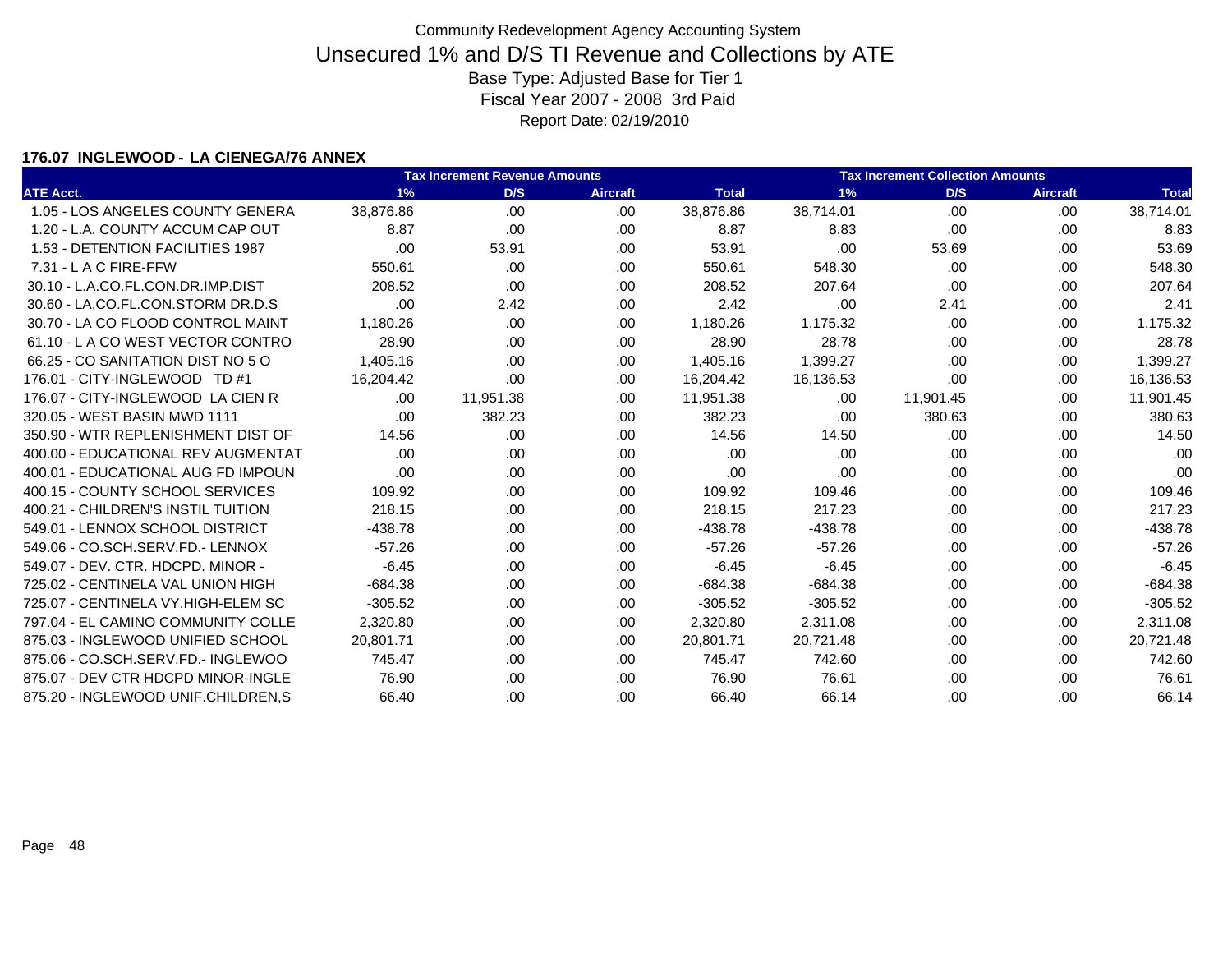### **176.07 INGLEWOOD - LA CIENEGA/76 ANNEX**

|                   |           | Tax Increment Revenue Amounts |          |              | <b>Tax Increment Collection Amounts</b> |           |                 |              |
|-------------------|-----------|-------------------------------|----------|--------------|-----------------------------------------|-----------|-----------------|--------------|
| <b>ATE Acct.</b>  | 1%        | D/S                           | Aircraft | <b>Total</b> | 1%                                      | D/S       | <b>Aircraft</b> | <b>Total</b> |
|                   |           |                               |          |              |                                         |           |                 |              |
| ACCT 176.07 Total | 81,325.12 | 12,389.94                     | .00.     | 93,715.06    | 80,985.39                               | 12,338.18 | .00             | 93,323.57    |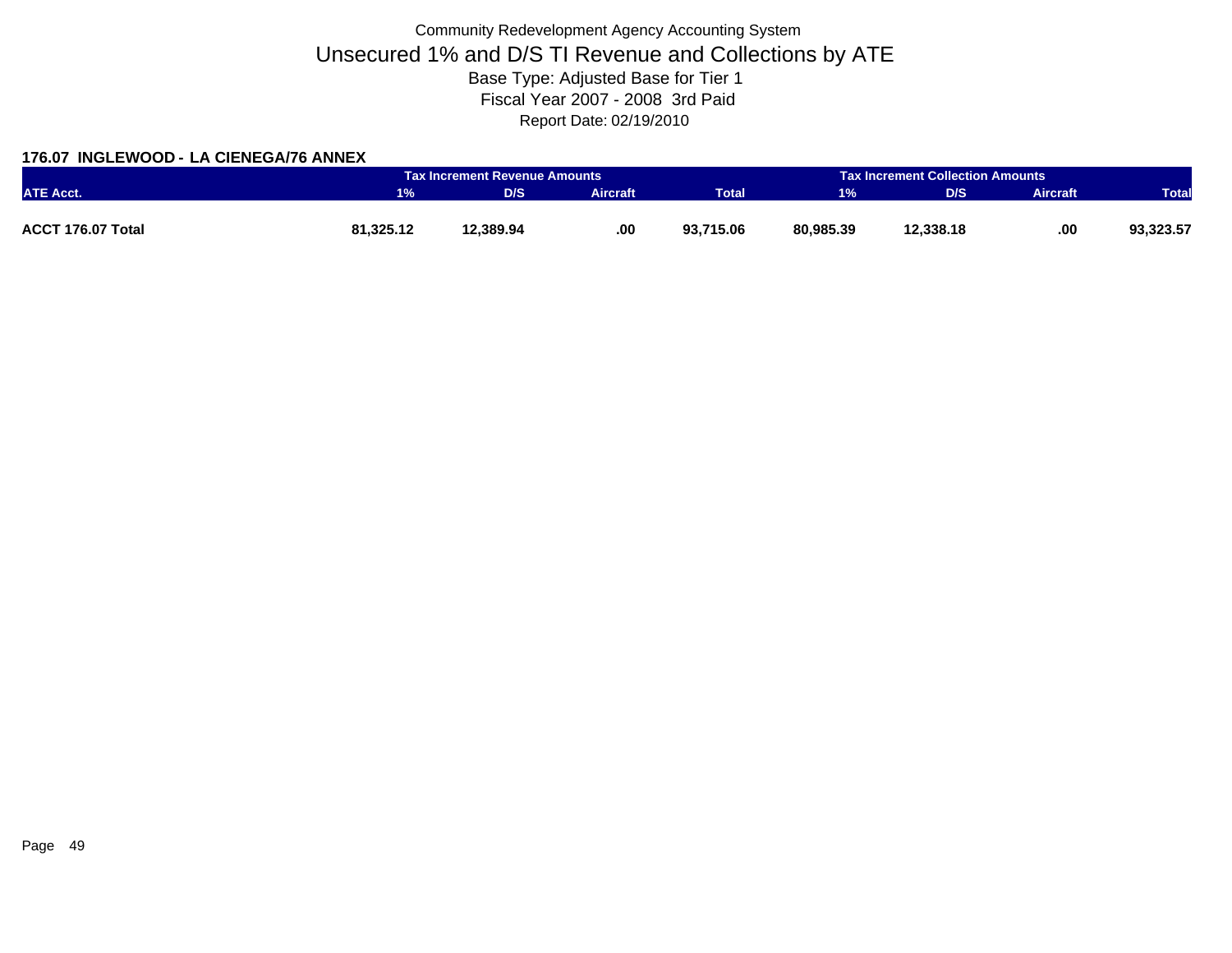#### **177.04 IRWINDALE - INDUSTRIAL**

|                                    |             | <b>Tax Increment Revenue Amounts</b> |                 |              |             | <b>Tax Increment Collection Amounts</b> |                 |              |
|------------------------------------|-------------|--------------------------------------|-----------------|--------------|-------------|-----------------------------------------|-----------------|--------------|
| <b>ATE Acct.</b>                   | 1%          | D/S                                  | <b>Aircraft</b> | <b>Total</b> | 1%          | D/S                                     | <b>Aircraft</b> | <b>Total</b> |
| 1.05 - LOS ANGELES COUNTY GENERA   | 329,422.54  | .00                                  | .00             | 329,422.54   | 235,930.70  | .00                                     | .00             | 235,930.70   |
| 1.20 - L.A. COUNTY ACCUM CAP OUT   | 75.05       | .00                                  | .00             | 75.05        | 53.81       | .00                                     | .00             | 53.81        |
| 1.53 - DETENTION FACILITIES 1987   | .00         | 466.38                               | .00             | 466.38       | .00         | 334.01                                  | .00             | 334.01       |
| 7.30 - CONSOL. FIRE PRO.DIST.OF    | 115,388.77  | .00                                  | .00.            | 115,388.77   | 82,689.38   | .00                                     | .00             | 82,689.38    |
| $7.31 - L$ A C FIRE-FFW            | 4,605.44    | .00                                  | .00             | 4,605.44     | 3,298.44    | .00                                     | .00             | 3,298.44     |
| 30.10 - L.A.CO.FL.CON.DR.IMP.DIST  | 1,765.52    | .00                                  | .00             | 1,765.52     | 1,265.19    | .00                                     | .00             | 1,265.19     |
| 30.60 - LA.CO.FL.CON.STORM DR.D.S  | .00         | 20.10                                | .00             | 20.10        | .00         | 10.29                                   | .00             | 10.29        |
| 30.70 - LA CO FLOOD CONTROL MAINT  | 9,993.40    | .00                                  | .00             | 9,993.40     | 7,161.38    | .00                                     | .00.            | 7,161.38     |
| 66.50 - CO SANIT DIST NO 15 OPERA  | $-2,818.19$ | .00                                  | .00.            | $-2,818.19$  | $-2,811.64$ | .00                                     | .00             | $-2,811.64$  |
| 66.85 - CO SANIT DIST NO 22 OPERA  | 13,761.83   | .00                                  | .00             | 13,761.83    | 10,591.09   | .00                                     | .00             | 10,591.09    |
| 177.01 - CITY-IRWINDALE TD #1      | 73,873.08   | .00                                  | .00.            | 73,873.08    | 52,938.61   | .00                                     | .00             | 52,938.61    |
| 303.01 - VALLEY COUNTY WATER DISTR | 4,983.33    | .00                                  | .00             | 4,983.33     | 4,893.74    | .00                                     | .00             | 4,893.74     |
| 337.05 - ORIG AREA UP S G VY MWD 1 | .00         | 3,306.12                             | .00.            | 3,306.12     | .00         | 2,367.80                                | .00             | 2,367.80     |
| 368.05 - UPPER SAN GAB. VY. MUN. W | 557.03      | .00                                  | .00             | 557.03       | 399.13      | .00                                     | .00             | 399.13       |
| 400.00 - EDUCATIONAL REV AUGMENTAT | .00         | .00                                  | .00             | .00          | .00         | .00                                     | .00.            | .00          |
| 400.01 - EDUCATIONAL AUG FD IMPOUN | .00         | .00                                  | .00             | .00          | .00         | .00                                     | .00             | .00          |
| 400.15 - COUNTY SCHOOL SERVICES    | 930.66      | .00                                  | .00.            | 930.66       | 666.95      | .00                                     | .00             | 666.95       |
| 400.21 - CHILDREN'S INSTIL TUITION | 1.846.96    | .00                                  | .00.            | 1,846.96     | 1,323.55    | .00                                     | .00             | 1,323.55     |
| 473.01 - EL MONTE SCHOOL DISTRICT  | 849.00      | .00                                  | .00             | 849.00       | $-1,145.83$ | .00                                     | .00             | $-1,145.83$  |
| 473.06 - CO.SCH.SERV.FD.- EL MONTE | 108.41      | .00                                  | .00             | 108.41       | $-146.32$   | .00                                     | .00.            | $-146.32$    |
| 473.07 - DEV.CTR.HDCPD.MINOR-EL MO | 13.05       | .00                                  | .00             | 13.05        | $-17.62$    | .00                                     | .00             | $-17.62$     |
| 473.20 - EL MONTE CHILDREN.S CENTE | 7.46        | .00                                  | .00             | 7.46         | $-10.08$    | .00                                     | .00             | $-10.08$     |
| 745.02 - EL MONTE UNION HIGH SCHOO | 1,227.20    | .00                                  | .00.            | 1,227.20     | $-1,656.26$ | .00                                     | .00             | $-1,656.26$  |
| 745.06 - CO.SCH.SERV.FD.- EL MONTE | 4.81        | .00                                  | .00             | 4.81         | $-6.50$     | .00                                     | .00.            | $-6.50$      |
| 745.07 - EL MONTE HIGH-ELEM SCHOOL | 546.87      | .00                                  | .00.            | 546.87       | $-738.07$   | .00                                     | .00             | $-738.07$    |
| 745.20 - CHILDREN'S CTR FUND EL MO | 4.33        | .00                                  | .00             | 4.33         | $-5.85$     | .00                                     | .00             | $-5.85$      |
| 791.04 - CITRUS COMMUNITY COLLEGE  | 16,781.99   | .00.                                 | .00.            | 16,781.99    | 12,879.34   | .00                                     | .00             | 12,879.34    |
| 791.20 - CHILDREN'S CTR FUND CITRU | 437.77      | .00                                  | .00             | 437.77       | 335.98      | .00                                     | .00             | 335.98       |
| 809.04 - MT.SAN ANTONIO COMMUNITY  | $-893.29$   | .00                                  | .00             | $-893.29$    | $-959.74$   | .00                                     | .00             | $-959.74$    |
| 809.20 - MT SAN ANTONIO CHILDRENS  | $-8.63$     | .00                                  | .00.            | $-8.63$      | $-9.26$     | .00                                     | .00.            | $-9.26$      |
| 816.04 - RIO HONDO COMMUNITY COLLE | 250.66      | .00                                  | .00.            | 250.66       | $-338.31$   | .00                                     | .00             | $-338.31$    |
| 816.20 - RIO HONDO CHILDRENS CTR F | .44         | .00                                  | .00             | .44          | $-61$       | .00                                     | .00             | $-.61$       |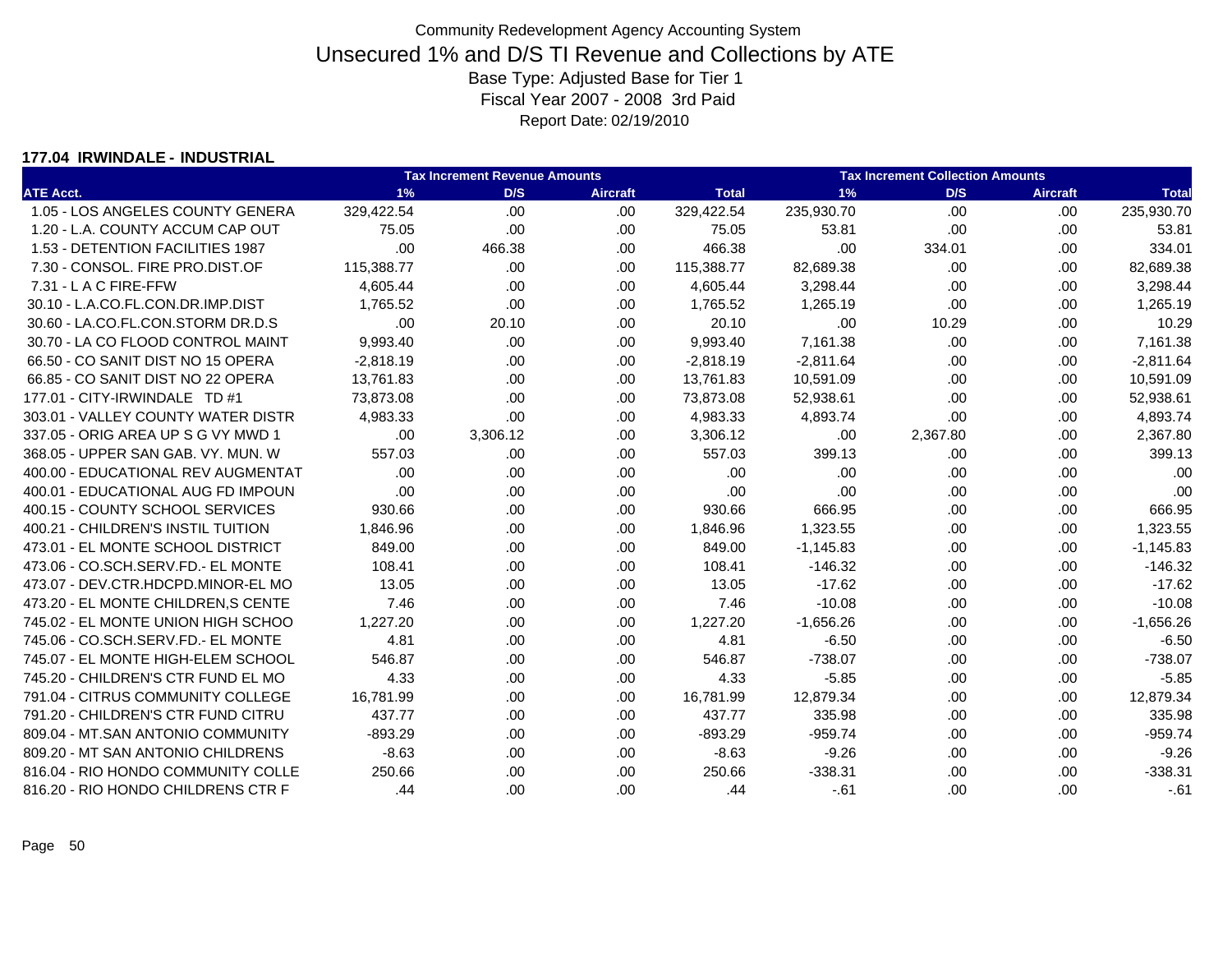### **177.04 IRWINDALE - INDUSTRIAL**

|                                    | Tax Increment Revenue Amounts |           |                 |              | <b>Tax Increment Collection Amounts</b> |           |                 |              |  |
|------------------------------------|-------------------------------|-----------|-----------------|--------------|-----------------------------------------|-----------|-----------------|--------------|--|
| <b>ATE Acct.</b>                   | 1%                            | D/S       | <b>Aircraft</b> | <b>Total</b> | $1\%$                                   | D/S       | <b>Aircraft</b> | <b>Total</b> |  |
| 818.03 - AZUSA UNIFIED SCHOOL DIST | 113,075.72                    | .00       | .00             | 113,075.72   | 81,700.84                               | .00       | .00             | 81,700.84    |  |
| 818.06 - CO.SCH.SERV.FD.- AZUSA    | 4,901.76                      | .00.      | .00             | 4,901.76     | 3,541.67                                | .00       | .00             | 3,541.67     |  |
| 818.07 - DEV.CTR.HDCPD.MINOR-AZUSA | 571.59                        | .00       | .00             | 571.59       | 413.00                                  | .00       | .00             | 413.00       |  |
| 818.54 - AZUSA UNIFIED 1993 REF BO | .00                           | 13,245.07 | .00             | 13,245.07    | .00                                     | 9,584.86  | .00             | 9,584.86     |  |
| 820.03 - BALDWIN PARK UNIF SCH DIS | $-52,135.72$                  | .00       | .00             | $-52,135.72$ | $-52,294.31$                            | .00       | .00             | $-52,294.31$ |  |
| 820.06 - CO.SCH.SERV.FD.- BALDWIN  | $-2,420.20$                   | .00.      | .00             | $-2,420.20$  | $-2,427.55$                             | .00       | .00             | $-2,427.55$  |  |
| 820.07 - DEV.CTR.HDCPD.MINOR-BALDW | $-261.09$                     | .00       | .00             | $-261.09$    | $-261.89$                               | .00       | .00             | $-261.89$    |  |
| 847.03 - COVINA-VALLEY UNIFIED SCH | 41,632.28                     | .00.      | .00             | 41,632.28    | 41,386.83                               | .00       | .00             | 41,386.83    |  |
| 847.06 - CO.SCH.SERV.FD.- COVINA-V | 1,824.20                      | .00.      | .00             | 1,824.20     | 1,813.43                                | .00       | .00             | 1,813.43     |  |
| 847.07 - DEV.CTR.HDCPD.MINOR-COVIN | 205.45                        | .00.      | .00             | 205.45       | 204.23                                  | .00       | .00             | 204.23       |  |
| 847.20 - COVINA-VALLEY CHILDREN,S  | 201.14                        | .00.      | .00             | 201.14       | 199.95                                  | .00       | .00             | 199.95       |  |
| 855.03 - DUARTE UNIFIED SCHOOL DIS | 2,800.36                      | .00.      | .00             | 2,800.36     | 3,574.24                                | .00       | .00             | 3,574.24     |  |
| 855.06 - CO.SCH.SERV.FD.- DUARTE   | 109.40                        | .00       | .00             | 109.40       | 139.59                                  | .00       | .00             | 139.59       |  |
| 855.07 - DEV.CTR.HDCPD.MINOR-DUART | 11.82                         | .00.      | .00             | 11.82        | 15.10                                   | .00       | .00             | 15.10        |  |
| 895.03 - MONROVIA UNIFIED SCHOOL D | 18,255.74                     | .00       | .00             | 18,255.74    | 18,255.74                               | .00       | .00             | 18,255.74    |  |
| 895.06 - CO.SCH.SERV.FD.- MONROVIA | 781.89                        | .00       | .00             | 781.89       | 781.89                                  | .00       | .00             | 781.89       |  |
| 895.07 - DEV.CTR.HDCPD.MINOR-MONRO | 86.02                         | .00.      | .00             | 86.02        | 86.02                                   | .00       | .00             | 86.02        |  |
| 895.20 - MONROVIA UNIF, CHILDRENS  | 76.89                         | .00       | .00             | 76.89        | 76.89                                   | .00       | .00             | 76.89        |  |
| ACCT 177.04 Total                  | 703,432.74                    | 17,037.67 | .00             | 720,470.41   | 503,786.87                              | 12,296.96 | .00             | 516,083.83   |  |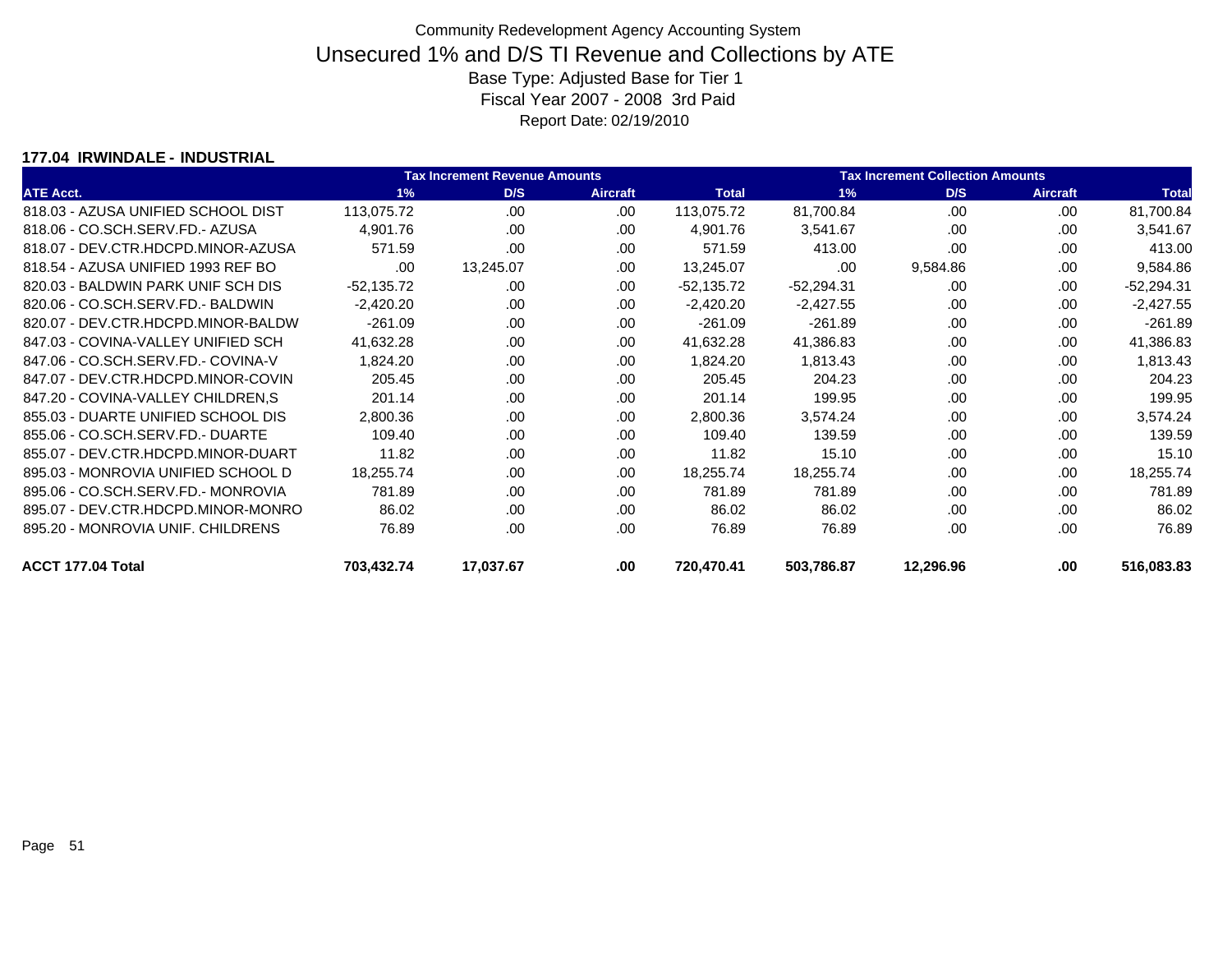#### **182.02 LA MIRADA - IND'L COMMERCIAL**

|                                    |             | <b>Tax Increment Revenue Amounts</b> |                 |              |             | <b>Tax Increment Collection Amounts</b> |                 |              |
|------------------------------------|-------------|--------------------------------------|-----------------|--------------|-------------|-----------------------------------------|-----------------|--------------|
| <b>ATE Acct.</b>                   | 1%          | D/S                                  | <b>Aircraft</b> | <b>Total</b> | 1%          | D/S                                     | <b>Aircraft</b> | <b>Total</b> |
| 1.05 - LOS ANGELES COUNTY GENERA   | 110,988.40  | .00                                  | .00             | 110,988.40   | 109,915.38  | .00                                     | .00             | 109,915.38   |
| 1.20 - L.A. COUNTY ACCUM CAP OUT   | 29.46       | .00                                  | .00             | 29.46        | 29.18       | .00                                     | .00             | 29.18        |
| 1.53 - DETENTION FACILITIES 1987   | .00         | 183.73                               | .00.            | 183.73       | .00         | 181.95                                  | .00             | 181.95       |
| 3.01 - L A COUNTY LIBRARY          | 7,548.91    | .00.                                 | .00.            | 7,548.91     | 7,475.80    | .00                                     | .00             | 7,475.80     |
| 7.30 - CONSOL, FIRE PRO.DIST.OF    | 45,399.62   | .00.                                 | .00.            | 45,399.62    | 44,960.04   | .00                                     | .00             | 44,960.04    |
| 7.31 - L A C FIRE-FFW              | 1.809.98    | .00.                                 | .00             | 1,809.98     | 1,792.56    | .00                                     | .00             | 1,792.56     |
| 23.44 - CO LIGHT MAINT DIS# 10045  | 6,069.89    | .00.                                 | .00             | 6,069.89     | 6,012.09    | .00                                     | .00             | 6,012.09     |
| 23.45 - CO LIGHT MAINT DIS# 10045  | $-411.85$   | .00.                                 | .00.            | $-411.85$    | $-408.18$   | .00                                     | .00             | $-408.18$    |
| 30.10 - L.A.CO.FL.CON.DR.IMP.DIST  | 694.65      | .00                                  | .00.            | 694.65       | 687.93      | .00                                     | .00             | 687.93       |
| 30.60 - LA.CO.FL.CON.STORM DR.D.S  | .00         | 4.91                                 | .00.            | 4.91         | .00         | 4.89                                    | .00             | 4.89         |
| 30.70 - LA CO FLOOD CONTROL MAINT  | 3,931.92    | .00                                  | .00.            | 3,931.92     | 3,893.85    | .00                                     | .00             | 3,893.85     |
| 53.40 - LITTLE LAKE CEMETERY DIST  | 324.64      | .00                                  | .00.            | 324.64       | 321.49      | .00                                     | .00             | 321.49       |
| 61.80 - GREATER L A CO VECTOR CON  | 143.19      | .00                                  | .00.            | 143.19       | 141.79      | .00                                     | .00             | 141.79       |
| 66.65 - CO SANIT DIST NO 18 OPERA  | 4,411.21    | .00.                                 | .00             | 4,411.21     | 4,368.49    | .00                                     | .00             | 4,368.49     |
| 182.01 - CITY-LA MIRADA TD #1      | 18.601.65   | .00                                  | .00.            | 18,601.65    | 18,419.83   | .00                                     | .00             | 18,419.83    |
| 182.21 - LA MIRADA - S. E. REC AND | 8.260.84    | .00                                  | .00             | 8,260.84     | 8,171.81    | .00                                     | .00             | 8,171.81     |
| 222.21 - NORWALK - S. E. REC AND P | 8.918.82    | .00                                  | .00             | 8.918.82     | 8,822.70    | .00                                     | .00             | 8,822.70     |
| 315.05 - CENTRAL BASIN MWD 1114    | .00.        | 1,302.50                             | .00             | 1,302.50     | .00         | 1,289.76                                | .00             | 1,289.76     |
| 350.90 - WTR REPLENISHMENT DIST OF | 48.48       | .00                                  | .00.            | 48.48        | 48.02       | .00                                     | .00             | 48.02        |
| 400.00 - EDUCATIONAL REV AUGMENTAT | .00         | .00                                  | .00.            | .00          | .00         | .00                                     | .00             | .00          |
| 400.01 - EDUCATIONAL AUG FD IMPOUN | .00         | .00                                  | .00.            | .00          | .00         | .00                                     | .00             | .00          |
| 400.15 - COUNTY SCHOOL SERVICES    | 366.14      | .00                                  | .00.            | 366.14       | 362.60      | .00                                     | .00             | 362.60       |
| 400.21 - CHILDREN'S INSTIL TUITION | 726.76      | .00                                  | .00             | 726.76       | 719.71      | .00                                     | .00             | 719.71       |
| 790.04 - CERRITOS COMMUNITY COLLEG | 6,564.85    | .00                                  | .00.            | 6,564.85     | 6,501.28    | .00                                     | .00             | 6,501.28     |
| 819.03 - A B C UNIFIED SCHOOL DIST | $-6,066.44$ | .00                                  | .00.            | $-6,066.44$  | $-5,951.26$ | .00                                     | .00             | $-5,951.26$  |
| 819.06 - CO.SCH.SERV.FD.- A B C UN | $-212.77$   | .00                                  | .00.            | $-212.77$    | $-208.73$   | .00                                     | .00             | $-208.73$    |
| 819.20 - ABC UNIFIED CHILDRENS CTR | $-60.95$    | .00.                                 | .00.            | $-60.95$     | $-59.78$    | .00                                     | .00             | $-59.78$     |
| 903.03 - NORWALK-LA MIRADA UNIF SC | 57,057.64   | .00.                                 | .00             | 57,057.64    | 56,440.88   | .00.                                    | .00             | 56,440.88    |
| 903.06 - CO.SCH.SERV.FD.NORWALK-LA | 1,980.93    | .00                                  | .00             | 1,980.93     | 1,959.51    | .00                                     | .00             | 1,959.51     |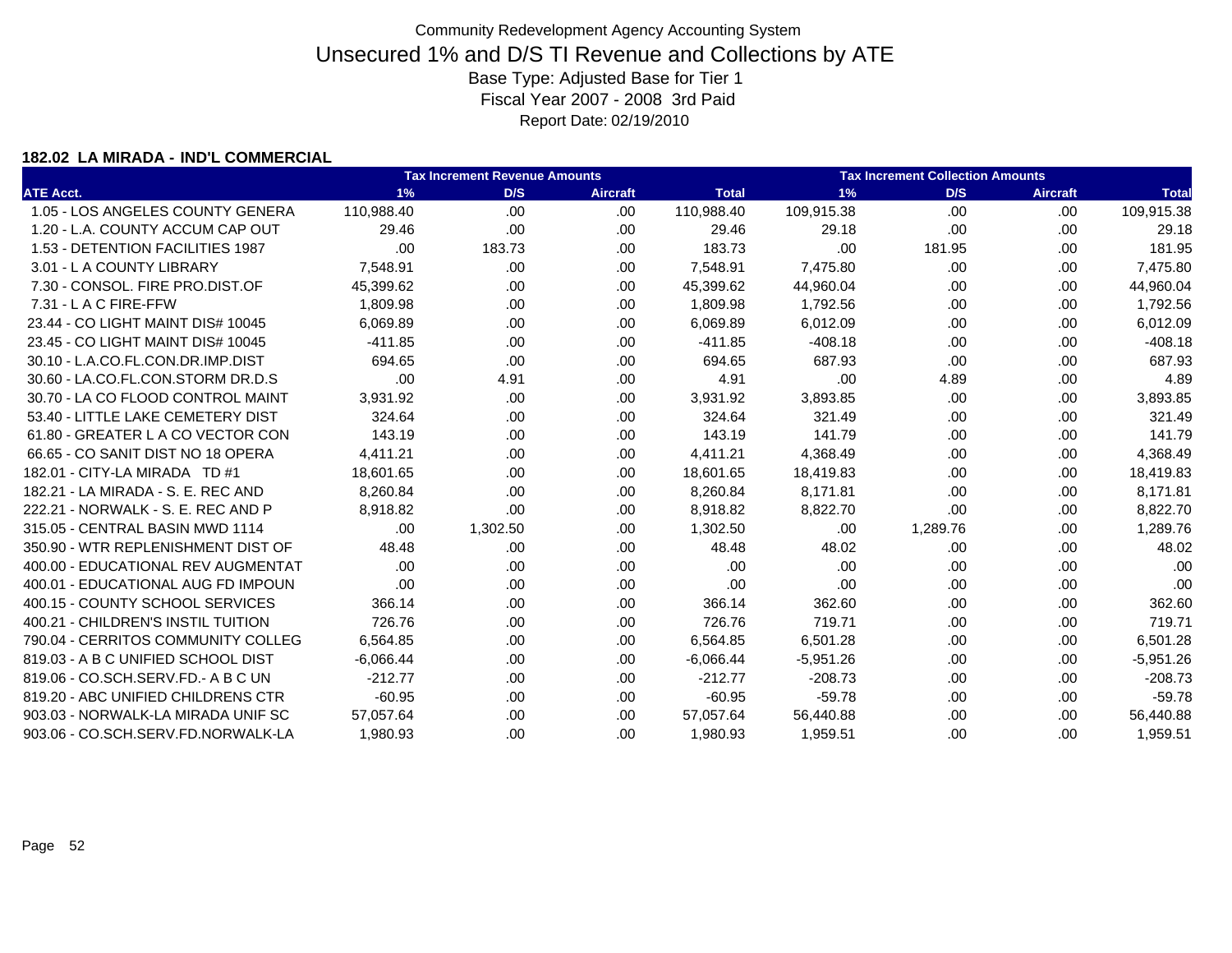### **182.02 LA MIRADA - IND'L COMMERCIAL**

|                   |            | Tax Increment Revenue Amounts |                 |              |            | <b>Tax Increment Collection Amounts</b> |                 |              |
|-------------------|------------|-------------------------------|-----------------|--------------|------------|-----------------------------------------|-----------------|--------------|
| <b>ATE Acct.</b>  |            | D/S                           | <b>Aircraft</b> | <b>Total</b> | 1%         | D/S                                     | <b>Aircraft</b> | <b>Total</b> |
|                   |            |                               |                 |              |            |                                         |                 |              |
| ACCT 182.02 Total | 277,125.97 | 1.491.14                      | .00.            | 278.617.11   | 274.416.99 | .476.60.                                | .00             | 275,893.59   |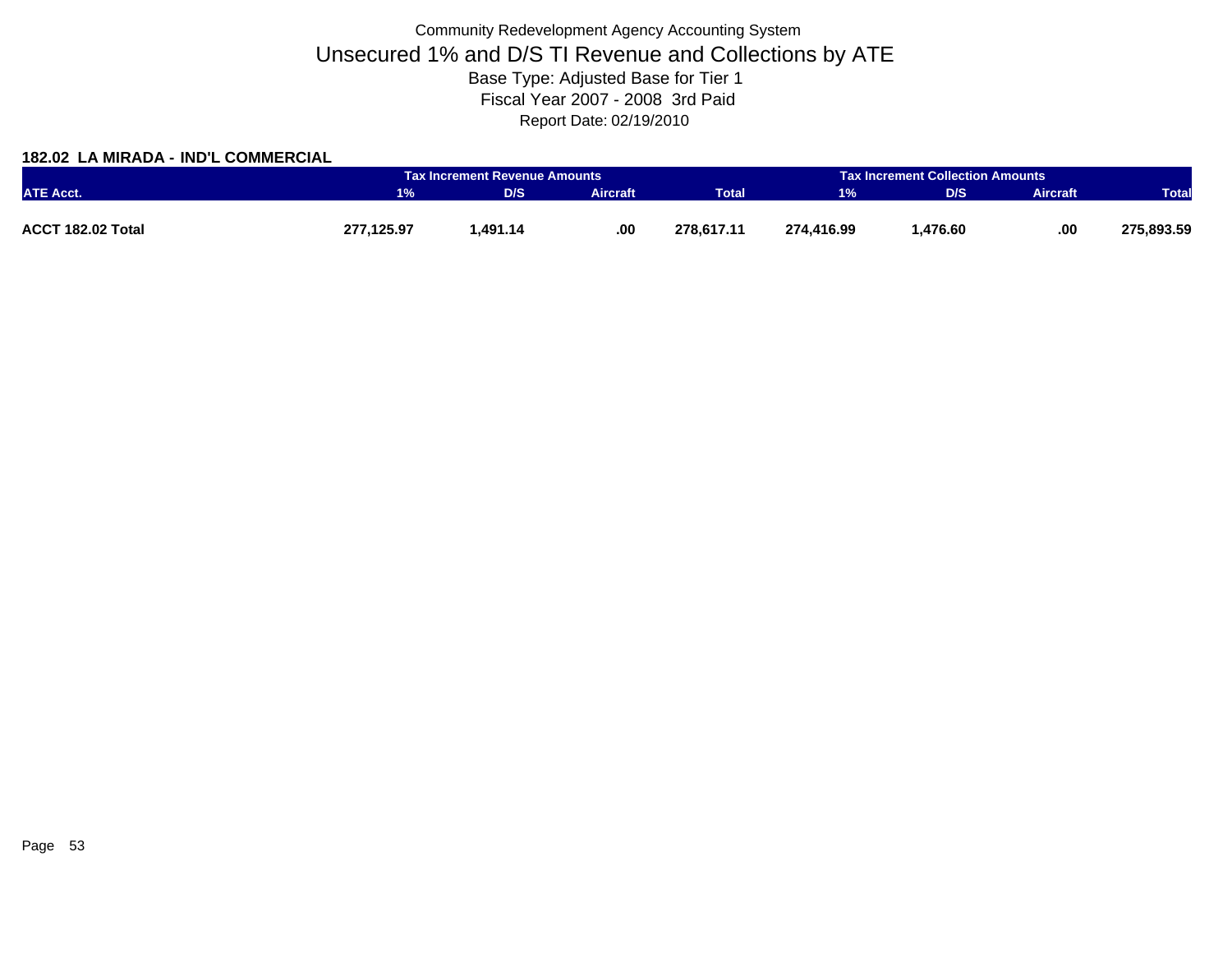#### **182.03 LA MIRADA - VALLEY VIEW**

|                                    |              | <b>Tax Increment Revenue Amounts</b> |                 | <b>Tax Increment Collection Amounts</b> |              |          |                 |              |
|------------------------------------|--------------|--------------------------------------|-----------------|-----------------------------------------|--------------|----------|-----------------|--------------|
| <b>ATE Acct.</b>                   | 1%           | D/S                                  | <b>Aircraft</b> | <b>Total</b>                            | 1%           | D/S      | <b>Aircraft</b> | <b>Total</b> |
| 1.05 - LOS ANGELES COUNTY GENERA   | $-7,181.85$  | .00                                  | .00.            | $-7,181.85$                             | $-7,181.85$  | .00      | .00             | $-7,181.85$  |
| 1.20 - L.A. COUNTY ACCUM CAP OUT   | $-1.89$      | .00.                                 | .00.            | $-1.89$                                 | $-1.89$      | .00      | .00             | $-1.89$      |
| 1.53 - DETENTION FACILITIES 1987   | .00          | $-11.28$                             | .00             | $-11.28$                                | .00          | $-11.28$ | .00             | $-11.28$     |
| 3.01 - L A COUNTY LIBRARY          | $-485.08$    | .00.                                 | .00             | $-485.08$                               | $-485.08$    | .00      | .00             | $-485.08$    |
| 7.30 - CONSOL. FIRE PRO.DIST.OF    | $-2,917.32$  | .00.                                 | .00.            | $-2,917.32$                             | $-2,917.32$  | .00      | .00             | $-2,917.32$  |
| 7.31 - L A C FIRE-FFW              | $-119.55$    | .00.                                 | .00.            | $-119.55$                               | $-119.55$    | .00      | .00             | $-119.55$    |
| 23.45 - CO LIGHT MAINT DIS# 10045  | $-96.63$     | .00.                                 | .00.            | $-96.63$                                | $-96.63$     | .00      | .00             | $-96.63$     |
| 30.10 - L.A.CO.FL.CON.DR.IMP.DIST  | $-44.64$     | .00.                                 | .00             | $-44.64$                                | $-44.64$     | .00      | .00             | $-44.64$     |
| 30.60 - LA.CO.FL.CON.STORM DR.D.S  | .00          | $-.38$                               | .00.            | $-.38$                                  | .00.         | $-.38$   | .00             | $-.38$       |
| 30.70 - LA CO FLOOD CONTROL MAINT  | $-252.66$    | .00                                  | .00.            | $-252.66$                               | $-252.66$    | .00      | .00             | $-252.66$    |
| 53.40 - LITTLE LAKE CEMETERY DIST  | $-20.86$     | .00.                                 | .00.            | $-20.86$                                | $-20.86$     | .00      | .00             | $-20.86$     |
| 61.80 - GREATER L A CO VECTOR CON  | $-9.16$      | .00.                                 | .00.            | $-9.16$                                 | $-9.16$      | .00      | .00             | $-9.16$      |
| 66.65 - CO SANIT DIST NO 18 OPERA  | $-283.45$    | .00.                                 | .00.            | $-283.45$                               | $-283.45$    | .00      | .00             | $-283.45$    |
| 182.01 - CITY-LA MIRADA TD #1      | $-1,142.12$  | .00.                                 | .00             | $-1,142.12$                             | $-1,142.12$  | .00      | .00             | $-1,142.12$  |
| 182.21 - LA MIRADA - S. E. REC AND | $-485.13$    | .00.                                 | .00.            | $-485.13$                               | $-485.13$    | .00      | .00             | $-485.13$    |
| 222.21 - NORWALK - S. E. REC AND P | $-523.77$    | .00.                                 | .00.            | $-523.77$                               | $-523.77$    | .00      | .00             | $-523.77$    |
| 315.05 - CENTRAL BASIN MWD 1114    | .00.         | $-79.97$                             | .00.            | $-79.97$                                | .00          | $-79.97$ | .00             | $-79.97$     |
| 350.90 - WTR REPLENISHMENT DIST OF | $-3.11$      | .00                                  | .00.            | $-3.11$                                 | $-3.11$      | .00      | .00             | $-3.11$      |
| 400.00 - EDUCATIONAL REV AUGMENTAT | .00          | .00                                  | .00.            | .00                                     | .00          | .00      | .00             | .00          |
| 400.01 - EDUCATIONAL AUG FD IMPOUN | .00          | .00.                                 | .00             | .00                                     | .00          | .00      | .00             | .00          |
| 400.15 - COUNTY SCHOOL SERVICES    | $-23.53$     | .00                                  | .00             | $-23.53$                                | $-23.53$     | .00      | .00             | $-23.53$     |
| 400.21 - CHILDREN'S INSTIL TUITION | $-46.70$     | .00                                  | .00.            | $-46.70$                                | $-46.70$     | .00      | .00             | $-46.70$     |
| 790.04 - CERRITOS COMMUNITY COLLEG | $-421.84$    | .00                                  | .00.            | $-421.84$                               | $-421.84$    | .00      | .00             | $-421.84$    |
| 819.03 - A B C UNIFIED SCHOOL DIST | $-2,828.42$  | .00                                  | .00.            | $-2,828.42$                             | $-2,828.42$  | .00      | .00             | $-2,828.42$  |
| 819.06 - CO.SCH.SERV.FD.- A B C UN | $-99.19$     | .00                                  | .00             | $-99.19$                                | $-99.19$     | .00      | .00             | $-99.19$     |
| 819.20 - ABC UNIFIED CHILDRENS CTR | $-28.39$     | .00                                  | .00             | $-28.39$                                | $-28.39$     | .00      | .00.            | $-28.39$     |
| ACCT 182.03 Total                  | $-17,015.29$ | $-91.63$                             | .00.            | $-17,106.92$                            | $-17,015.29$ | $-91.63$ | .00             | $-17,106.92$ |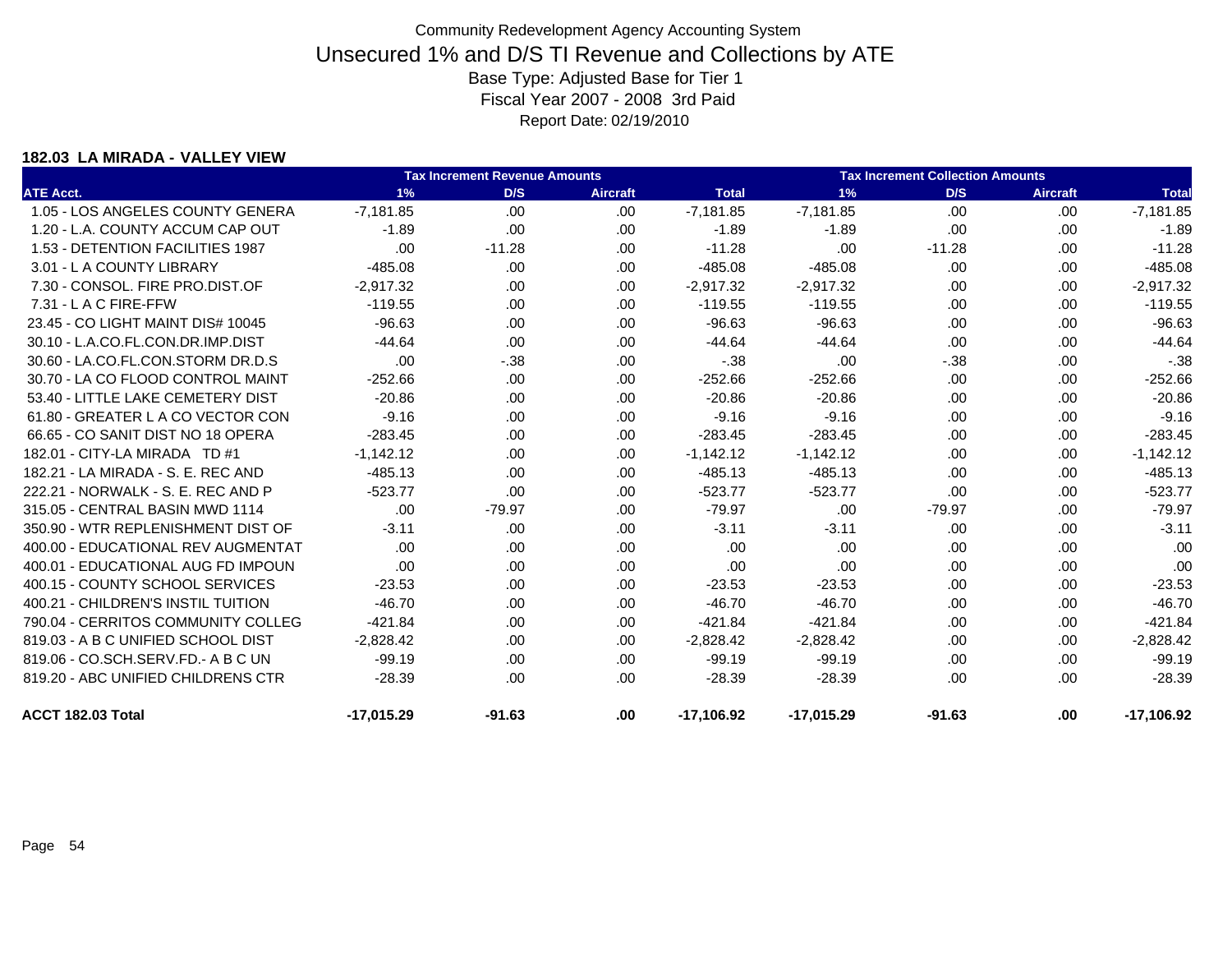#### **182.04 LA MIRADA - BCH BLVD**

|                                    |           | <b>Tax Increment Revenue Amounts</b> |                 | <b>Tax Increment Collection Amounts</b> |          |       |                 |              |
|------------------------------------|-----------|--------------------------------------|-----------------|-----------------------------------------|----------|-------|-----------------|--------------|
| <b>ATE Acct.</b>                   | 1%        | D/S                                  | <b>Aircraft</b> | <b>Total</b>                            | 1%       | D/S   | <b>Aircraft</b> | <b>Total</b> |
| 1.05 - LOS ANGELES COUNTY GENERA   | 4,276.02  | .00.                                 | .00             | 4,276.02                                | 3,731.05 | .00   | .00             | 3,731.05     |
| 1.20 - L.A. COUNTY ACCUM CAP OUT   | 1.07      | .00                                  | .00             | 1.07                                    | .93      | .00   | .00             | .93          |
| 1.53 - DETENTION FACILITIES 1987   | .00       | 6.83                                 | .00             | 6.83                                    | .00      | 5.96  | .00             | 5.96         |
| 3.01 - L A COUNTY LIBRARY          | 289.42    | .00                                  | .00             | 289.42                                  | 252.53   | .00   | .00             | 252.53       |
| 7.30 - CONSOL, FIRE PRO.DIST.OF    | 1.740.65  | .00                                  | .00.            | 1.740.65                                | 1,518.80 | .00   | .00             | 1,518.80     |
| 7.31 - L A C FIRE-FFW              | 70.65     | .00                                  | .00             | 70.65                                   | 61.65    | .00   | .00             | 61.65        |
| 30.10 - L.A.CO.FL.CON.DR.IMP.DIST  | 26.64     | .00                                  | .00             | 26.64                                   | 23.25    | .00   | .00             | 23.25        |
| 30.60 - LA.CO.FL.CON.STORM DR.D.S  | .00       | .40                                  | .00             | .40                                     | .00      | .32   | .00             | .32          |
| 30.70 - LA CO FLOOD CONTROL MAINT  | 150.76    | .00                                  | .00             | 150.76                                  | 131.55   | .00   | .00             | 131.55       |
| 53.40 - LITTLE LAKE CEMETERY DIST  | .66       | .00                                  | .00             | .66                                     | .64      | .00   | .00             | .64          |
| 61.80 - GREATER L A CO VECTOR CON  | 5.41      | .00                                  | .00.            | 5.41                                    | 4.72     | .00   | .00             | 4.72         |
| 66.65 - CO SANIT DIST NO 18 OPERA  | 168.99    | .00                                  | .00             | 168.99                                  | 147.44   | .00   | .00             | 147.44       |
| 182.01 - CITY-LA MIRADA TD #1      | 691.92    | .00                                  | .00             | 691.92                                  | 603.74   | .00   | .00             | 603.74       |
| 182.21 - LA MIRADA - S. E. REC AND | 289.43    | .00                                  | .00             | 289.43                                  | 252.54   | .00   | .00             | 252.54       |
| 222.21 - NORWALK - S. E. REC AND P | 312.48    | .00                                  | .00             | 312.48                                  | 272.65   | .00   | .00             | 272.65       |
| 315.05 - CENTRAL BASIN MWD 1114    | .00       | 48.46                                | .00             | 48.46                                   | .00      | 42.28 | .00             | 42.28        |
| 350.90 - WTR REPLENISHMENT DIST OF | 1.80      | .00                                  | .00             | 1.80                                    | 1.56     | .00   | .00             | 1.56         |
| 400.00 - EDUCATIONAL REV AUGMENTAT | .00       | .00                                  | .00             | .00                                     | .00      | .00   | .00             | .00          |
| 400.01 - EDUCATIONAL AUG FD IMPOUN | .00       | .00                                  | .00             | .00                                     | .00      | .00   | .00             | .00          |
| 400.15 - COUNTY SCHOOL SERVICES    | 13.97     | .00                                  | .00.            | 13.97                                   | 12.19    | .00   | .00             | 12.19        |
| 400.21 - CHILDREN'S INSTIL TUITION | 27.79     | .00                                  | .00             | 27.79                                   | 24.24    | .00   | .00             | 24.24        |
| 790.04 - CERRITOS COMMUNITY COLLEG | 251.65    | .00                                  | .00             | 251.65                                  | 219.57   | .00   | .00             | 219.57       |
| 903.03 - NORWALK-LA MIRADA UNIF SC | 1,922.70  | .00                                  | .00.            | 1,922.70                                | 1,677.64 | .00   | .00             | 1,677.64     |
| 903.06 - CO.SCH.SERV.FD.NORWALK-LA | 66.66     | .00                                  | .00             | 66.66                                   | 58.17    | .00   | .00             | 58.17        |
| ACCT 182.04 Total                  | 10.308.67 | 55.69                                | .00             | 10,364.36                               | 8,994.86 | 48.56 | .00             | 9,043.42     |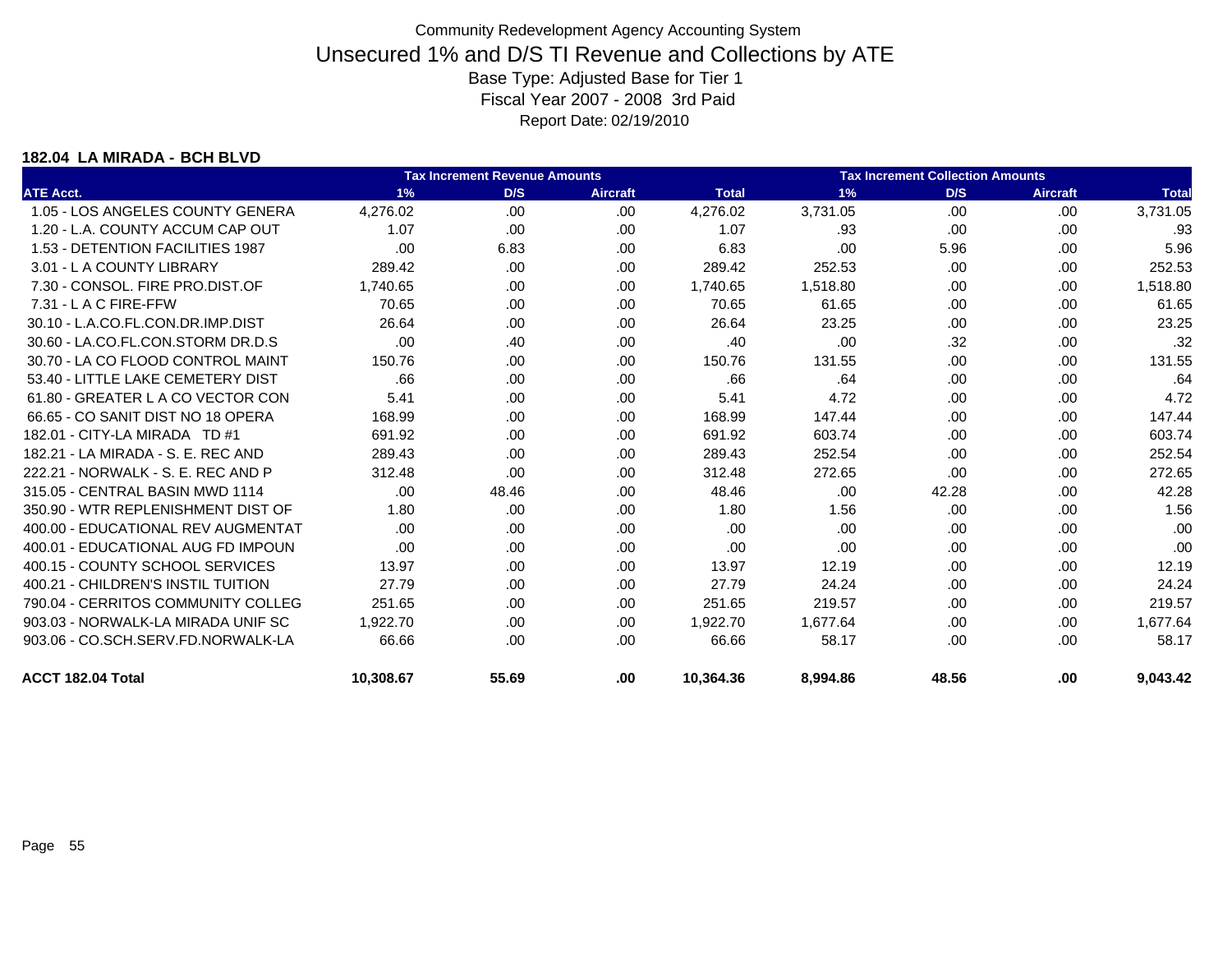### **184.02 LONG BEACH - WEST BEACH**

|                                    |            | Tax Increment Revenue Amounts |                 | <b>Tax Increment Collection Amounts</b> |            |        |                 |              |
|------------------------------------|------------|-------------------------------|-----------------|-----------------------------------------|------------|--------|-----------------|--------------|
| <b>ATE Acct.</b>                   | 1%         | D/S                           | <b>Aircraft</b> | <b>Total</b>                            | $1\%$      | D/S    | <b>Aircraft</b> | <b>Total</b> |
| 1.05 - LOS ANGELES COUNTY GENERA   | 90,088.81  | .00                           | .00             | 90,088.81                               | 85,796.94  | .00    | .00             | 85,796.94    |
| 1.20 - L.A. COUNTY ACCUM CAP OUT   | 20.52      | .00.                          | .00.            | 20.52                                   | 19.55      | .00    | .00             | 19.55        |
| 1.53 - DETENTION FACILITIES 1987   | .00        | 126.80                        | .00             | 126.80                                  | .00        | 120.76 | .00             | 120.76       |
| 7.31 - L A C FIRE-FFW              | 1,264.15   | .00                           | .00             | 1,264.15                                | 1,203.92   | .00    | .00             | 1,203.92     |
| 30.10 - L.A.CO.FL.CON.DR.IMP.DIST  | 482.96     | .00.                          | .00.            | 482.96                                  | 459.95     | .00    | .00             | 459.95       |
| 30.60 - LA.CO.FL.CON.STORM DR.D.S  | .00        | 3.23                          | .00             | 3.23                                    | .00        | 3.09   | .00             | 3.09         |
| 30.70 - LA CO FLOOD CONTROL MAINT  | 2,733.61   | .00                           | .00             | 2,733.61                                | 2,603.38   | .00    | .00             | 2,603.38     |
| 66.15 - CO SANITATION DIST NO 3 O  | 2,705.75   | .00.                          | .00             | 2,705.75                                | 2,576.85   | .00    | .00             | 2,576.85     |
| 184.01 - CITY-LONG BEACH TD #1     | 53,436.24  | .00                           | .00             | 53,436.24                               | 50,890.51  | .00    | .00             | 50,890.51    |
| 310.25 - CITY OF LONG BEACH AREA-1 | .00.       | 898.91                        | .00             | 898.91                                  | .00        | 856.09 | .00             | 856.09       |
| 350.90 - WTR REPLENISHMENT DIST OF | 33.71      | .00                           | .00             | 33.71                                   | 32.10      | .00    | .00             | 32.10        |
| 400.00 - EDUCATIONAL REV AUGMENTAT | .00        | .00.                          | .00             | .00                                     | .00        | .00    | .00             | .00          |
| 400.01 - EDUCATIONAL AUG FD IMPOUN | .00        | .00.                          | .00.            | .00                                     | .00        | .00    | .00             | .00          |
| 400.15 - COUNTY SCHOOL SERVICES    | 254.58     | .00.                          | .00             | 254.58                                  | 242.45     | .00    | .00             | 242.45       |
| 400.21 - CHILDREN'S INSTIL TUITION | 505.26     | .00.                          | .00             | 505.26                                  | 481.19     | .00    | .00             | 481.19       |
| 807.04 - LONG BEACH COMMUNITY COLL | 4,926.80   | .00.                          | .00.            | 4,926.80                                | 4,692.08   | .00    | .00             | 4,692.08     |
| 807.20 - CHILDREC'S CTR FUND LG BC | 58.59      | .00.                          | .00             | 58.59                                   | 55.80      | .00    | .00             | 55.80        |
| 883.03 - LONG BEACH UNIFIED SCHOOL | 32,700.70  | .00.                          | .00.            | 32,700.70                               | 31,142.82  | .00    | .00             | 31,142.82    |
| 883.06 - CO.SCH.SERV.FD.- LONG BEA | 1,189.39   | .00.                          | .00             | 1,189.39                                | 1,132.73   | .00    | .00             | 1,132.73     |
| 883.07 - DEV CTR HDCPD MINORS LONG | 171.54     | .00.                          | .00.            | 171.54                                  | 163.37     | .00    | .00             | 163.37       |
| 883.20 - LONG BEACH CHILDREN'S CEN | 684.80     | .00.                          | .00.            | 684.80                                  | 652.18     | .00    | .00             | 652.18       |
| ACCT 184.02 Total                  | 191,257.41 | 1,028.94                      | .00.            | 192,286.35                              | 182,145.82 | 979.94 | .00             | 183,125.76   |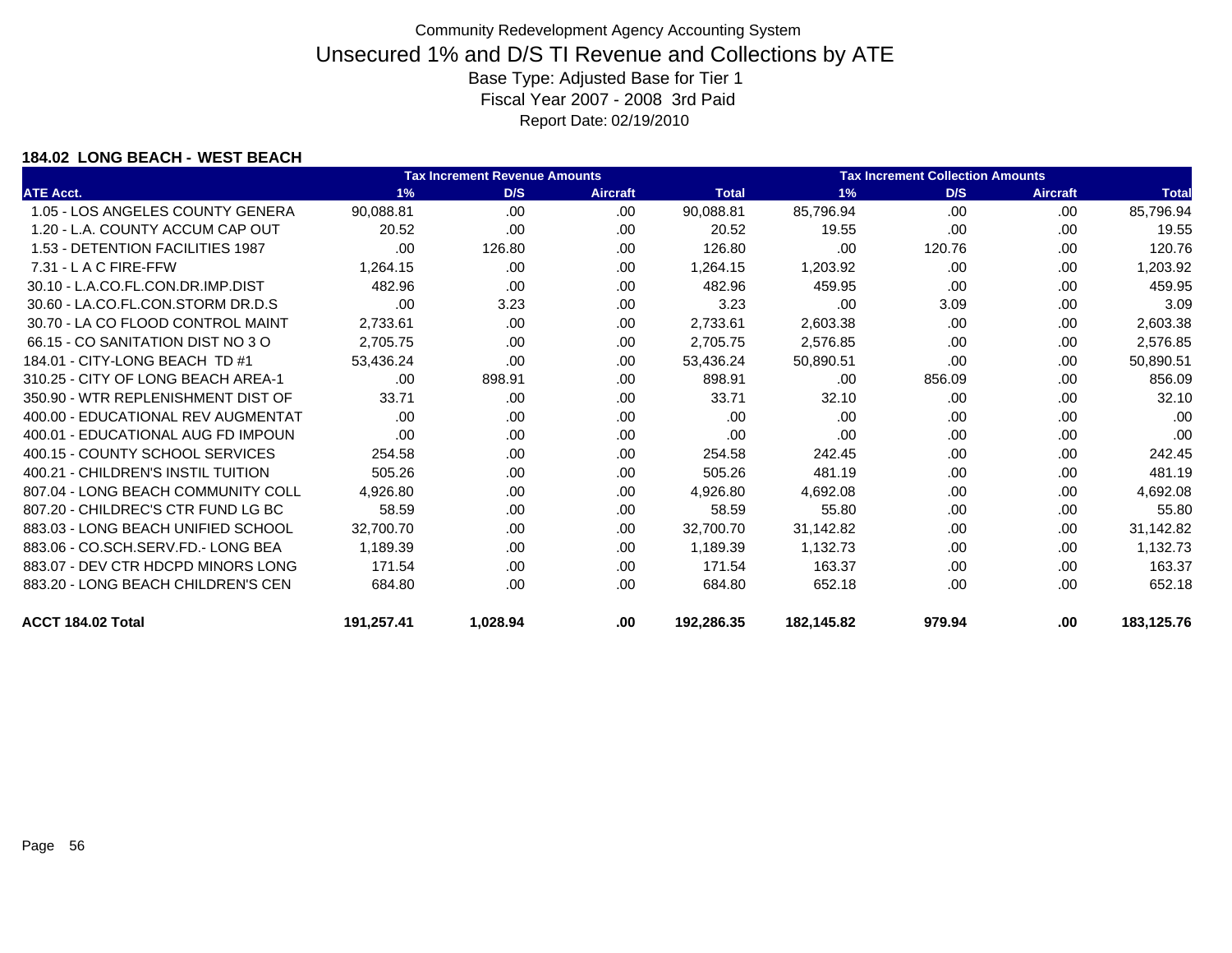### **184.03 LONG BEACH - POLY HIGH**

|                                    | <b>Tax Increment Revenue Amounts</b><br><b>Tax Increment Collection Amounts</b> |       |                 |              |          |       |                 |              |
|------------------------------------|---------------------------------------------------------------------------------|-------|-----------------|--------------|----------|-------|-----------------|--------------|
| <b>ATE Acct.</b>                   | 1%                                                                              | D/S   | <b>Aircraft</b> | <b>Total</b> | 1%       | D/S   | <b>Aircraft</b> | <b>Total</b> |
| 1.05 - LOS ANGELES COUNTY GENERA   | 3,303.63                                                                        | .00.  | .00             | 3,303.63     | 3,256.00 | .00   | .00             | 3,256.00     |
| 1.20 - L.A. COUNTY ACCUM CAP OUT   | .75                                                                             | .00.  | .00             | .75          | .74      | .00   | .00             | .74          |
| 1.53 - DETENTION FACILITIES 1987   | .00                                                                             | 4.66  | .00             | 4.66         | .00      | 4.58  | .00             | 4.58         |
| 7.31 - L A C FIRE-FFW              | 46.35                                                                           | .00   | .00             | 46.35        | 45.68    | .00   | .00             | 45.68        |
| 30.10 - L.A.CO.FL.CON.DR.IMP.DIST  | 17.70                                                                           | .00   | .00             | 17.70        | 17.45    | .00   | .00             | 17.45        |
| 30.60 - LA.CO.FL.CON.STORM DR.D.S  | .00                                                                             | .35   | .00             | .35          | .00      | .35   | .00             | .35          |
| 30.70 - LA CO FLOOD CONTROL MAINT  | 100.24                                                                          | .00   | .00             | 100.24       | 98.79    | .00   | .00             | 98.79        |
| 66.15 - CO SANITATION DIST NO 3 O  | 99.22                                                                           | .00   | .00             | 99.22        | 97.79    | .00   | .00             | 97.79        |
| 184.01 - CITY-LONG BEACH TD #1     | 1.959.51                                                                        | .00   | .00             | 1,959.51     | 1,931.27 | .00   | .00             | 1,931.27     |
| 310.25 - CITY OF LONG BEACH AREA-1 | .00                                                                             | 32.96 | .00             | 32.96        | .00      | 32.49 | .00             | 32.49        |
| 350.90 - WTR REPLENISHMENT DIST OF | 1.23                                                                            | .00   | .00             | 1.23         | 1.21     | .00   | .00             | 1.21         |
| 400.00 - EDUCATIONAL REV AUGMENTAT | .00                                                                             | .00.  | .00             | .00          | .00      | .00   | .00             | .00          |
| 400.01 - EDUCATIONAL AUG FD IMPOUN | .00                                                                             | .00.  | .00             | .00          | .00      | .00   | .00             | .00          |
| 400.15 - COUNTY SCHOOL SERVICES    | 9.33                                                                            | .00.  | .00.            | 9.33         | 9.20     | .00   | .00             | 9.20         |
| 400.21 - CHILDREN'S INSTIL TUITION | 18.52                                                                           | .00.  | .00             | 18.52        | 18.26    | .00   | .00             | 18.26        |
| 807.04 - LONG BEACH COMMUNITY COLL | 180.66                                                                          | .00.  | .00.            | 180.66       | 178.06   | .00   | .00             | 178.06       |
| 807.20 - CHILDREC'S CTR FUND LG BC | 2.14                                                                            | .00.  | .00             | 2.14         | 2.11     | .00   | .00             | 2.11         |
| 883.03 - LONG BEACH UNIFIED SCHOOL | 1,199.14                                                                        | .00.  | .00.            | 1,199.14     | 1,181.85 | .00   | .00             | 1,181.85     |
| 883.06 - CO.SCH.SERV.FD.- LONG BEA | 43.61                                                                           | .00.  | .00             | 43.61        | 42.98    | .00   | .00             | 42.98        |
| 883.07 - DEV CTR HDCPD MINORS LONG | 6.29                                                                            | .00.  | .00             | 6.29         | 6.20     | .00   | .00             | 6.20         |
| 883.20 - LONG BEACH CHILDREN'S CEN | 25.11                                                                           | .00.  | .00.            | 25.11        | 24.75    | .00   | .00             | 24.75        |
| ACCT 184.03 Total                  | 7,013.43                                                                        | 37.97 | .00             | 7,051.40     | 6,912.34 | 37.42 | .00             | 6,949.76     |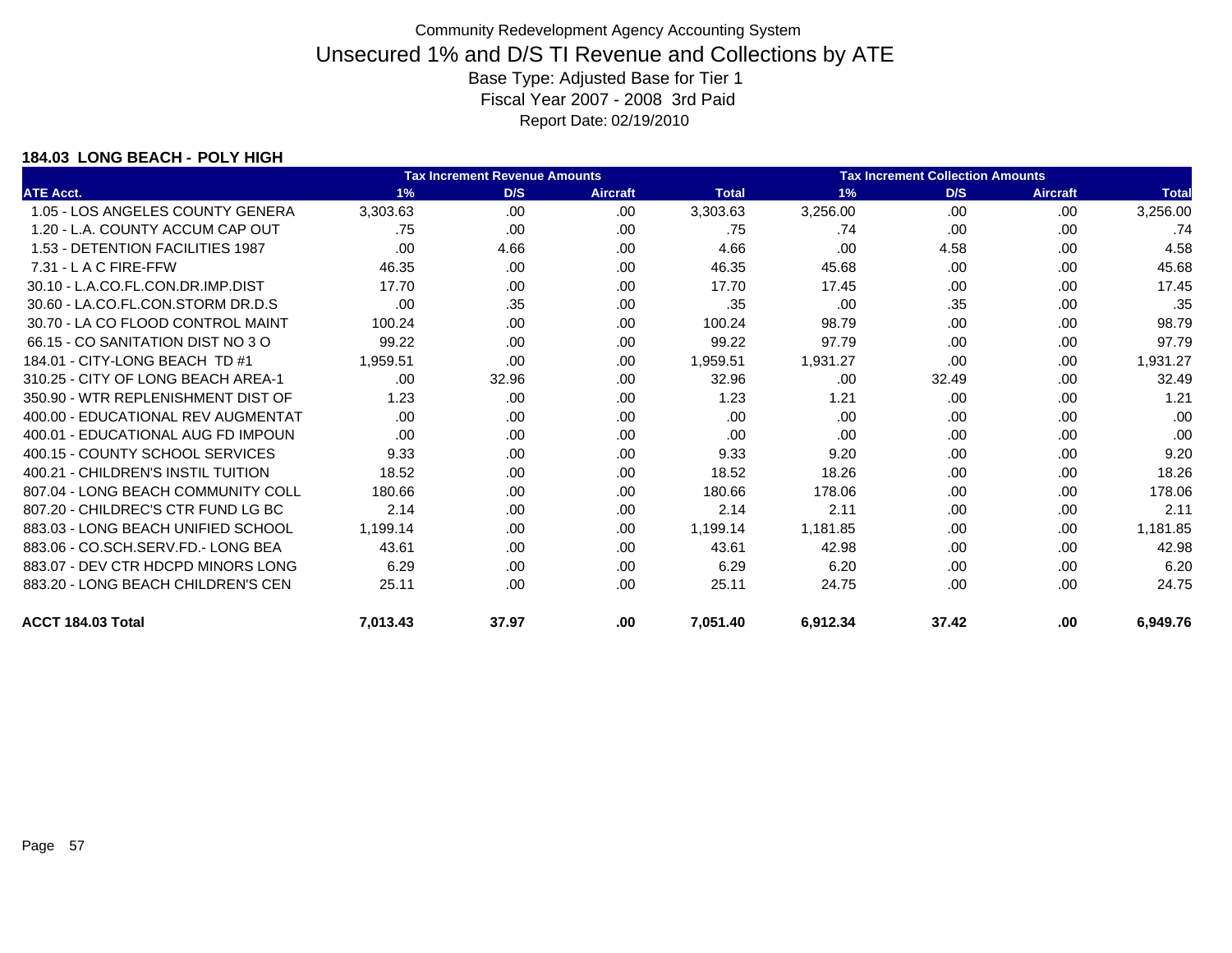### **184.05 LONG BEACH - WEST L.B.IND'L**

|                                    |            | <b>Tax Increment Revenue Amounts</b> |                 | <b>Tax Increment Collection Amounts</b> |            |          |                 |              |  |
|------------------------------------|------------|--------------------------------------|-----------------|-----------------------------------------|------------|----------|-----------------|--------------|--|
| <b>ATE Acct.</b>                   | 1%         | D/S                                  | <b>Aircraft</b> | <b>Total</b>                            | 1%         | D/S      | <b>Aircraft</b> | <b>Total</b> |  |
| 1.05 - LOS ANGELES COUNTY GENERA   | 335,439.54 | .00.                                 | .00.            | 335,439.54                              | 317,566.87 | .00      | .00             | 317,566.87   |  |
| 1.20 - L.A. COUNTY ACCUM CAP OUT   | 77.04      | .00.                                 | .00.            | 77.04                                   | 72.97      | .00      | .00             | 72.97        |  |
| 1.53 - DETENTION FACILITIES 1987   | .00        | 475.89                               | .00             | 475.89                                  | .00        | 450.73   | .00             | 450.73       |  |
| 7.31 - L A C FIRE-FFW              | 4,744.30   | .00.                                 | .00             | 4,744.30                                | 4,493.50   | .00      | .00             | 4,493.50     |  |
| 30.10 - L.A.CO.FL.CON.DR.IMP.DIST  | 2,029.37   | .00                                  | .00             | 2,029.37                                | 1,933.55   | .00      | .00             | 1,933.55     |  |
| 30.60 - LA.CO.FL.CON.STORM DR.D.S  | .00.       | 15.89                                | .00             | 15.89                                   | .00        | 14.97    | .00             | 14.97        |  |
| 30.70 - LA CO FLOOD CONTROL MAINT  | 11,486.44  | .00                                  | .00             | 11,486.44                               | 10,944.12  | .00      | .00             | 10,944.12    |  |
| 66.15 - CO SANITATION DIST NO 3 O  | 11,369.40  | .00.                                 | .00             | 11,369.40                               | 10,832.60  | .00      | .00             | 10,832.60    |  |
| 184.01 - CITY-LONG BEACH TD #1     | 200,543.36 | .00                                  | .00             | 200,543.36                              | 189,942.16 | .00      | .00             | 189,942.16   |  |
| 310.25 - CITY OF LONG BEACH AREA-1 | .00        | 3,373.56                             | .00             | 3,373.56                                | .00        | 3,195.23 | .00             | 3,195.23     |  |
| 350.90 - WTR REPLENISHMENT DIST OF | 126.52     | .00                                  | .00             | 126.52                                  | 119.83     | .00      | .00             | 119.83       |  |
| 400.00 - EDUCATIONAL REV AUGMENTAT | .00        | .00.                                 | .00             | .00                                     | .00        | .00      | .00             | .00          |  |
| 400.01 - EDUCATIONAL AUG FD IMPOUN | .00        | .00                                  | .00             | .00                                     | .00        | .00      | .00             | .00          |  |
| 400.15 - COUNTY SCHOOL SERVICES    | 955.45     | .00.                                 | .00             | 955.45                                  | 904.94     | .00      | .00             | 904.94       |  |
| 400.21 - CHILDREN'S INSTIL TUITION | 1.896.23   | .00.                                 | .00             | 1,896.23                                | 1,795.99   | .00      | .00             | 1,795.99     |  |
| 807.04 - LONG BEACH COMMUNITY COLL | 18,490.04  | .00.                                 | .00             | 18,490.04                               | 17,512.61  | .00      | .00             | 17,512.61    |  |
| 807.20 - CHILDREC'S CTR FUND LG BC | 219.88     | .00.                                 | .00             | 219.88                                  | 208.26     | .00      | .00             | 208.26       |  |
| 883.03 - LONG BEACH UNIFIED SCHOOL | 122,724.05 | .00.                                 | .00.            | 122,724.05                              | 116,236.57 | .00      | .00             | 116,236.57   |  |
| 883.06 - CO.SCH.SERV.FD.- LONG BEA | 4,463.74   | .00.                                 | .00             | 4,463.74                                | 4,227.77   | .00      | .00             | 4,227.77     |  |
| 883.07 - DEV CTR HDCPD MINORS LONG | 643.79     | .00.                                 | .00             | 643.79                                  | 609.76     | .00      | .00             | 609.76       |  |
| 883.20 - LONG BEACH CHILDREN'S CEN | 2,570.04   | .00.                                 | .00             | 2,570.04                                | 2,434.19   | .00      | .00             | 2,434.19     |  |
| ACCT 184.05 Total                  | 717,779.19 | 3,865.34                             | .00             | 721,644.53                              | 679,835.69 | 3,660.93 | .00             | 683,496.62   |  |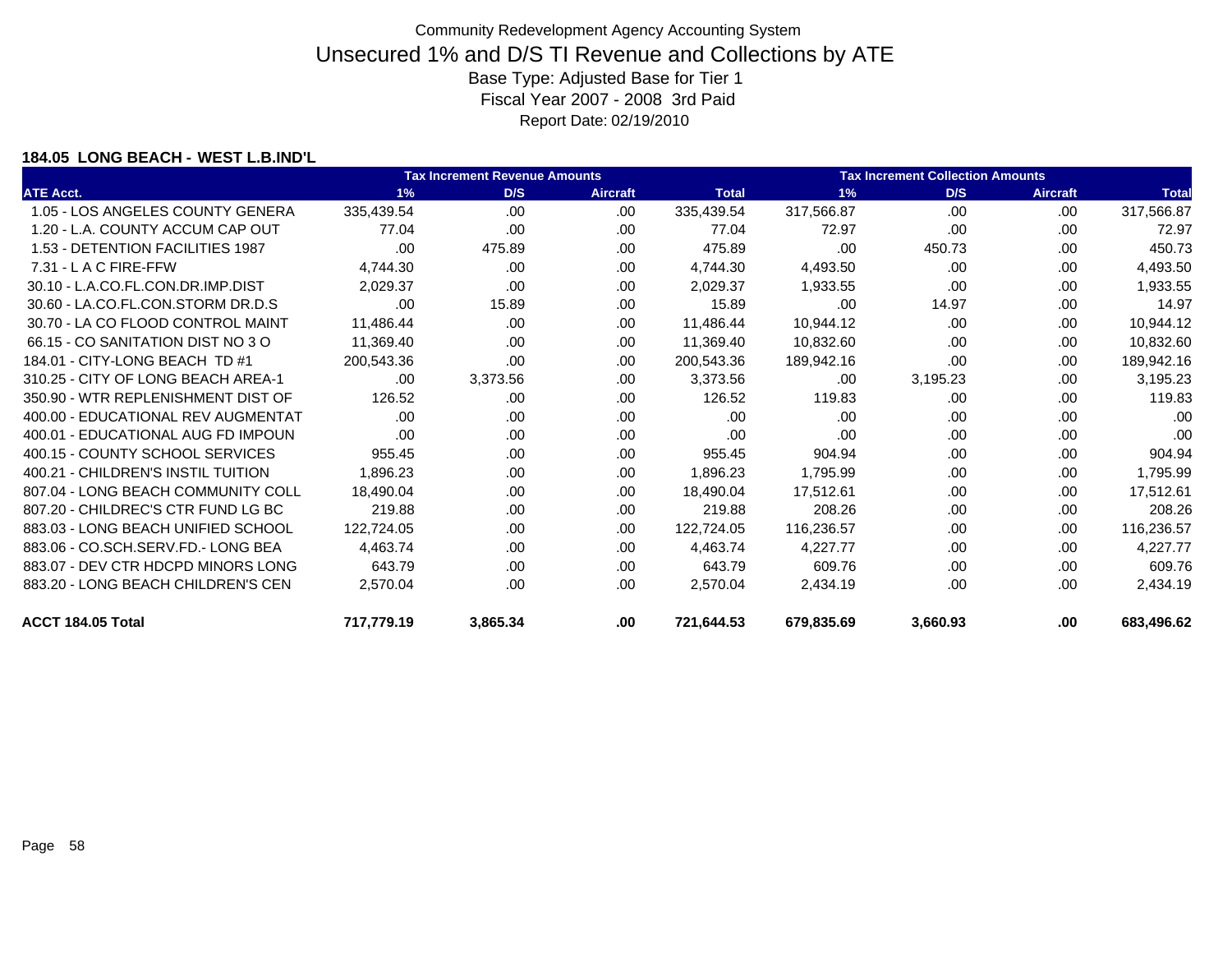### **188.03 L.A. CITY - LITTLE TOKYO**

|                                    | <b>Tax Increment Revenue Amounts</b> |       |                 |              |              | <b>Tax Increment Collection Amounts</b> |                 |              |  |  |
|------------------------------------|--------------------------------------|-------|-----------------|--------------|--------------|-----------------------------------------|-----------------|--------------|--|--|
| <b>ATE Acct.</b>                   | 1%                                   | D/S   | <b>Aircraft</b> | <b>Total</b> | 1%           | D/S                                     | <b>Aircraft</b> | <b>Total</b> |  |  |
| 1.05 - LOS ANGELES COUNTY GENERA   | 1,344.97                             | .00   | .00             | 1,344.97     | $-5,097.25$  | .00                                     | .00             | $-5,097.25$  |  |  |
| 1.20 - L.A. COUNTY ACCUM CAP OUT   | .30                                  | .00   | .00             | .30          | $-1.16$      | .00                                     | .00             | $-1.16$      |  |  |
| 1.53 - DETENTION FACILITIES 1987   | .00                                  | 2.08  | .00.            | 2.08         | .00          | $-7.90$                                 | .00             | $-7.90$      |  |  |
| $7.31 - L$ A C FIRE-FFW            | 17.66                                | .00   | .00             | 17.66        | $-66.93$     | .00.                                    | .00             | $-66.93$     |  |  |
| 30.10 - L.A.CO.FL.CON.DR.IMP.DIST  | 7.20                                 | .00   | .00             | 7.20         | $-27.31$     | .00.                                    | .00             | $-27.31$     |  |  |
| 30.60 - LA.CO.FL.CON.STORM DR.D.S  | .00                                  | 1.18  | .00             | 1.18         | .00          | .39                                     | .00             | .39          |  |  |
| 30.70 - LA CO FLOOD CONTROL MAINT  | 40.79                                | .00   | .00             | 40.79        | $-154.61$    | .00.                                    | .00             | $-154.61$    |  |  |
| 61.80 - GREATER L A CO VECTOR CON  | 1.50                                 | .00   | .00             | 1.50         | $-5.71$      | .00                                     | .00             | $-5.71$      |  |  |
| 188.01 - CITY-LOS ANGELES TD #1    | 1,027.90                             | .00   | .00             | 1,027.90     | $-3,895.77$  | .00                                     | .00             | $-3,895.77$  |  |  |
| 310.30 - CITY OF LA AREA REMAINDER | .00                                  | 14.78 | .00             | 14.78        | .00          | $-56.00$                                | .00             | $-56.00$     |  |  |
| 400.00 - EDUCATIONAL REV AUGMENTAT | .00                                  | .00   | .00             | .00.         | .00          | .00                                     | .00             | .00          |  |  |
| 400.01 - EDUCATIONAL AUG FD IMPOUN | .00                                  | .00   | .00             | .00.         | .00          | .00                                     | .00             | .00          |  |  |
| 400.15 - COUNTY SCHOOL SERVICES    | 3.79                                 | .00   | .00             | 3.79         | $-14.39$     | .00.                                    | .00             | $-14.39$     |  |  |
| 400.21 - CHILDREN'S INSTIL TUITION | 7.54                                 | .00.  | .00             | 7.54         | $-28.57$     | .00.                                    | .00             | $-28.57$     |  |  |
| 805.04 - L.A.CITY COMMUNITY COLLEG | 81.08                                | .00   | .00             | 81.08        | $-307.30$    | .00                                     | .00             | $-307.30$    |  |  |
| 805.20 - L.A.COMM.COLL.CHILDREN'S  | .83                                  | .00   | .00             | .83          | $-3.17$      | .00                                     | .00             | $-3.17$      |  |  |
| 887.03 - LOS ANGELES UNIFIED SCHOO | 596.96                               | .25   | .00             | 597.21       | $-2,262.48$  | $-.94$                                  | .00             | $-2,263.42$  |  |  |
| 887.06 - CO.SCH.SERV.FD.- LOS ANGE | .03                                  | .00   | .00             | .03          | $-12$        | .00                                     | .00             | $-12$        |  |  |
| 887.07 - DEV. CTR. HDCPD MINOR-L A | 3.36                                 | .00.  | .00             | 3.36         | $-12.76$     | .00.                                    | .00             | $-12.76$     |  |  |
| 887.20 - LOS ANGELES CHILDRENS CEN | 9.79                                 | .00   | .00             | 9.79         | $-37.12$     | .00.                                    | .00             | $-37.12$     |  |  |
| ACCT 188.03 Total                  | 3,143.70                             | 18.29 | .00             | 3,161.99     | $-11,914.65$ | $-64.45$                                | .00             | $-11,979.10$ |  |  |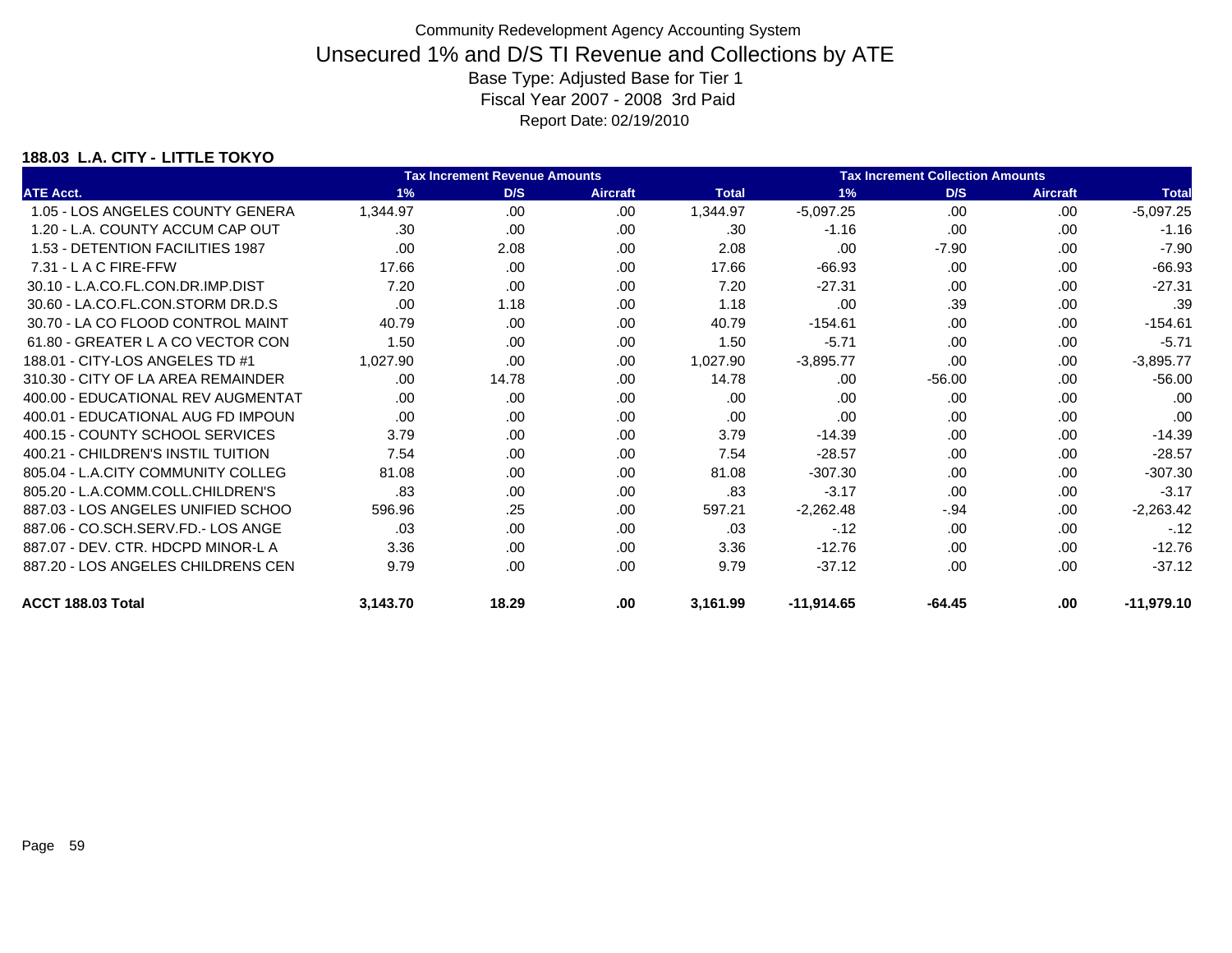### **188.04 L.A. CITY - NORMANDIE**

|                                    | <b>Tax Increment Revenue Amounts</b> |        |                 |              |           | <b>Tax Increment Collection Amounts</b> |                 |              |  |  |
|------------------------------------|--------------------------------------|--------|-----------------|--------------|-----------|-----------------------------------------|-----------------|--------------|--|--|
| <b>ATE Acct.</b>                   | 1%                                   | D/S    | <b>Aircraft</b> | <b>Total</b> | 1%        | D/S                                     | <b>Aircraft</b> | <b>Total</b> |  |  |
| 1.05 - LOS ANGELES COUNTY GENERA   | 14,977.10                            | .00    | .00.            | 14,977.10    | 14,311.42 | .00                                     | .00             | 14,311.42    |  |  |
| 1.20 - L.A. COUNTY ACCUM CAP OUT   | 3.40                                 | .00    | .00.            | 3.40         | 3.25      | .00                                     | .00.            | 3.25         |  |  |
| 1.53 - DETENTION FACILITIES 1987   | .00                                  | 23.22  | .00.            | 23.22        | .00       | 22.17                                   | .00             | 22.17        |  |  |
| $7.31 - L$ A C FIRE-FFW            | 196.69                               | .00    | .00             | 196.69       | 187.95    | .00                                     | .00             | 187.95       |  |  |
| 30.10 - L.A.CO.FL.CON.DR.IMP.DIST  | 80.23                                | .00    | .00             | 80.23        | 76.67     | .00                                     | .00             | 76.67        |  |  |
| 30.60 - LA.CO.FL.CON.STORM DR.D.S  | .00                                  | .71    | .00             | .71          | .00       | .70                                     | .00             | .70          |  |  |
| 30.70 - LA CO FLOOD CONTROL MAINT  | 454.20                               | .00    | .00             | 454.20       | 434.01    | .00                                     | .00             | 434.01       |  |  |
| 61.10 - L A CO WEST VECTOR CONTRO  | 11.17                                | .00    | .00             | 11.17        | 10.67     | .00                                     | .00             | 10.67        |  |  |
| 188.01 - CITY-LOS ANGELES TD #1    | 11,447.74                            | .00    | .00.            | 11,447.74    | 10,938.90 | .00                                     | .00             | 10,938.90    |  |  |
| 310.30 - CITY OF LA AREA REMAINDER | .00                                  | 164.51 | .00.            | 164.51       | .00       | 157.19                                  | .00.            | 157.19       |  |  |
| 400.00 - EDUCATIONAL REV AUGMENTAT | .00                                  | .00    | .00.            | .00          | .00       | .00                                     | .00             | .00          |  |  |
| 400.01 - EDUCATIONAL AUG FD IMPOUN | .00                                  | .00    | .00.            | .00          | .00       | .00                                     | .00             | .00          |  |  |
| 400.15 - COUNTY SCHOOL SERVICES    | 42.28                                | .00    | .00             | 42.28        | 40.41     | .00                                     | .00             | 40.41        |  |  |
| 400.21 - CHILDREN'S INSTIL TUITION | 83.94                                | .00    | .00.            | 83.94        | 80.21     | .00                                     | .00.            | 80.21        |  |  |
| 805.04 - L.A.CITY COMMUNITY COLLEG | 902.73                               | .00    | .00             | 902.73       | 862.61    | .00                                     | .00             | 862.61       |  |  |
| 805.20 - L.A.COMM.COLL.CHILDREN'S  | 9.32                                 | .00    | .00             | 9.32         | 8.91      | .00                                     | .00             | 8.91         |  |  |
| 887.03 - LOS ANGELES UNIFIED SCHOO | 6,646.33                             | 2.76   | .00             | 6,649.09     | 6,350.95  | 2.65                                    | .00             | 6,353.60     |  |  |
| 887.06 - CO.SCH.SERV.FD.- LOS ANGE | .36                                  | .00    | .00.            | .36          | .34       | .00                                     | .00.            | .34          |  |  |
| 887.07 - DEV. CTR. HDCPD MINOR-L A | 37.48                                | .00    | .00.            | 37.48        | 35.82     | .00                                     | .00             | 35.82        |  |  |
| 887.20 - LOS ANGELES CHILDRENS CEN | 109.05                               | .00    | .00             | 109.05       | 104.20    | .00                                     | .00             | 104.20       |  |  |
| ACCT 188.04 Total                  | 35,002.02                            | 191.20 | .00             | 35,193.22    | 33,446.32 | 182.71                                  | .00             | 33,629.03    |  |  |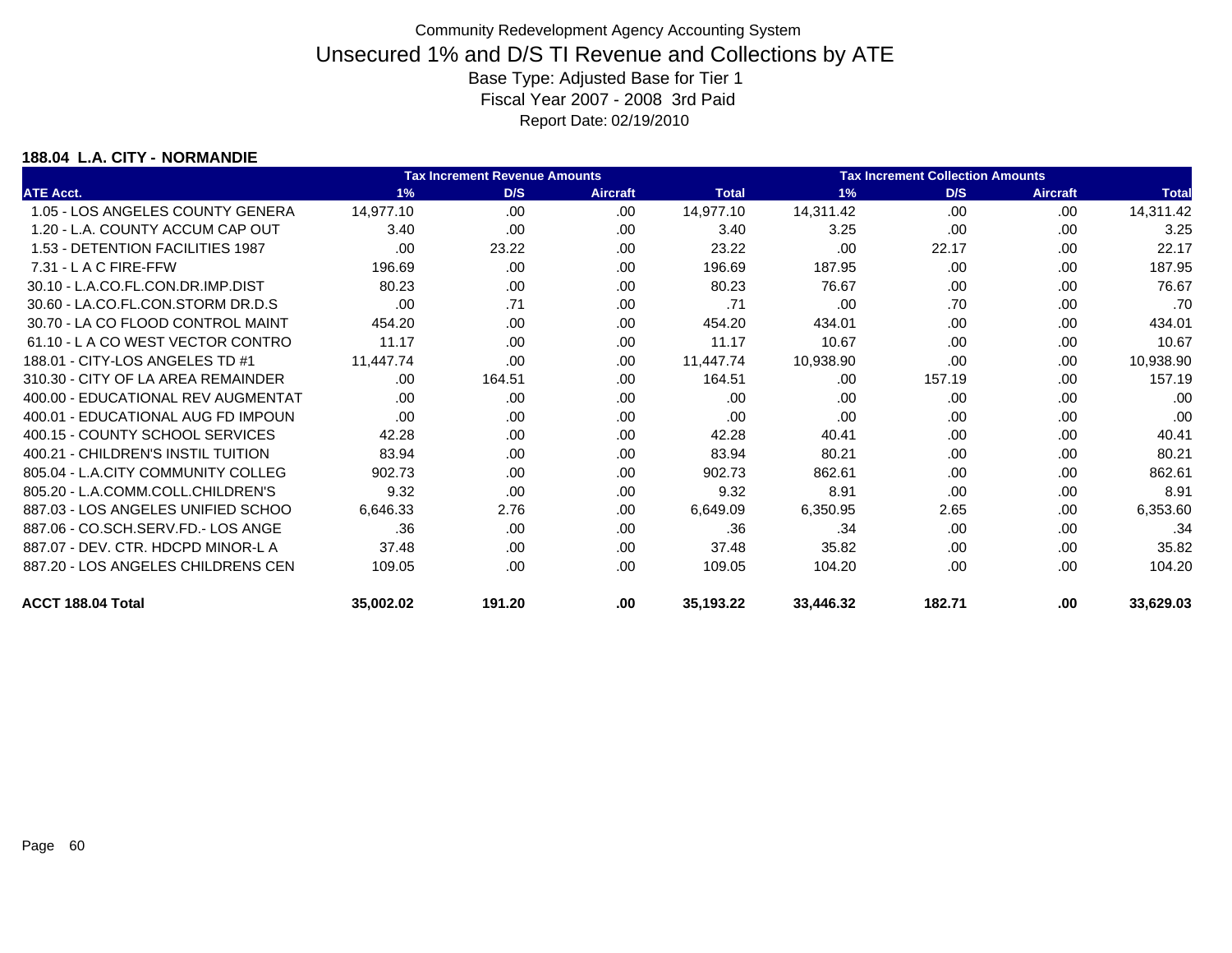#### **188.05 L.A. CITY - BEACON**

|                                    |           | <b>Tax Increment Revenue Amounts</b> |                 | <b>Tax Increment Collection Amounts</b> |          |       |                 |              |
|------------------------------------|-----------|--------------------------------------|-----------------|-----------------------------------------|----------|-------|-----------------|--------------|
| <b>ATE Acct.</b>                   | 1%        | D/S                                  | <b>Aircraft</b> | <b>Total</b>                            | 1%       | D/S   | <b>Aircraft</b> | <b>Total</b> |
| 1.05 - LOS ANGELES COUNTY GENERA   | 5,044.25  | .00                                  | .00.            | 5,044.25                                | 3,738.38 | .00   | .00             | 3,738.38     |
| 1.20 - L.A. COUNTY ACCUM CAP OUT   | 1.15      | .00                                  | .00.            | 1.15                                    | .86      | .00   | .00             | .86          |
| 1.53 - DETENTION FACILITIES 1987   | .00       | 7.84                                 | .00             | 7.84                                    | .00      | 5.80  | .00             | 5.80         |
| $7.31 - L$ A C FIRE-FFW            | 66.34     | .00                                  | .00             | 66.34                                   | 49.19    | .00   | .00             | 49.19        |
| 30.10 - L.A.CO.FL.CON.DR.IMP.DIST  | 28.17     | .00                                  | .00             | 28.17                                   | 21.18    | .00   | .00             | 21.18        |
| 30.60 - LA.CO.FL.CON.STORM DR.D.S  | .00       | .38                                  | .00.            | .38                                     | .00      | .23   | .00             | .23          |
| 30.70 - LA CO FLOOD CONTROL MAINT  | 159.49    | .00                                  | .00             | 159.49                                  | 119.90   | .00   | .00             | 119.90       |
| 61.80 - GREATER L A CO VECTOR CON  | 5.55      | .00                                  | .00.            | 5.55                                    | 4.11     | .00   | .00             | 4.11         |
| 188.01 - CITY-LOS ANGELES TD #1    | 3.861.70  | .00                                  | .00             | 3,861.70                                | 2,863.44 | .00   | .00             | 2,863.44     |
| 310.30 - CITY OF LA AREA REMAINDER | .00       | 55.50                                | .00             | 55.50                                   | .00      | 41.16 | .00             | 41.16        |
| 350.90 - WTR REPLENISHMENT DIST OF | 1.89      | .00                                  | .00             | 1.89                                    | 1.40     | .00   | .00             | 1.40         |
| 400.00 - EDUCATIONAL REV AUGMENTAT | .00       | .00                                  | .00             | .00                                     | .00      | .00   | .00             | .00          |
| 400.01 - EDUCATIONAL AUG FD IMPOUN | .00       | .00                                  | .00             | .00                                     | .00      | .00   | .00             | .00          |
| 400.15 - COUNTY SCHOOL SERVICES    | 14.26     | .00                                  | .00.            | 14.26                                   | 10.57    | .00   | .00             | 10.57        |
| 400.21 - CHILDREN'S INSTIL TUITION | 28.31     | .00                                  | .00.            | 28.31                                   | 20.99    | .00   | .00             | 20.99        |
| 805.04 - L.A.CITY COMMUNITY COLLEG | 304.39    | .00                                  | .00             | 304.39                                  | 225.71   | .00   | .00             | 225.71       |
| 805.20 - L.A.COMM.COLL.CHILDREN'S  | 3.14      | .00                                  | .00             | 3.14                                    | 2.33     | .00   | .00             | 2.33         |
| 887.03 - LOS ANGELES UNIFIED SCHOO | 2,241.05  | .93                                  | .00             | 2,241.98                                | 1,661.73 | .69   | .00             | 1,662.42     |
| 887.06 - CO.SCH.SERV.FD.- LOS ANGE | .12       | .00                                  | .00             | .12                                     | .09      | .00   | .00             | .09          |
| 887.07 - DEV. CTR. HDCPD MINOR-L A | 12.64     | .00                                  | .00             | 12.64                                   | 9.37     | .00   | .00             | 9.37         |
| 887.20 - LOS ANGELES CHILDRENS CEN | 36.77     | .00                                  | .00             | 36.77                                   | 27.27    | .00   | .00             | 27.27        |
| ACCT 188.05 Total                  | 11,809.22 | 64.65                                | .00             | 11,873.87                               | 8,756.52 | 47.88 | .00             | 8.804.40     |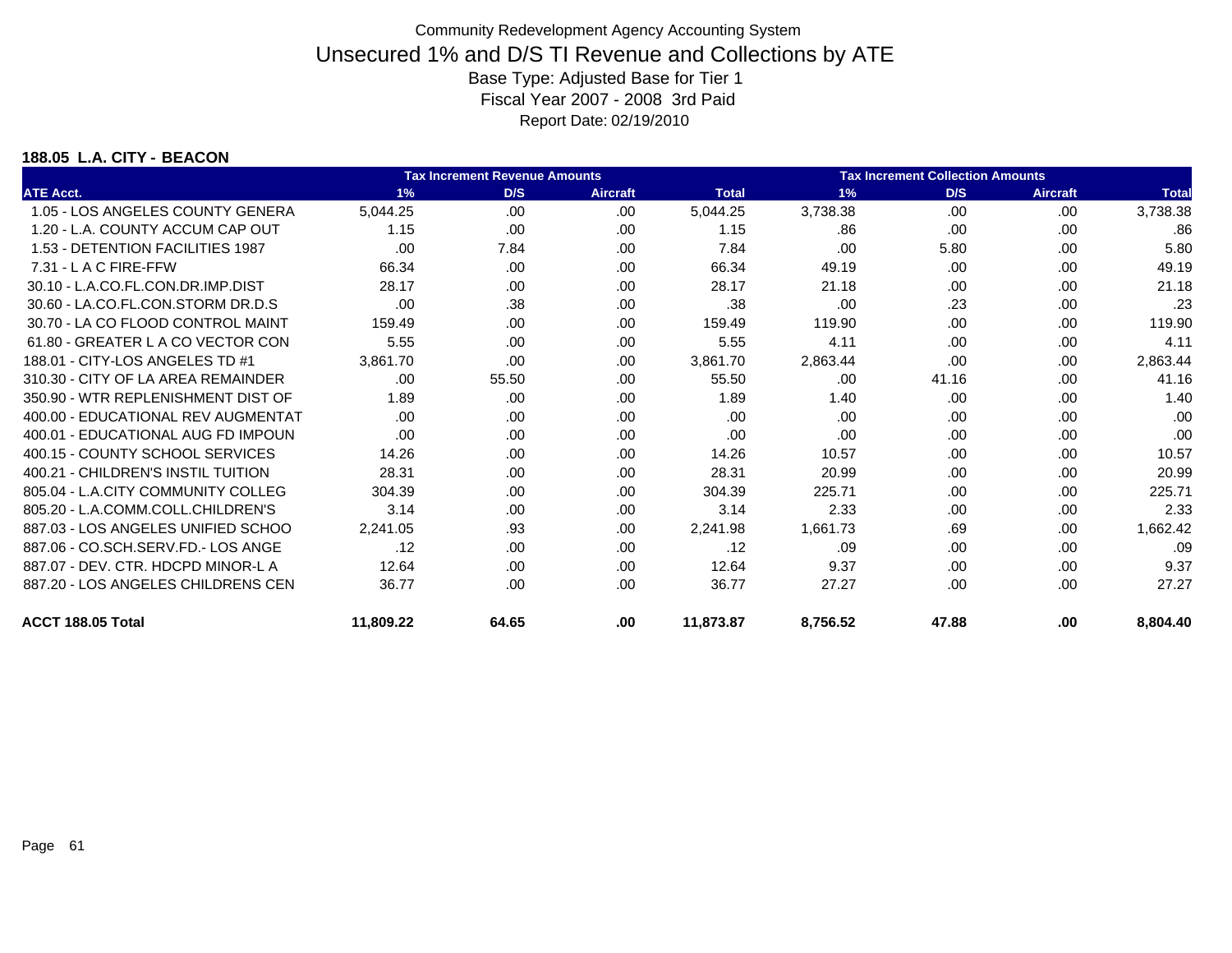### **188.07 L.A. CITY - PICO UNION # 1**

|                                    | <b>Tax Increment Revenue Amounts</b> |          |                 |              | <b>Tax Increment Collection Amounts</b> |          |                 |              |  |
|------------------------------------|--------------------------------------|----------|-----------------|--------------|-----------------------------------------|----------|-----------------|--------------|--|
| <b>ATE Acct.</b>                   | 1%                                   | D/S      | <b>Aircraft</b> | <b>Total</b> | 1%                                      | D/S      | <b>Aircraft</b> | <b>Total</b> |  |
| 1.05 - LOS ANGELES COUNTY GENERA   | $-5,538.71$                          | .00      | .00             | $-5,538.71$  | -4,869.49                               | .00      | .00             | $-4,869.49$  |  |
| 1.20 - L.A. COUNTY ACCUM CAP OUT   | $-1.25$                              | .00      | .00             | $-1.25$      | $-1.10$                                 | .00      | .00             | $-1.10$      |  |
| 1.53 - DETENTION FACILITIES 1987   | .00                                  | $-8.59$  | .00.            | $-8.59$      | .00                                     | $-7.54$  | .00             | $-7.54$      |  |
| $7.31 - L$ A C FIRE-FFW            | $-72.74$                             | .00      | .00             | $-72.74$     | $-63.94$                                | .00.     | .00             | $-63.94$     |  |
| 30.10 - L.A.CO.FL.CON.DR.IMP.DIST  | $-29.65$                             | .00.     | .00             | $-29.65$     | $-26.07$                                | .00.     | .00             | $-26.07$     |  |
| 30.60 - LA.CO.FL.CON.STORM DR.D.S  | .00                                  | .11      | .00             | .11          | .00                                     | .10      | .00             | .10          |  |
| 30.70 - LA CO FLOOD CONTROL MAINT  | $-167.91$                            | .00      | .00             | $-167.91$    | $-147.62$                               | .00.     | .00             | $-147.62$    |  |
| 61.10 - L A CO WEST VECTOR CONTRO  | $-4.13$                              | .00      | .00             | $-4.13$      | $-3.62$                                 | .00      | .00             | $-3.62$      |  |
| 188.01 - CITY-LOS ANGELES TD #1    | $-4,233.88$                          | .00      | .00             | $-4,233.88$  | $-3,722.28$                             | .00      | .00             | $-3,722.28$  |  |
| 310.30 - CITY OF LA AREA REMAINDER | .00.                                 | $-60.83$ | .00             | $-60.83$     | .00                                     | $-53.49$ | .00             | $-53.49$     |  |
| 400.00 - EDUCATIONAL REV AUGMENTAT | .00                                  | .00      | .00             | .00.         | .00                                     | .00      | .00             | .00          |  |
| 400.01 - EDUCATIONAL AUG FD IMPOUN | .00                                  | .00      | .00             | .00.         | .00                                     | .00      | .00             | .00          |  |
| 400.15 - COUNTY SCHOOL SERVICES    | $-15.63$                             | .00      | .00             | $-15.63$     | $-13.74$                                | .00.     | .00             | $-13.74$     |  |
| 400.21 - CHILDREN'S INSTIL TUITION | $-31.03$                             | .00.     | .00             | $-31.03$     | $-27.28$                                | .00.     | .00             | $-27.28$     |  |
| 805.04 - L.A.CITY COMMUNITY COLLEG | $-333.72$                            | .00      | .00             | $-333.72$    | $-293.40$                               | .00      | .00             | $-293.40$    |  |
| 805.20 - L.A.COMM.COLL.CHILDREN'S  | $-3.44$                              | .00      | .00             | $-3.44$      | $-3.02$                                 | .00      | .00             | $-3.02$      |  |
| 887.03 - LOS ANGELES UNIFIED SCHOO | $-2,457.09$                          | $-1.02$  | .00             | $-2,458.11$  | $-2,160.22$                             | $-.90$   | .00             | $-2,161.12$  |  |
| 887.06 - CO.SCH.SERV.FD.- LOS ANGE | $-.13$                               | .00      | .00             | $-.13$       | $-.11$                                  | .00      | .00             | $-.11$       |  |
| 887.07 - DEV. CTR. HDCPD MINOR-L A | $-13.85$                             | .00.     | .00             | $-13.85$     | $-12.18$                                | .00.     | .00             | $-12.18$     |  |
| 887.20 - LOS ANGELES CHILDRENS CEN | $-40.31$                             | .00.     | .00             | $-40.31$     | $-35.44$                                | .00.     | .00             | $-35.44$     |  |
| ACCT 188.07 Total                  | $-12,943.47$                         | $-70.33$ | .00             | $-13,013.80$ | $-11,379.51$                            | $-61.83$ | .00             | $-11,441.34$ |  |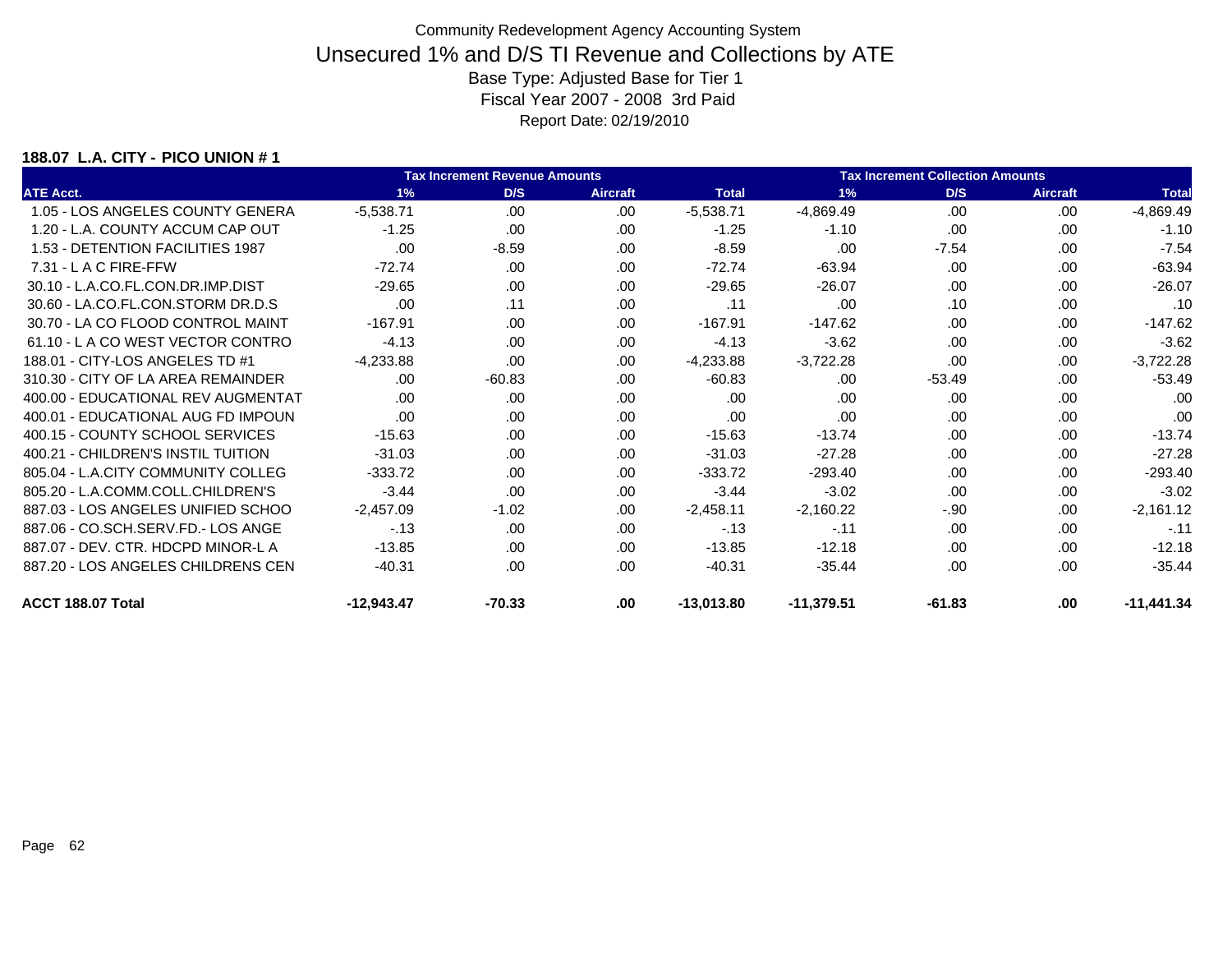### **188.08 L.A. CITY - BUNKER HILL**

|                                    | <b>Tax Increment Revenue Amounts</b> |          |                 |              | <b>Tax Increment Collection Amounts</b> |          |                 |              |  |
|------------------------------------|--------------------------------------|----------|-----------------|--------------|-----------------------------------------|----------|-----------------|--------------|--|
| <b>ATE Acct.</b>                   | 1%                                   | D/S      | <b>Aircraft</b> | <b>Total</b> | 1%                                      | D/S      | <b>Aircraft</b> | <b>Total</b> |  |
| 1.05 - LOS ANGELES COUNTY GENERA   | 416,380.82                           | .00.     | .00.            | 416,380.82   | 405,990.42                              | .00      | .00             | 405,990.42   |  |
| 1.20 - L.A. COUNTY ACCUM CAP OUT   | 94.82                                | .00      | .00             | 94.82        | 92.45                                   | .00      | .00             | 92.45        |  |
| 1.53 - DETENTION FACILITIES 1987   | .00                                  | 645.17   | .00             | 645.17       | .00                                     | 629.07   | .00             | 629.07       |  |
| 7.31 - L A C FIRE-FFW              | 5,468.62                             | .00      | .00.            | 5,468.62     | 5,332.16                                | .00      | .00             | 5,332.16     |  |
| 30.10 - L.A.CO.FL.CON.DR.IMP.DIST  | 2,231.04                             | .00      | .00             | 2,231.04     | 2,175.36                                | .00      | .00             | 2,175.36     |  |
| 30.60 - LA.CO.FL.CON.STORM DR.D.S  | .00                                  | 30.75    | .00             | 30.75        | .00                                     | 29.95    | .00             | 29.95        |  |
| 30.70 - LA CO FLOOD CONTROL MAINT  | 12,627.93                            | .00.     | .00.            | 12,627.93    | 12,312.81                               | .00      | .00             | 12,312.81    |  |
| 61.10 - LA CO WEST VECTOR CONTRO   | 310.75                               | .00.     | .00.            | 310.75       | 303.00                                  | .00      | .00             | 303.00       |  |
| 188.01 - CITY-LOS ANGELES TD #1    | 318,258.95                           | .00      | .00.            | 318,258.95   | 310,317.10                              | .00      | .00.            | 310,317.10   |  |
| 310.30 - CITY OF LA AREA REMAINDER | .00.                                 | 4,573.62 | .00             | 4,573.62     | .00                                     | 4,459.49 | .00             | 4,459.49     |  |
| 400.00 - EDUCATIONAL REV AUGMENTAT | .00                                  | .00      | .00.            | .00          | .00                                     | .00      | .00             | .00          |  |
| 400.01 - EDUCATIONAL AUG FD IMPOUN | .00                                  | .00.     | .00             | .00          | .00                                     | .00      | .00             | .00          |  |
| 400.15 - COUNTY SCHOOL SERVICES    | 1,176.06                             | .00.     | .00             | 1,176.06     | 1,146.71                                | .00      | .00             | 1,146.71     |  |
| 400.21 - CHILDREN'S INSTIL TUITION | 2,334.06                             | .00.     | .00             | 2,334.06     | 2,275.82                                | .00      | .00             | 2,275.82     |  |
| 805.04 - L.A.CITY COMMUNITY COLLEG | 25,098.37                            | .00      | .00.            | 25,098.37    | 24,472.07                               | .00      | .00             | 24,472.07    |  |
| 805.20 - L.A.COMM.COLL.CHILDREN'S  | 259.51                               | .00      | .00             | 259.51       | 253.04                                  | .00      | .00             | 253.04       |  |
| 887.03 - LOS ANGELES UNIFIED SCHOO | 184,785.10                           | 76.88    | .00             | 184,861.98   | 180,173.96                              | 74.96    | .00             | 180,248.92   |  |
| 887.06 - CO.SCH.SERV.FD.- LOS ANGE | 10.30                                | .00      | .00             | 10.30        | 10.04                                   | .00      | .00             | 10.04        |  |
| 887.07 - DEV. CTR. HDCPD MINOR-L A | 1,042.26                             | .00.     | .00             | 1,042.26     | 1,016.25                                | .00      | .00             | 1,016.25     |  |
| 887.20 - LOS ANGELES CHILDRENS CEN | 3,032.03                             | .00.     | .00.            | 3,032.03     | 2,956.37                                | .00      | .00             | 2,956.37     |  |
| ACCT 188.08 Total                  | 973,110.62                           | 5,326.42 | .00             | 978,437.04   | 948,827.56                              | 5,193.47 | .00             | 954,021.03   |  |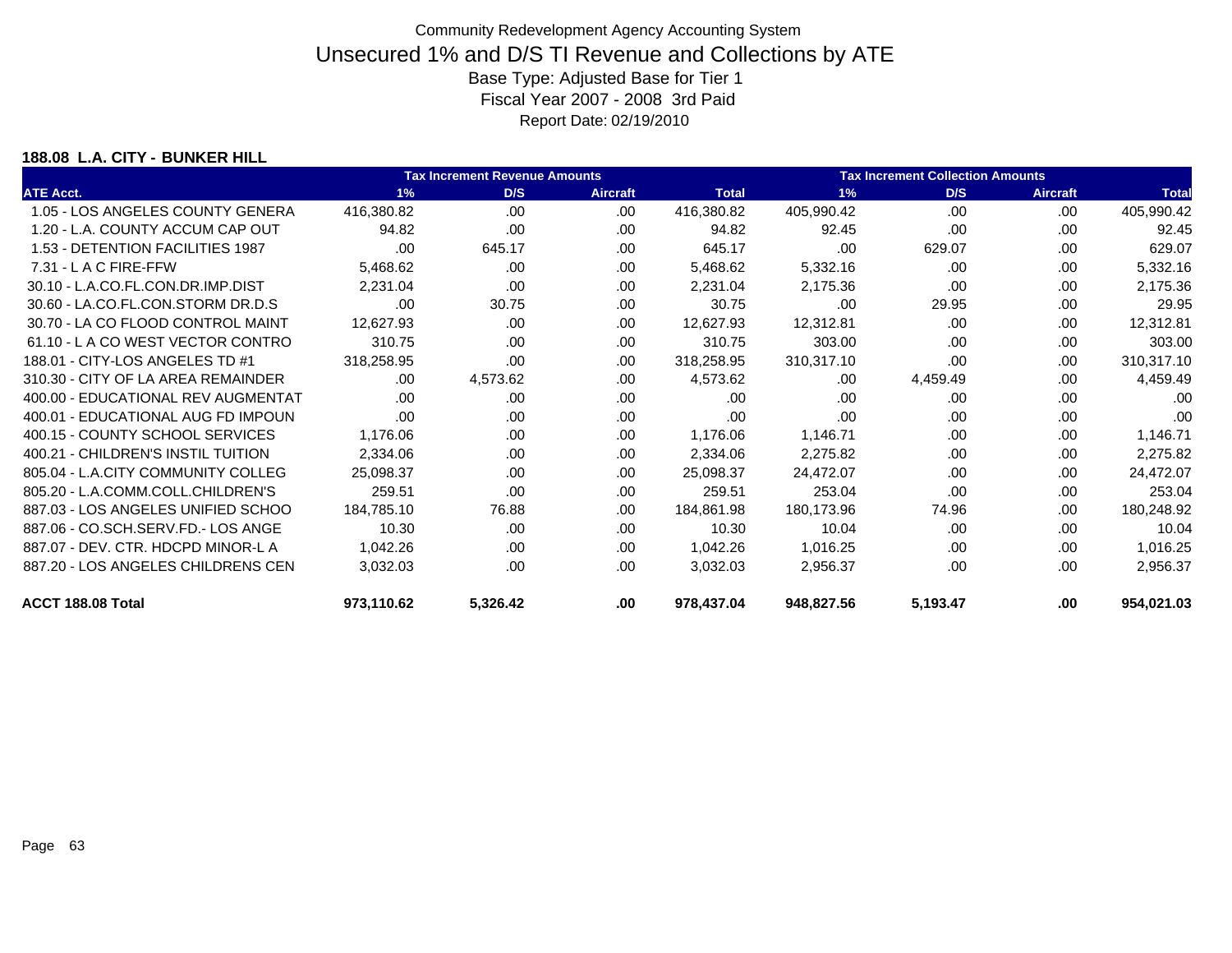### **188.09 L.A. CITY - EXPOSITION/UNIVERISTY PARK RP**

|                                    |           | <b>Tax Increment Revenue Amounts</b> |                 |              | <b>Tax Increment Collection Amounts</b> |        |                 |              |
|------------------------------------|-----------|--------------------------------------|-----------------|--------------|-----------------------------------------|--------|-----------------|--------------|
| <b>ATE Acct.</b>                   | 1%        | D/S                                  | <b>Aircraft</b> | <b>Total</b> | 1%                                      | D/S    | <b>Aircraft</b> | <b>Total</b> |
| 1.05 - LOS ANGELES COUNTY GENERA   | 11,192.50 | .00                                  | .00.            | 11,192.50    | 10,263.72                               | .00    | .00             | 10,263.72    |
| 1.20 - L.A. COUNTY ACCUM CAP OUT   | 2.54      | .00                                  | .00             | 2.54         | 2.33                                    | .00    | .00             | 2.33         |
| 1.53 - DETENTION FACILITIES 1987   | .00       | 17.34                                | .00             | 17.34        | .00                                     | 15.91  | .00             | 15.91        |
| $7.31 - L$ A C FIRE-FFW            | 146.99    | .00                                  | .00             | 146.99       | 134.79                                  | .00.   | .00             | 134.79       |
| 30.10 - L.A.CO.FL.CON.DR.IMP.DIST  | 59.97     | .00                                  | .00             | 59.97        | 54.99                                   | .00    | .00             | 54.99        |
| 30.60 - LA.CO.FL.CON.STORM DR.D.S  | .00       | .63                                  | .00.            | .63          | .00                                     | .55    | .00             | .55          |
| 30.70 - LA CO FLOOD CONTROL MAINT  | 339.44    | .00                                  | .00             | 339.44       | 311.27                                  | .00    | .00             | 311.27       |
| 61.10 - L A CO WEST VECTOR CONTRO  | 8.35      | .00                                  | .00.            | 8.35         | 7.66                                    | .00.   | .00             | 7.66         |
| 188.01 - CITY-LOS ANGELES TD #1    | 8,554.91  | .00                                  | .00.            | 8,554.91     | 7,844.98                                | .00    | .00             | 7,844.98     |
| 310.30 - CITY OF LA AREA REMAINDER | .00       | 122.94                               | .00.            | 122.94       | .00                                     | 112.74 | .00             | 112.74       |
| 400.00 - EDUCATIONAL REV AUGMENTAT | .00       | .00                                  | .00             | .00.         | .00                                     | .00.   | .00             | .00          |
| 400.01 - EDUCATIONAL AUG FD IMPOUN | .00       | .00.                                 | .00             | .00.         | .00.                                    | .00    | .00             | .00          |
| 400.15 - COUNTY SCHOOL SERVICES    | 31.61     | .00                                  | .00.            | 31.61        | 28.98                                   | .00.   | .00             | 28.98        |
| 400.21 - CHILDREN'S INSTIL TUITION | 62.74     | .00                                  | .00.            | 62.74        | 57.53                                   | .00.   | .00             | 57.53        |
| 805.04 - L.A.CITY COMMUNITY COLLEG | 674.65    | .00                                  | .00             | 674.65       | 618.66                                  | .00    | .00             | 618.66       |
| 805.20 - L.A.COMM.COLL.CHILDREN'S  | 6.97      | .00                                  | .00             | 6.97         | 6.39                                    | .00    | .00             | 6.39         |
| 887.03 - LOS ANGELES UNIFIED SCHOO | 4,967.08  | 2.07                                 | .00             | 4,969.15     | 4,554.89                                | 1.89   | .00             | 4,556.78     |
| 887.06 - CO.SCH.SERV.FD.- LOS ANGE | .27       | .00                                  | .00             | .27          | .25                                     | .00.   | .00             | .25          |
| 887.07 - DEV. CTR. HDCPD MINOR-L A | 28.01     | .00.                                 | .00             | 28.01        | 25.69                                   | .00.   | .00             | 25.69        |
| 887.20 - LOS ANGELES CHILDRENS CEN | 81.50     | .00.                                 | .00             | 81.50        | 74.73                                   | .00.   | .00             | 74.73        |
| ACCT 188.09 Total                  | 26,157.53 | 142.98                               | .00             | 26,300.51    | 23,986.86                               | 131.09 | .00             | 24,117.95    |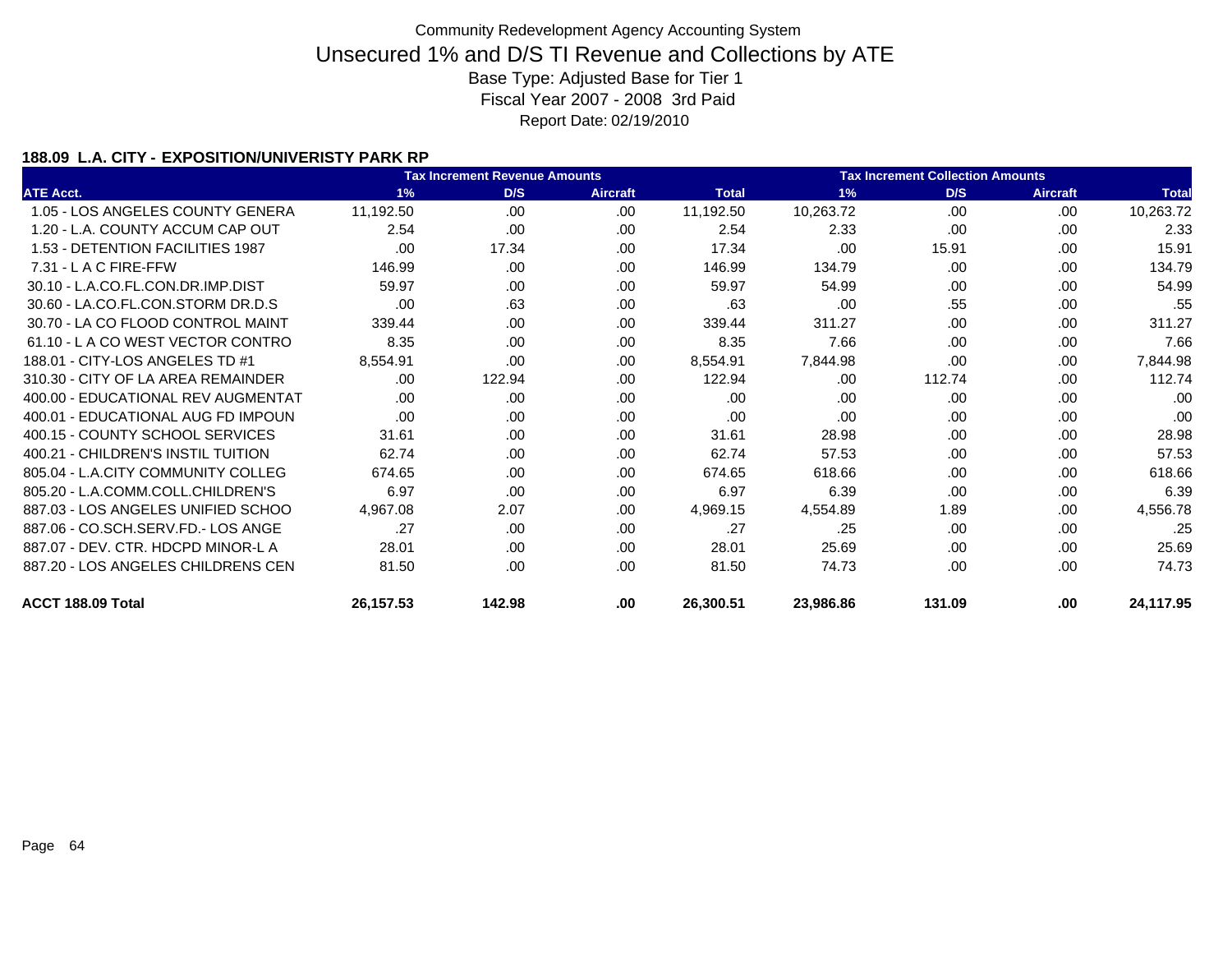#### **188.10 L.A. CITY - WATTS**

|                                    |          | <b>Tax Increment Revenue Amounts</b> |                 | <b>Tax Increment Collection Amounts</b> |          |       |                 |              |
|------------------------------------|----------|--------------------------------------|-----------------|-----------------------------------------|----------|-------|-----------------|--------------|
| <b>ATE Acct.</b>                   | 1%       | D/S                                  | <b>Aircraft</b> | <b>Total</b>                            | 1%       | D/S   | <b>Aircraft</b> | <b>Total</b> |
| 1.05 - LOS ANGELES COUNTY GENERA   | 2,264.23 | .00                                  | .00             | 2,264.23                                | 2,227.20 | .00   | .00             | 2,227.20     |
| 1.20 - L.A. COUNTY ACCUM CAP OUT   | .51      | .00                                  | .00             | .51                                     | .50      | .00   | .00             | .50          |
| 1.53 - DETENTION FACILITIES 1987   | .00      | 3.56                                 | .00             | 3.56                                    | .00      | 3.51  | .00             | 3.51         |
| 7.31 - L A C FIRE-FFW              | 29.33    | .00                                  | .00             | 29.33                                   | 28.85    | .00   | .00             | 28.85        |
| 30.10 - L.A.CO.FL.CON.DR.IMP.DIST  | 12.13    | .00                                  | .00             | 12.13                                   | 11.93    | .00   | .00             | 11.93        |
| 30.60 - LA.CO.FL.CON.STORM DR.D.S  | .00      | .21                                  | .00.            | .21                                     | .00      | .21   | .00             | .21          |
| 30.70 - LA CO FLOOD CONTROL MAINT  | 68.66    | .00.                                 | .00             | 68.66                                   | 67.54    | .00.  | .00.            | 67.54        |
| 61.80 - GREATER L A CO VECTOR CON  | 2.58     | .00.                                 | .00             | 2.58                                    | 2.53     | .00.  | .00.            | 2.53         |
| 66.05 - CO SANITATION DIST NO 1 O  | 94.28    | .00.                                 | .00             | 94.28                                   | 92.73    | .00   | .00             | 92.73        |
| 188.01 - CITY-LOS ANGELES TD #1    | 1.730.15 | .00                                  | .00             | 1,730.15                                | 1,701.85 | .00   | .00             | 1,701.85     |
| 310.30 - CITY OF LA AREA REMAINDER | .00.     | 25.32                                | .00             | 25.32                                   | .00      | 24.90 | .00.            | 24.90        |
| 350.90 - WTR REPLENISHMENT DIST OF | .84      | .00.                                 | .00             | .84                                     | .83      | .00.  | .00             | .83          |
| 400.00 - EDUCATIONAL REV AUGMENTAT | .00      | .00                                  | .00             | .00                                     | .00      | .00   | .00             | .00          |
| 400.01 - EDUCATIONAL AUG FD IMPOUN | .00      | .00                                  | .00             | .00                                     | .00      | .00   | .00             | .00          |
| 400.15 - COUNTY SCHOOL SERVICES    | 6.39     | .00.                                 | .00.            | 6.39                                    | 6.29     | .00.  | .00             | 6.29         |
| 400.21 - CHILDREN'S INSTIL TUITION | 12.69    | .00.                                 | .00.            | 12.69                                   | 12.48    | .00.  | .00.            | 12.48        |
| 805.04 - L.A.CITY COMMUNITY COLLEG | 136.47   | .00.                                 | .00             | 136.47                                  | 134.24   | .00.  | .00.            | 134.24       |
| 805.20 - L.A.COMM.COLL.CHILDREN'S  | 1.41     | .00.                                 | .00             | 1.41                                    | 1.38     | .00.  | .00             | 1.38         |
| 887.03 - LOS ANGELES UNIFIED SCHOO | 1.004.81 | .43                                  | .00             | 1.005.24                                | 988.38   | .42   | .00.            | 988.80       |
| 887.06 - CO.SCH.SERV.FD.- LOS ANGE | .05      | .00.                                 | .00.            | .05                                     | .05      | .00   | .00.            | .05          |
| 887.07 - DEV. CTR. HDCPD MINOR-L A | 5.66     | .00.                                 | .00             | 5.66                                    | 5.57     | .00   | .00             | 5.57         |
| 887.20 - LOS ANGELES CHILDRENS CEN | 16.48    | .00                                  | .00             | 16.48                                   | 16.21    | .00.  | .00             | 16.21        |
| ACCT 188.10 Total                  | 5,386.67 | 29.52                                | .00             | 5,416.19                                | 5,298.56 | 29.04 | .00             | 5,327.60     |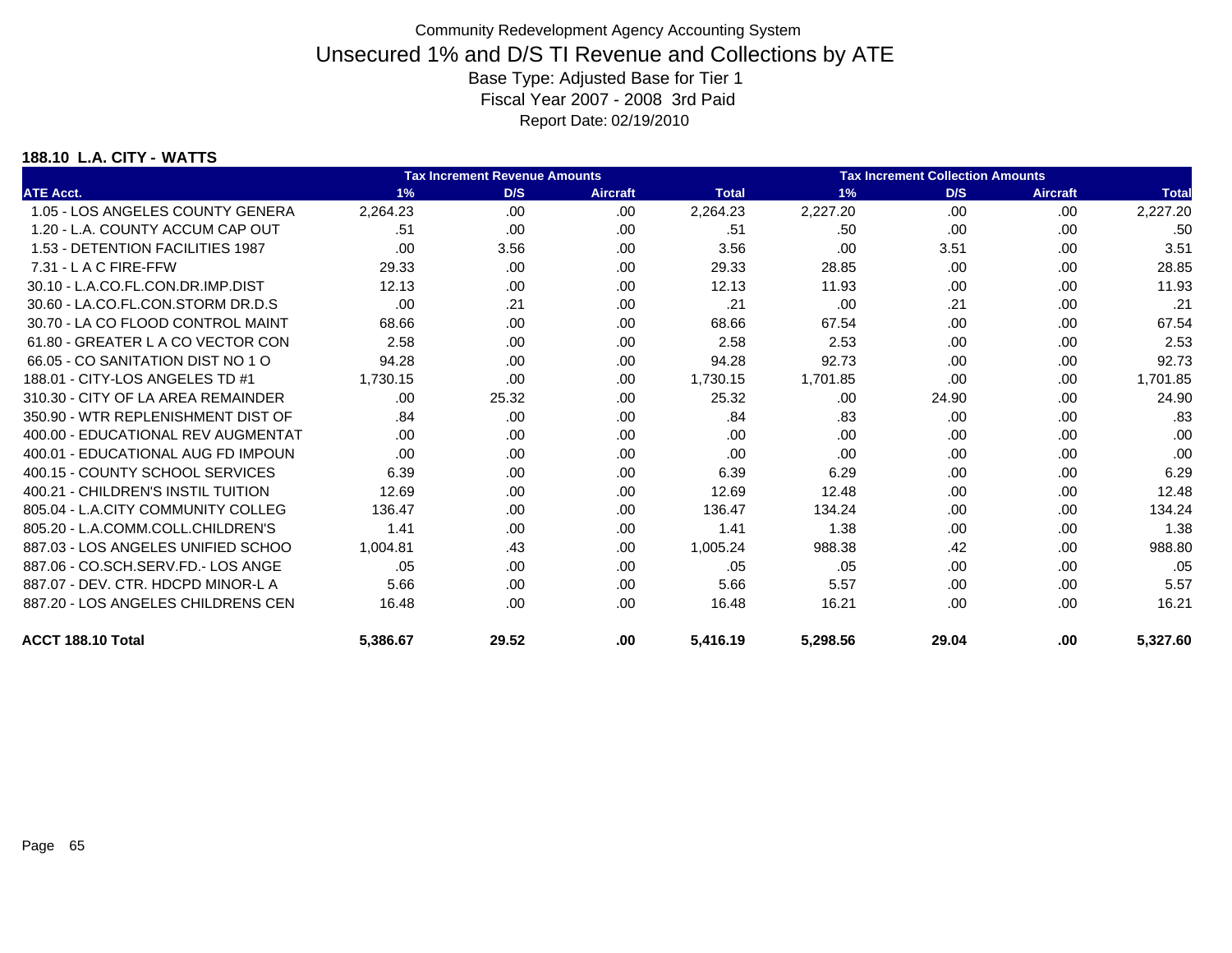### **188.18 L.A. CITY - MONTEREY HILLS**

|                                    |        | <b>Tax Increment Revenue Amounts</b> |                 | <b>Tax Increment Collection Amounts</b> |        |      |                 |              |
|------------------------------------|--------|--------------------------------------|-----------------|-----------------------------------------|--------|------|-----------------|--------------|
| <b>ATE Acct.</b>                   | 1%     | D/S                                  | <b>Aircraft</b> | <b>Total</b>                            | 1%     | D/S  | <b>Aircraft</b> | <b>Total</b> |
| 1.05 - LOS ANGELES COUNTY GENERA   | 159.90 | .00                                  | .00             | 159.90                                  | 96.36  | .00  | .00             | 96.36        |
| 1.20 - L.A. COUNTY ACCUM CAP OUT   | .03    | .00.                                 | .00             | .03                                     | .02    | .00  | .00             | .02          |
| 1.53 - DETENTION FACILITIES 1987   | .00.   | .24                                  | .00             | .24                                     | .00    | .14  | .00             | .14          |
| $7.31 - L$ A C FIRE-FFW            | 2.09   | .00                                  | .00             | 2.09                                    | 1.26   | .00  | .00             | 1.26         |
| 30.10 - L.A.CO.FL.CON.DR.IMP.DIST  | .85    | .00.                                 | .00             | .85                                     | .51    | .00  | .00             | .51          |
| 30.60 - LA.CO.FL.CON.STORM DR.D.S  | .00    | .03                                  | .00             | .03                                     | .00    | .02  | .00             | .02          |
| 30.70 - LA CO FLOOD CONTROL MAINT  | 4.84   | .00.                                 | .00             | 4.84                                    | 2.92   | .00  | .00             | 2.92         |
| 61.80 - GREATER L A CO VECTOR CON  | .17    | .00                                  | .00             | .17                                     | .10    | .00  | .00             | .10          |
| 188.01 - CITY-LOS ANGELES TD #1    | 122.15 | .00                                  | .00             | 122.15                                  | 73.60  | .00  | .00             | 73.60        |
| 310.30 - CITY OF LA AREA REMAINDER | .00    | 1.76                                 | .00             | 1.76                                    | .00    | 1.06 | .00             | 1.06         |
| 400.00 - EDUCATIONAL REV AUGMENTAT | .00    | .00                                  | .00             | .00                                     | .00    | .00  | .00             | .00          |
| 400.01 - EDUCATIONAL AUG FD IMPOUN | .00.   | .00.                                 | .00             | .00                                     | .00    | .00  | .00             | .00          |
| 400.15 - COUNTY SCHOOL SERVICES    | .45    | .00                                  | .00             | .45                                     | .27    | .00  | .00             | .27          |
| 400.21 - CHILDREN'S INSTIL TUITION | .89    | .00.                                 | .00.            | .89                                     | .54    | .00  | .00             | .54          |
| 805.04 - L.A.CITY COMMUNITY COLLEG | 9.63   | .00                                  | .00             | 9.63                                    | 5.80   | .00  | .00             | 5.80         |
| 805.20 - L.A.COMM.COLL.CHILDREN'S  | .09    | .00                                  | .00             | .09                                     | .06    | .00  | .00             | .06          |
| 887.03 - LOS ANGELES UNIFIED SCHOO | 70.94  | .03                                  | .00             | 70.97                                   | 42.75  | .02  | .00             | 42.77        |
| 887.06 - CO.SCH.SERV.FD.- LOS ANGE | .00    | .00.                                 | .00             | .00                                     | .00    | .00  | .00             | .00          |
| 887.07 - DEV. CTR. HDCPD MINOR-L A | .40    | .00.                                 | .00             | .40                                     | .24    | .00  | .00             | .24          |
| 887.20 - LOS ANGELES CHILDRENS CEN | 1.16   | .00.                                 | .00             | 1.16                                    | .70    | .00  | .00             | .70          |
| ACCT 188.18 Total                  | 373.59 | 2.06                                 | .00             | 375.65                                  | 225.13 | 1.24 | .00             | 226.37       |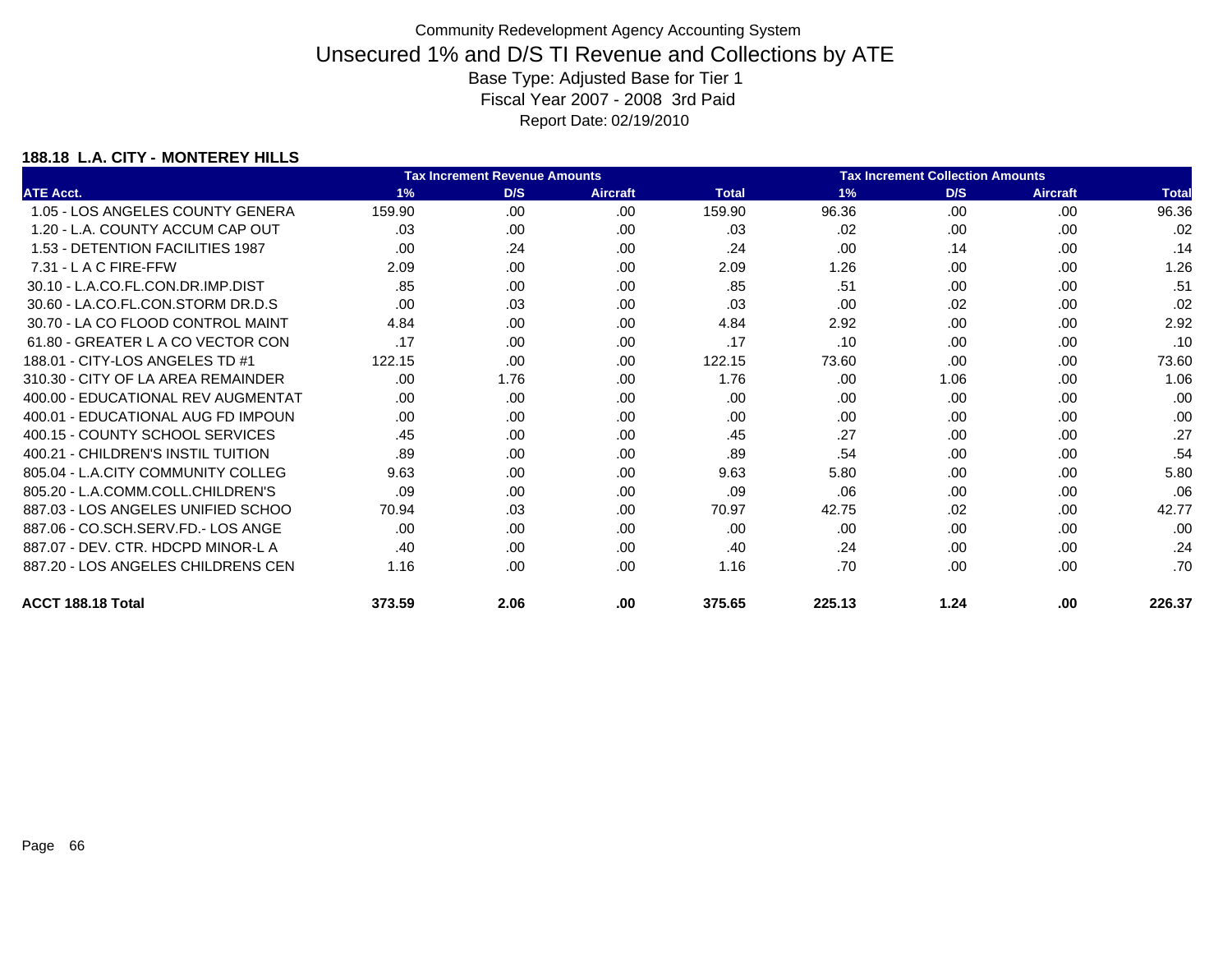### **188.19 L.A. CITY - HARBOR IND'L**

|                                    |          | <b>Tax Increment Revenue Amounts</b> |                 | <b>Tax Increment Collection Amounts</b> |             |          |                 |              |
|------------------------------------|----------|--------------------------------------|-----------------|-----------------------------------------|-------------|----------|-----------------|--------------|
| <b>ATE Acct.</b>                   | 1%       | D/S                                  | <b>Aircraft</b> | <b>Total</b>                            | 1%          | D/S      | <b>Aircraft</b> | <b>Total</b> |
| 1.05 - LOS ANGELES COUNTY GENERA   | 782.82   | .00                                  | .00             | 782.82                                  | $-720.98$   | .00      | .00             | $-720.98$    |
| 1.20 - L.A. COUNTY ACCUM CAP OUT   | .17      | .00                                  | .00             | .17                                     | $-.16$      | .00      | .00             | $-.16$       |
| 1.53 - DETENTION FACILITIES 1987   | .00      | 1.23                                 | .00             | 1.23                                    | .00         | $-1.13$  | .00             | $-1.13$      |
| 7.31 - L A C FIRE-FFW              | 10.25    | .00                                  | .00             | 10.25                                   | $-9.44$     | .00      | .00             | $-9.44$      |
| 30.10 - L.A.CO.FL.CON.DR.IMP.DIST  | 4.19     | .00                                  | .00             | 4.19                                    | $-3.86$     | .00      | .00             | $-3.86$      |
| 30.60 - LA.CO.FL.CON.STORM DR.D.S  | .00      | $-1.56$                              | .00             | $-1.56$                                 | .00         | $-1.72$  | .00             | $-1.72$      |
| 30.70 - LA CO FLOOD CONTROL MAINT  | 23.72    | .00                                  | .00             | 23.72                                   | $-21.85$    | .00      | .00             | $-21.85$     |
| 53.90 - WILMINGTON CEMETERY DISTR  | 5.14     | .00                                  | .00             | 5.14                                    | $-4.74$     | .00      | .00             | $-4.74$      |
| 61.80 - GREATER L A CO VECTOR CON  | .86      | .00                                  | .00             | .86                                     | $-.79$      | .00      | .00             | $-.79$       |
| 188.01 - CITY-LOS ANGELES TD #1    | 598.32   | .00                                  | .00             | 598.32                                  | $-551.06$   | .00      | .00             | $-551.06$    |
| 310.30 - CITY OF LA AREA REMAINDER | .00      | 8.62                                 | .00             | 8.62                                    | .00         | $-7.94$  | .00             | $-7.94$      |
| 350.90 - WTR REPLENISHMENT DIST OF | .29      | .00                                  | .00             | .29                                     | $-.26$      | .00.     | .00             | $-.26$       |
| 400.00 - EDUCATIONAL REV AUGMENTAT | .00      | .00                                  | .00             | .00                                     | .00         | .00      | .00             | .00          |
| 400.01 - EDUCATIONAL AUG FD IMPOUN | .00      | .00                                  | .00             | .00                                     | .00         | .00      | .00             | .00          |
| 400.15 - COUNTY SCHOOL SERVICES    | 2.20     | .00                                  | .00             | 2.20                                    | $-2.03$     | .00      | .00             | $-2.03$      |
| 400.21 - CHILDREN'S INSTIL TUITION | 4.38     | .00                                  | .00             | 4.38                                    | $-4.03$     | .00      | .00             | $-4.03$      |
| 805.04 - L.A.CITY COMMUNITY COLLEG | 47.16    | .00                                  | .00             | 47.16                                   | $-43.43$    | .00      | .00             | $-43.43$     |
| 805.20 - L.A.COMM.COLL.CHILDREN'S  | .48      | .00                                  | .00             | .48                                     | $-44$       | .00      | .00             | $-.44$       |
| 887.03 - LOS ANGELES UNIFIED SCHOO | 347.22   | .14                                  | .00             | 347.36                                  | $-319.79$   | $-13$    | .00             | $-319.92$    |
| 887.06 - CO.SCH.SERV.FD.- LOS ANGE | .01      | .00                                  | .00             | .01                                     | $-.01$      | .00      | .00             | $-.01$       |
| 887.07 - DEV. CTR. HDCPD MINOR-L A | 1.95     | .00                                  | .00             | 1.95                                    | $-1.80$     | .00      | .00             | $-1.80$      |
| 887.20 - LOS ANGELES CHILDRENS CEN | 5.69     | .00                                  | .00             | 5.69                                    | $-5.24$     | .00      | .00             | $-5.24$      |
| ACCT 188.19 Total                  | 1,834.85 | 8.43                                 | .00             | 1,843.28                                | $-1,689.91$ | $-10.92$ | .00             | $-1,700.83$  |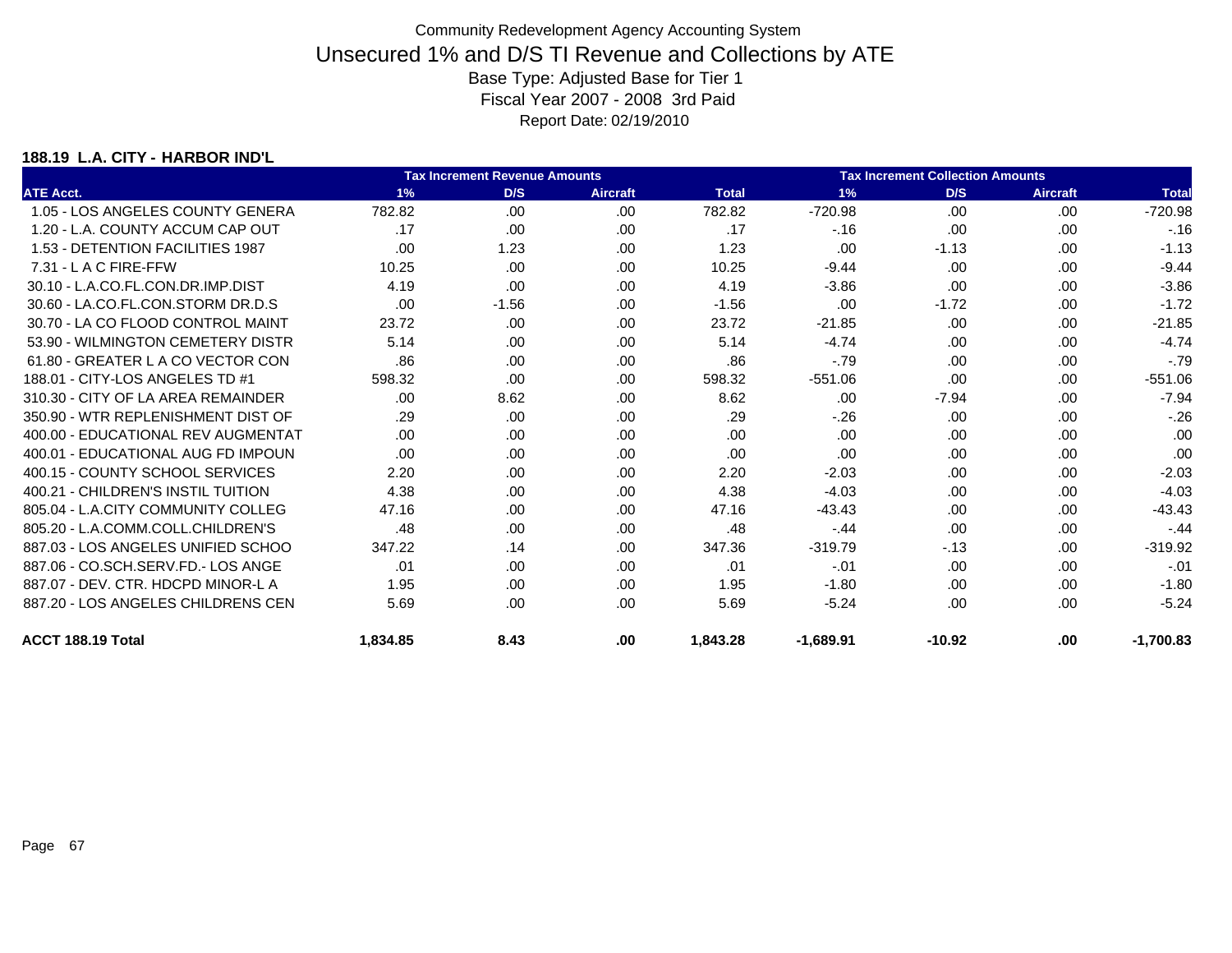### **189.01 L.A. CITY - PICO UNION # 2**

|                                    | <b>Tax Increment Revenue Amounts</b> |        |                 |              | <b>Tax Increment Collection Amounts</b> |        |                 |              |  |
|------------------------------------|--------------------------------------|--------|-----------------|--------------|-----------------------------------------|--------|-----------------|--------------|--|
| <b>ATE Acct.</b>                   | 1%                                   | D/S    | <b>Aircraft</b> | <b>Total</b> | 1%                                      | D/S    | <b>Aircraft</b> | <b>Total</b> |  |
| 1.05 - LOS ANGELES COUNTY GENERA   | 20,964.29                            | .00    | .00             | 20,964.29    | 20,291.03                               | .00    | .00             | 20,291.03    |  |
| 1.20 - L.A. COUNTY ACCUM CAP OUT   | 4.77                                 | .00    | .00             | 4.77         | 4.61                                    | .00    | .00             | 4.61         |  |
| 1.53 - DETENTION FACILITIES 1987   | .00                                  | 32.49  | .00             | 32.49        | .00                                     | 31.44  | .00             | 31.44        |  |
| 7.31 - L A C FIRE-FFW              | 275.33                               | .00    | .00             | 275.33       | 266.49                                  | .00    | .00             | 266.49       |  |
| 30.10 - L.A.CO.FL.CON.DR.IMP.DIST  | 112.32                               | .00.   | .00.            | 112.32       | 108.71                                  | .00    | .00             | 108.71       |  |
| 30.60 - LA.CO.FL.CON.STORM DR.D.S  | .00                                  | 1.82   | .00             | 1.82         | .00                                     | 1.76   | .00             | 1.76         |  |
| 30.70 - LA CO FLOOD CONTROL MAINT  | 635.78                               | .00.   | .00             | 635.78       | 615.37                                  | .00    | .00             | 615.37       |  |
| 61.10 - LA CO WEST VECTOR CONTRO   | 15.64                                | .00    | .00.            | 15.64        | 15.13                                   | .00    | .00             | 15.13        |  |
| 188.01 - CITY-LOS ANGELES TD #1    | 16,023.86                            | .00    | .00.            | 16,023.86    | 15,509.21                               | .00    | .00             | 15,509.21    |  |
| 310.30 - CITY OF LA AREA REMAINDER | .00.                                 | 230.28 | .00             | 230.28       | .00                                     | 222.88 | .00             | 222.88       |  |
| 400.00 - EDUCATIONAL REV AUGMENTAT | .00                                  | .00    | .00             | .00          | .00                                     | .00    | .00             | .00          |  |
| 400.01 - EDUCATIONAL AUG FD IMPOUN | .00.                                 | .00.   | .00.            | .00          | .00                                     | .00    | .00             | .00          |  |
| 400.15 - COUNTY SCHOOL SERVICES    | 59.20                                | .00.   | .00.            | 59.20        | 57.30                                   | .00    | .00             | 57.30        |  |
| 400.21 - CHILDREN'S INSTIL TUITION | 117.51                               | .00.   | .00             | 117.51       | 113.73                                  | .00    | .00             | 113.73       |  |
| 805.04 - L.A.CITY COMMUNITY COLLEG | 1,263.64                             | .00    | .00             | 1,263.64     | 1,223.07                                | .00    | .00             | 1,223.07     |  |
| 805.20 - L.A.COMM.COLL.CHILDREN'S  | 13.05                                | .00.   | .00             | 13.05        | 12.63                                   | .00    | .00             | 12.63        |  |
| 887.03 - LOS ANGELES UNIFIED SCHOO | 9,303.57                             | 3.87   | .00             | 9,307.44     | 9,004.83                                | 3.75   | .00             | 9,008.58     |  |
| 887.06 - CO.SCH.SERV.FD.- LOS ANGE | .51                                  | .00.   | .00             | .51          | .50                                     | .00    | .00             | .50          |  |
| 887.07 - DEV. CTR. HDCPD MINOR-L A | 52.47                                | .00.   | .00             | 52.47        | 50.78                                   | .00    | .00             | 50.78        |  |
| 887.20 - LOS ANGELES CHILDRENS CEN | 152.65                               | .00    | .00             | 152.65       | 147.75                                  | .00    | .00             | 147.75       |  |
| ACCT 189.01 Total                  | 48,994.59                            | 268.46 | .00             | 49,263.05    | 47,421.14                               | 259.83 | .00             | 47,680.97    |  |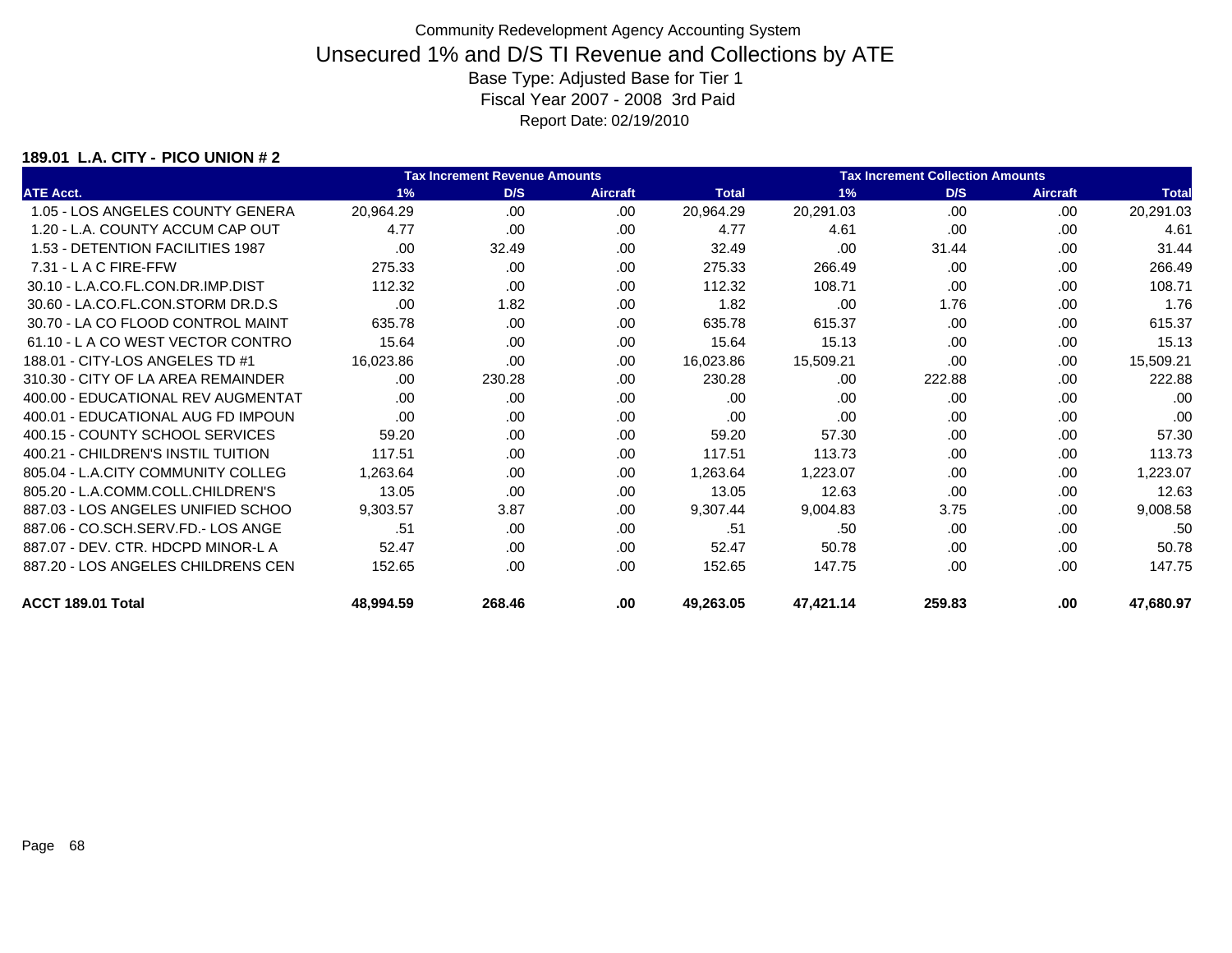#### **200.02 LYNWOOD - PROJ.AREA #1-A**

|                                    |           | <b>Tax Increment Revenue Amounts</b><br><b>Tax Increment Collection Amounts</b> |                 |              |           |          |                 |              |
|------------------------------------|-----------|---------------------------------------------------------------------------------|-----------------|--------------|-----------|----------|-----------------|--------------|
| <b>ATE Acct.</b>                   | 1%        | D/S                                                                             | <b>Aircraft</b> | <b>Total</b> | 1%        | D/S      | <b>Aircraft</b> | <b>Total</b> |
| 1.05 - LOS ANGELES COUNTY GENERA   | 31,822.63 | .00                                                                             | .00             | 31,822.63    | 28,769.07 | .00      | .00.            | 28,769.07    |
| 1.20 - L.A. COUNTY ACCUM CAP OUT   | 7.27      | .00                                                                             | .00             | 7.27         | 6.57      | .00      | .00             | 6.57         |
| 1.53 - DETENTION FACILITIES 1987   | .00       | 40.72                                                                           | .00             | 40.72        | .00       | 36.81    | .00.            | 36.81        |
| 3.01 - L A COUNTY LIBRARY          | 1,855.37  | .00.                                                                            | .00             | 1,855.37     | 1,677.33  | .00      | .00             | 1,677.33     |
| 7.31 - L A C FIRE-FFW              | 472.35    | .00                                                                             | .00             | 472.35       | 427.02    | .00      | .00             | 427.02       |
| 30.10 - L.A.CO.FL.CON.DR.IMP.DIST  | 170.73    | .00                                                                             | .00             | 170.73       | 154.34    | .00      | .00.            | 154.34       |
| 30.60 - LA.CO.FL.CON.STORM DR.D.S  | .00       | 1.86                                                                            | .00             | 1.86         | .00       | 1.68     | .00.            | 1.68         |
| 30.70 - LA CO FLOOD CONTROL MAINT  | 966.38    | .00.                                                                            | .00.            | 966.38       | 873.65    | .00      | .00             | 873.65       |
| 61.80 - GREATER L A CO VECTOR CON  | 35.05     | .00.                                                                            | .00             | 35.05        | 31.69     | .00      | .00             | 31.69        |
| 66.05 - CO SANITATION DIST NO 1 O  | 1,326.85  | .00                                                                             | .00             | 1,326.85     | 1,199.53  | .00      | .00             | 1,199.53     |
| 200.01 - CITY-LYNWOOD TD #1        | 9,260.16  | .00.                                                                            | .00             | 9,260.16     | 8,371.59  | .00      | .00             | 8,371.59     |
| 200.02 - CITY-LYNWOOD TD #1 RP     | .00       | 7,676.36                                                                        | .00             | 7,676.36     | .00       | 6,939.77 | .00             | 6,939.77     |
| 315.05 - CENTRAL BASIN MWD 1114    | .00       | 288.63                                                                          | .00.            | 288.63       | .00       | 260.93   | .00.            | 260.93       |
| 350.90 - WTR REPLENISHMENT DIST OF | 11.92     | .00.                                                                            | .00             | 11.92        | 10.78     | .00      | .00             | 10.78        |
| 400.00 - EDUCATIONAL REV AUGMENTAT | .00.      | .00                                                                             | .00             | .00          | .00       | .00      | .00             | .00          |
| 400.01 - EDUCATIONAL AUG FD IMPOUN | .00       | .00.                                                                            | .00             | .00          | .00       | .00      | .00.            | .00          |
| 400.15 - COUNTY SCHOOL SERVICES    | 90.01     | .00.                                                                            | .00             | 90.01        | 81.37     | .00      | .00             | 81.37        |
| 400.21 - CHILDREN'S INSTIL TUITION | 178.62    | .00.                                                                            | .00             | 178.62       | 161.48    | .00      | .00             | 161.48       |
| 793.04 - COMPTON COMMUNITY COLLE!  | 1,452.30  | .00.                                                                            | .00             | 1,452.30     | 1,312.94  | .00      | .00.            | 1,312.94     |
| 793.20 - CHILDREN'S CTR FUND COMPT | 463.86    | .00.                                                                            | .00.            | 463.86       | 419.36    | .00      | .00             | 419.36       |
| 891.03 - LYNWOOD UNIFIED SCHOOL DI | 12,539.95 | 3.93                                                                            | .00             | 12,543.88    | 11,336.66 | 3.55     | .00             | 11,340.21    |
| 891.06 - CO.SCH.SERV.FD.- LYNWOOD  | 565.48    | .00.                                                                            | .00             | 565.48       | 511.22    | .00      | .00.            | 511.22       |
| 891.07 - DEV.CTR.HDCPD.MINOR-LYNWO | 62.43     | .00.                                                                            | .00             | 62.43        | 56.43     | .00      | .00.            | 56.43        |
| 891.20 - LYNWOOD CHILDREN'S CENTER | 129.57    | .00.                                                                            | .00.            | 129.57       | 117.13    | .00      | .00.            | 117.13       |
| ACCT 200.02 Total                  | 61,410.93 | 8,011.50                                                                        | .00             | 69,422.43    | 55,518.16 | 7,242.74 | .00             | 62,760.90    |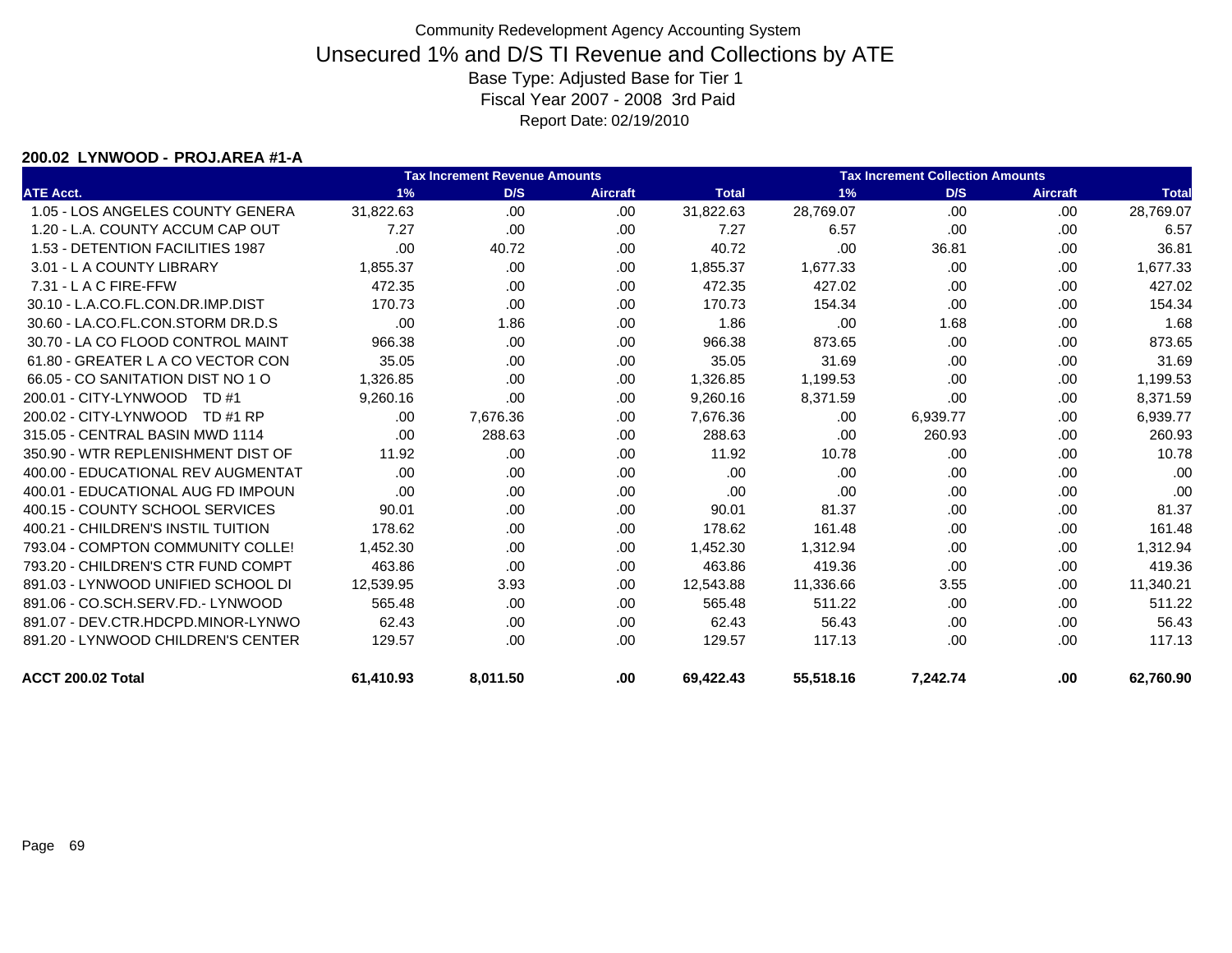#### **200.03 LYNWOOD - ALAMEDA**

|                                    |             | <b>Tax Increment Revenue Amounts</b> |                 |              |             | <b>Tax Increment Collection Amounts</b> |                 |              |
|------------------------------------|-------------|--------------------------------------|-----------------|--------------|-------------|-----------------------------------------|-----------------|--------------|
| <b>ATE Acct.</b>                   | 1%          | D/S                                  | <b>Aircraft</b> | <b>Total</b> | 1%          | D/S                                     | <b>Aircraft</b> | <b>Total</b> |
| 1.05 - LOS ANGELES COUNTY GENERA   | 569.48      | .00                                  | .00             | 569.48       | 530.01      | .00                                     | .00             | 530.01       |
| 1.20 - L.A. COUNTY ACCUM CAP OUT   | .13         | .00                                  | .00             | .13          | .12         | .00                                     | .00             | .12          |
| 1.53 - DETENTION FACILITIES 1987   | .00         | .59                                  | .00             | .59          | .00         | .52                                     | .00             | .52          |
| 3.01 - L A COUNTY LIBRARY          | 33.26       | .00.                                 | .00             | 33.26        | 30.95       | .00                                     | .00             | 30.95        |
| $7.31 - L$ A C FIRE-FFW            | 9.38        | .00.                                 | .00             | 9.38         | 8.79        | .00                                     | .00             | 8.79         |
| 30.10 - L.A.CO.FL.CON.DR.IMP.DIST  | 3.06        | .00                                  | .00             | 3.06         | 2.85        | .00                                     | .00             | 2.85         |
| 30.60 - LA.CO.FL.CON.STORM DR.D.S  | .00         | 2.80                                 | .00             | 2.80         | .00         | 2.80                                    | .00             | 2.80         |
| 30.70 - LA CO FLOOD CONTROL MAINT  | 17.32       | .00.                                 | .00             | 17.32        | 16.13       | .00                                     | .00.            | 16.13        |
| 61.80 - GREATER L A CO VECTOR CON  | .62         | .00                                  | .00             | .62          | .59         | .00                                     | .00             | .59          |
| 66.05 - CO SANITATION DIST NO 1 O  | 23.79       | .00.                                 | .00             | 23.79        | 22.14       | .00                                     | .00             | 22.14        |
| 200.01 - CITY-LYNWOOD TD #1        | 165.99      | .00                                  | .00             | 165.99       | 154.50      | .00                                     | .00             | 154.50       |
| 200.03 - CITY-LYNWOOD<br>ALAMEDA R | .00         | 109.94                               | .00             | 109.94       | .00         | 100.43                                  | .00             | 100.43       |
| 315.05 - CENTRAL BASIN MWD 1114    | .00         | 4.13                                 | .00             | 4.13         | .00         | 3.78                                    | .00             | 3.78         |
| 350.90 - WTR REPLENISHMENT DIST OF | .21         | .00                                  | .00             | .21          | .20         | .00                                     | .00             | .20          |
| 400.00 - EDUCATIONAL REV AUGMENTAT | .00         | .00                                  | .00             | .00          | .00         | .00                                     | .00             | .00          |
| 400.01 - EDUCATIONAL AUG FD IMPOUN | .00         | .00.                                 | .00             | .00          | .00         | .00                                     | .00             | .00          |
| 400.15 - COUNTY SCHOOL SERVICES    | 1.62        | .00                                  | .00             | 1.62         | 1.50        | .00                                     | .00             | 1.50         |
| 400.21 - CHILDREN'S INSTIL TUITION | 3.20        | .00.                                 | .00             | 3.20         | 2.98        | .00                                     | .00             | 2.98         |
| 793.04 - COMPTON COMMUNITY COLLE!  | 26.04       | .00                                  | .00             | 26.04        | 24.23       | .00                                     | .00             | 24.23        |
| 793.20 - CHILDREN'S CTR FUND COMPT | 8.32        | .00.                                 | .00             | 8.32         | 7.74        | .00                                     | .00             | 7.74         |
| 845.03 - COMPTON UNIFIED SCHOOL DI | $-3,543.55$ | .00                                  | .00             | $-3,543.55$  | $-3,542.63$ | .00                                     | .00             | $-3,542.63$  |
| 845.06 - CO.SCH.SERV.FD.-COMPTON   | $-116.12$   | .00.                                 | .00             | $-116.12$    | $-116.09$   | .00                                     | .00             | $-116.09$    |
| 845.07 - DEV.CTR.HDCPD.MINOR-COMPT | $-17.00$    | .00                                  | .00             | $-17.00$     | $-17.00$    | .00                                     | .00             | $-17.00$     |
| 845.20 - COMPTON CHILDREN'S CENTER | $-110.96$   | .00                                  | .00             | $-110.96$    | $-110.93$   | .00                                     | .00             | $-110.93$    |
| 891.03 - LYNWOOD UNIFIED SCHOOL DI | 3,587.99    | 1.12                                 | .00             | 3,589.11     | 3,571.57    | 1.12                                    | .00             | 3,572.69     |
| 891.06 - CO.SCH.SERV.FD.- LYNWOOD  | 161.79      | .00                                  | .00             | 161.79       | 161.05      | .00                                     | .00             | 161.05       |
| 891.07 - DEV.CTR.HDCPD.MINOR-LYNWO | 17.86       | .00                                  | .00             | 17.86        | 17.77       | .00                                     | .00             | 17.77        |
| 891.20 - LYNWOOD CHILDREN'S CENTER | 37.07       | .00                                  | .00             | 37.07        | 36.90       | .00                                     | .00             | 36.90        |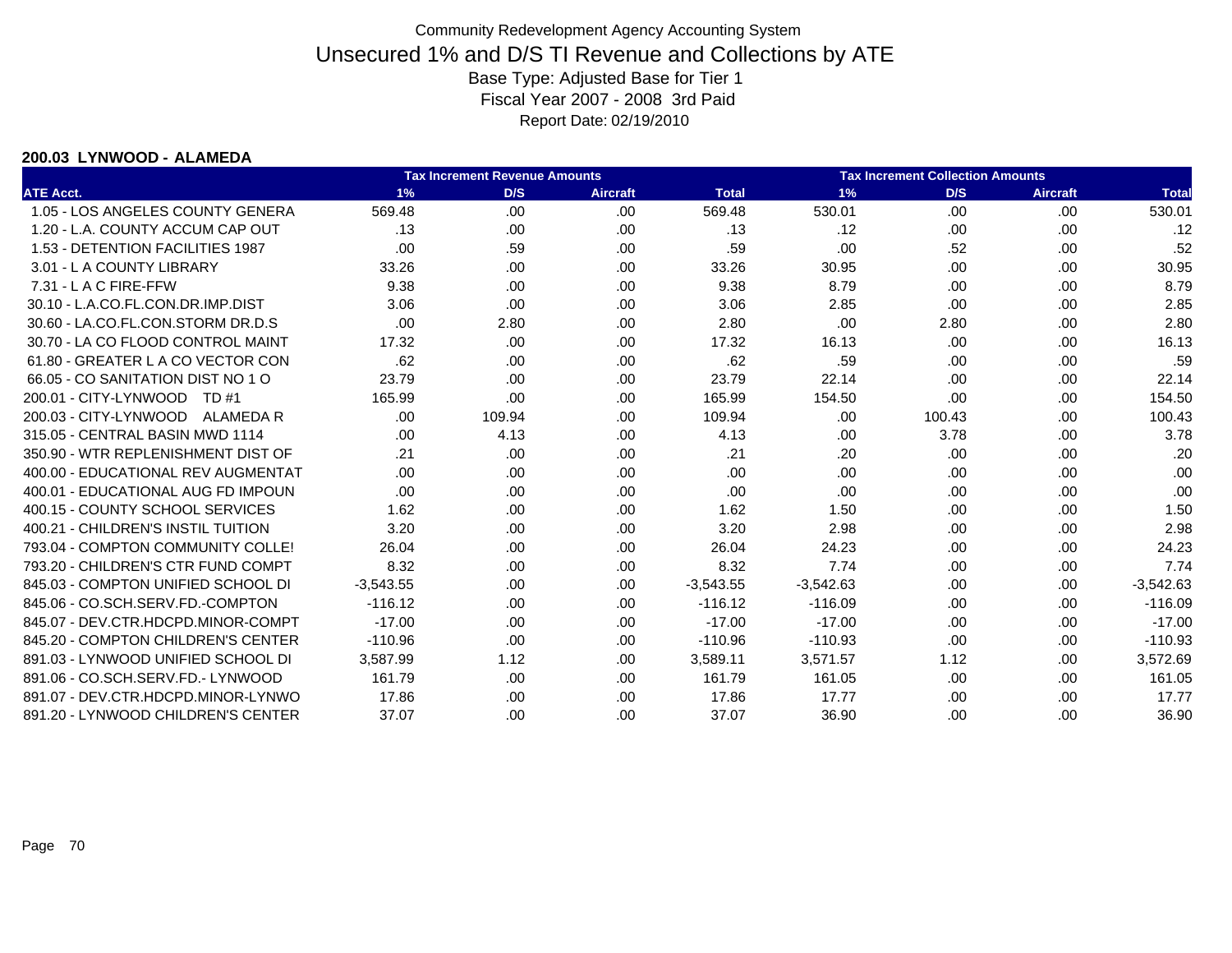### **200.03 LYNWOOD - ALAMEDA**

|                          |        | <b>Tax Increment Collection Amounts</b><br><b>Tax Increment Revenue Amounts</b> |                 |              |        |        |                 |              |
|--------------------------|--------|---------------------------------------------------------------------------------|-----------------|--------------|--------|--------|-----------------|--------------|
| <b>ATE Acct.</b>         | 1%     | <b>D/S</b>                                                                      | <b>Aircraft</b> | <b>Total</b> | 1%     | D/S    | <b>Aircraft</b> | <b>Total</b> |
|                          |        |                                                                                 |                 |              |        |        |                 |              |
| <b>ACCT 200.03 Total</b> | 879.50 | 118.58                                                                          | .00.            | 998.08       | 803.37 | 108.65 | .00             | 912.02       |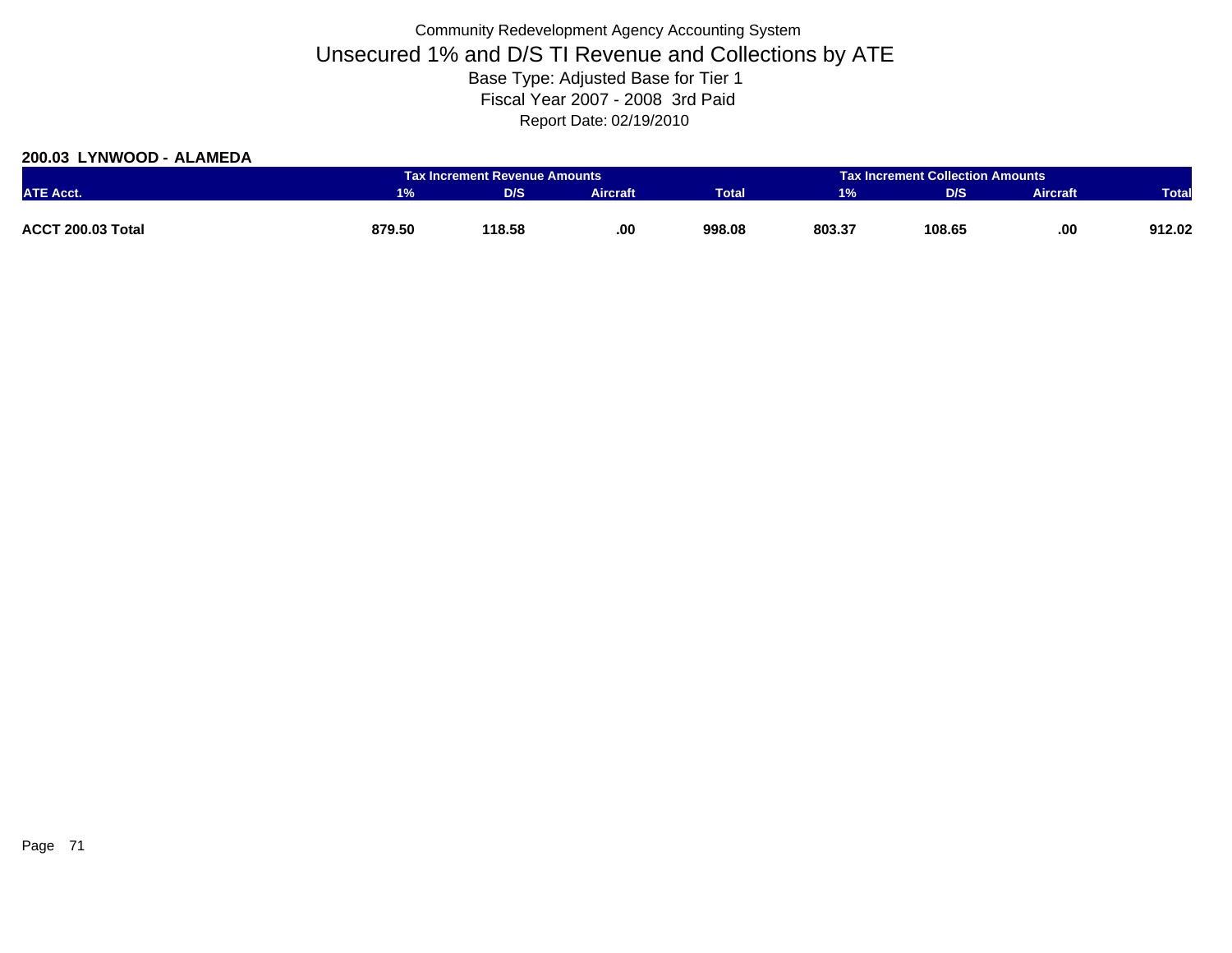#### **208.02 MAYWOOD - WESTSIDE**

|                                    |              | <b>Tax Increment Revenue Amounts</b> |                 |              |              | <b>Tax Increment Collection Amounts</b> |                 |              |  |
|------------------------------------|--------------|--------------------------------------|-----------------|--------------|--------------|-----------------------------------------|-----------------|--------------|--|
| <b>ATE Acct.</b>                   | 1%           | D/S                                  | <b>Aircraft</b> | <b>Total</b> | 1%           | D/S                                     | <b>Aircraft</b> | <b>Total</b> |  |
| 1.05 - LOS ANGELES COUNTY GENERA   | $-4,655.66$  | .00                                  | .00             | $-4,655.66$  | $-4,758.03$  | .00                                     | .00             | $-4,758.03$  |  |
| 1.20 - L.A. COUNTY ACCUM CAP OUT   | $-1.06$      | .00                                  | .00.            | $-1.06$      | $-1.08$      | .00                                     | .00             | $-1.08$      |  |
| 1.53 - DETENTION FACILITIES 1987   | .00          | $-7.01$                              | .00.            | $-7.01$      | .00          | $-7.16$                                 | .00.            | $-7.16$      |  |
| 3.01 - L A COUNTY LIBRARY          | $-271.05$    | .00                                  | .00             | $-271.05$    | $-277.01$    | .00                                     | .00             | $-277.01$    |  |
| 7.30 - CONSOL, FIRE PRO.DIST.OF    | $-1,630.13$  | .00                                  | .00.            | $-1,630.13$  | $-1,665.97$  | .00                                     | .00             | $-1,665.97$  |  |
| 7.31 - L A C FIRE-FFW              | $-62.47$     | .00                                  | .00             | $-62.47$     | $-63.85$     | .00                                     | .00             | $-63.85$     |  |
| 30.10 - L.A.CO.FL.CON.DR.IMP.DIST  | $-24.94$     | .00                                  | .00.            | $-24.94$     | $-25.49$     | .00                                     | .00             | $-25.49$     |  |
| 30.60 - LA.CO.FL.CON.STORM DR.D.S  | .00          | $-.17$                               | .00.            | $-.17$       | .00          | $-19$                                   | .00             | $-.19$       |  |
| 30.70 - LA CO FLOOD CONTROL MAINT  | $-141.18$    | .00                                  | .00             | $-141.18$    | $-144.28$    | .00                                     | .00             | $-144.28$    |  |
| 61.80 - GREATER L A CO VECTOR CON  | $-5.12$      | .00                                  | .00             | $-5.12$      | $-5.23$      | .00                                     | .00             | $-5.23$      |  |
| 66.05 - CO SANITATION DIST NO 1 O  | $-193.84$    | .00                                  | .00             | $-193.84$    | $-198.10$    | .00                                     | .00             | $-198.10$    |  |
| 208.01 - CITY-MAYWOOD<br>TD #1     | $-1,141.59$  | .00                                  | .00.            | $-1,141.59$  | $-1,166.69$  | .00                                     | .00             | $-1,166.69$  |  |
| 208.02 - CITY-MAYWOOD<br>WESTSIDE  | .00          | $-1,713.13$                          | .00             | $-1,713.13$  | .00          | $-1,750.79$                             | .00             | $-1,750.79$  |  |
| 315.05 - CENTRAL BASIN MWD 1114    | .00          | $-49.65$                             | .00.            | $-49.65$     | .00.         | $-50.74$                                | .00             | $-50.74$     |  |
| 350.90 - WTR REPLENISHMENT DIST OF | $-1.74$      | .00                                  | .00             | $-1.74$      | $-1.77$      | .00                                     | .00             | $-1.77$      |  |
| 400.00 - EDUCATIONAL REV AUGMENTAT | .00          | .00                                  | .00.            | .00          | .00          | .00                                     | .00             | .00          |  |
| 400.01 - EDUCATIONAL AUG FD IMPOUN | .00          | .00                                  | .00.            | .00          | .00          | .00                                     | .00             | .00          |  |
| 400.15 - COUNTY SCHOOL SERVICES    | $-13.14$     | .00                                  | .00.            | $-13.14$     | $-13.43$     | .00                                     | .00             | $-13.43$     |  |
| 400.21 - CHILDREN'S INSTIL TUITION | $-26.09$     | .00                                  | .00             | $-26.09$     | $-26.66$     | .00                                     | .00             | $-26.66$     |  |
| 805.04 - L.A.CITY COMMUNITY COLLEG | $-280.60$    | .00                                  | .00             | $-280.60$    | $-286.77$    | .00                                     | .00             | $-286.77$    |  |
| 805.20 - L.A.COMM.COLL.CHILDREN'S  | $-2.90$      | .00                                  | .00.            | $-2.90$      | $-2.96$      | .00                                     | .00             | $-2.96$      |  |
| 887.03 - LOS ANGELES UNIFIED SCHOO | $-2,065.92$  | $-0.83$                              | .00.            | $-2,066.75$  | $-2,111.33$  | $-0.85$                                 | .00.            | $-2,112.18$  |  |
| 887.06 - CO.SCH.SERV.FD.- LOS ANGE | $-.11$       | .00                                  | .00             | $-.11$       | $-11$        | .00                                     | .00             | $-.11$       |  |
| 887.07 - DEV. CTR. HDCPD MINOR-L A | $-11.65$     | .00                                  | .00.            | $-11.65$     | $-11.90$     | .00                                     | .00             | $-11.90$     |  |
| 887.20 - LOS ANGELES CHILDRENS CEN | $-33.89$     | .00                                  | .00             | $-33.89$     | $-34.64$     | .00                                     | .00.            | $-34.64$     |  |
| ACCT 208.02 Total                  | $-10.563.08$ | $-1,770.79$                          | .00             | $-12.333.87$ | $-10.795.30$ | $-1.809.73$                             | .00             | $-12,605.03$ |  |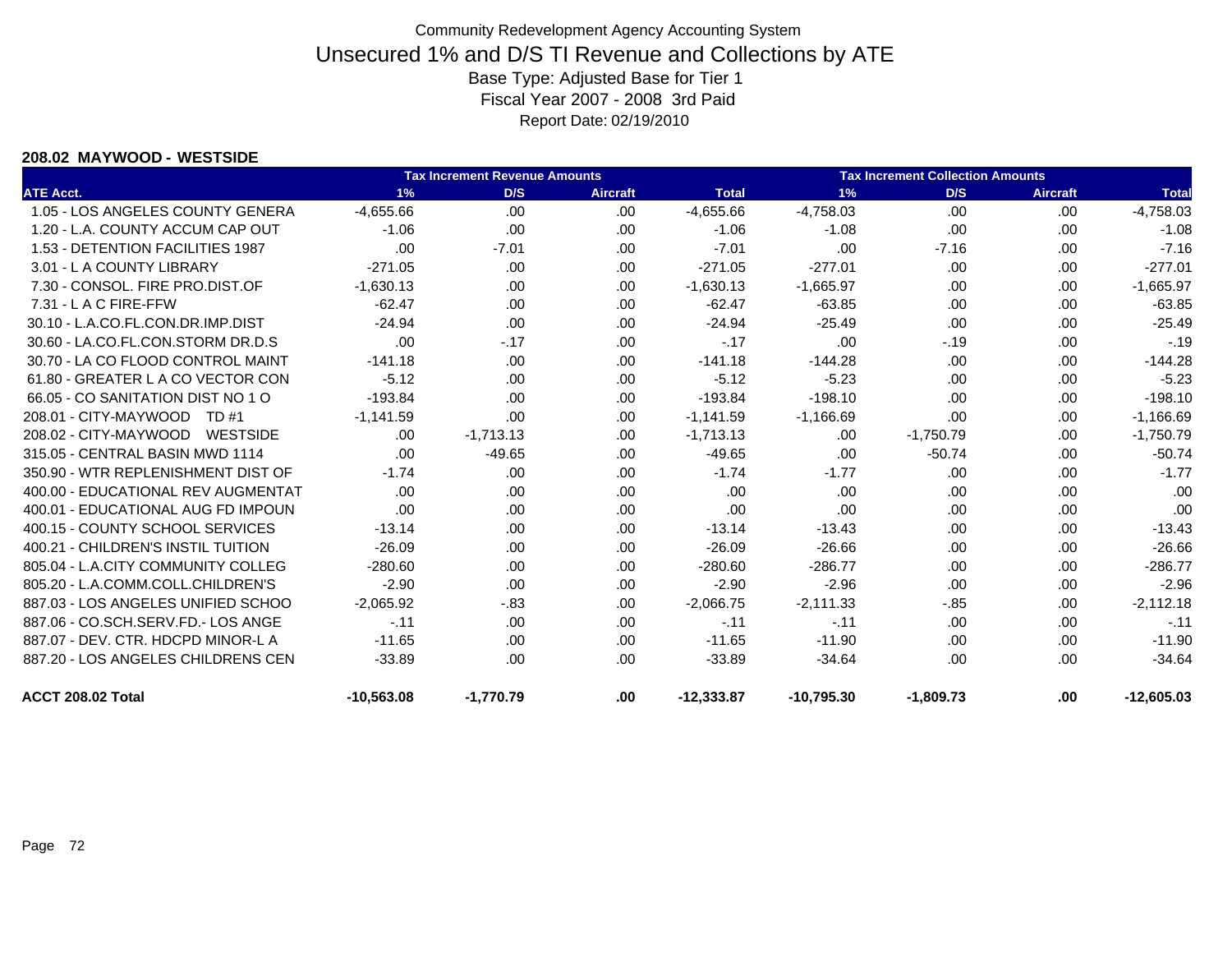### **216.05 MONTEBELLO - SO. INDUSTRIAL**

|                                    |              | <b>Tax Increment Revenue Amounts</b> |                 | <b>Tax Increment Collection Amounts</b> |              |             |                 |              |
|------------------------------------|--------------|--------------------------------------|-----------------|-----------------------------------------|--------------|-------------|-----------------|--------------|
| <b>ATE Acct.</b>                   | 1%           | D/S                                  | <b>Aircraft</b> | <b>Total</b>                            | 1%           | D/S         | <b>Aircraft</b> | <b>Total</b> |
| 1.05 - LOS ANGELES COUNTY GENERA   | $-15.595.37$ | .00                                  | .00.            | $-15,595.37$                            | $-15,085.18$ | .00         | .00.            | $-15,085.18$ |
| 1.20 - L.A. COUNTY ACCUM CAP OUT   | $-3.56$      | .00                                  | .00.            | $-3.56$                                 | $-3.44$      | .00         | .00             | $-3.44$      |
| 1.53 - DETENTION FACILITIES 1987   | .00          | $-19.59$                             | .00             | $-19.59$                                | .00          | $-18.96$    | .00             | $-18.96$     |
| 3.01 - L A COUNTY LIBRARY          | $-909.38$    | .00.                                 | .00             | $-909.38$                               | $-879.63$    | .00         | .00             | $-879.63$    |
| 7.31 - L A C FIRE-FFW              | $-233.70$    | .00                                  | .00.            | $-233.70$                               | $-226.05$    | .00         | .00             | $-226.05$    |
| 30.10 - L.A.CO.FL.CON.DR.IMP.DIST  | $-83.69$     | .00                                  | .00             | $-83.69$                                | $-80.95$     | .00         | .00             | $-80.95$     |
| 30.60 - LA.CO.FL.CON.STORM DR.D.S  | .00          | $-1.12$                              | .00             | $-1.12$                                 | .00          | $-1.09$     | .00.            | $-1.09$      |
| 30.70 - LA CO FLOOD CONTROL MAINT  | $-473.65$    | .00                                  | .00             | $-473.65$                               | $-458.15$    | .00         | .00             | $-458.15$    |
| 61.80 - GREATER L A CO VECTOR CON  | $-17.18$     | .00                                  | .00             | $-17.18$                                | $-16.61$     | .00         | .00             | $-16.61$     |
| 66.10 - CO SANITATION DIST NO 2 O  | $-565.62$    | .00.                                 | .00.            | $-565.62$                               | $-547.12$    | .00         | .00             | $-547.12$    |
| 216.01 - CITY-MONTEBELLO TD #1     | $-3,824.90$  | .00                                  | .00             | $-3,824.90$                             | $-3,699.77$  | .00         | .00             | $-3,699.77$  |
| 216.04 - CITY-MONTEBELLO TD #1 S.  | .00          | $-8,340.93$                          | .00             | $-8,340.93$                             | .00          | $-8,149.51$ | .00             | $-8,149.51$  |
| 216.05 - CITY-MONTEBELLO TD #2 S.  | .00.         | 2,489.77                             | .00             | 2,489.77                                | .00          | 2,489.77    | .00             | 2,489.77     |
| 315.05 - CENTRAL BASIN MWD 1114    | .00          | $-138.98$                            | .00             | $-138.98$                               | .00          | $-134.43$   | .00             | $-134.43$    |
| 350.90 - WTR REPLENISHMENT DIST OF | $-5.85$      | .00                                  | .00             | $-5.85$                                 | $-5.66$      | .00         | .00             | $-5.66$      |
| 400.00 - EDUCATIONAL REV AUGMENTAT | .00          | .00                                  | .00             | .00                                     | .00          | .00         | .00             | .00          |
| 400.01 - EDUCATIONAL AUG FD IMPOUN | .00          | .00.                                 | .00             | .00                                     | .00          | .00         | .00             | .00          |
| 400.15 - COUNTY SCHOOL SERVICES    | $-44.11$     | .00.                                 | .00             | $-44.11$                                | $-42.67$     | .00         | .00             | $-42.67$     |
| 400.21 - CHILDREN'S INSTIL TUITION | $-87.56$     | .00                                  | .00             | $-87.56$                                | $-84.69$     | .00         | .00             | $-84.69$     |
| 805.04 - L.A.CITY COMMUNITY COLLEG | $-941.42$    | .00                                  | .00             | $-941.42$                               | $-910.62$    | .00         | .00             | $-910.62$    |
| 805.20 - L.A.COMM.COLL.CHILDREN'S  | $-9.73$      | .00.                                 | .00             | $-9.73$                                 | $-9.41$      | .00         | .00             | $-9.41$      |
| 899.03 - MONTEBELLO UNIFIED SCHOOL | $-6,530.18$  | .00.                                 | .00             | $-6,530.18$                             | $-6,316.55$  | .00         | .00             | $-6,316.55$  |
| 899.06 - CO.SCH.SERV.FD.- MONTEBEL | $-233.18$    | .00.                                 | .00             | $-233.18$                               | $-225.55$    | .00         | .00             | $-225.55$    |
| 899.07 - DEV.CTR.HDCPD.MINOR-MONTE | $-10.87$     | .00.                                 | .00             | $-10.87$                                | $-10.52$     | .00         | .00             | $-10.52$     |
| ACCT 216.05 Total                  | $-29,569.95$ | $-6.010.85$                          | .00             | $-35,580.80$                            | $-28,602.57$ | $-5.814.22$ | .00             | $-34,416.79$ |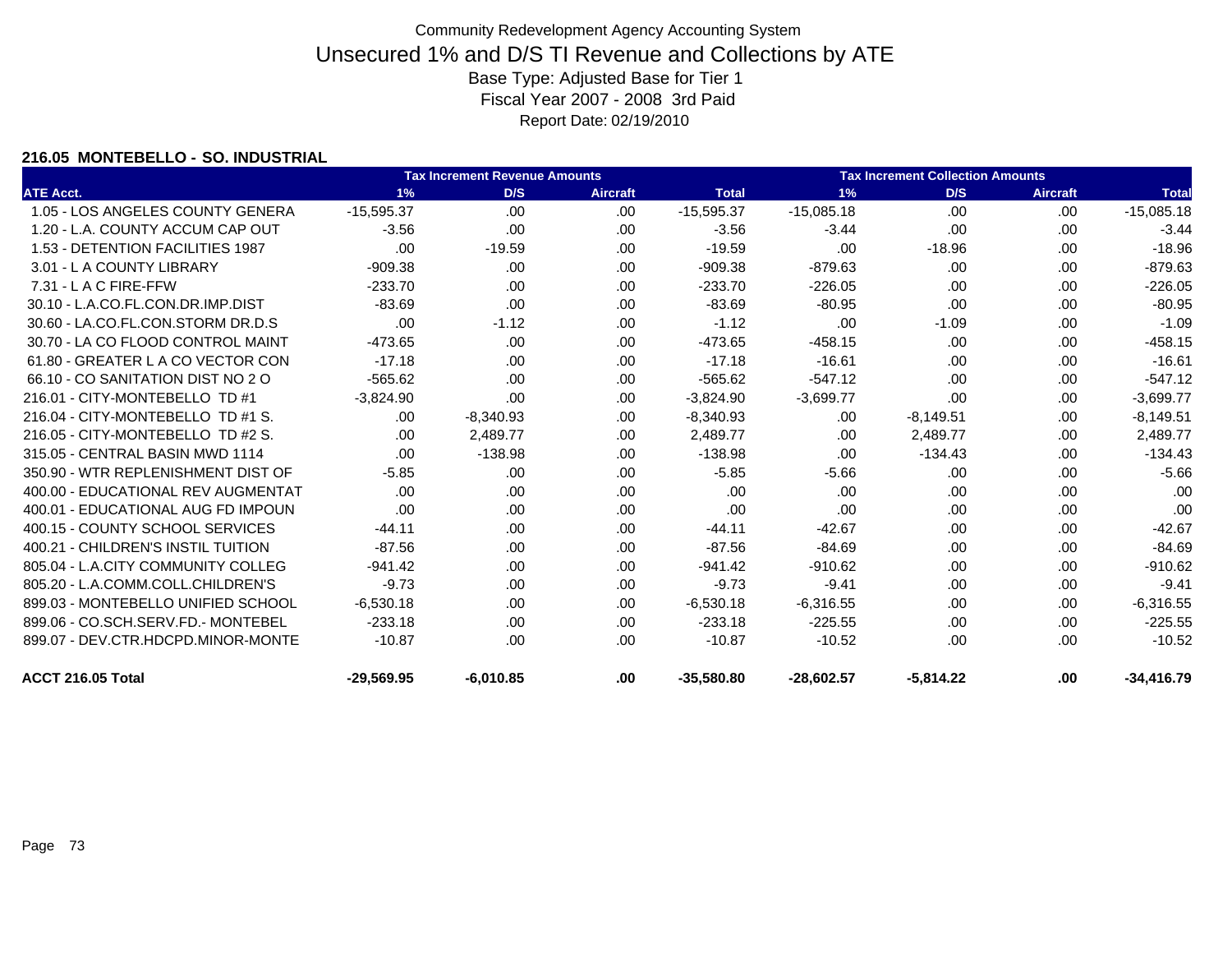#### **216.07 MONTEBELLO - MONTE HILLS**

|                                    |             | <b>Tax Increment Revenue Amounts</b> |          |              |             | <b>Tax Increment Collection Amounts</b> |                 |              |
|------------------------------------|-------------|--------------------------------------|----------|--------------|-------------|-----------------------------------------|-----------------|--------------|
| <b>ATE Acct.</b>                   | 1%          | D/S                                  | Aircraft | <b>Total</b> | 1%          | D/S                                     | <b>Aircraft</b> | <b>Total</b> |
| 1.05 - LOS ANGELES COUNTY GENERA   | 29,298.05   | .00.                                 | .00.     | 29,298.05    | 29,367.64   | .00                                     | .00             | 29,367.64    |
| 1.20 - L.A. COUNTY ACCUM CAP OUT   | 6.67        | .00.                                 | .00      | 6.67         | 6.68        | .00                                     | .00             | 6.68         |
| 1.53 - DETENTION FACILITIES 1987   | .00         | 36.85                                | .00      | 36.85        | .00         | 36.94                                   | .00             | 36.94        |
| 3.01 - L A COUNTY LIBRARY          | 1,708.29    | .00                                  | .00      | 1,708.29     | 1,712.34    | .00                                     | .00             | 1,712.34     |
| 7.30 - CONSOL, FIRE PRO.DIST.OF    | $-2,026.88$ | .00.                                 | .00.     | $-2,026.88$  | $-2,026.88$ | .00                                     | .00             | $-2,026.88$  |
| 7.31 - L A C FIRE-FFW              | 438.76      | .00                                  | .00.     | 438.76       | 439.80      | .00.                                    | .00             | 439.80       |
| 30.10 - L.A.CO.FL.CON.DR.IMP.DIST  | 157.19      | .00.                                 | .00      | 157.19       | 157.56      | .00.                                    | .00             | 157.56       |
| 30.60 - LA.CO.FL.CON.STORM DR.D.S  | .00         | .41                                  | .00      | .41          | .00         | .42                                     | .00             | .42          |
| 30.70 - LA CO FLOOD CONTROL MAINT  | 889.69      | .00                                  | .00.     | 889.69       | 891.80      | .00.                                    | .00             | 891.80       |
| 61.80 - GREATER L A CO VECTOR CON  | 32.32       | .00.                                 | .00      | 32.32        | 32.40       | .00.                                    | .00             | 32.40        |
| 66.10 - CO SANITATION DIST NO 2 O  | $-203.23$   | .00                                  | .00      | $-203.23$    | $-197.11$   | .00                                     | .00             | $-197.11$    |
| 66.50 - CO SANIT DIST NO 15 OPERA  | 1,284.30    | .00.                                 | .00      | 1,284.30     | 1,280.65    | .00.                                    | .00             | 1,280.65     |
| 216.01 - CITY-MONTEBELLO TD #1     | 9,218.53    | .00                                  | .00      | 9,218.53     | 9,235.58    | .00                                     | .00             | 9,235.58     |
| 216.06 - CITY-MONTEBELLO TD #1 MB  | .00.        | 1,354.19                             | .00      | 1,354.19     | .00         | 1,347.32                                | .00             | 1,347.32     |
| 216.07 - CITY-MONTEBELLO TD #3 MB  | .00         | 12,753.86                            | .00      | 12,753.86    | .00         | 12,786.84                               | .00             | 12,786.84    |
| 237.51 - CITY-ROSEMEAD LIGHTING    | 3.85        | .00                                  | .00      | 3.85         | 3.85        | .00                                     | .00             | 3.85         |
| 315.05 - CENTRAL BASIN MWD 1114    | .00.        | 32.16                                | .00      | 32.16        | .00         | 32.01                                   | .00             | 32.01        |
| 337.05 - ORIG AREA UP S G VY MWD 1 | .00         | 229.21                               | .00      | 229.21       | .00         | 229.99                                  | .00             | 229.99       |
| 350.90 - WTR REPLENISHMENT DIST OF | 1.35        | .00.                                 | .00.     | 1.35         | 1.33        | .00                                     | .00             | 1.33         |
| 368.05 - UPPER SAN GAB. VY. MUN. W | 43.52       | .00                                  | .00.     | 43.52        | 43.67       | .00                                     | .00             | 43.67        |
| 400.00 - EDUCATIONAL REV AUGMENTAT | .00         | .00.                                 | .00      | .00          | .00         | .00                                     | .00             | .00          |
| 400.01 - EDUCATIONAL AUG FD IMPOUN | .00         | .00.                                 | .00      | .00          | .00         | .00                                     | .00             | .00          |
| 400.15 - COUNTY SCHOOL SERVICES    | 82.83       | .00.                                 | .00      | 82.83        | 83.03       | .00.                                    | .00             | 83.03        |
| 400.21 - CHILDREN'S INSTIL TUITION | 164.47      | .00.                                 | .00      | 164.47       | 164.86      | .00.                                    | .00             | 164.86       |
| 805.04 - L.A.CITY COMMUNITY COLLEG | 1,768.46    | .00                                  | .00      | 1,768.46     | 1,772.67    | .00                                     | .00             | 1,772.67     |
| 805.20 - L.A.COMM.COLL.CHILDREN'S  | 18.29       | .00                                  | .00.     | 18.29        | 18.31       | .00                                     | .00             | 18.31        |
| 899.03 - MONTEBELLO UNIFIED SCHOOL | 12,266.92   | .00                                  | .00      | 12,266.92    | 12,296.05   | .00                                     | .00             | 12,296.05    |
| 899.06 - CO.SCH.SERV.FD.- MONTEBEL | 437.99      | .00                                  | .00      | 437.99       | 439.02      | .00                                     | .00             | 439.02       |
| 899.07 - DEV.CTR.HDCPD.MINOR-MONTE | 20.42       | .00                                  | .00      | 20.42        | 20.48       | .00.                                    | .00             | 20.48        |
|                                    |             |                                      |          |              |             |                                         |                 |              |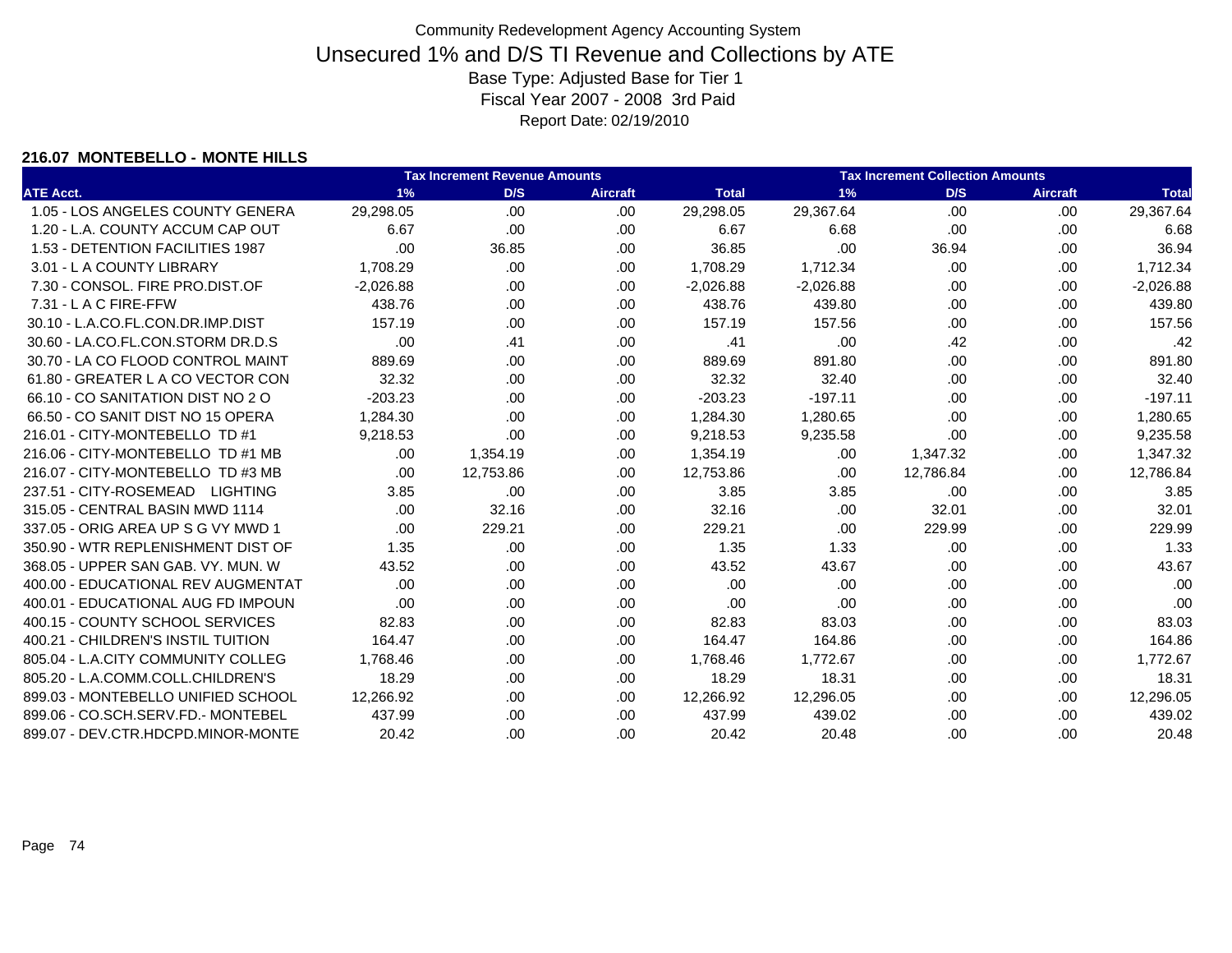### **216.07 MONTEBELLO - MONTE HILLS**

|                   |           | <b>Tax Increment Revenue Amounts</b> |                 |              |           | <b>Tax Increment Collection Amounts</b> |                 |              |
|-------------------|-----------|--------------------------------------|-----------------|--------------|-----------|-----------------------------------------|-----------------|--------------|
| <b>ATE Acct.</b>  | 1%        | D/S                                  | <b>Aircraft</b> | <b>Total</b> | 1%        | D/S                                     | <b>Aircraft</b> | <b>Total</b> |
|                   |           |                                      |                 |              |           |                                         |                 |              |
| ACCT 216.07 Total | 55,611.79 | 14,406.68                            | .00             | 70,018.47    | 55,743.73 | 14,433.52                               | .00             | 70,177.25    |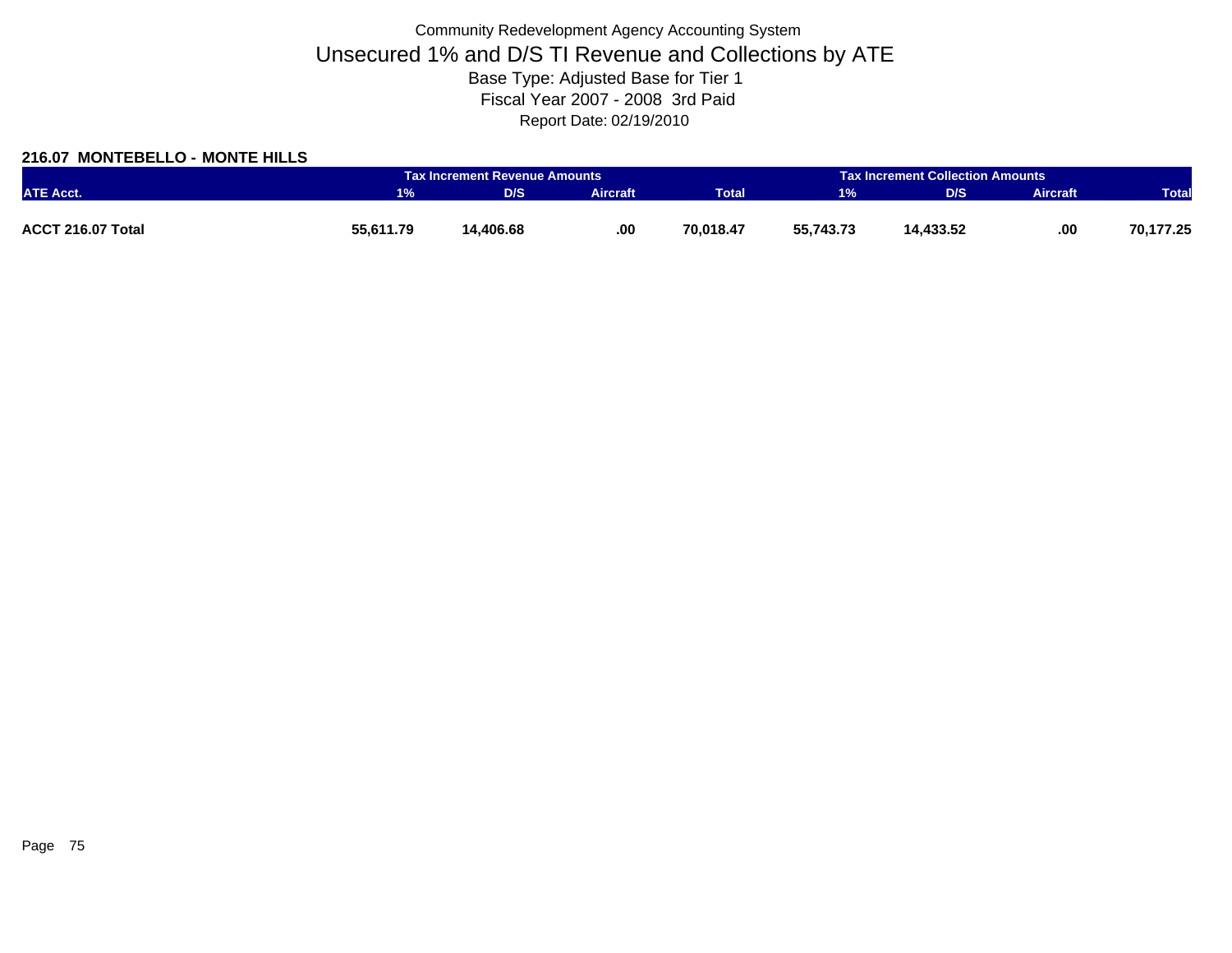#### **216.09 MONTEBELLO - MONTE HILLS 76 ANX**

|                                    |          | <b>Tax Increment Revenue Amounts</b> |                 |              | <b>Tax Increment Collection Amounts</b> |        |                 |              |
|------------------------------------|----------|--------------------------------------|-----------------|--------------|-----------------------------------------|--------|-----------------|--------------|
| <b>ATE Acct.</b>                   | 1%       | D/S                                  | <b>Aircraft</b> | <b>Total</b> | 1%                                      | D/S    | <b>Aircraft</b> | <b>Total</b> |
| 1.05 - LOS ANGELES COUNTY GENERA   | 1,618.10 | .00                                  | .00             | 1,618.10     | 1,556.97                                | .00    | .00             | 1,556.97     |
| 1.20 - L.A. COUNTY ACCUM CAP OUT   | .36      | .00                                  | .00             | .36          | .35                                     | .00    | .00.            | .35          |
| 1.53 - DETENTION FACILITIES 1987   | .00      | 2.04                                 | .00             | 2.04         | .00                                     | 1.97   | .00             | 1.97         |
| 3.01 - L A COUNTY LIBRARY          | 94.34    | .00.                                 | .00             | 94.34        | 90.78                                   | .00.   | .00.            | 90.78        |
| $7.31 - L$ A C FIRE-FFW            | 24.24    | .00.                                 | .00             | 24.24        | 23.32                                   | .00.   | .00.            | 23.32        |
| 30.10 - L.A.CO.FL.CON.DR.IMP.DIST  | 8.68     | .00.                                 | .00             | 8.68         | 8.35                                    | .00    | .00             | 8.35         |
| 30.60 - LA.CO.FL.CON.STORM DR.D.S  | .00      | $-12$                                | .00             | $-.12$       | .00                                     | $-12$  | .00.            | $-.12$       |
| 30.70 - LA CO FLOOD CONTROL MAINT  | 49.14    | .00.                                 | .00             | 49.14        | 47.28                                   | .00.   | .00.            | 47.28        |
| 61.80 - GREATER L A CO VECTOR CON  | 1.78     | .00.                                 | .00.            | 1.78         | 1.71                                    | .00.   | .00             | 1.71         |
| 66.10 - CO SANITATION DIST NO 2 O  | 58.68    | .00.                                 | .00             | 58.68        | 56.46                                   | .00.   | .00             | 56.46        |
| 216.01 - CITY-MONTEBELLO TD #1     | 396.84   | .00                                  | .00             | 396.84       | 381.84                                  | .00    | .00.            | 381.84       |
| 216.09 - CITY-MONTEBELLO MONT HL R | .00.     | 607.06                               | .00             | 607.06       | .00                                     | 584.12 | .00.            | 584.12       |
| 315.05 - CENTRAL BASIN MWD 1114    | .00.     | 14.42                                | .00.            | 14.42        | .00                                     | 13.87  | .00.            | 13.87        |
| 350.90 - WTR REPLENISHMENT DIST OF | .60      | .00.                                 | .00             | .60          | .58                                     | .00.   | .00             | .58          |
| 400.00 - EDUCATIONAL REV AUGMENTAT | .00.     | .00.                                 | .00.            | .00          | .00                                     | .00.   | .00.            | .00          |
| 400.01 - EDUCATIONAL AUG FD IMPOUN | .00      | .00.                                 | .00             | .00          | .00                                     | .00    | .00.            | .00          |
| 400.15 - COUNTY SCHOOL SERVICES    | 4.57     | .00.                                 | .00.            | 4.57         | 4.40                                    | .00.   | .00             | 4.40         |
| 400.21 - CHILDREN'S INSTIL TUITION | 9.08     | .00.                                 | .00.            | 9.08         | 8.73                                    | .00.   | .00.            | 8.73         |
| 805.04 - L.A.CITY COMMUNITY COLLEG | 97.67    | .00.                                 | .00             | 97.67        | 93.98                                   | .00    | .00             | 93.98        |
| 805.20 - L.A.COMM.COLL.CHILDREN'S  | 1.01     | .00.                                 | .00             | 1.01         | .97                                     | .00    | .00.            | .97          |
| 899.03 - MONTEBELLO UNIFIED SCHOOL | 677.51   | .00                                  | .00             | 677.51       | 651.91                                  | .00    | .00             | 651.91       |
| 899.06 - CO.SCH.SERV.FD.- MONTEBEL | 24.19    | .00                                  | .00             | 24.19        | 23.27                                   | .00.   | .00             | 23.27        |
| 899.07 - DEV.CTR.HDCPD.MINOR-MONTE | 1.12     | .00.                                 | .00             | 1.12         | 1.08                                    | .00.   | .00.            | 1.08         |
| ACCT 216.09 Total                  | 3,067.91 | 623.40                               | .00             | 3,691.31     | 2,951.98                                | 599.84 | .00             | 3,551.82     |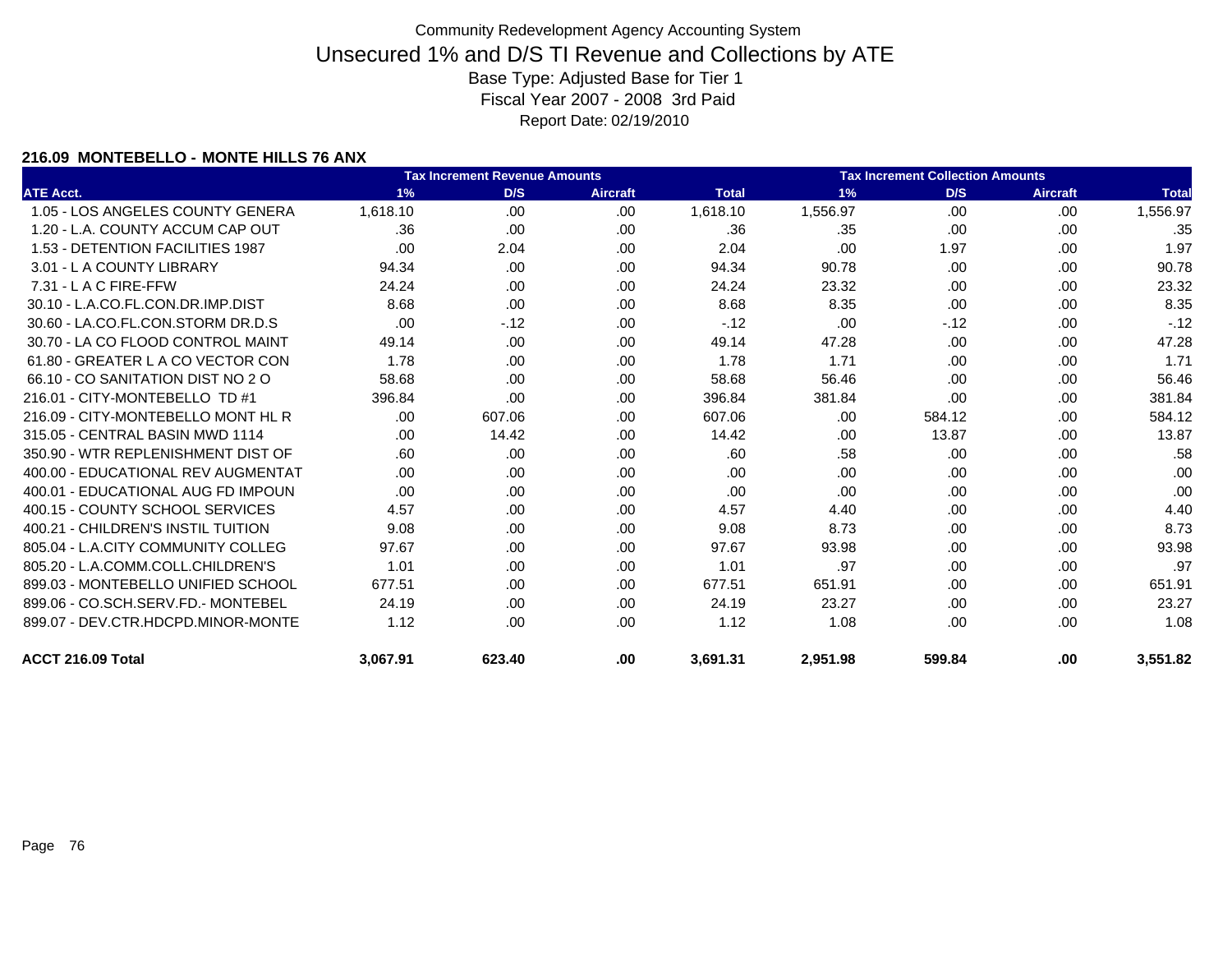### **220.04 MONTEREY PARK - ATL/GARVEY**

|                                    |             | <b>Tax Increment Revenue Amounts</b> |                 |              |             | <b>Tax Increment Collection Amounts</b> |                 |              |
|------------------------------------|-------------|--------------------------------------|-----------------|--------------|-------------|-----------------------------------------|-----------------|--------------|
| <b>ATE Acct.</b>                   | 1%          | D/S                                  | <b>Aircraft</b> | <b>Total</b> | 1%          | D/S                                     | <b>Aircraft</b> | <b>Total</b> |
| 1.05 - LOS ANGELES COUNTY GENERA   | $-1,553.26$ | .00                                  | .00             | $-1,553.26$  | $-1,553.26$ | .00                                     | .00             | $-1,553.26$  |
| 1.20 - L.A. COUNTY ACCUM CAP OUT   | $-.37$      | .00                                  | .00.            | $-.37$       | $-37$       | .00                                     | .00             | $-0.37$      |
| 1.53 - DETENTION FACILITIES 1987   | .00         | $-2.18$                              | .00             | $-2.18$      | .00         | $-2.18$                                 | .00.            | $-2.18$      |
| $7.31 - L$ A C FIRE-FFW            | $-21.83$    | .00                                  | .00             | $-21.83$     | $-21.83$    | .00                                     | .00.            | $-21.83$     |
| 30.10 - L.A.CO.FL.CON.DR.IMP.DIST  | $-8.31$     | .00                                  | .00             | $-8.31$      | $-8.31$     | .00                                     | .00             | $-8.31$      |
| 30.60 - LA.CO.FL.CON.STORM DR.D.S  | .00         | $-.09$                               | .00             | $-.09$       | .00         | $-.09$                                  | .00             | $-.09$       |
| 30.70 - LA CO FLOOD CONTROL MAINT  | $-47.13$    | .00                                  | .00.            | $-47.13$     | $-47.13$    | .00                                     | .00             | $-47.13$     |
| 66.10 - CO SANITATION DIST NO 2 O  | $-56.27$    | .00                                  | .00             | $-56.27$     | $-56.27$    | .00                                     | .00             | $-56.27$     |
| 220.01 - CITY-MONTEREY PK TD #1    | $-708.21$   | .00                                  | .00             | $-708.21$    | $-708.21$   | .00                                     | .00             | $-708.21$    |
| 220.04 - CITY-MONTEREY PK TD #1 AT | .00         | $-299.87$                            | .00.            | $-299.87$    | .00         | $-299.87$                               | .00             | $-299.87$    |
| 367.05 - SAN GABRIEL VAL MUN WATER | $-103.57$   | .00                                  | .00             | $-103.57$    | $-103.57$   | .00                                     | .00.            | $-103.57$    |
| 367.07 - SAN GAB VAL MWD STATE WAT | .00         | $-65.78$                             | .00             | $-65.78$     | .00         | $-65.78$                                | .00.            | $-65.78$     |
| 400.00 - EDUCATIONAL REV AUGMENTAT | .00         | .00                                  | .00             | .00          | .00         | .00                                     | .00             | .00          |
| 400.01 - EDUCATIONAL AUG FD IMPOUN | .00         | .00                                  | .00             | .00          | .00         | .00                                     | .00             | .00          |
| 400.15 - COUNTY SCHOOL SERVICES    | $-4.40$     | .00                                  | .00             | $-4.40$      | $-4.40$     | .00                                     | .00             | $-4.40$      |
| 400.21 - CHILDREN'S INSTIL TUITION | $-8.72$     | .00                                  | .00             | $-8.72$      | $-8.72$     | .00                                     | .00             | $-8.72$      |
| 805.04 - L.A.CITY COMMUNITY COLLEG | $-93.65$    | .00                                  | .00             | $-93.65$     | $-93.65$    | .00                                     | .00             | $-93.65$     |
| 805.20 - L.A.COMM.COLL.CHILDREN'S  | $-98$       | .00                                  | .00.            | $-98$        | $-.98$      | .00                                     | .00             | $-.98$       |
| 936.03 - ALHAMBRA UNIFIED SCHOOL D | $-499.79$   | .00                                  | .00             | $-499.79$    | $-499.79$   | .00                                     | .00.            | $-499.79$    |
| 936.06 - CO SCHOOL SERVICE FUND    | $-27.33$    | .00                                  | .00             | $-27.33$     | $-27.33$    | .00                                     | .00             | $-27.33$     |
| 936.07 - DEV CTR HDC MINOR         | $-139.09$   | .00                                  | .00             | $-139.09$    | $-139.09$   | .00                                     | .00             | $-139.09$    |
| 936.20 - ALHAMBRA CHILDREN'S CTR F | $-16.05$    | .00                                  | .00             | $-16.05$     | $-16.05$    | .00                                     | .00             | $-16.05$     |
| ACCT 220.04 Total                  | $-3.288.96$ | $-367.92$                            | .00             | $-3.656.88$  | $-3.288.96$ | $-367.92$                               | .00             | $-3.656.88$  |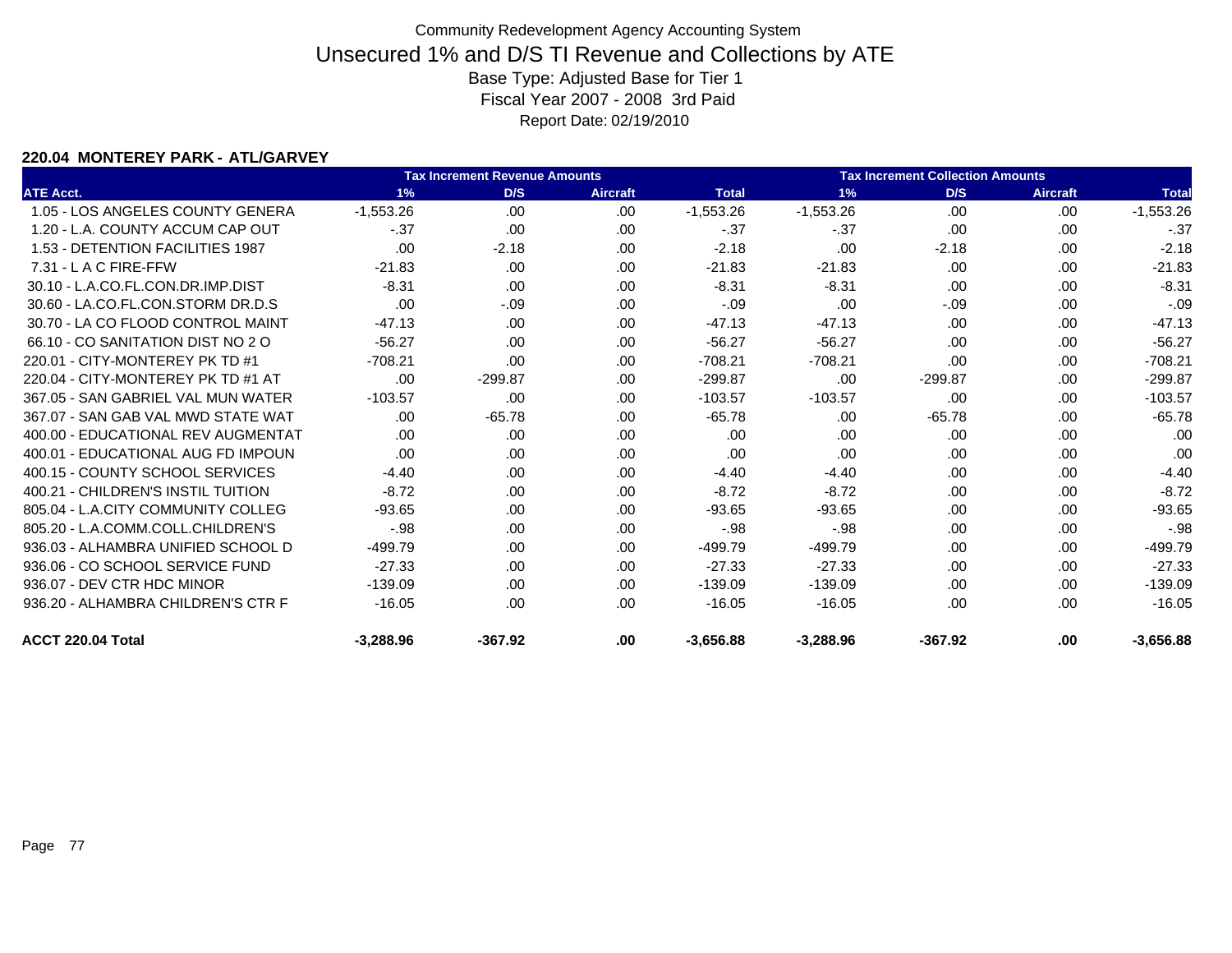### **220.07 MONTEREY PARK - ATL/GAR 76 ANX**

|                                    |           | <b>Tax Increment Revenue Amounts</b> |                 |              |           |        | <b>Tax Increment Collection Amounts</b> |              |  |
|------------------------------------|-----------|--------------------------------------|-----------------|--------------|-----------|--------|-----------------------------------------|--------------|--|
| <b>ATE Acct.</b>                   | 1%        | D/S                                  | <b>Aircraft</b> | <b>Total</b> | 1%        | D/S    | Aircraft                                | <b>Total</b> |  |
| 1.05 - LOS ANGELES COUNTY GENERA   | 3,545.82  | .00                                  | .00             | 3,545.82     | 3,414.58  | .00    | .00.                                    | 3,414.58     |  |
| 1.20 - L.A. COUNTY ACCUM CAP OUT   | .81       | .00                                  | .00             | .81          | .78       | .00    | .00.                                    | .78          |  |
| 1.53 - DETENTION FACILITIES 1987   | .00       | 4.98                                 | .00             | 4.98         | .00       | 4.81   | .00.                                    | 4.81         |  |
| 7.31 - L A C FIRE-FFW              | 49.82     | .00                                  | .00             | 49.82        | 47.97     | .00    | .00                                     | 47.97        |  |
| 30.10 - L.A.CO.FL.CON.DR.IMP.DIST  | 19.01     | .00                                  | .00             | 19.01        | 18.31     | .00    | .00                                     | 18.31        |  |
| 30.60 - LA.CO.FL.CON.STORM DR.D.S  | .00       | 2.77                                 | .00             | 2.77         | .00       | 2.75   | .00.                                    | 2.75         |  |
| 30.70 - LA CO FLOOD CONTROL MAINT  | 107.59    | .00                                  | .00             | 107.59       | 103.61    | .00    | .00.                                    | 103.61       |  |
| 66.10 - CO SANITATION DIST NO 2 O  | 128.49    | .00                                  | .00             | 128.49       | 123.74    | .00.   | .00.                                    | 123.74       |  |
| 220.01 - CITY-MONTEREY PK TD #1    | 1.616.57  | .00                                  | .00             | 1,616.57     | 1,556.73  | .00    | .00.                                    | 1,556.73     |  |
| 220.07 - CITY-MONTEREY PK AT GAR T | .00       | 685.16                               | .00.            | 685.16       | .00       | 659.82 | .00.                                    | 659.82       |  |
| 367.05 - SAN GABRIEL VAL MUN WATER | 236.41    | .00                                  | .00             | 236.41       | 227.66    | .00    | .00.                                    | 227.66       |  |
| 367.07 - SAN GAB VAL MWD STATE WAT | .00.      | 150.29                               | .00             | 150.29       | .00       | 144.73 | .00.                                    | 144.73       |  |
| 400.00 - EDUCATIONAL REV AUGMENTAT | .00       | .00                                  | .00             | .00          | .00       | .00.   | .00.                                    | .00          |  |
| 400.01 - EDUCATIONAL AUG FD IMPOUN | .00.      | .00                                  | .00             | .00          | .00       | .00    | .00.                                    | .00          |  |
| 400.15 - COUNTY SCHOOL SERVICES    | 10.03     | .00.                                 | .00.            | 10.03        | 9.66      | .00.   | .00                                     | 9.66         |  |
| 400.21 - CHILDREN'S INSTIL TUITION | 19.89     | .00.                                 | .00             | 19.89        | 19.15     | .00.   | .00.                                    | 19.15        |  |
| 805.04 - L.A.CITY COMMUNITY COLLEG | 213.85    | .00.                                 | .00             | 213.85       | 205.93    | .00.   | .00.                                    | 205.93       |  |
| 805.20 - L.A.COMM.COLL.CHILDREN'S  | 2.22      | .00.                                 | .00             | 2.22         | 2.13      | .00    | .00                                     | 2.13         |  |
| 899.03 - MONTEBELLO UNIFIED SCHOOL | $-563.24$ | .00.                                 | .00             | $-563.24$    | $-562.02$ | .00.   | .00                                     | $-562.02$    |  |
| 899.06 - CO.SCH.SERV.FD.- MONTEBEL | $-20.10$  | .00.                                 | .00             | $-20.10$     | $-20.06$  | .00    | .00.                                    | $-20.06$     |  |
| 899.07 - DEV.CTR.HDCPD.MINOR-MONTE | $-.93$    | .00.                                 | .00             | $-0.93$      | $-.93$    | .00.   | .00                                     | $-.93$       |  |
| 936.03 - ALHAMBRA UNIFIED SCHOOL D | 1,573.95  | .00.                                 | .00             | 1,573.95     | 1,530.79  | .00    | .00.                                    | 1,530.79     |  |
| 936.06 - CO SCHOOL SERVICE FUND    | 86.02     | .00.                                 | .00             | 86.02        | 83.66     | .00.   | .00.                                    | 83.66        |  |
| 936.07 - DEV CTR HDC MINOR         | 438.06    | .00.                                 | .00.            | 438.06       | 426.05    | .00    | .00.                                    | 426.05       |  |
| 936.20 - ALHAMBRA CHILDREN'S CTR F | 50.50     | .00.                                 | .00.            | 50.50        | 49.12     | .00.   | .00.                                    | 49.12        |  |
| ACCT 220.07 Total                  | 7.514.77  | 843.20                               | .00             | 8,357.97     | 7,236.86  | 812.11 | .00                                     | 8.048.97     |  |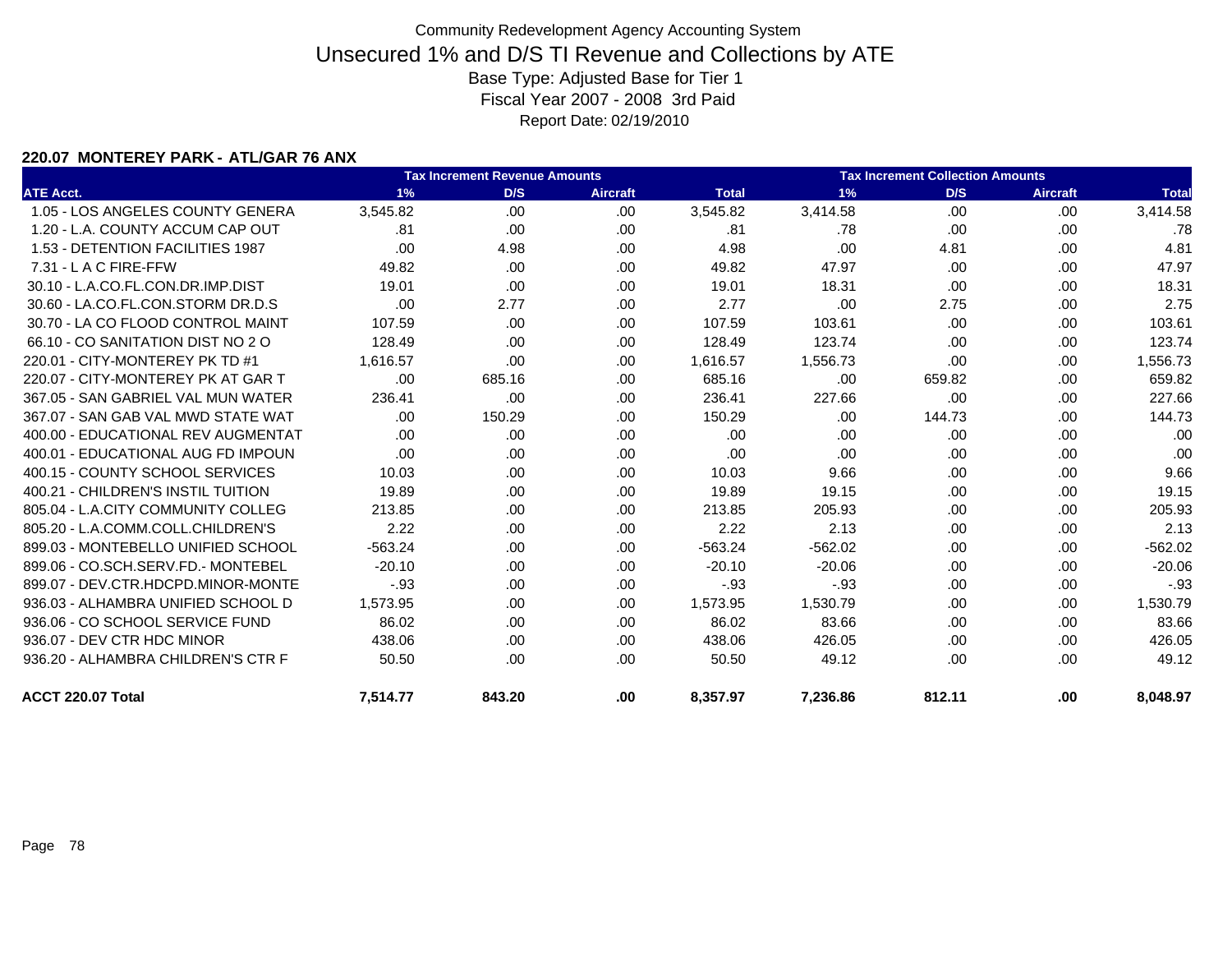#### **226.04 PARAMOUNT - PROJECT # 1**

|                                    |           | <b>Tax Increment Revenue Amounts</b> |                 |              |           | <b>Tax Increment Collection Amounts</b> |                 |              |
|------------------------------------|-----------|--------------------------------------|-----------------|--------------|-----------|-----------------------------------------|-----------------|--------------|
| <b>ATE Acct.</b>                   | 1%        | D/S                                  | <b>Aircraft</b> | <b>Total</b> | 1%        | D/S                                     | <b>Aircraft</b> | <b>Total</b> |
| 1.05 - LOS ANGELES COUNTY GENERA   | 39,220.23 | .00.                                 | .00             | 39,220.23    | 30,298.18 | .00                                     | .00             | 30,298.18    |
| 1.20 - L.A. COUNTY ACCUM CAP OUT   | 10.43     | .00.                                 | .00             | 10.43        | 8.07      | .00                                     | .00             | 8.07         |
| 1.53 - DETENTION FACILITIES 1987   | .00       | 62.49                                | .00.            | 62.49        | .00       | 48.22                                   | .00             | 48.22        |
| 3.01 - L A COUNTY LIBRARY          | 2,653.97  | .00                                  | .00.            | 2,653.97     | 2,050.06  | .00.                                    | .00             | 2,050.06     |
| 7.30 - CONSOL, FIRE PRO.DIST.OF    | 15,960.29 | .00.                                 | .00.            | 15,960.29    | 12,328.27 | .00                                     | .00             | 12,328.27    |
| 7.31 - L A C FIRE-FFW              | 649.49    | .00.                                 | .00.            | 649.49       | 501.85    | .00                                     | .00             | 501.85       |
| 23.66 - CO LIGHTING MAINT DIST NO  | 2,200.63  | .00                                  | .00             | 2,200.63     | 1,703.20  | .00                                     | .00             | 1,703.20     |
| 30.10 - L.A.CO.FL.CON.DR.IMP.DIST  | 245.81    | .00                                  | .00             | 245.81       | 190.23    | .00                                     | .00             | 190.23       |
| 30.60 - LA.CO.FL.CON.STORM DR.D.S  | .00       | .66                                  | .00             | .66          | .00       | $-06$                                   | .00             | $-06$        |
| 30.70 - LA CO FLOOD CONTROL MAINT  | 1.391.59  | .00.                                 | .00.            | 1,391.59     | 1,077.04  | .00                                     | .00             | 1,077.04     |
| 53.20 - DOWNEY CEMETERY DISTRICT   | 6.56      | .00.                                 | .00             | 6.56         | 4.99      | .00.                                    | .00             | 4.99         |
| 61.80 - GREATER L A CO VECTOR CON  | 50.16     | .00.                                 | .00             | 50.16        | 38.75     | .00                                     | .00             | 38.75        |
| 66.10 - CO SANITATION DIST NO 2 O  | 1,661.78  | .00                                  | .00.            | 1,661.78     | 1,286.14  | .00                                     | .00             | 1,286.14     |
| 226.01 - CITY-PARAMOUNT TD #1      | 6,329.03  | .00.                                 | .00.            | 6,329.03     | 4,886.53  | .00                                     | .00             | 4,886.53     |
| 315.05 - CENTRAL BASIN MWD 1114    | .00.      | 442.89                               | .00             | 442.89       | .00       | 341.96                                  | .00             | 341.96       |
| 350.90 - WTR REPLENISHMENT DIST OF | 16.94     | .00                                  | .00             | 16.94        | 13.06     | .00                                     | .00             | 13.06        |
| 400.00 - EDUCATIONAL REV AUGMENTAT | .00       | .00                                  | .00.            | .00          | .00       | .00                                     | .00             | .00          |
| 400.01 - EDUCATIONAL AUG FD IMPOUN | .00       | .00.                                 | .00             | .00          | .00       | .00                                     | .00             | .00          |
| 400.15 - COUNTY SCHOOL SERVICES    | 128.66    | .00                                  | .00             | 128.66       | 99.40     | .00                                     | .00             | 99.40        |
| 400.21 - CHILDREN'S INSTIL TUITION | 255.58    | .00.                                 | .00.            | 255.58       | 197.43    | .00                                     | .00             | 197.43       |
| 793.04 - COMPTON COMMUNITY COLLE!  | 2,077.39  | .00                                  | .00             | 2,077.39     | 1,604.67  | .00.                                    | .00             | 1,604.67     |
| 793.20 - CHILDREN'S CTR FUND COMPT | 663.60    | .00                                  | .00             | 663.60       | 512.60    | .00                                     | .00             | 512.60       |
| 845.03 - COMPTON UNIFIED SCHOOL DI | 5,103.21  | .00.                                 | .00.            | 5,103.21     | 5,103.21  | .00                                     | .00             | 5,103.21     |
| 845.06 - CO.SCH.SERV.FD.-COMPTON   | 167.33    | .00.                                 | .00.            | 167.33       | 167.33    | .00.                                    | .00             | 167.33       |
| 845.07 - DEV.CTR.HDCPD.MINOR-COMPT | 24.51     | .00.                                 | .00.            | 24.51        | 24.51     | .00.                                    | .00             | 24.51        |
| 845.20 - COMPTON CHILDREN'S CENTER | 159.71    | .00                                  | .00             | 159.71       | 159.71    | .00                                     | .00             | 159.71       |
| 907.03 - PARAMOUNT UNIFIED SCHOOL  | 14,383.70 | .00                                  | .00.            | 14,383.70    | 9,899.79  | .00                                     | .00             | 9,899.79     |
| 907.06 - CO.SCH.SERV.FD.- PARAMOUN | 777.39    | .00.                                 | .00             | 777.39       | 535.05    | .00                                     | .00             | 535.05       |
| 907.07 - DEV.CTR.HDCPD.MINOR-PARAM | 95.71     | .00.                                 | .00             | 95.71        | 65.88     | .00                                     | .00             | 65.88        |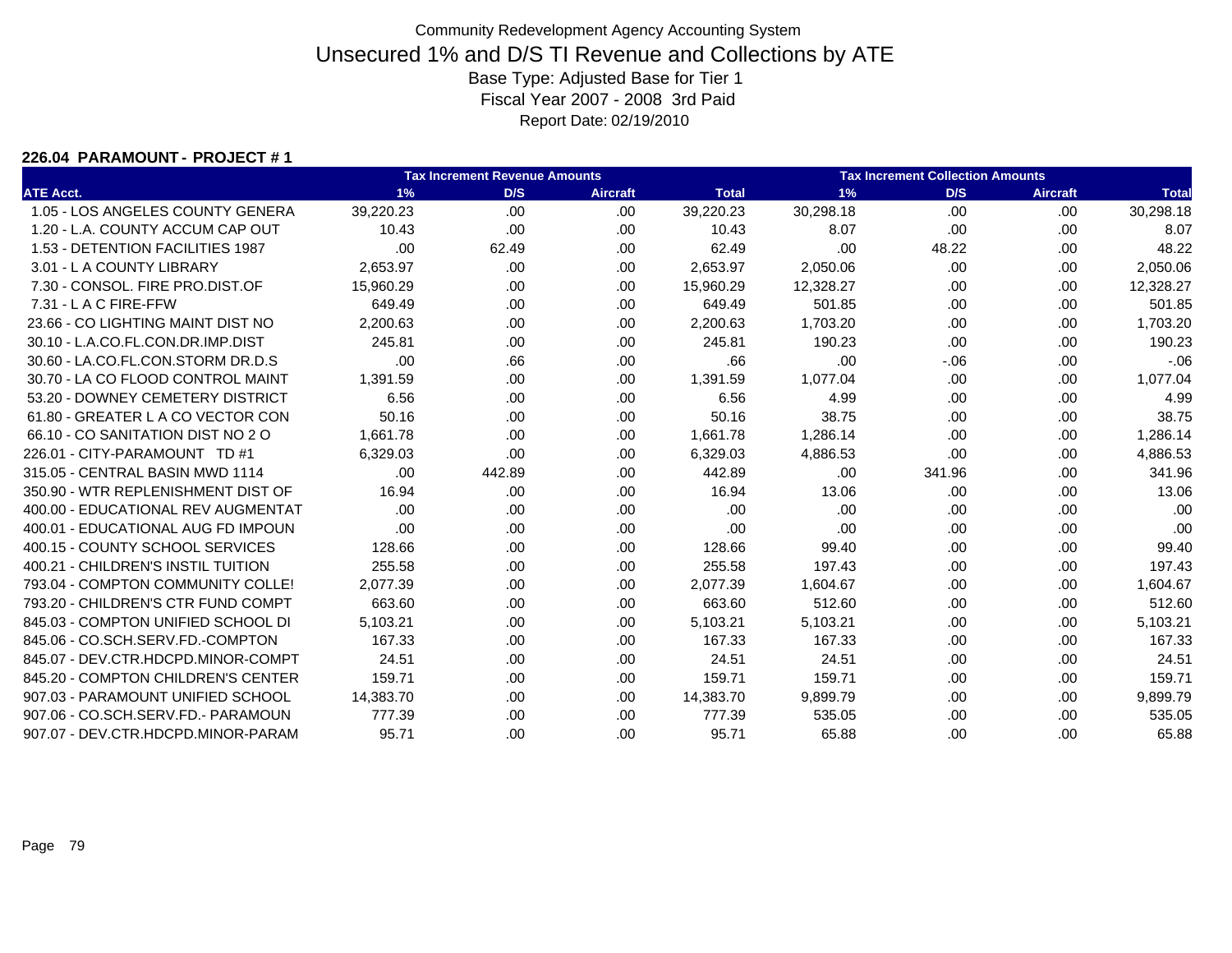### **226.04 PARAMOUNT - PROJECT # 1**

|                   |           | Tax Increment Revenue Amounts |                 |              |           | <b>Tax Increment Collection Amounts</b> |                 |              |
|-------------------|-----------|-------------------------------|-----------------|--------------|-----------|-----------------------------------------|-----------------|--------------|
| <b>ATE Acct.</b>  | $1\%$     | D/S                           | <b>Aircraft</b> | <b>Total</b> | 1%        | <b>D/S</b>                              | <b>Aircraft</b> | <b>Total</b> |
|                   |           |                               |                 |              |           |                                         |                 |              |
| ACCT 226.04 Total | 94,233.70 | 506.04                        | .00             | 94.739.74    | 72,755.95 | 390.12                                  | .00             | 73,146.07    |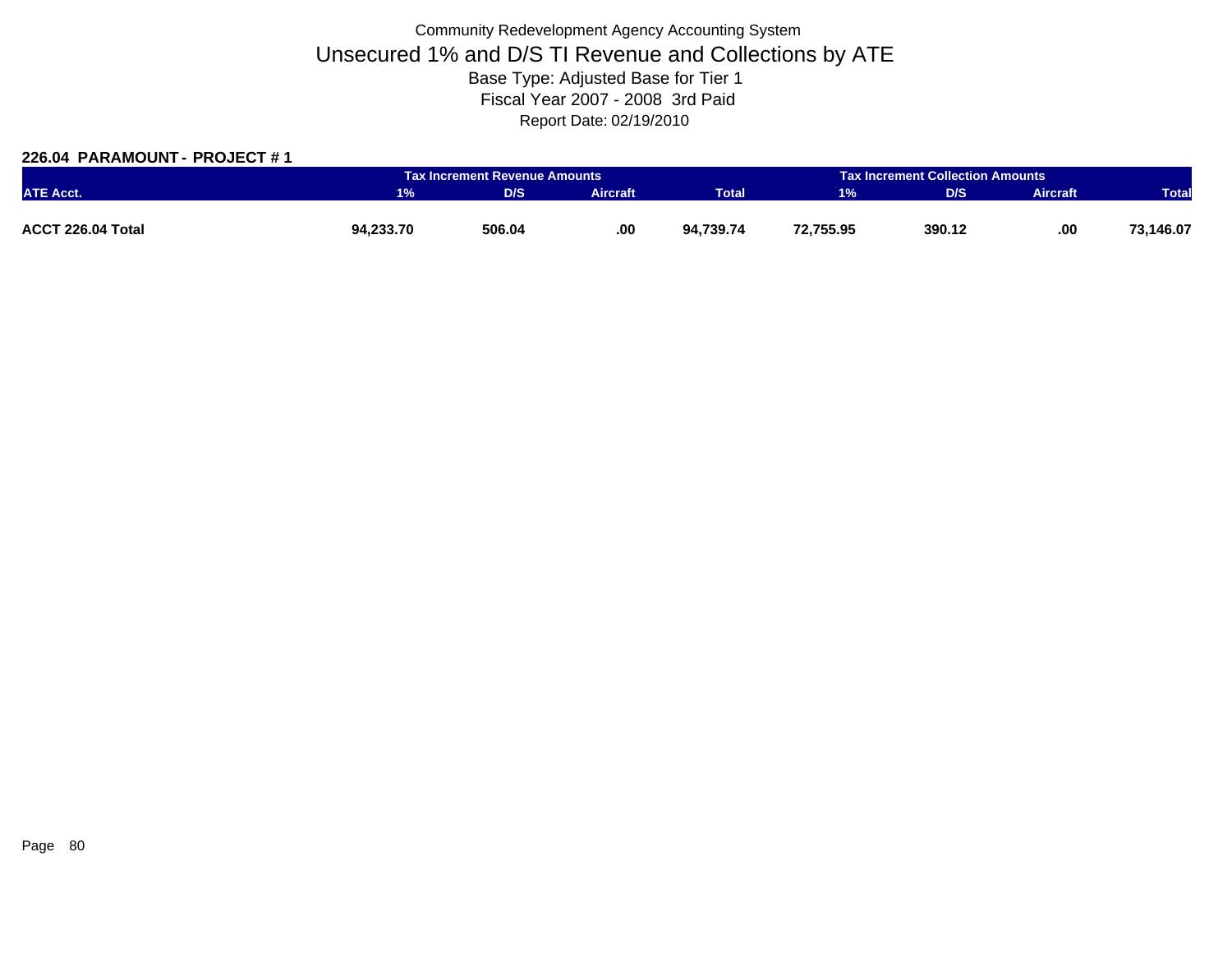#### **228.02 PASADENA - FAIROAKS**

|                                     |           | <b>Tax Increment Revenue Amounts</b> |                 |              | <b>Tax Increment Collection Amounts</b> |        |                 |              |
|-------------------------------------|-----------|--------------------------------------|-----------------|--------------|-----------------------------------------|--------|-----------------|--------------|
| <b>ATE Acct.</b>                    | 1%        | D/S                                  | <b>Aircraft</b> | <b>Total</b> | 1%                                      | D/S    | <b>Aircraft</b> | <b>Total</b> |
| 1.05 - LOS ANGELES COUNTY GENERA    | 5,523.87  | .00.                                 | .00             | 5,523.87     | 5,523.87                                | .00    | .00             | 5,523.87     |
| 1.20 - L.A. COUNTY ACCUM CAP OUT    | 1.25      | .00                                  | .00             | 1.25         | 1.25                                    | .00    | .00             | 1.25         |
| 1.53 - DETENTION FACILITIES 1987    | .00       | 7.92                                 | .00             | 7.92         | .00                                     | 7.92   | .00             | 7.92         |
| 7.31 - L A C FIRE-FFW               | 76.55     | .00.                                 | .00             | 76.55        | 76.55                                   | .00    | .00             | 76.55        |
| 30.10 - L.A.CO.FL.CON.DR.IMP.DIST   | 29.60     | .00.                                 | .00.            | 29.60        | 29.60                                   | .00    | .00             | 29.60        |
| 30.60 - LA.CO.FL.CON.STORM DR.D.S   | .00       | .33                                  | .00             | .33          | .00                                     | .33    | .00             | .33          |
| 30.70 - LA CO FLOOD CONTROL MAINT   | 167.58    | .00                                  | .00             | 167.58       | 167.58                                  | .00    | .00             | 167.58       |
| 66.55 - CO SANIT DIST NO 16 OPERA   | 202.42    | .00                                  | .00             | 202.42       | 202.42                                  | .00    | .00             | 202.42       |
| 228.01 - CITY-PASADENA<br>TD #1     | 3,119.29  | .00                                  | .00             | 3,119.29     | 3,119.29                                | .00    | .00             | 3,119.29     |
| 228.02 - CITY PASADENA FAIR OAKS    | .00.      | 132.16                               | .00             | 132.16       | .00                                     | 132.16 | .00             | 132.16       |
| 310.35 - CITY OF PASADENA AREA-110  | .00.      | 56.19                                | .00             | 56.19        | .00                                     | 56.19  | .00             | 56.19        |
| 400.00 - EDUCATIONAL REV AUGMENTAT  | .00.      | .00.                                 | .00             | .00          | .00                                     | .00    | .00             | .00          |
| 400.01 - EDUCATIONAL AUG FD IMPOUN  | .00.      | .00.                                 | .00             | .00          | .00                                     | .00    | .00             | .00          |
| 400.15 - COUNTY SCHOOL SERVICES     | 15.60     | .00.                                 | .00             | 15.60        | 15.60                                   | .00    | .00             | 15.60        |
| 400.21 - CHILDREN'S INSTIL TUITION  | 30.97     | .00                                  | .00             | 30.97        | 30.97                                   | .00    | .00             | 30.97        |
| 812.04 - PASADENA AREA COMMUNITY C  | 397.69    | .00.                                 | .00             | 397.69       | 397.69                                  | .00    | .00             | 397.69       |
| 909.03 - PASADENA UNIFIED SCHOOL D  | 2,363.97  | .00                                  | .00             | 2,363.97     | 2,363.97                                | .00    | .00             | 2,363.97     |
| 909.06 - CO.SCH.SERV.FD.- PASADENA  | 3.97      | .00                                  | .00             | 3.97         | 3.97                                    | .00    | .00             | 3.97         |
| 909.07 - DEV.CTR.HDCPD.MINOR-PASAD  | 17.56     | .00.                                 | .00             | 17.56        | 17.56                                   | .00    | .00             | 17.56        |
| 909.20 - PASADENA CHILDREN, S CENTE | 4.21      | .00.                                 | .00             | 4.21         | 4.21                                    | .00    | .00             | 4.21         |
| ACCT 228.02 Total                   | 11,954.53 | 196.60                               | .00             | 12,151.13    | 11,954.53                               | 196.60 | .00             | 12,151.13    |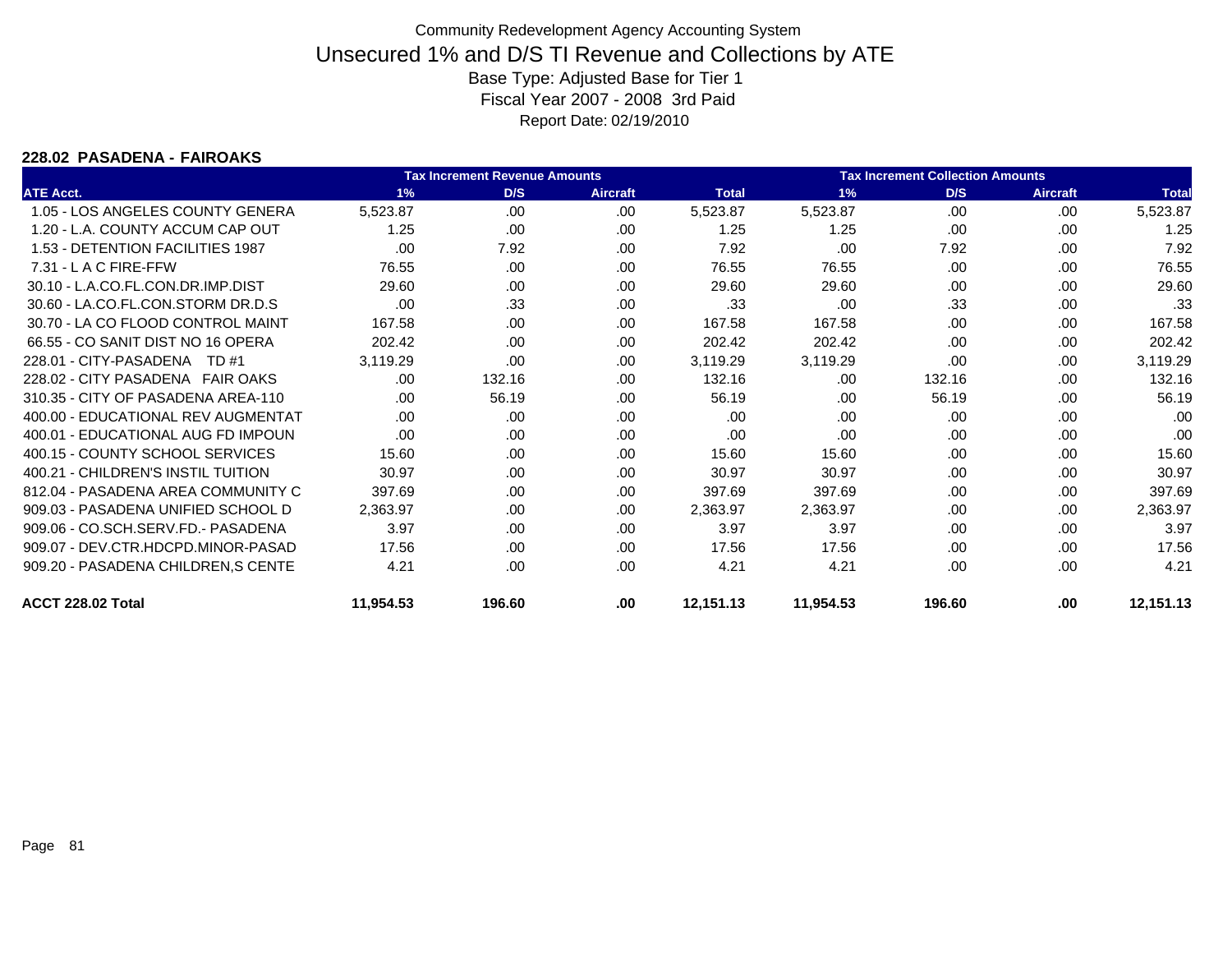#### **228.05 PASADENA - ORANGE GROVE**

|                                     |           | <b>Tax Increment Revenue Amounts</b> | <b>Tax Increment Collection Amounts</b> |              |           |        |                 |              |
|-------------------------------------|-----------|--------------------------------------|-----------------------------------------|--------------|-----------|--------|-----------------|--------------|
| <b>ATE Acct.</b>                    | 1%        | D/S                                  | <b>Aircraft</b>                         | <b>Total</b> | 1%        | D/S    | <b>Aircraft</b> | <b>Total</b> |
| 1.05 - LOS ANGELES COUNTY GENERA    | 9,594.59  | .00.                                 | .00                                     | 9,594.59     | 9,594.59  | .00    | .00             | 9,594.59     |
| 1.20 - L.A. COUNTY ACCUM CAP OUT    | 2.18      | .00                                  | .00.                                    | 2.18         | 2.18      | .00    | .00             | 2.18         |
| 1.53 - DETENTION FACILITIES 1987    | .00.      | 13.77                                | .00                                     | 13.77        | .00       | 13.77  | .00             | 13.77        |
| 7.31 - L A C FIRE-FFW               | 132.97    | .00.                                 | .00                                     | 132.97       | 132.97    | .00.   | .00             | 132.97       |
| 30.10 - L.A.CO.FL.CON.DR.IMP.DIST   | 51.42     | .00.                                 | .00                                     | 51.42        | 51.42     | .00.   | .00             | 51.42        |
| 30.60 - LA.CO.FL.CON.STORM DR.D.S   | .00       | .23                                  | .00                                     | .23          | .00       | $-39$  | .00             | $-0.39$      |
| 30.70 - LA CO FLOOD CONTROL MAINT   | 291.08    | .00.                                 | .00                                     | 291.08       | 291.08    | .00    | .00             | 291.08       |
| 66.55 - CO SANIT DIST NO 16 OPERA   | 351.59    | .00.                                 | .00                                     | 351.59       | 351.59    | .00    | .00             | 351.59       |
| 228.01 - CITY-PASADENA<br>TD #1     | 5,417.99  | .00.                                 | .00                                     | 5,417.99     | 5,417.99  | .00    | .00             | 5,417.99     |
| 228.05 - CITY-PASADENA<br>ORANGE G  | .00.      | 229.55                               | .00                                     | 229.55       | .00       | 229.55 | .00             | 229.55       |
| 310.35 - CITY OF PASADENA AREA-110  | .00.      | 97.59                                | .00                                     | 97.59        | .00       | 97.59  | .00             | 97.59        |
| 400.00 - EDUCATIONAL REV AUGMENTAT  | .00       | .00.                                 | .00                                     | .00          | .00.      | .00.   | .00             | .00          |
| 400.01 - EDUCATIONAL AUG FD IMPOUN  | .00       | .00.                                 | .00                                     | .00          | .00.      | .00.   | .00             | .00          |
| 400.15 - COUNTY SCHOOL SERVICES     | 27.10     | .00.                                 | .00                                     | 27.10        | 27.10     | .00    | .00             | 27.10        |
| 400.21 - CHILDREN'S INSTIL TUITION  | 53.80     | .00.                                 | .00                                     | 53.80        | 53.80     | .00    | .00             | 53.80        |
| 812.04 - PASADENA AREA COMMUNITY C  | 690.76    | .00.                                 | .00                                     | 690.76       | 690.76    | .00.   | .00             | 690.76       |
| 909.03 - PASADENA UNIFIED SCHOOL D  | 4,106.06  | .00                                  | .00                                     | 4,106.06     | 4,106.06  | .00    | .00             | 4,106.06     |
| 909.06 - CO.SCH.SERV.FD.- PASADENA  | 6.91      | .00                                  | .00                                     | 6.91         | 6.91      | .00    | .00             | 6.91         |
| 909.07 - DEV.CTR.HDCPD.MINOR-PASAD  | 30.51     | .00                                  | .00                                     | 30.51        | 30.51     | .00.   | .00             | 30.51        |
| 909.20 - PASADENA CHILDREN, S CENTE | 7.31      | .00.                                 | .00                                     | 7.31         | 7.31      | .00    | .00             | 7.31         |
| ACCT 228.05 Total                   | 20,764.27 | 341.14                               | .00                                     | 21,105.41    | 20,764.27 | 340.52 | .00             | 21,104.79    |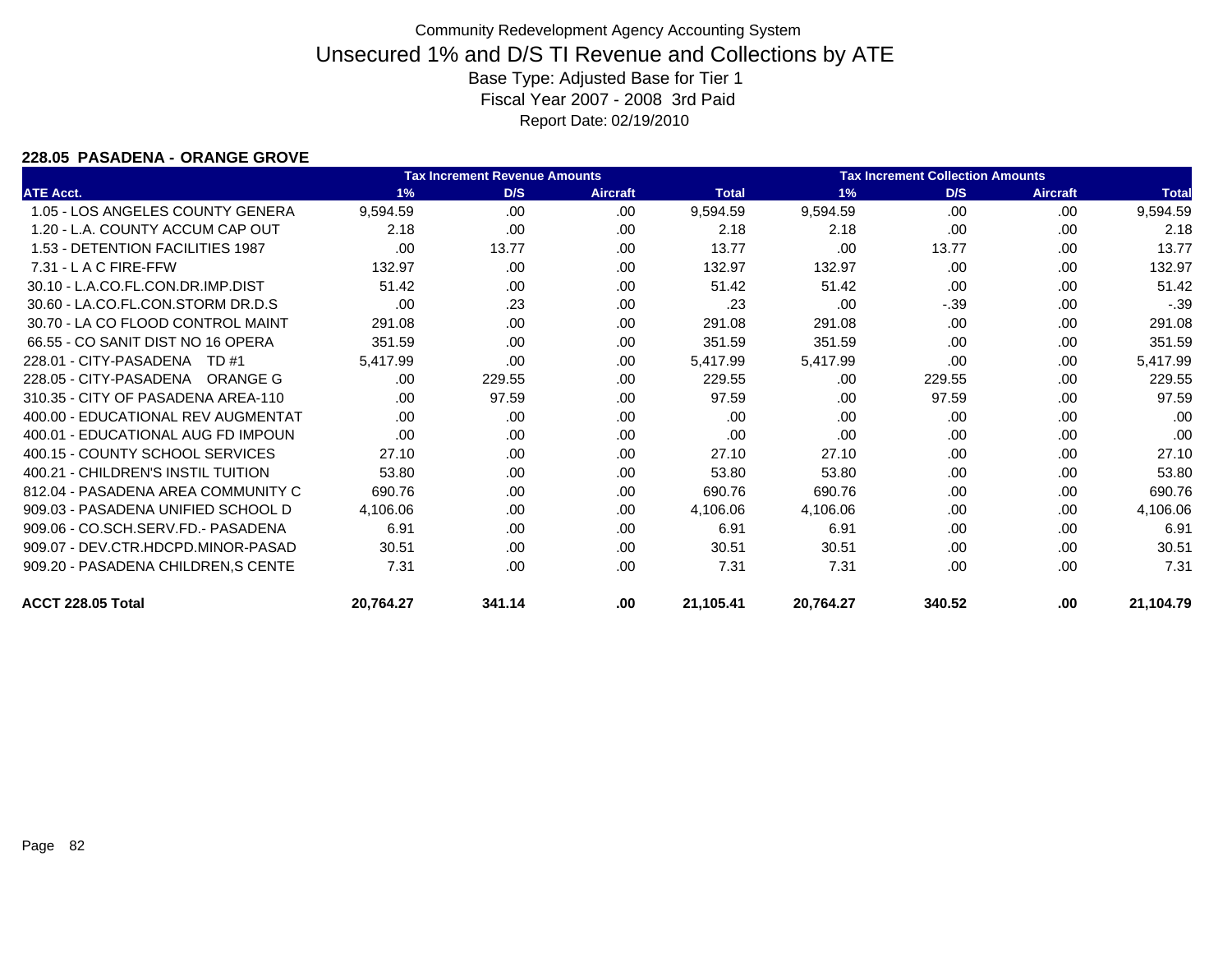#### **228.06 PASADENA - VILLA PARK**

|                                    |           | <b>Tax Increment Revenue Amounts</b> |                 |              | <b>Tax Increment Collection Amounts</b> |       |                 |              |
|------------------------------------|-----------|--------------------------------------|-----------------|--------------|-----------------------------------------|-------|-----------------|--------------|
| <b>ATE Acct.</b>                   | 1%        | D/S                                  | <b>Aircraft</b> | <b>Total</b> | 1%                                      | D/S   | <b>Aircraft</b> | <b>Total</b> |
| 1.05 - LOS ANGELES COUNTY GENERA   | 6,382.72  | .00                                  | .00             | 6,382.72     | 2,616.97                                | .00   | .00             | 2,616.97     |
| 1.20 - L.A. COUNTY ACCUM CAP OUT   | 1.45      | .00                                  | .00             | 1.45         | .59                                     | .00   | .00             | .59          |
| 1.53 - DETENTION FACILITIES 1987   | .00       | 9.15                                 | .00.            | 9.15         | .00                                     | 3.76  | .00             | 3.76         |
| $7.31 - L$ A C FIRE-FFW            | 88.45     | .00                                  | .00             | 88.45        | 36.26                                   | .00   | .00             | 36.26        |
| 30.10 - L.A.CO.FL.CON.DR.IMP.DIST  | 34.21     | .00                                  | .00             | 34.21        | 14.02                                   | .00.  | .00             | 14.02        |
| 30.60 - LA.CO.FL.CON.STORM DR.D.S  | .00       | .71                                  | .00             | .71          | .00                                     | .27   | .00             | .27          |
| 30.70 - LA CO FLOOD CONTROL MAINT  | 193.63    | .00                                  | .00.            | 193.63       | 79.39                                   | .00.  | .00             | 79.39        |
| 66.55 - CO SANIT DIST NO 16 OPERA  | 233.89    | .00                                  | .00             | 233.89       | 95.89                                   | .00   | .00             | 95.89        |
| 228.01 - CITY-PASADENA TD #1       | 3,604.26  | .00                                  | .00             | 3,604.26     | 1,477.75                                | .00   | .00             | 1,477.75     |
| 228.06 - CITY-PASADENA VILLA PA    | .00       | 152.71                               | .00             | 152.71       | .00                                     | 62.61 | .00             | 62.61        |
| 310.35 - CITY OF PASADENA AREA-110 | .00       | 64.92                                | .00.            | 64.92        | .00                                     | 26.62 | .00             | 26.62        |
| 400.00 - EDUCATIONAL REV AUGMENTAT | .00       | .00                                  | .00             | .00          | .00                                     | .00   | .00             | .00          |
| 400.01 - EDUCATIONAL AUG FD IMPOUN | .00       | .00                                  | .00             | .00          | .00                                     | .00   | .00             | .00          |
| 400.15 - COUNTY SCHOOL SERVICES    | 18.03     | .00                                  | .00             | 18.03        | 7.39                                    | .00.  | .00             | 7.39         |
| 400.21 - CHILDREN'S INSTIL TUITION | 35.79     | .00                                  | .00             | 35.79        | 14.67                                   | .00   | .00             | 14.67        |
| 812.04 - PASADENA AREA COMMUNITY C | 459.52    | .00                                  | .00             | 459.52       | 188.40                                  | .00   | .00             | 188.40       |
| 909.03 - PASADENA UNIFIED SCHOOL D | 2,731.52  | .00                                  | .00             | 2,731.52     | 1,119.93                                | .00.  | .00             | 1,119.93     |
| 909.06 - CO.SCH.SERV.FD.- PASADENA | 4.59      | .00                                  | .00             | 4.59         | 1.88                                    | .00.  | .00             | 1.88         |
| 909.07 - DEV.CTR.HDCPD.MINOR-PASAD | 20.29     | .00                                  | .00             | 20.29        | 8.32                                    | .00.  | .00             | 8.32         |
| 909.20 - PASADENA CHILDREN, SCENTE | 4.86      | .00                                  | .00             | 4.86         | 1.99                                    | .00   | .00             | 1.99         |
| ACCT 228.06 Total                  | 13,813.21 | 227.49                               | .00             | 14,040.70    | 5,663.45                                | 93.26 | .00             | 5,756.71     |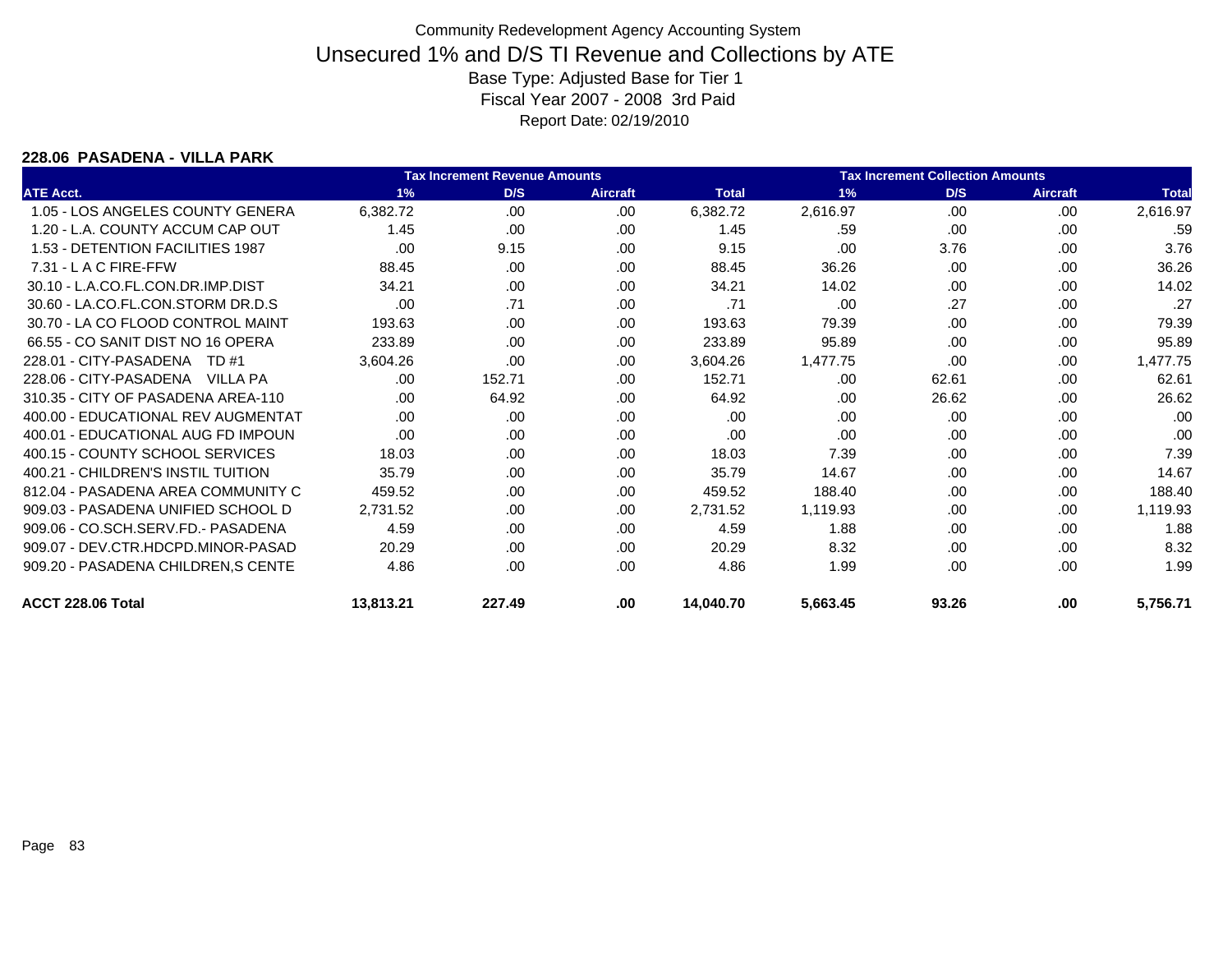### **228.11 PASADENA - LINCOLN**

|                                    |              | <b>Tax Increment Revenue Amounts</b> | <b>Tax Increment Collection Amounts</b> |              |              |           |                 |              |  |
|------------------------------------|--------------|--------------------------------------|-----------------------------------------|--------------|--------------|-----------|-----------------|--------------|--|
| <b>ATE Acct.</b>                   | 1%           | D/S                                  | <b>Aircraft</b>                         | <b>Total</b> | 1%           | D/S       | <b>Aircraft</b> | <b>Total</b> |  |
| 1.05 - LOS ANGELES COUNTY GENERA   | $-24,369.66$ | .00.                                 | .00.                                    | $-24,369.66$ | $-23,818.41$ | .00       | .00             | $-23,818.41$ |  |
| 1.20 - L.A. COUNTY ACCUM CAP OUT   | $-5.55$      | .00                                  | .00                                     | $-5.55$      | $-5.42$      | .00       | .00             | $-5.42$      |  |
| 1.53 - DETENTION FACILITIES 1987   | .00          | $-34.97$                             | .00                                     | $-34.97$     | .00          | $-34.19$  | .00             | $-34.19$     |  |
| 7.31 - L A C FIRE-FFW              | $-337.74$    | .00.                                 | .00                                     | $-337.74$    | $-330.10$    | .00       | .00             | $-330.10$    |  |
| 30.10 - L.A.CO.FL.CON.DR.IMP.DIST  | $-130.62$    | .00.                                 | .00.                                    | $-130.62$    | $-127.66$    | .00       | .00             | $-127.66$    |  |
| 30.60 - LA.CO.FL.CON.STORM DR.D.S  | .00          | .12                                  | .00                                     | .12          | .00          | .00       | .00             | .00          |  |
| 30.70 - LA CO FLOOD CONTROL MAINT  | $-739.33$    | .00.                                 | .00                                     | $-739.33$    | $-722.61$    | .00       | .00             | $-722.61$    |  |
| 66.55 - CO SANIT DIST NO 16 OPERA  | $-893.02$    | .00                                  | .00.                                    | $-893.02$    | $-872.82$    | .00       | .00             | $-872.82$    |  |
| 228.01 - CITY-PASADENA<br>TD #1    | $-13,761.48$ | .00                                  | .00.                                    | $-13,761.48$ | $-13,450.19$ | .00       | .00             | $-13,450.19$ |  |
| 228.11 - CITY PASADENA<br>LINCOLN  | .00.         | $-583.04$                            | .00                                     | $-583.04$    | .00          | $-569.85$ | .00             | $-569.85$    |  |
| 310.35 - CITY OF PASADENA AREA-110 | .00.         | $-247.88$                            | .00                                     | $-247.88$    | .00          | $-242.27$ | .00             | $-242.27$    |  |
| 400.00 - EDUCATIONAL REV AUGMENTAT | .00          | .00.                                 | .00.                                    | .00          | .00          | .00       | .00             | .00          |  |
| 400.01 - EDUCATIONAL AUG FD IMPOUN | .00          | .00.                                 | .00.                                    | .00          | .00          | .00       | .00             | .00          |  |
| 400.15 - COUNTY SCHOOL SERVICES    | $-68.85$     | .00.                                 | .00                                     | $-68.85$     | $-67.29$     | .00       | .00             | $-67.29$     |  |
| 400.21 - CHILDREN'S INSTIL TUITION | $-136.65$    | .00.                                 | .00                                     | $-136.65$    | $-133.56$    | .00       | .00             | $-133.56$    |  |
| 812.04 - PASADENA AREA COMMUNITY C | $-1,754.52$  | .00.                                 | .00.                                    | $-1,754.52$  | $-1,714.83$  | .00       | .00             | $-1,714.83$  |  |
| 909.03 - PASADENA UNIFIED SCHOOL D | $-10,429.23$ | .00.                                 | .00.                                    | $-10,429.23$ | $-10,193.31$ | .00       | .00             | $-10,193.31$ |  |
| 909.06 - CO.SCH.SERV.FD.- PASADENA | $-17.55$     | .00.                                 | .00                                     | $-17.55$     | $-17.15$     | .00       | .00             | $-17.15$     |  |
| 909.07 - DEV.CTR.HDCPD.MINOR-PASAD | $-77.50$     | .00.                                 | .00                                     | -77.50       | $-75.74$     | .00       | .00             | $-75.74$     |  |
| 909.20 - PASADENA CHILDREN, SCENTE | $-18.58$     | .00.                                 | .00.                                    | $-18.58$     | $-18.16$     | .00       | .00             | $-18.16$     |  |
| ACCT 228.11 Total                  | $-52,740.28$ | $-865.77$                            | .00.                                    | $-53,606.05$ | $-51,547.25$ | $-846.31$ | .00             | $-52,393.56$ |  |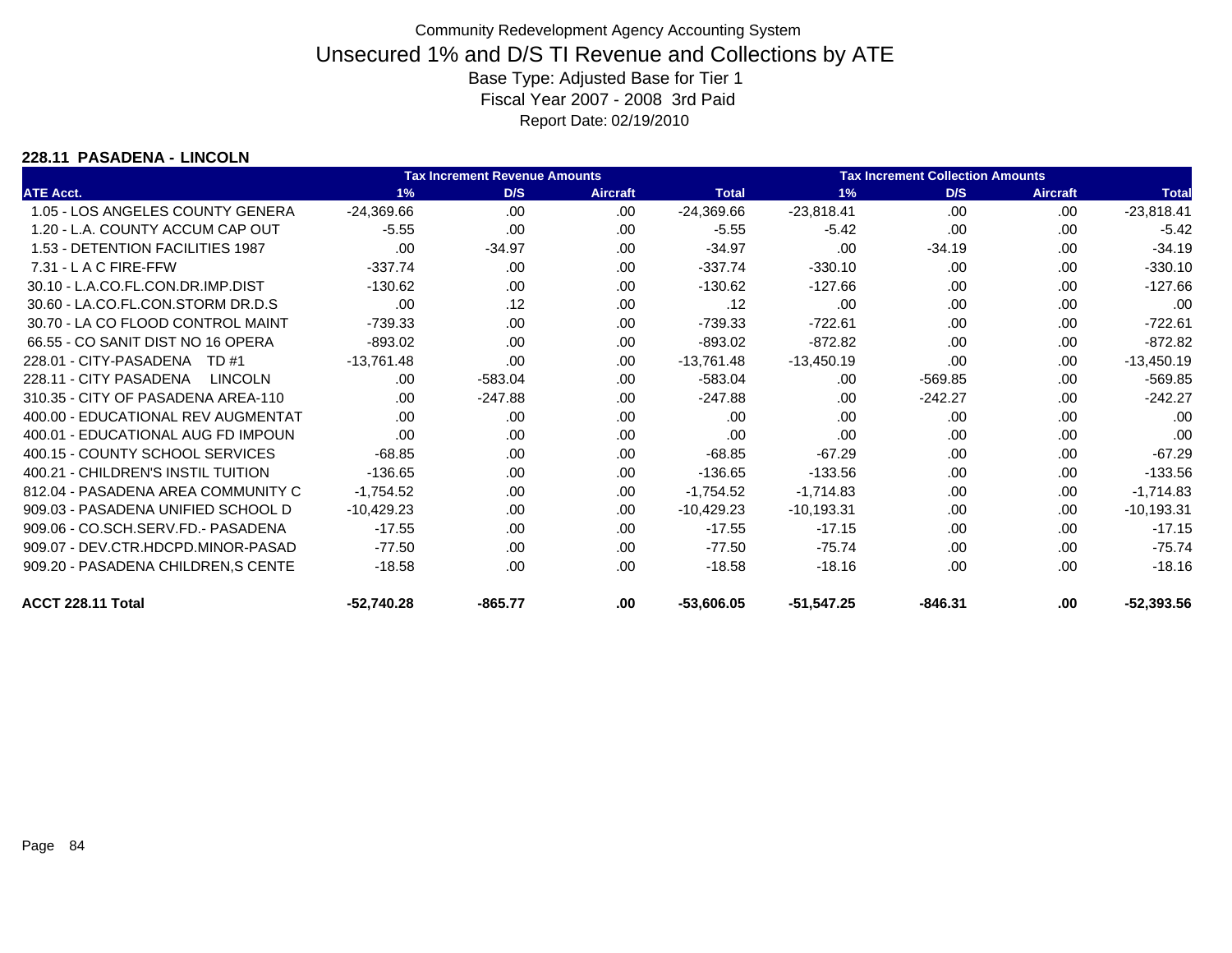### **228.12 PASADENA - FAIROAKS 87 ANNEX**

|                                     |          | <b>Tax Increment Revenue Amounts</b> |                 | <b>Tax Increment Collection Amounts</b> |          |       |                 |              |
|-------------------------------------|----------|--------------------------------------|-----------------|-----------------------------------------|----------|-------|-----------------|--------------|
| <b>ATE Acct.</b>                    | 1%       | D/S                                  | <b>Aircraft</b> | <b>Total</b>                            | 1%       | D/S   | <b>Aircraft</b> | <b>Total</b> |
| 1.05 - LOS ANGELES COUNTY GENERA    | 1,212.19 | .00                                  | .00             | 1,212.19                                | 1,200.72 | .00   | .00             | 1,200.72     |
| 1.20 - L.A. COUNTY ACCUM CAP OUT    | .27      | .00                                  | .00             | .27                                     | .27      | .00   | .00             | .27          |
| 1.53 - DETENTION FACILITIES 1987    | .00      | 1.74                                 | .00.            | 1.74                                    | .00      | 1.72  | .00             | 1.72         |
| 7.31 - L A C FIRE-FFW               | 16.79    | .00                                  | .00             | 16.79                                   | 16.64    | .00   | .00             | 16.64        |
| 30.10 - L.A.CO.FL.CON.DR.IMP.DIST   | 6.49     | .00                                  | .00.            | 6.49                                    | 6.43     | .00.  | .00             | 6.43         |
| 30.60 - LA.CO.FL.CON.STORM DR.D.S   | .00      | .00                                  | .00             | .00                                     | .00      | .00   | .00             | .00          |
| 30.70 - LA CO FLOOD CONTROL MAINT   | 36.77    | .00                                  | .00             | 36.77                                   | 36.42    | .00   | .00             | 36.42        |
| 66.55 - CO SANIT DIST NO 16 OPERA   | 44.41    | .00                                  | .00             | 44.41                                   | 43.99    | .00   | .00             | 43.99        |
| 228.01 - CITY-PASADENA TD #1        | 684.48   | .00                                  | .00             | 684.48                                  | 678.00   | .00   | .00             | 678.00       |
| 228.12 - CITY-PASADENA FAIROAKS     | .00      | 29.00                                | .00.            | 29.00                                   | .00      | 28.73 | .00             | 28.73        |
| 310.35 - CITY OF PASADENA AREA-110  | .00      | 12.33                                | .00             | 12.33                                   | .00      | 12.21 | .00             | 12.21        |
| 400.00 - EDUCATIONAL REV AUGMENTAT  | .00      | .00                                  | .00             | .00                                     | .00      | .00   | .00             | .00          |
| 400.01 - EDUCATIONAL AUG ED IMPOUN  | .00      | .00                                  | .00             | .00                                     | .00      | .00.  | .00             | .00          |
| 400.15 - COUNTY SCHOOL SERVICES     | 3.42     | .00                                  | .00             | 3.42                                    | 3.39     | .00.  | .00             | 3.39         |
| 400.21 - CHILDREN'S INSTIL TUITION  | 6.79     | .00                                  | .00             | 6.79                                    | 6.73     | .00   | .00             | 6.73         |
| 812.04 - PASADENA AREA COMMUNITY C  | 87.26    | .00                                  | .00             | 87.26                                   | 86.44    | .00   | .00             | 86.44        |
| 909.03 - PASADENA UNIFIED SCHOOL D  | 518.74   | .00                                  | .00             | 518.74                                  | 513.83   | .00   | .00             | 513.83       |
| 909.06 - CO.SCH.SERV.FD.- PASADENA  | .87      | .00                                  | .00             | .87                                     | .86      | .00.  | .00             | .86          |
| 909.07 - DEV.CTR.HDCPD.MINOR-PASAD  | 3.85     | .00                                  | .00.            | 3.85                                    | 3.81     | .00   | .00             | 3.81         |
| 909.20 - PASADENA CHILDREN, S CENTE | .92      | .00                                  | .00             | .92                                     | .91      | .00   | .00             | .91          |
| ACCT 228.12 Total                   | 2,623.25 | 43.07                                | .00             | 2,666.32                                | 2,598.44 | 42.66 | .00             | 2,641.10     |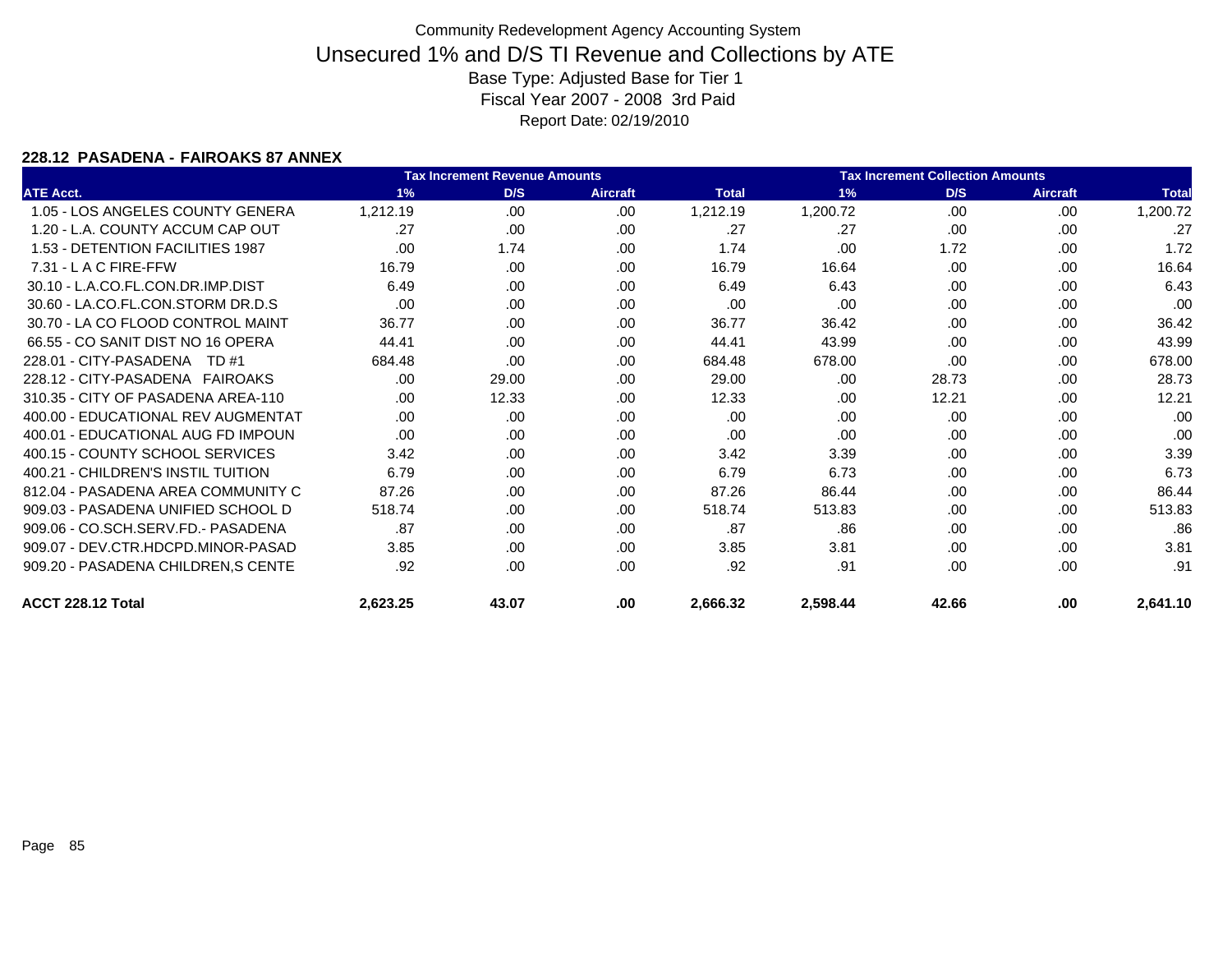#### **237.02 ROSEMEAD - PROJ. A-1**

|                                    |            | <b>Tax Increment Revenue Amounts</b> |                 | <b>Tax Increment Collection Amounts</b> |            |          |                 |              |
|------------------------------------|------------|--------------------------------------|-----------------|-----------------------------------------|------------|----------|-----------------|--------------|
| <b>ATE Acct.</b>                   | 1%         | D/S                                  | <b>Aircraft</b> | <b>Total</b>                            | 1%         | D/S      | <b>Aircraft</b> | <b>Total</b> |
| 1.05 - LOS ANGELES COUNTY GENERA   | 106,025.09 | .00                                  | .00             | 106,025.09                              | 105,977.04 | .00      | .00.            | 105,977.04   |
| 1.20 - L.A. COUNTY ACCUM CAP OUT   | 27.95      | .00                                  | .00.            | 27.95                                   | 27.94      | .00      | .00             | 27.94        |
| 1.53 - DETENTION FACILITIES 1987   | .00        | 165.52                               | .00             | 165.52                                  | .00        | 165.45   | .00             | 165.45       |
| 3.01 - L A COUNTY LIBRARY          | 7,151.06   | .00.                                 | .00.            | 7,151.06                                | 7,147.83   | .00      | .00             | 7,147.83     |
| 7.30 - CONSOL, FIRE PRO.DIST.OF    | 43.006.26  | .00.                                 | .00.            | 43.006.26                               | 42,986.85  | .00.     | .00             | 42,986.85    |
| 7.31 - L A C FIRE-FFW              | 1,767.35   | .00                                  | .00             | 1,767.35                                | 1,766.54   | .00      | .00             | 1,766.54     |
| 30.10 - L.A.CO.FL.CON.DR.IMP.DIST  | 658.20     | .00                                  | .00.            | 658.20                                  | 657.90     | .00.     | .00             | 657.90       |
| 30.60 - LA.CO.FL.CON.STORM DR.D.S  | .00        | 7.41                                 | .00             | 7.41                                    | .00        | 7.30     | .00             | 7.30         |
| 30.70 - LA CO FLOOD CONTROL MAINT  | 3,724.96   | .00.                                 | .00             | 3,724.96                                | 3,723.29   | .00      | .00             | 3,723.29     |
| 66.50 - CO SANIT DIST NO 15 OPERA  | 4,521.94   | .00                                  | .00.            | 4,521.94                                | 4,519.91   | .00      | .00             | 4,519.91     |
| 237.01 - CITY-ROSEMEAD TD #1       | 16,683.16  | .00.                                 | .00             | 16,683.16                               | 16,675.89  | .00      | .00             | 16,675.89    |
| 237.51 - CITY-ROSEMEAD LIGHTING    | 4,567.45   | .00.                                 | .00             | 4,567.45                                | 4,569.15   | .00      | .00             | 4,569.15     |
| 337.05 - ORIG AREA UP S G VY MWD 1 | .00        | 1,173.45                             | .00.            | 1,173.45                                | .00        | 1,172.93 | .00             | 1,172.93     |
| 368.05 - UPPER SAN GAB, VY, MUN, W | 207.66     | .00                                  | .00             | 207.66                                  | 207.58     | .00      | .00             | 207.58       |
| 400.00 - EDUCATIONAL REV AUGMENTAT | .00        | .00                                  | .00             | .00                                     | .00        | .00      | .00             | .00          |
| 400.01 - EDUCATIONAL AUG FD IMPOUN | .00        | .00                                  | .00             | .00                                     | .00        | .00      | .00             | .00          |
| 400.15 - COUNTY SCHOOL SERVICES    | 346.84     | .00.                                 | .00             | 346.84                                  | 346.67     | .00      | .00             | 346.67       |
| 400.21 - CHILDREN'S INSTIL TUITION | 688.58     | .00                                  | .00.            | 688.58                                  | 688.27     | .00      | .00             | 688.27       |
| 485.01 - GARVEY SCHOOL DISTRICT    | 8,714.92   | .00.                                 | .00             | 8,714.92                                | 8,708.10   | .00      | .00             | 8,708.10     |
| 485.06 - CO.SCH.SERV.FD.- GARVEY U | 1,039.13   | .00.                                 | .00.            | 1,039.13                                | 1,038.31   | .00      | .00             | 1,038.31     |
| 485.07 - DEV.CTR.HDCPD.MINOR-GARVE | 114.20     | .00.                                 | .00.            | 114.20                                  | 114.11     | .00      | .00             | 114.11       |
| 629.01 - ROSEMEAD SCHOOL DISTRICT  | 83.80      | .00                                  | .00.            | 83.80                                   | 83.63      | .00      | .00             | 83.63        |
| 629.06 - CO.SCH.SERV.FD.- ROSEMEAD | 9.53       | .00                                  | .00             | 9.53                                    | 9.51       | .00      | .00             | 9.51         |
| 629.07 - DEV.CTR.HDCPD.MINOR-ROSEM | 1.13       | .00                                  | .00             | 1.13                                    | 1.13       | .00      | .00             | 1.13         |
| 713.02 - ALHAMBRA CITY HIGH SCHOOL | 13,597.13  | .00.                                 | .00             | 13,597.13                               | 13,586.47  | .00      | .00             | 13,586.47    |
| 713.06 - CO.SCH.SERV.FD.- ALHAMBRA | 48.95      | .00                                  | .00.            | 48.95                                   | 48.91      | .00      | .00             | 48.91        |
| 713.07 - ALHAMBRA HIGH-ELEM SCHOOL | 6,075.57   | .00                                  | .00.            | 6,075.57                                | 6,070.81   | .00      | .00             | 6,070.81     |
| 745.02 - EL MONTE UNION HIGH SCHOO | 107.25     | .00.                                 | .00             | 107.25                                  | 107.04     | .00.     | .00.            | 107.04       |
| 745.06 - CO.SCH.SERV.FD.- EL MONTE | .41        | .00.                                 | .00             | .41                                     | .41        | .00      | .00             | .41          |
| 745.07 - EL MONTE HIGH-ELEM SCHOOL | 47.79      | .00.                                 | .00.            | 47.79                                   | 47.69      | .00      | .00             | 47.69        |
| 745.20 - CHILDREN'S CTR FUND EL MO | .37        | .00                                  | .00.            | .37                                     | .37        | .00      | .00             | .37          |
| 805.04 - L.A.CITY COMMUNITY COLLEG | 7,372.12   | .00                                  | .00             | 7,372.12                                | 7,368.84   | .00      | .00             | 7,368.84     |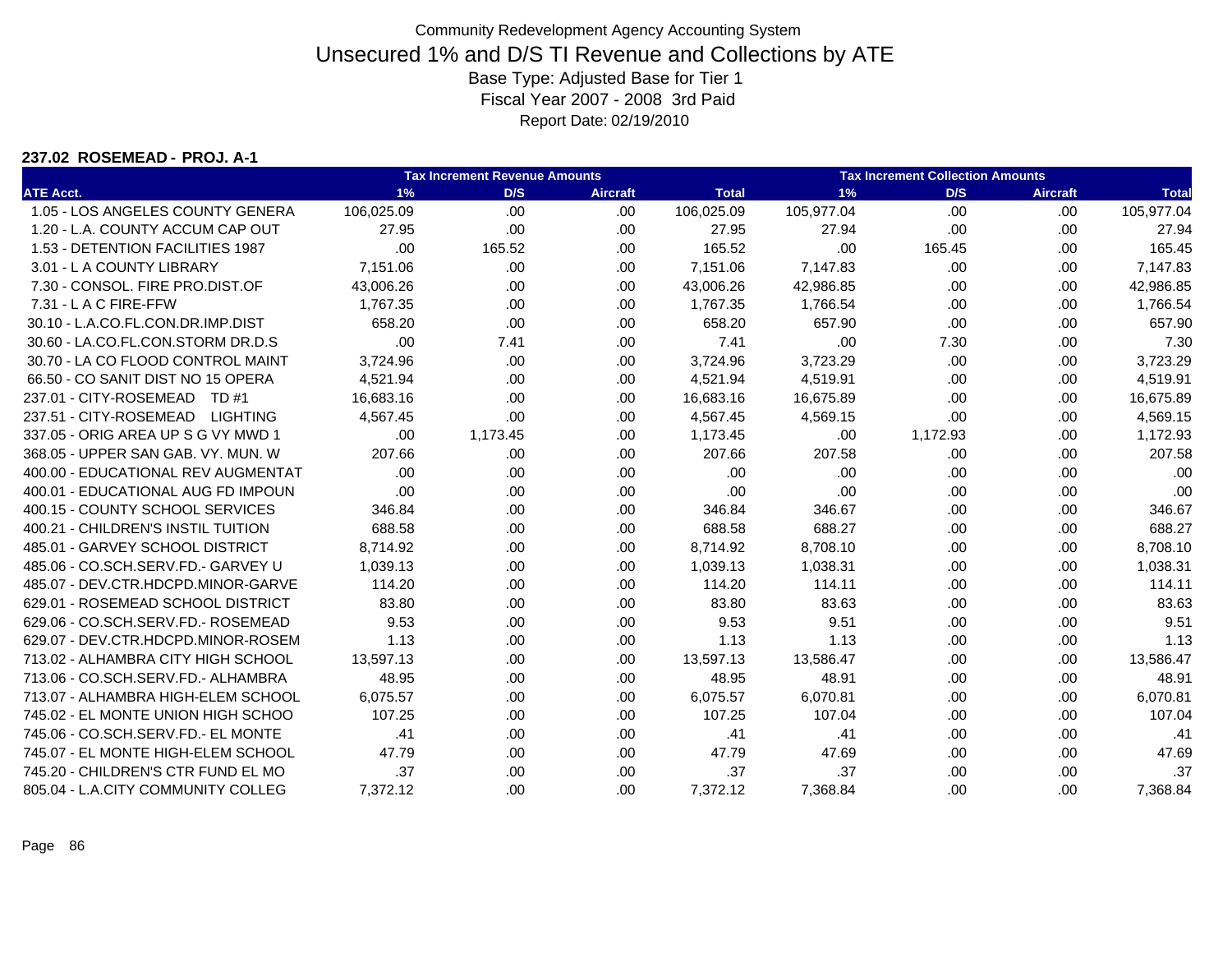#### **237.02 ROSEMEAD - PROJ. A-1**

|                                    |            | <b>Tax Increment Revenue Amounts</b> |          | <b>Tax Increment Collection Amounts</b> |            |          |          |              |  |
|------------------------------------|------------|--------------------------------------|----------|-----------------------------------------|------------|----------|----------|--------------|--|
| <b>ATE Acct.</b>                   | 1%         | D/S                                  | Aircraft | Total                                   | 1%         | D/S      | Aircraft | <b>Total</b> |  |
| 805.20 - L.A.COMM.COLL.CHILDREN'S  | 76.29      | .00                                  | .00      | 76.29                                   | 76.26      | .00      | .00      | 76.26        |  |
| 812.04 - PASADENA AREA COMMUNITY C | 36.29      | .00                                  | .00      | 36.29                                   | 36.22      | .00      | .00      | 36.22        |  |
| 899.03 - MONTEBELLO UNIFIED SCHOOL | 22.139.84  | .00                                  | .00      | 22.139.84                               | 22.139.84  | .00      | .00      | 22,139.84    |  |
| 899.06 - CO.SCH.SERV.FD.- MONTEBEL | 790.72     | .00                                  | .00      | 790.72                                  | 790.72     | .00      | .00      | 790.72       |  |
| 899.07 - DEV.CTR.HDCPD.MINOR-MONTE | 36.86      | .00                                  | .00      | 36.86                                   | 36.86      | .00      | .00      | 36.86        |  |
| ACCT 237.02 Total                  | 249.668.80 | 1.346.38                             | .00      | 251.015.18                              | 249.560.09 | 1.345.68 | .00      | 250.905.77   |  |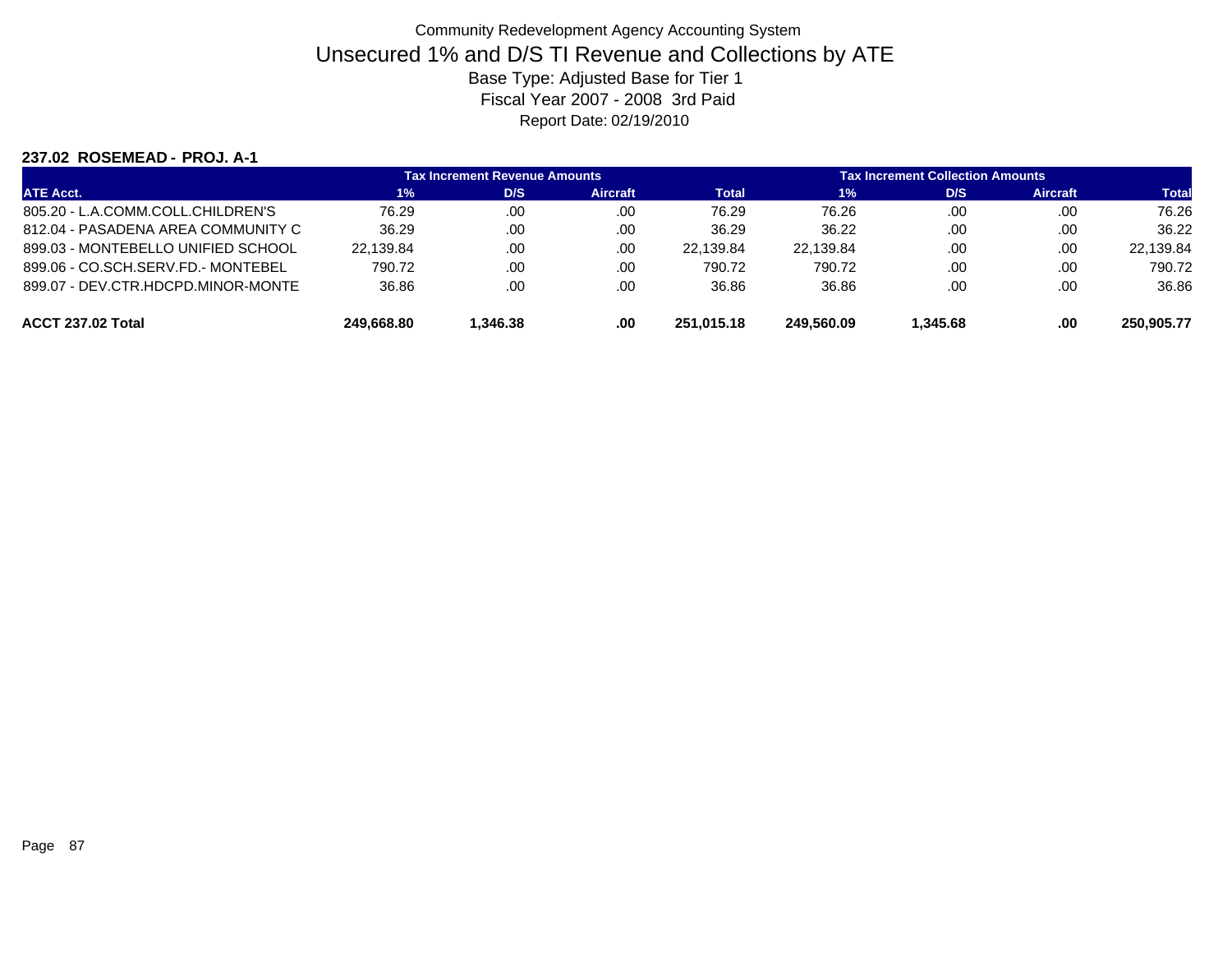#### **240.02 SAN FERNANDO - PROJ. # 1**

|                                    |           | <b>Tax Increment Revenue Amounts</b> | <b>Tax Increment Collection Amounts</b> |              |           |           |                 |              |
|------------------------------------|-----------|--------------------------------------|-----------------------------------------|--------------|-----------|-----------|-----------------|--------------|
| <b>ATE Acct.</b>                   | 1%        | D/S                                  | <b>Aircraft</b>                         | <b>Total</b> | 1%        | D/S       | <b>Aircraft</b> | <b>Total</b> |
| 1.05 - LOS ANGELES COUNTY GENERA   | $-329.15$ | .00                                  | .00                                     | $-329.15$    | $-281.48$ | .00       | .00             | $-281.48$    |
| 1.20 - L.A. COUNTY ACCUM CAP OUT   | $-.07$    | .00                                  | .00                                     | $-.07$       | $-06$     | .00       | .00             | $-06$        |
| 1.53 - DETENTION FACILITIES 1987   | .00       | $-.45$                               | .00.                                    | $-.45$       | .00       | $-37$     | .00             | $-.37$       |
| 3.01 - L A COUNTY LIBRARY          | $-19.18$  | .00.                                 | .00                                     | $-19.18$     | $-16.40$  | .00       | .00             | $-16.40$     |
| 7.31 - L A C FIRE-FFW              | $-4.70$   | .00.                                 | .00                                     | $-4.70$      | $-4.02$   | .00       | .00             | $-4.02$      |
| 30.10 - L.A.CO.FL.CON.DR.IMP.DIST  | $-1.76$   | .00                                  | .00                                     | $-1.76$      | $-1.50$   | .00       | .00             | $-1.50$      |
| 30.60 - LA.CO.FL.CON.STORM DR.D.S  | .00       | .03                                  | .00                                     | .03          | .00       | .03       | .00             | .03          |
| 30.70 - LA CO FLOOD CONTROL MAINT  | $-9.99$   | .00.                                 | .00                                     | $-9.99$      | $-8.54$   | .00       | .00             | $-8.54$      |
| 61.80 - GREATER L A CO VECTOR CON  | $-.31$    | .00.                                 | .00                                     | $-.31$       | $-.27$    | .00       | .00             | $-27$        |
| 240.01 - CITY-S FERNANDO TD #1     | $-140.80$ | .00                                  | .00                                     | $-140.80$    | $-120.41$ | .00       | .00             | $-120.41$    |
| 240.02 - CITY-S FERNANDO RP #1     | .00.      | $-190.78$                            | .00                                     | $-190.78$    | .00       | $-163.15$ | .00             | $-163.15$    |
| 310.36 - CITY OF SAN FERNANDO AREA | .00.      | $-3.19$                              | .00                                     | $-3.19$      | .00       | $-2.73$   | .00             | $-2.73$      |
| 400.00 - EDUCATIONAL REV AUGMENTAT | .00.      | .00.                                 | .00                                     | .00          | .00       | .00       | .00             | .00          |
| 400.01 - EDUCATIONAL AUG FD IMPOUN | .00       | .00.                                 | .00                                     | .00          | .00       | .00       | .00             | .00          |
| 400.15 - COUNTY SCHOOL SERVICES    | $-.93$    | .00.                                 | .00                                     | $-.93$       | $-.79$    | .00       | .00             | $-.79$       |
| 400.21 - CHILDREN'S INSTIL TUITION | $-1.84$   | .00.                                 | .00                                     | $-1.84$      | $-1.57$   | .00       | .00             | $-1.57$      |
| 805.04 - L.A.CITY COMMUNITY COLLEG | $-19.86$  | .00.                                 | .00                                     | $-19.86$     | $-16.98$  | .00       | .00             | $-16.98$     |
| 805.20 - L.A.COMM.COLL.CHILDREN'S  | $-.20$    | .00.                                 | .00                                     | $-.20$       | $-.17$    | .00       | .00             | $-.17$       |
| 887.03 - LOS ANGELES UNIFIED SCHOO | $-146.21$ | $-.05$                               | .00                                     | $-146.26$    | $-125.03$ | $-.05$    | .00             | $-125.08$    |
| 887.06 - CO.SCH.SERV.FD.- LOS ANGE | .00.      | .00.                                 | .00                                     | .00          | .00       | .00       | .00             | .00          |
| 887.07 - DEV. CTR. HDCPD MINOR-L A | $-.82$    | .00.                                 | .00                                     | $-82$        | $-.70$    | .00       | .00             | $-70$        |
| 887.20 - LOS ANGELES CHILDRENS CEN | $-2.39$   | .00.                                 | .00                                     | $-2.39$      | $-2.05$   | .00       | .00             | $-2.05$      |
| ACCT 240.02 Total                  | $-678.21$ | $-194.44$                            | .00                                     | $-872.65$    | $-579.97$ | $-166.27$ | .00             | $-746.24$    |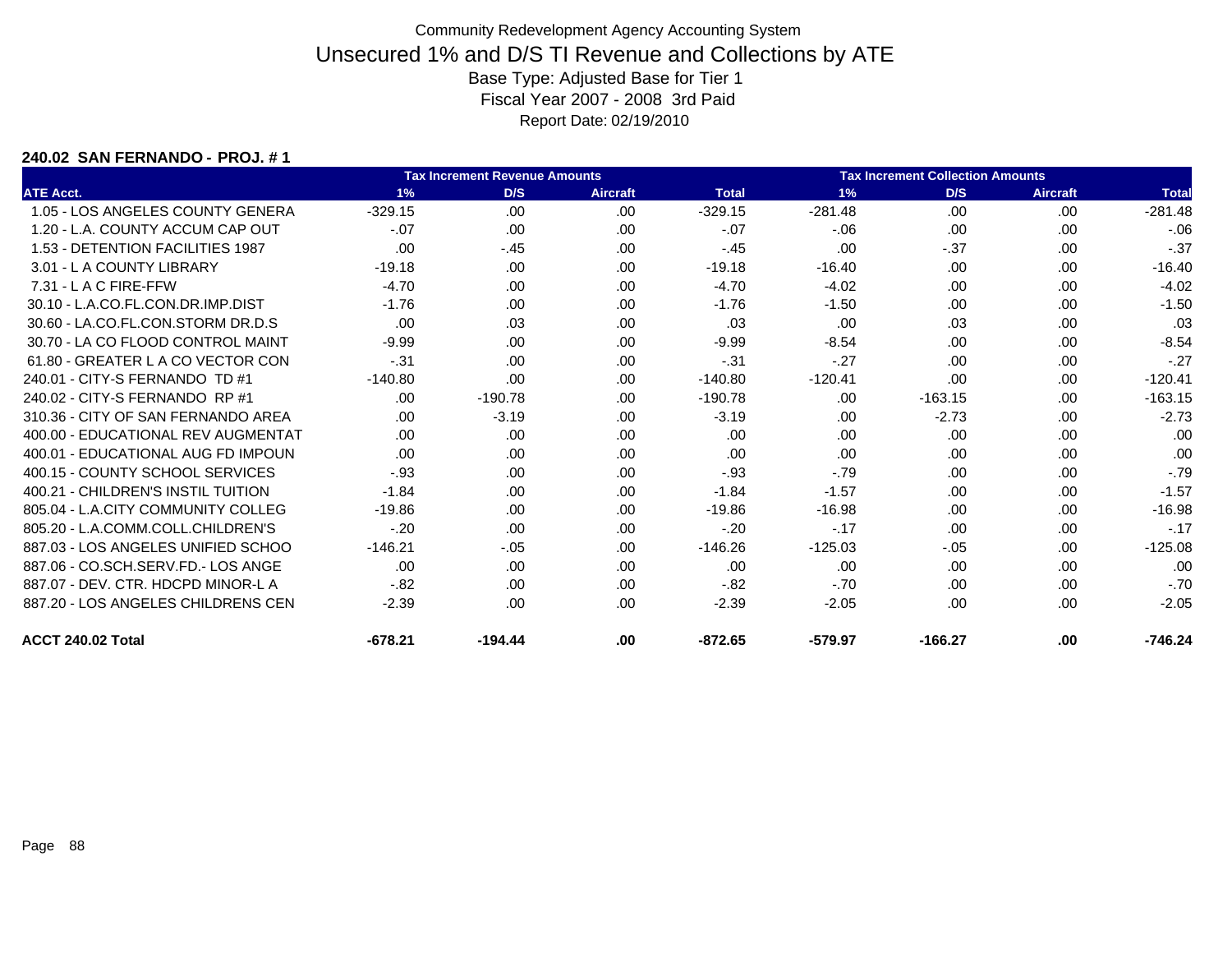#### **240.03 SAN FERNANDO - PROJ. # 2**

|                                    |           | <b>Tax Increment Revenue Amounts</b> |                 | <b>Tax Increment Collection Amounts</b> |           |           |                 |              |
|------------------------------------|-----------|--------------------------------------|-----------------|-----------------------------------------|-----------|-----------|-----------------|--------------|
| <b>ATE Acct.</b>                   | 1%        | D/S                                  | <b>Aircraft</b> | <b>Total</b>                            | 1%        | D/S       | <b>Aircraft</b> | <b>Total</b> |
| 1.05 - LOS ANGELES COUNTY GENERA   | 20,965.93 | .00                                  | .00             | 20,965.93                               | 20,959.10 | .00       | .00             | 20,959.10    |
| 1.20 - L.A. COUNTY ACCUM CAP OUT   | 4.78      | .00.                                 | .00             | 4.78                                    | 4.77      | .00       | .00             | 4.77         |
| 1.53 - DETENTION FACILITIES 1987   | .00       | 28.66                                | .00             | 28.66                                   | .00       | 28.65     | .00             | 28.65        |
| 3.01 - L A COUNTY LIBRARY          | 1,222.30  | .00.                                 | .00             | 1,222.30                                | 1,221.90  | .00       | .00             | 1,221.90     |
| $7.31 - L$ A C FIRE-FFW            | 299.65    | .00                                  | .00             | 299.65                                  | 299.55    | .00       | .00             | 299.55       |
| 30.10 - L.A.CO.FL.CON.DR.IMP.DIST  | 112.47    | .00                                  | .00.            | 112.47                                  | 112.44    | .00       | .00             | 112.44       |
| 30.60 - LA.CO.FL.CON.STORM DR.D.S  | .00       | 1.60                                 | .00             | 1.60                                    | .00       | 1.60      | .00             | 1.60         |
| 30.70 - LA CO FLOOD CONTROL MAINT  | 636.64    | .00.                                 | .00             | 636.64                                  | 636.43    | .00       | .00             | 636.43       |
| 61.80 - GREATER L A CO VECTOR CON  | 20.32     | .00.                                 | .00             | 20.32                                   | 20.32     | .00       | .00             | 20.32        |
| 240.01 - CITY-S FERNANDO TD #1     | 8,971.37  | .00                                  | .00             | 8,971.37                                | 8,968.44  | .00       | .00             | 8,968.44     |
| 240.03 - CITY-S FERNANDO RP #2     | .00.      | 12,155.20                            | .00             | 12,155.20                               | .00       | 12.151.23 | .00             | 12,151.23    |
| 310.36 - CITY OF SAN FERNANDO AREA | .00.      | 203.09                               | .00.            | 203.09                                  | .00       | 203.02    | .00             | 203.02       |
| 400.00 - EDUCATIONAL REV AUGMENTAT | .00.      | .00.                                 | .00             | .00                                     | .00       | .00       | .00             | .00          |
| 400.01 - EDUCATIONAL AUG FD IMPOUN | .00       | .00.                                 | .00             | .00                                     | .00       | .00       | .00             | .00          |
| 400.15 - COUNTY SCHOOL SERVICES    | 59.29     | .00.                                 | .00             | 59.29                                   | 59.27     | .00       | .00             | 59.27        |
| 400.21 - CHILDREN'S INSTIL TUITION | 117.67    | .00.                                 | .00             | 117.67                                  | 117.63    | .00       | .00             | 117.63       |
| 805.04 - L.A.CITY COMMUNITY COLLEG | 1.265.35  | .00.                                 | .00             | 1.265.35                                | 1.264.93  | .00       | .00             | 1,264.93     |
| 805.20 - L.A.COMM.COLL.CHILDREN'S  | 13.08     | .00.                                 | .00             | 13.08                                   | 13.07     | .00       | .00             | 13.07        |
| 887.03 - LOS ANGELES UNIFIED SCHOO | 9,316.05  | 3.41                                 | .00             | 9,319.46                                | 9,313.00  | 3.41      | .00             | 9,316.41     |
| 887.06 - CO.SCH.SERV.FD.- LOS ANGE | .51       | .00                                  | .00             | .51                                     | .51       | .00       | .00             | .51          |
| 887.07 - DEV. CTR. HDCPD MINOR-L A | 52.54     | .00.                                 | .00             | 52.54                                   | 52.52     | .00       | .00.            | 52.52        |
| 887.20 - LOS ANGELES CHILDRENS CEN | 152.86    | .00.                                 | .00             | 152.86                                  | 152.81    | .00       | .00             | 152.81       |
| ACCT 240.03 Total                  | 43,210.81 | 12,391.96                            | .00             | 55,602.77                               | 43,196.69 | 12,387.91 | .00             | 55,584.60    |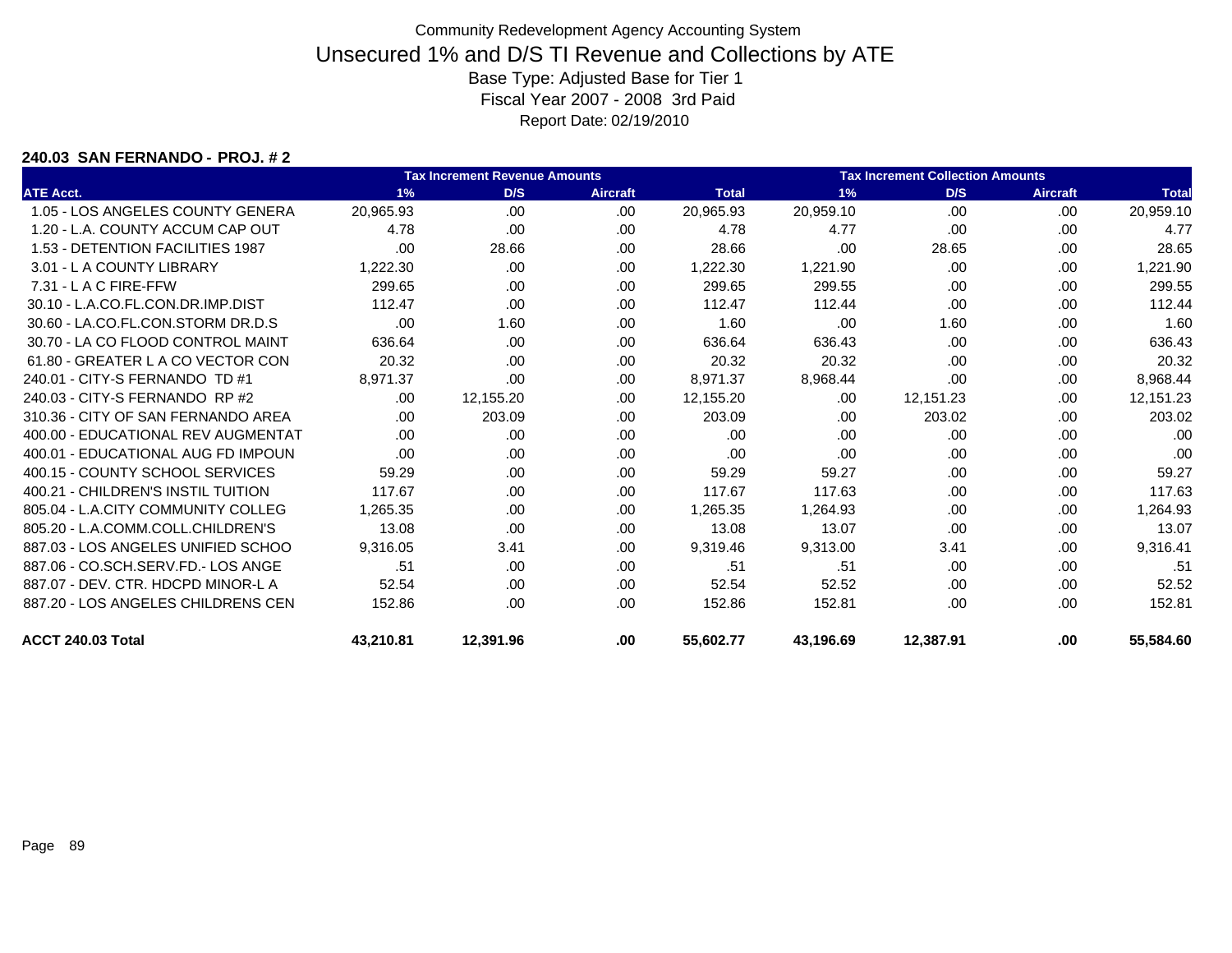#### **240.04 SAN FERNANDO - CIVIC CENTER**

|                                    |              | <b>Tax Increment Revenue Amounts</b> |                 | <b>Tax Increment Collection Amounts</b> |              |              |                 |              |  |
|------------------------------------|--------------|--------------------------------------|-----------------|-----------------------------------------|--------------|--------------|-----------------|--------------|--|
| <b>ATE Acct.</b>                   | 1%           | D/S                                  | <b>Aircraft</b> | <b>Total</b>                            | 1%           | D/S          | <b>Aircraft</b> | <b>Total</b> |  |
| 1.05 - LOS ANGELES COUNTY GENERA   | $-19,059.74$ | .00                                  | .00             | $-19,059.74$                            | $-24,502.05$ | .00          | .00             | $-24,502.05$ |  |
| 1.20 - L.A. COUNTY ACCUM CAP OUT   | $-4.34$      | .00.                                 | .00             | $-4.34$                                 | $-5.58$      | .00          | .00             | $-5.58$      |  |
| 1.53 - DETENTION FACILITIES 1987   | .00          | $-26.04$                             | .00.            | $-26.04$                                | .00          | $-33.49$     | .00             | $-33.49$     |  |
| 3.01 - L A COUNTY LIBRARY          | $-1,111.16$  | .00.                                 | .00             | $-1,111.16$                             | $-1,428.45$  | .00          | .00             | $-1,428.45$  |  |
| 7.31 - L A C FIRE-FFW              | $-272.40$    | .00                                  | .00             | $-272.40$                               | $-350.19$    | .00          | .00             | $-350.19$    |  |
| 30.10 - L.A.CO.FL.CON.DR.IMP.DIST  | $-102.25$    | .00                                  | .00             | $-102.25$                               | $-131.45$    | .00          | .00             | $-131.45$    |  |
| 30.60 - LA.CO.FL.CON.STORM DR.D.S  | .00.         | .22                                  | .00             | .22                                     | .00          | $-.30$       | .00             | $-.30$       |  |
| 30.70 - LA CO FLOOD CONTROL MAINT  | $-578.76$    | .00.                                 | .00             | $-578.76$                               | $-744.02$    | .00          | .00.            | $-744.02$    |  |
| 61.80 - GREATER L A CO VECTOR CON  | $-18.48$     | .00.                                 | .00             | $-18.48$                                | $-23.75$     | .00          | .00             | $-23.75$     |  |
| 240.01 - CITY-S FERNANDO TD #1     | $-8,155.70$  | .00                                  | .00             | $-8,155.70$                             | $-10,484.49$ | .00          | .00.            | $-10,484.49$ |  |
| 240.04 - CITY-S FERNANDO CIV CENT  | .00.         | $-11,050.06$                         | .00             | $-11,050.06$                            | .00.         | $-14,205.30$ | .00             | $-14,205.30$ |  |
| 310.36 - CITY OF SAN FERNANDO AREA | .00.         | $-184.63$                            | .00.            | $-184.63$                               | .00.         | $-237.34$    | .00             | $-237.34$    |  |
| 400.00 - EDUCATIONAL REV AUGMENTAT | .00.         | .00.                                 | .00             | .00                                     | .00          | .00          | .00             | .00          |  |
| 400.01 - EDUCATIONAL AUG FD IMPOUN | .00          | .00.                                 | .00             | .00                                     | .00          | .00          | .00             | .00          |  |
| 400.15 - COUNTY SCHOOL SERVICES    | $-53.90$     | .00                                  | .00             | $-53.90$                                | $-69.29$     | .00          | .00             | $-69.29$     |  |
| 400.21 - CHILDREN'S INSTIL TUITION | $-106.97$    | .00.                                 | .00.            | $-106.97$                               | $-137.52$    | .00          | .00             | $-137.52$    |  |
| 805.04 - L.A.CITY COMMUNITY COLLEG | $-1.150.30$  | .00.                                 | .00.            | $-1,150.30$                             | $-1.478.75$  | .00          | .00             | $-1,478.75$  |  |
| 805.20 - L.A.COMM.COLL.CHILDREN'S  | $-11.89$     | .00.                                 | .00             | $-11.89$                                | $-15.28$     | .00          | .00             | $-15.28$     |  |
| 887.03 - LOS ANGELES UNIFIED SCHOO | $-8,469.04$  | $-3.10$                              | .00             | $-8,472.14$                             | $-10,887.29$ | $-3.99$      | .00             | $-10,891.28$ |  |
| 887.06 - CO.SCH.SERV.FD.- LOS ANGE | $-.47$       | .00                                  | .00             | $-.47$                                  | $-60$        | .00          | .00             | $-60$        |  |
| 887.07 - DEV. CTR. HDCPD MINOR-L A | $-47.76$     | .00.                                 | .00             | $-47.76$                                | $-61.40$     | .00          | .00.            | $-61.40$     |  |
| 887.20 - LOS ANGELES CHILDRENS CEN | $-138.96$    | .00.                                 | .00             | $-138.96$                               | $-178.64$    | .00          | .00             | $-178.64$    |  |
| ACCT 240.04 Total                  | $-39,282.12$ | $-11,263.61$                         | .00.            | $-50,545.73$                            | $-50,498.75$ | $-14,480.42$ | .00             | $-64,979.17$ |  |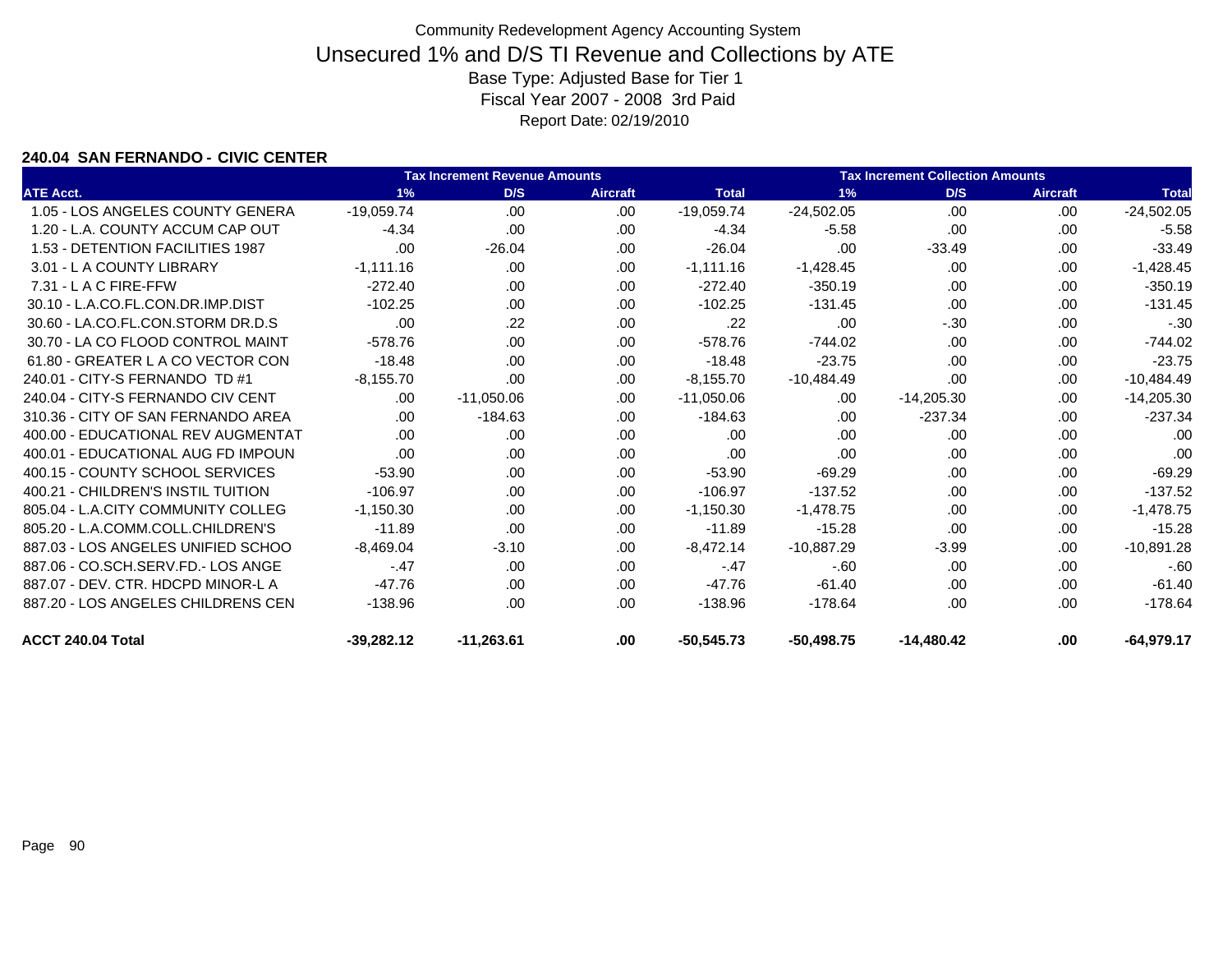### **241.02 SAN DIMAS - CREATIVE GROWTH**

|                                    |           | <b>Tax Increment Revenue Amounts</b> |                 | <b>Tax Increment Collection Amounts</b> |           |       |                 |              |
|------------------------------------|-----------|--------------------------------------|-----------------|-----------------------------------------|-----------|-------|-----------------|--------------|
| <b>ATE Acct.</b>                   | 1%        | D/S                                  | <b>Aircraft</b> | <b>Total</b>                            | 1%        | D/S   | <b>Aircraft</b> | <b>Total</b> |
| 1.05 - LOS ANGELES COUNTY GENERA   | 5,031.48  | .00                                  | .00             | 5,031.48                                | 4,582.66  | .00   | .00             | 4,582.66     |
| 1.20 - L.A. COUNTY ACCUM CAP OUT   | 1.16      | .00.                                 | .00             | 1.16                                    | 1.05      | .00   | .00             | 1.05         |
| 1.53 - DETENTION FACILITIES 1987   | .00       | 7.48                                 | .00             | 7.48                                    | .00       | 6.81  | .00             | 6.81         |
| 3.01 - L A COUNTY LIBRARY          | 292.95    | .00.                                 | .00             | 292.95                                  | 266.83    | .00.  | .00             | 266.83       |
| 7.30 - CONSOL, FIRE PRO.DIST.OF    | 1.761.78  | .00.                                 | .00.            | 1,761.78                                | 1,604.59  | .00.  | .00             | 1,604.59     |
| $7.31 - L$ A C FIRE-FFW            | 68.16     | .00.                                 | .00.            | 68.16                                   | 62.06     | .00.  | .00             | 62.06        |
| 30.10 - L.A.CO.FL.CON.DR.IMP.DIST  | 26.96     | .00                                  | .00.            | 26.96                                   | 24.56     | .00   | .00             | 24.56        |
| 30.60 - LA.CO.FL.CON.STORM DR.D.S  | .00       | .53                                  | .00.            | .53                                     | .00       | .49   | .00             | .49          |
| 30.70 - LA CO FLOOD CONTROL MAINT  | 152.61    | .00.                                 | .00.            | 152.61                                  | 139.00    | .00   | .00             | 139.00       |
| 66.85 - CO SANIT DIST NO 22 OPERA  | 170.52    | .00.                                 | .00             | 170.52                                  | 155.30    | .00   | .00             | 155.30       |
| 241.01 - CITY-SAN DIMAS TD #1      | 1,092.26  | .00                                  | .00.            | 1,092.26                                | 994.82    | .00   | .00             | 994.82       |
| 241.41 - CITY-SAN DIMAS VEHICLE    | $-86.56$  | .00.                                 | .00             | $-86.56$                                | $-84.83$  | .00   | .00             | $-84.83$     |
| 241.42 - CITY-SAN DIMAS VEHICLE    | $-1.36$   | .00                                  | .00.            | $-1.36$                                 | $-1.24$   | .00   | .00             | $-1.24$      |
| 241.61 - CITY-SAN DIMAS LT DIST    | 564.60    | .00.                                 | .00             | 564.60                                  | 526.65    | .00.  | .00             | 526.65       |
| 241.62 - CITY-SAN DIMAS LT DIST    | $-28.12$  | .00.                                 | .00             | $-28.12$                                | $-28.12$  | .00.  | .00             | $-28.12$     |
| 330.10 - THREE VY MWD-1112         | .00       | 52.95                                | .00             | 52.95                                   | .00       | 48.24 | .00             | 48.24        |
| 365.05 - THREE VALLEY MWD ORIG ARE | 57.95     | .00.                                 | .00.            | 57.95                                   | 52.78     | .00.  | .00             | 52.78        |
| 400.00 - EDUCATIONAL REV AUGMENTAT | .00       | .00.                                 | .00             | .00                                     | .00       | .00.  | .00             | .00          |
| 400.01 - EDUCATIONAL AUG FD IMPOUN | .00.      | .00.                                 | .00.            | .00                                     | .00       | .00   | .00             | .00          |
| 400.15 - COUNTY SCHOOL SERVICES    | 14.23     | .00.                                 | .00.            | 14.23                                   | 12.97     | .00   | .00             | 12.97        |
| 400.21 - CHILDREN'S INSTIL TUITION | 28.22     | .00.                                 | .00.            | 28.22                                   | 25.71     | .00   | .00             | 25.71        |
| 809.04 - MT.SAN ANTONIO COMMUNITY  | 304.40    | .00.                                 | .00             | 304.40                                  | 277.24    | .00   | .00             | 277.24       |
| 809.20 - MT SAN ANTONIO CHILDRENS  | 2.95      | .00.                                 | .00             | 2.95                                    | 2.69      | .00   | .00             | 2.69         |
| 830.03 - BONITA UNIFIED SCHOOL DIS | 1,732.94  | .00                                  | .00.            | 1,732.94                                | 1,578.33  | .00   | .00             | 1,578.33     |
| 830.06 - CO.SCH.SERV.FD.- BONITA   | 72.05     | .00.                                 | .00.            | 72.05                                   | 65.62     | .00   | .00             | 65.62        |
| 830.07 - DEV.CTR.HDCPD.MINOR-BONIT | 8.03      | .00.                                 | .00             | 8.03                                    | 7.32      | .00.  | .00             | 7.32         |
| ACCT 241.02 Total                  | 11.267.21 | 60.96                                | .00             | 11.328.17                               | 10,265.99 | 55.54 | .00             | 10,321.53    |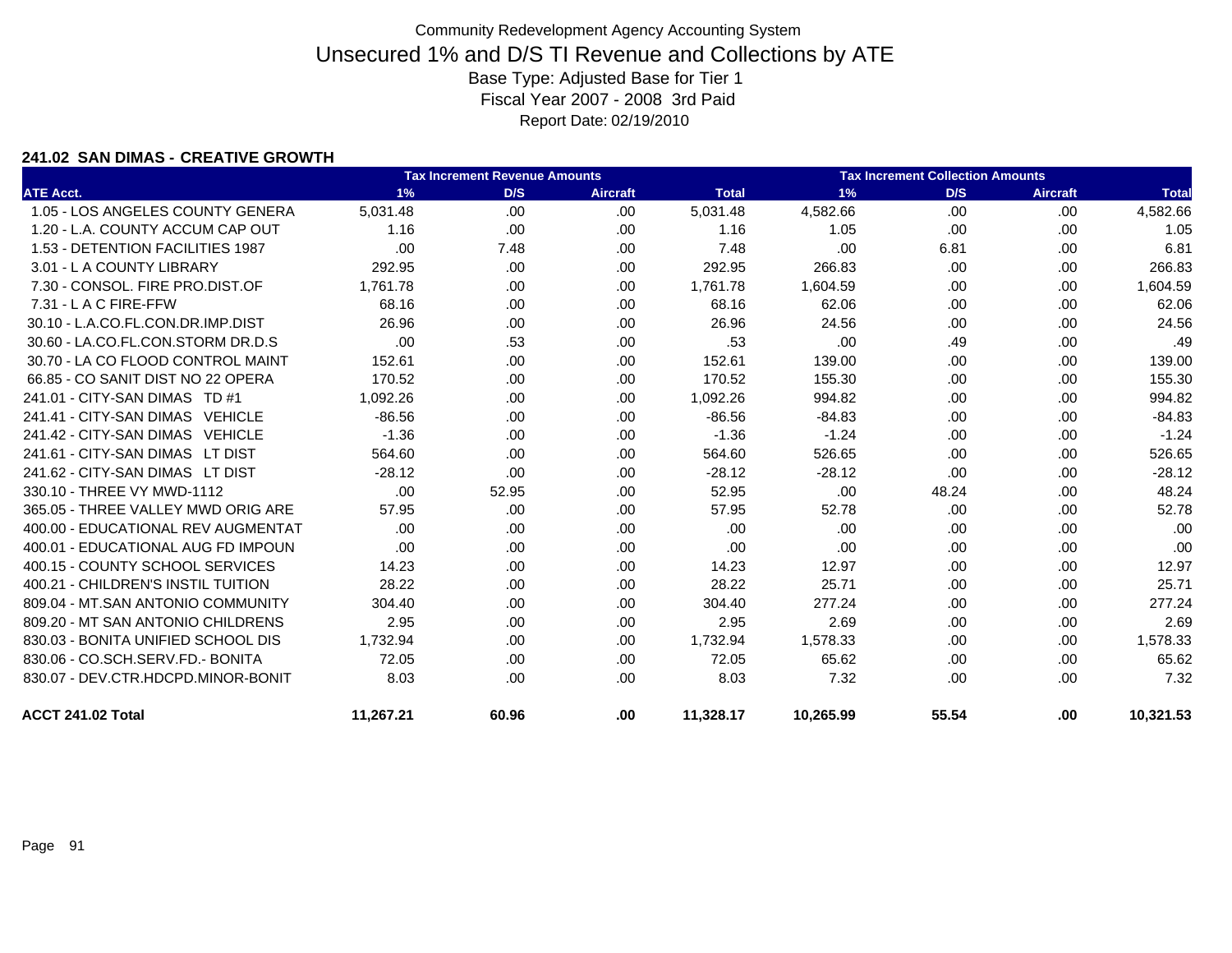### **241.03 SAN DIMAS - CRE. GROWTH 76 ANX**

|                                    | <b>Tax Increment Revenue Amounts</b> |        |                 |              |           | <b>Tax Increment Collection Amounts</b> |                 |              |  |  |  |
|------------------------------------|--------------------------------------|--------|-----------------|--------------|-----------|-----------------------------------------|-----------------|--------------|--|--|--|
| <b>ATE Acct.</b>                   | 1%                                   | D/S    | <b>Aircraft</b> | <b>Total</b> | 1%        | D/S                                     | <b>Aircraft</b> | <b>Total</b> |  |  |  |
| 1.05 - LOS ANGELES COUNTY GENERA   | 28.485.43                            | .00.   | .00             | 28,485.43    | 27,988.00 | .00                                     | .00.            | 27,988.00    |  |  |  |
| 1.20 - L.A. COUNTY ACCUM CAP OUT   | 6.50                                 | .00    | .00.            | 6.50         | 6.38      | .00                                     | .00             | 6.38         |  |  |  |
| 1.53 - DETENTION FACILITIES 1987   | .00                                  | 42.18  | .00             | 42.18        | .00       | 41.45                                   | .00.            | 41.45        |  |  |  |
| 3.01 - L A COUNTY LIBRARY          | 1.658.73                             | .00    | .00             | 1,658.73     | 1,629.76  | .00.                                    | .00             | 1,629.76     |  |  |  |
| 7.30 - CONSOL, FIRE PRO.DIST.OF    | 9,975.52                             | .00    | .00             | 9,975.52     | 9,801.32  | .00.                                    | .00             | 9,801.32     |  |  |  |
| $7.31 - L$ A C FIRE-FFW            | 386.38                               | .00.   | .00             | 386.38       | 379.63    | .00.                                    | .00.            | 379.63       |  |  |  |
| 30.10 - L.A.CO.FL.CON.DR.IMP.DIST  | 152.65                               | .00    | .00             | 152.65       | 149.98    | .00                                     | .00             | 149.98       |  |  |  |
| 30.60 - LA.CO.FL.CON.STORM DR.D.S  | .00                                  | 1.29   | .00             | 1.29         | .00       | 1.28                                    | .00             | 1.28         |  |  |  |
| 30.70 - LA CO FLOOD CONTROL MAINT  | 863.97                               | .00.   | .00             | 863.97       | 848.88    | .00                                     | .00.            | 848.88       |  |  |  |
| 66.85 - CO SANIT DIST NO 22 OPERA  | 965.46                               | .00.   | .00.            | 965.46       | 948.61    | .00.                                    | .00             | 948.61       |  |  |  |
| 241.01 - CITY-SAN DIMAS TD #1      | 6,184.52                             | .00    | .00             | 6,184.52     | 6,076.53  | .00                                     | .00             | 6,076.53     |  |  |  |
| 241.41 - CITY-SAN DIMAS VEHICLE    | $-7.03$                              | .00.   | .00             | $-7.03$      | $-6.88$   | .00.                                    | .00             | $-6.88$      |  |  |  |
| 241.61 - CITY-SAN DIMAS LT DIST    | 2,407.52                             | .00    | .00             | 2,407.52     | 2,365.48  | .00                                     | .00             | 2,365.48     |  |  |  |
| 330.10 - THREE VY MWD-1112         | .00                                  | 299.18 | .00             | 299.18       | .00       | 293.95                                  | .00.            | 293.95       |  |  |  |
| 365.05 - THREE VALLEY MWD ORIG ARE | 328.08                               | .00.   | .00             | 328.08       | 322.35    | .00                                     | .00             | 322.35       |  |  |  |
| 400.00 - EDUCATIONAL REV AUGMENTAT | .00                                  | .00    | .00             | .00          | .00       | .00                                     | .00             | .00          |  |  |  |
| 400.01 - EDUCATIONAL AUG FD IMPOUN | .00                                  | .00    | .00             | .00          | .00       | .00                                     | .00.            | .00          |  |  |  |
| 400.15 - COUNTY SCHOOL SERVICES    | 80.46                                | .00.   | .00             | 80.46        | 79.06     | .00.                                    | .00             | 79.06        |  |  |  |
| 400.21 - CHILDREN'S INSTIL TUITION | 159.68                               | .00    | .00             | 159.68       | 156.89    | .00                                     | .00             | 156.89       |  |  |  |
| 809.04 - MT.SAN ANTONIO COMMUNITY  | 1,723.44                             | .00    | .00             | 1,723.44     | 1,693.34  | .00                                     | .00             | 1,693.34     |  |  |  |
| 809.20 - MT SAN ANTONIO CHILDRENS  | 16.64                                | .00.   | .00             | 16.64        | 16.35     | .00.                                    | .00             | 16.35        |  |  |  |
| 830.03 - BONITA UNIFIED SCHOOL DIS | 9.812.01                             | .00    | .00             | 9,812.01     | 9,640.67  | .00.                                    | .00             | 9,640.67     |  |  |  |
| 830.06 - CO.SCH.SERV.FD.- BONITA   | 407.92                               | .00.   | .00             | 407.92       | 400.80    | .00.                                    | .00             | 400.80       |  |  |  |
| 830.07 - DEV.CTR.HDCPD.MINOR-BONIT | 45.40                                | .00.   | .00             | 45.40        | 44.60     | .00                                     | .00             | 44.60        |  |  |  |
| ACCT 241.03 Total                  | 63,653.28                            | 342.65 | .00             | 63,995.93    | 62,541.75 | 336.68                                  | .00             | 62,878.43    |  |  |  |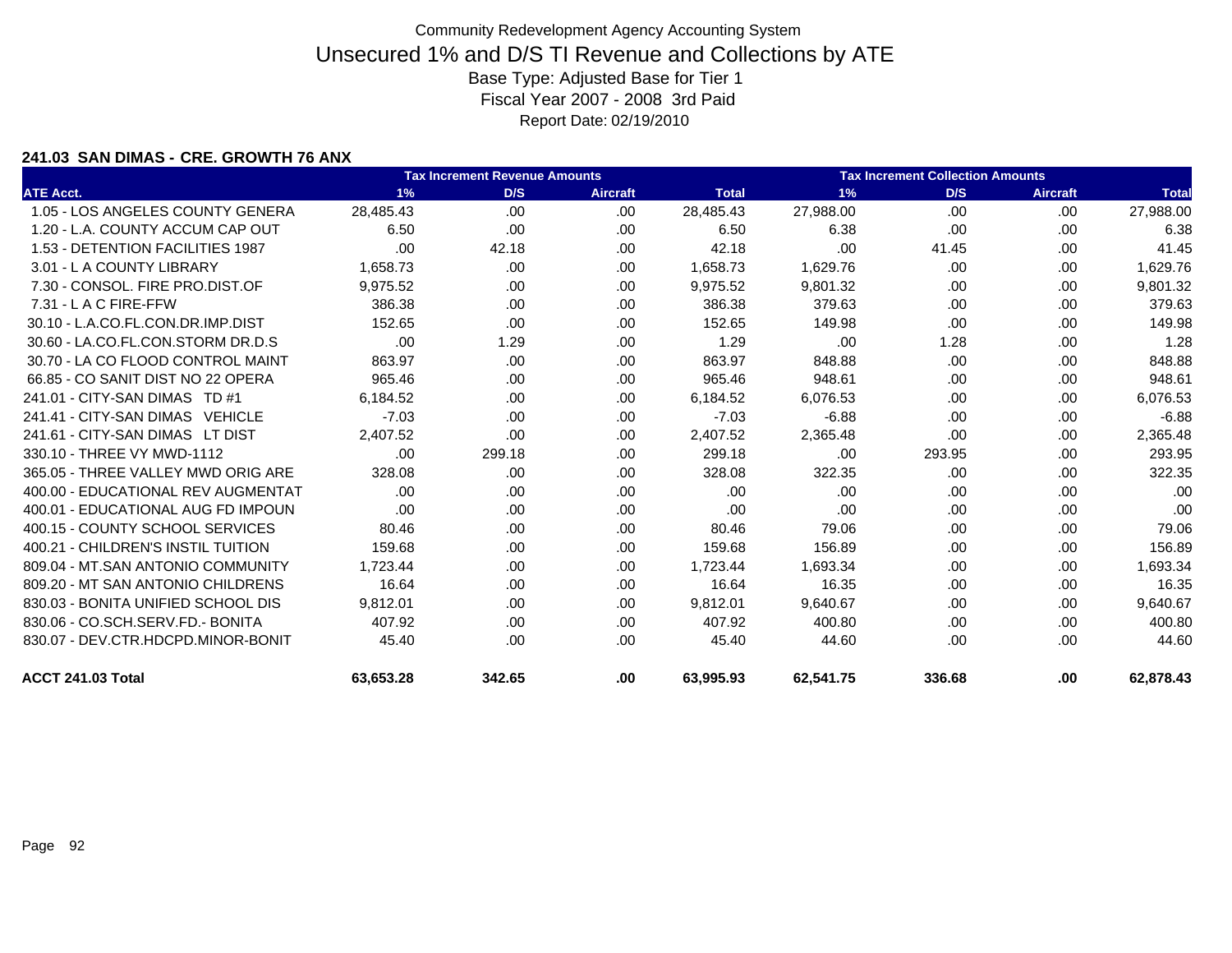### **250.02 SANTA FE SPRINGS - FLOOD RANCH**

|                                    |           | <b>Tax Increment Revenue Amounts</b> |                 |              | <b>Tax Increment Collection Amounts</b> |         |                 |              |
|------------------------------------|-----------|--------------------------------------|-----------------|--------------|-----------------------------------------|---------|-----------------|--------------|
| <b>ATE Acct.</b>                   | 1%        | D/S                                  | <b>Aircraft</b> | <b>Total</b> | 1%                                      | D/S     | <b>Aircraft</b> | <b>Total</b> |
| 1.05 - LOS ANGELES COUNTY GENERA   | $-212.95$ | .00                                  | .00             | $-212.95$    | $-212.95$                               | .00     | .00             | $-212.95$    |
| 1.20 - L.A. COUNTY ACCUM CAP OUT   | $-.04$    | .00                                  | .00             | $-.04$       | $-.04$                                  | .00     | .00             | $-.04$       |
| 1.53 - DETENTION FACILITIES 1987   | .00       | $-.25$                               | .00             | $-.25$       | .00                                     | $-.25$  | .00.            | $-.25$       |
| 7.31 - L A C FIRE-FFW              | $-3.33$   | .00.                                 | .00             | $-3.33$      | $-3.33$                                 | .00     | .00             | $-3.33$      |
| 30.10 - L.A.CO.FL.CON.DR.IMP.DIST  | $-1.14$   | .00.                                 | .00             | $-1.14$      | $-1.14$                                 | .00     | .00             | $-1.14$      |
| 30.60 - LA.CO.FL.CON.STORM DR.D.S  | .00       | $-.02$                               | .00             | $-.02$       | .00                                     | $-.02$  | .00             | $-.02$       |
| 30.70 - LA CO FLOOD CONTROL MAINT  | $-6.46$   | .00.                                 | .00             | $-6.46$      | $-6.46$                                 | .00     | .00             | $-6.46$      |
| 61.80 - GREATER L A CO VECTOR CON  | $-.23$    | .00.                                 | .00             | $-.23$       | $-23$                                   | .00     | .00             | $-.23$       |
| 66.65 - CO SANIT DIST NO 18 OPERA  | $-7.25$   | .00.                                 | .00             | $-7.25$      | $-7.25$                                 | .00     | .00             | $-7.25$      |
| 250.01 - CITY-SANTA FE SP TD #1    | $-28.22$  | .00                                  | .00             | $-28.22$     | $-28.22$                                | .00     | .00             | $-28.22$     |
| 315.05 - CENTRAL BASIN MWD 1114    | .00       | $-1.73$                              | .00             | $-1.73$      | .00                                     | $-1.73$ | .00             | $-1.73$      |
| 350.90 - WTR REPLENISHMENT DIST OF | $-.07$    | .00.                                 | .00             | $-.07$       | $-.07$                                  | .00     | .00             | $-.07$       |
| 400.00 - EDUCATIONAL REV AUGMENTAT | .00       | .00                                  | .00             | .00          | .00                                     | .00     | .00             | .00          |
| 400.01 - EDUCATIONAL AUG FD IMPOUN | .00.      | .00.                                 | .00             | .00          | .00                                     | .00     | .00             | .00          |
| 400.15 - COUNTY SCHOOL SERVICES    | $-60$     | .00.                                 | .00             | $-60$        | $-60$                                   | .00     | .00             | $-60$        |
| 400.21 - CHILDREN'S INSTIL TUITION | $-1.19$   | .00.                                 | .00             | $-1.19$      | $-1.19$                                 | .00     | .00             | $-1.19$      |
| 561.01 - LOS NIETOS SCHOOL DISTRIC | $-35.42$  | .00.                                 | .00             | $-35.42$     | $-35.41$                                | .00     | .00             | $-35.41$     |
| 561.06 - CO.SCH.SERV.FD.- LOS NIET | .00       | .00                                  | .00             | .00          | .00                                     | .00     | .00             | .00          |
| 561.07 - DEV.CTR.HDCPD.MINOR-LOS N | $-.37$    | .00.                                 | .00             | $-.37$       | $-.37$                                  | .00     | .00             | $-.37$       |
| 561.20 - LOS NIETOS CHILDRENS CTR  | $-.51$    | .00.                                 | .00             | $-51$        | $-.51$                                  | .00     | .00.            | $-.51$       |
| 789.02 - WHITTIER UNION HIGH SCHOO | $-43.20$  | .00.                                 | .00             | $-43.20$     | $-43.20$                                | .00     | .00             | $-43.20$     |
| 789.07 - WHITTIER HIGH-ELEM SCHOOL | $-18.43$  | .00.                                 | .00             | $-18.43$     | $-18.43$                                | .00     | .00             | $-18.43$     |
| 789.08 - DEV CTR HDCPD MINOR WHITT | $-.07$    | .00.                                 | .00             | $-.07$       | $-.07$                                  | .00     | .00             | $-.07$       |
| 816.04 - RIO HONDO COMMUNITY COLLE | $-9.26$   | .00.                                 | .00.            | $-9.26$      | $-9.26$                                 | .00     | .00             | $-9.26$      |
| 816.20 - RIO HONDO CHILDRENS CTR F | $-.01$    | .00                                  | .00             | $-.01$       | $-.01$                                  | .00     | .00.            | $-.01$       |
| ACCT 250.02 Total                  | $-368.75$ | $-2.00$                              | .00             | $-370.75$    | $-368.74$                               | $-2.00$ | .00             | $-370.74$    |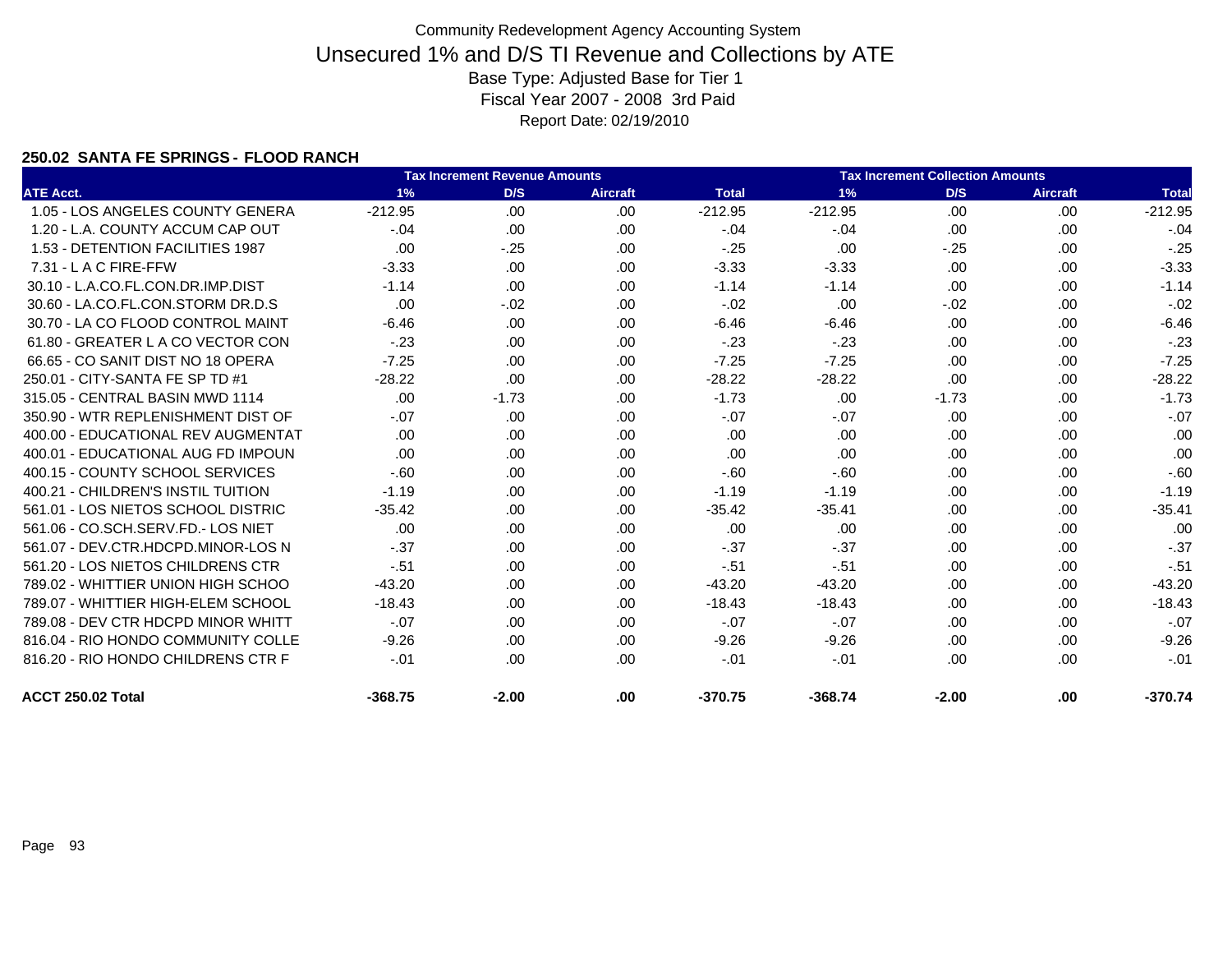### **250.03 SANTA FE SPRINGS - PIO/TELEG**

|                                    |               | <b>Tax Increment Revenue Amounts</b> |                 |               |               | <b>Tax Increment Collection Amounts</b> |                 |                |
|------------------------------------|---------------|--------------------------------------|-----------------|---------------|---------------|-----------------------------------------|-----------------|----------------|
| <b>ATE Acct.</b>                   | 1%            | D/S                                  | <b>Aircraft</b> | <b>Total</b>  | 1%            | D/S                                     | <b>Aircraft</b> | <b>Total</b>   |
| 1.05 - LOS ANGELES COUNTY GENERA   | $-63,149.07$  | .00                                  | .00             | $-63,149.07$  | $-62,490.86$  | .00                                     | .00.            | $-62,490.86$   |
| 1.20 - L.A. COUNTY ACCUM CAP OUT   | $-14.41$      | .00.                                 | .00             | $-14.41$      | $-14.26$      | .00                                     | .00             | $-14.26$       |
| 1.53 - DETENTION FACILITIES 1987   | .00           | $-72.08$                             | .00.            | $-72.08$      | .00           | $-71.33$                                | .00.            | $-71.33$       |
| 7.31 - L A C FIRE-FFW              | $-992.49$     | .00                                  | .00             | $-992.49$     | $-982.15$     | .00                                     | .00             | $-982.15$      |
| 30.10 - L.A.CO.FL.CON.DR.IMP.DIST  | $-339.08$     | .00                                  | .00             | $-339.08$     | $-335.55$     | .00                                     | .00             | $-335.55$      |
| 30.60 - LA.CO.FL.CON.STORM DR.D.S  | .00           | $-1.17$                              | .00             | $-1.17$       | .00           | $-1.16$                                 | .00             | $-1.16$        |
| 30.70 - LA CO FLOOD CONTROL MAINT  | $-1,919.39$   | .00                                  | .00             | $-1,919.39$   | $-1,899.37$   | .00                                     | .00             | $-1,899.37$    |
| 53.40 - LITTLE LAKE CEMETERY DIST  | $-51.97$      | .00                                  | .00             | $-51.97$      | $-50.46$      | .00                                     | .00             | $-50.46$       |
| 61.80 - GREATER L A CO VECTOR CON  | $-69.61$      | .00.                                 | .00.            | $-69.61$      | $-68.87$      | .00                                     | .00             | $-68.87$       |
| 66.65 - CO SANIT DIST NO 18 OPERA  | $-2,153.30$   | .00.                                 | .00             | $-2,153.30$   | $-2,130.85$   | .00                                     | .00             | $-2,130.85$    |
| 250.01 - CITY-SANTA FE SP TD #1    | $-8,375.10$   | .00                                  | .00             | $-8,375.10$   | $-8,287.79$   | .00                                     | .00             | $-8,287.79$    |
| 315.05 - CENTRAL BASIN MWD 1114    | .00           | $-510.99$                            | .00             | $-510.99$     | .00           | $-505.65$                               | .00             | $-505.65$      |
| 350.90 - WTR REPLENISHMENT DIST OF | $-23.65$      | .00.                                 | .00             | $-23.65$      | $-23.41$      | .00                                     | .00.            | $-23.41$       |
| 400.00 - EDUCATIONAL REV AUGMENTAT | .00           | .00                                  | .00             | .00           | .00           | .00                                     | .00             | .00            |
| 400.01 - EDUCATIONAL AUG FD IMPOUN | .00           | .00.                                 | .00             | .00           | .00           | .00                                     | .00.            | .00            |
| 400.15 - COUNTY SCHOOL SERVICES    | $-178.73$     | .00.                                 | .00             | $-178.73$     | $-176.87$     | .00                                     | .00             | $-176.87$      |
| 400.21 - CHILDREN'S INSTIL TUITION | $-354.75$     | .00.                                 | .00.            | $-354.75$     | $-351.04$     | .00                                     | .00.            | $-351.04$      |
| 553.01 - LITTLE LAKE CITY SCHOOL D | $-9.841.32$   | .00.                                 | .00             | $-9,841.32$   | $-9,738.74$   | .00                                     | .00             | $-9,738.74$    |
| 553.06 - CO.SCH.SERV.FD.- LITTLE L | $-0.89$       | .00                                  | .00             | $-89$         | $-88$         | .00                                     | .00             | $-.88$         |
| 553.07 - DEV.CTR.HDCPD.MINOR-LITTL | $-190.75$     | .00.                                 | .00.            | $-190.75$     | $-188.76$     | .00                                     | .00.            | $-188.76$      |
| 789.02 - WHITTIER UNION HIGH SCHOO | $-12,819.24$  | .00                                  | .00             | $-12,819.24$  | $-12,685.62$  | .00                                     | .00             | $-12,685.62$   |
| 789.07 - WHITTIER HIGH-ELEM SCHOOL | $-5,470.88$   | .00.                                 | .00.            | $-5,470.88$   | $-5,413.85$   | .00                                     | .00             | $-5,413.85$    |
| 789.08 - DEV CTR HDCPD MINOR WHITT | $-20.88$      | .00                                  | .00             | $-20.88$      | $-20.66$      | .00                                     | .00             | $-20.66$       |
| 816.04 - RIO HONDO COMMUNITY COLLE | $-2,748.79$   | .00.                                 | .00.            | $-2,748.79$   | $-2,720.14$   | .00                                     | .00.            | $-2,720.14$    |
| 816.20 - RIO HONDO CHILDRENS CTR F | $-4.99$       | .00.                                 | .00.            | $-4.99$       | $-4.93$       | .00                                     | .00.            | $-4.93$        |
| ACCT 250.03 Total                  | $-108,719.29$ | $-584.24$                            | .00             | $-109,303.53$ | $-107,585.06$ | $-578.14$                               | .00             | $-108, 163.20$ |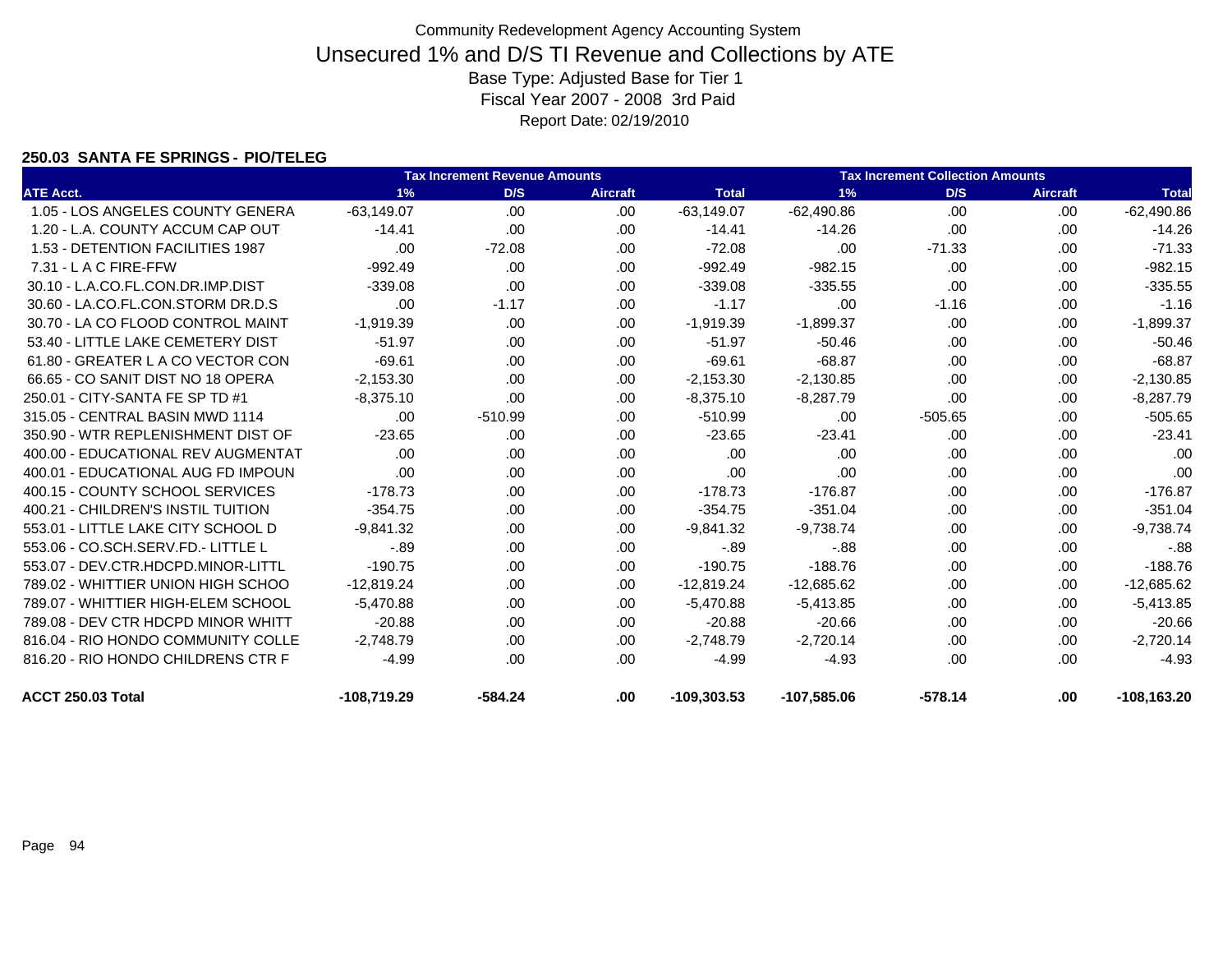#### **250.04 SANTA FE SPRINGS - NORWALK BLVD.**

|                                    |            | <b>Tax Increment Revenue Amounts</b> |                 |              |            | <b>Tax Increment Collection Amounts</b> |                 |              |
|------------------------------------|------------|--------------------------------------|-----------------|--------------|------------|-----------------------------------------|-----------------|--------------|
| <b>ATE Acct.</b>                   | 1%         | D/S                                  | <b>Aircraft</b> | <b>Total</b> | 1%         | D/S                                     | <b>Aircraft</b> | <b>Total</b> |
| 1.05 - LOS ANGELES COUNTY GENERA   | 146,764.66 | .00                                  | .00.            | 146,764.66   | 146,735.18 | .00                                     | .00             | 146,735.18   |
| 1.20 - L.A. COUNTY ACCUM CAP OUT   | 33.46      | .00                                  | .00             | 33.46        | 33.45      | .00                                     | .00             | 33.45        |
| 1.53 - DETENTION FACILITIES 1987   | .00        | 168.65                               | .00             | 168.65       | .00        | 168.62                                  | .00             | 168.62       |
| 7.31 - L A C FIRE-FFW              | 2,299.57   | .00                                  | .00             | 2,299.57     | 2,299.10   | .00                                     | .00             | 2,299.10     |
| 30.10 - L.A.CO.FL.CON.DR.IMP.DIST  | 788.06     | .00                                  | .00             | 788.06       | 787.90     | .00                                     | .00             | 787.90       |
| 30.60 - LA.CO.FL.CON.STORM DR.D.S  | .00        | .87                                  | .00.            | .87          | .00        | 1.01                                    | .00             | 1.01         |
| 30.70 - LA CO FLOOD CONTROL MAINT  | 4,460.51   | .00.                                 | .00             | 4,460.51     | 4,459.63   | .00                                     | .00             | 4,459.63     |
| 53.40 - LITTLE LAKE CEMETERY DIST  | 132.73     | .00                                  | .00.            | 132.73       | 131.65     | .00                                     | .00             | 131.65       |
| 61.80 - GREATER L A CO VECTOR CON  | 161.78     | .00                                  | .00             | 161.78       | 161.72     | .00                                     | .00.            | 161.72       |
| 66.65 - CO SANIT DIST NO 18 OPERA  | 5,004.19   | .00                                  | .00             | 5,004.19     | 5,003.19   | .00                                     | .00             | 5,003.19     |
| 250.01 - CITY-SANTA FE SP TD #1    | 19,463.44  | .00                                  | .00             | 19,463.44    | 19,459.53  | .00                                     | .00             | 19,459.53    |
| 315.05 - CENTRAL BASIN MWD 1114    | .00        | 1,195.51                             | .00             | 1,195.51     | .00        | 1,195.28                                | .00             | 1,195.28     |
| 350.90 - WTR REPLENISHMENT DIST OF | 54.98      | .00                                  | .00.            | 54.98        | 54.96      | .00                                     | .00             | 54.96        |
| 400.00 - EDUCATIONAL REV AUGMENTAT | .00        | .00                                  | .00.            | .00          | .00        | .00                                     | .00             | .00          |
| 400.01 - EDUCATIONAL AUG FD IMPOUN | .00        | .00                                  | .00             | .00          | .00        | .00                                     | .00             | .00          |
| 400.15 - COUNTY SCHOOL SERVICES    | 415.41     | .00                                  | .00             | 415.41       | 415.34     | .00                                     | .00             | 415.34       |
| 400.21 - CHILDREN'S INSTIL TUITION | 824.41     | .00.                                 | .00             | 824.41       | 824.25     | .00                                     | .00             | 824.25       |
| 553.01 - LITTLE LAKE CITY SCHOOL D | 7,951.29   | .00                                  | .00             | 7,951.29     | 7,884.63   | .00                                     | .00             | 7,884.63     |
| 553.06 - CO.SCH.SERV.FD.- LITTLE L | .69        | .00                                  | .00.            | .69          | .69        | .00                                     | .00             | .69          |
| 553.07 - DEV.CTR.HDCPD.MINOR-LITTL | 154.10     | .00                                  | .00             | 154.10       | 152.81     | .00                                     | .00             | 152.81       |
| 561.01 - LOS NIETOS SCHOOL DISTRIC | 11,188.70  | .00                                  | .00.            | 11,188.70    | 11,289.46  | .00                                     | .00             | 11,289.46    |
| 561.06 - CO.SCH.SERV.FD.- LOS NIET | .82        | .00                                  | .00             | .82          | .83        | .00                                     | .00             | .83          |
| 561.07 - DEV.CTR.HDCPD.MINOR-LOS N | 119.60     | .00                                  | .00             | 119.60       | 120.65     | .00                                     | .00             | 120.65       |
| 561.20 - LOS NIETOS CHILDRENS CTR  | 162.85     | .00                                  | .00             | 162.85       | 164.32     | .00                                     | .00             | 164.32       |
| 657.01 - SOUTH WHITTIER SCHOOL DIS | 5.359.13   | .00                                  | .00             | 5,359.13     | 5,320.16   | .00                                     | .00             | 5,320.16     |
| 657.06 - CO.SCH.SERV.FD.- SOUTH WH | .35        | .00                                  | .00.            | .35          | .34        | .00                                     | .00             | .34          |
| 657.20 - SO.WHITTIER CHILDREN, SCE | 70.02      | .00                                  | .00.            | 70.02        | 69.51      | .00                                     | .00             | 69.51        |
| 789.02 - WHITTIER UNION HIGH SCHOO | 29,791.45  | .00                                  | .00             | 29,791.45    | 29,785.46  | .00                                     | .00             | 29,785.46    |
| 789.07 - WHITTIER HIGH-ELEM SCHOOL | 12,714.10  | .00.                                 | .00             | 12,714.10    | 12,711.53  | .00                                     | .00             | 12,711.53    |
| 789.08 - DEV CTR HDCPD MINOR WHITT | 48.53      | .00                                  | .00             | 48.53        | 48.52      | .00                                     | .00             | 48.52        |
| 816.04 - RIO HONDO COMMUNITY COLLE | 6,388.09   | .00                                  | .00.            | 6,388.09     | 6,386.82   | .00                                     | .00             | 6,386.82     |
| 816.20 - RIO HONDO CHILDRENS CTR F | 11.64      | .00                                  | .00.            | 11.64        | 11.63      | .00.                                    | .00             | 11.63        |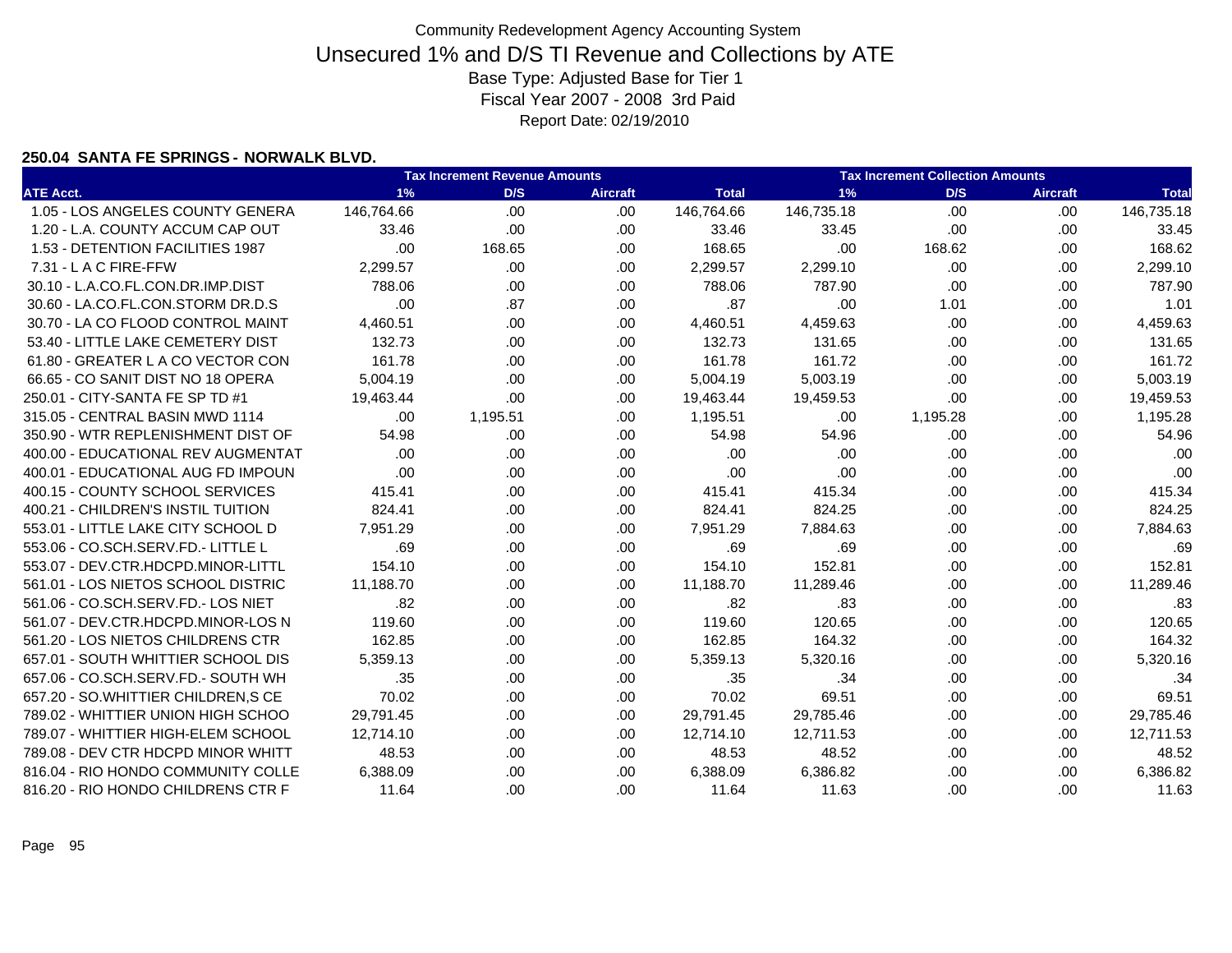### **250.04 SANTA FE SPRINGS - NORWALK BLVD.**

|                   |            | <b>Tax Increment Revenue Amounts</b> |          |              |            | <b>Tax Increment Collection Amounts</b> |                 |              |
|-------------------|------------|--------------------------------------|----------|--------------|------------|-----------------------------------------|-----------------|--------------|
| <b>ATE Acct.</b>  | $1\%$      | <b>D/S</b>                           | Aircraft | <b>Total</b> | 1%         | D/S                                     | <b>Aircraft</b> | <b>Total</b> |
|                   |            |                                      |          |              |            |                                         |                 |              |
| ACCT 250.04 Total | 254,364.56 | .365.03                              | .00      | 255.729.59   | 254.313.26 | 364.91. ا                               | .00             | 255,678.17   |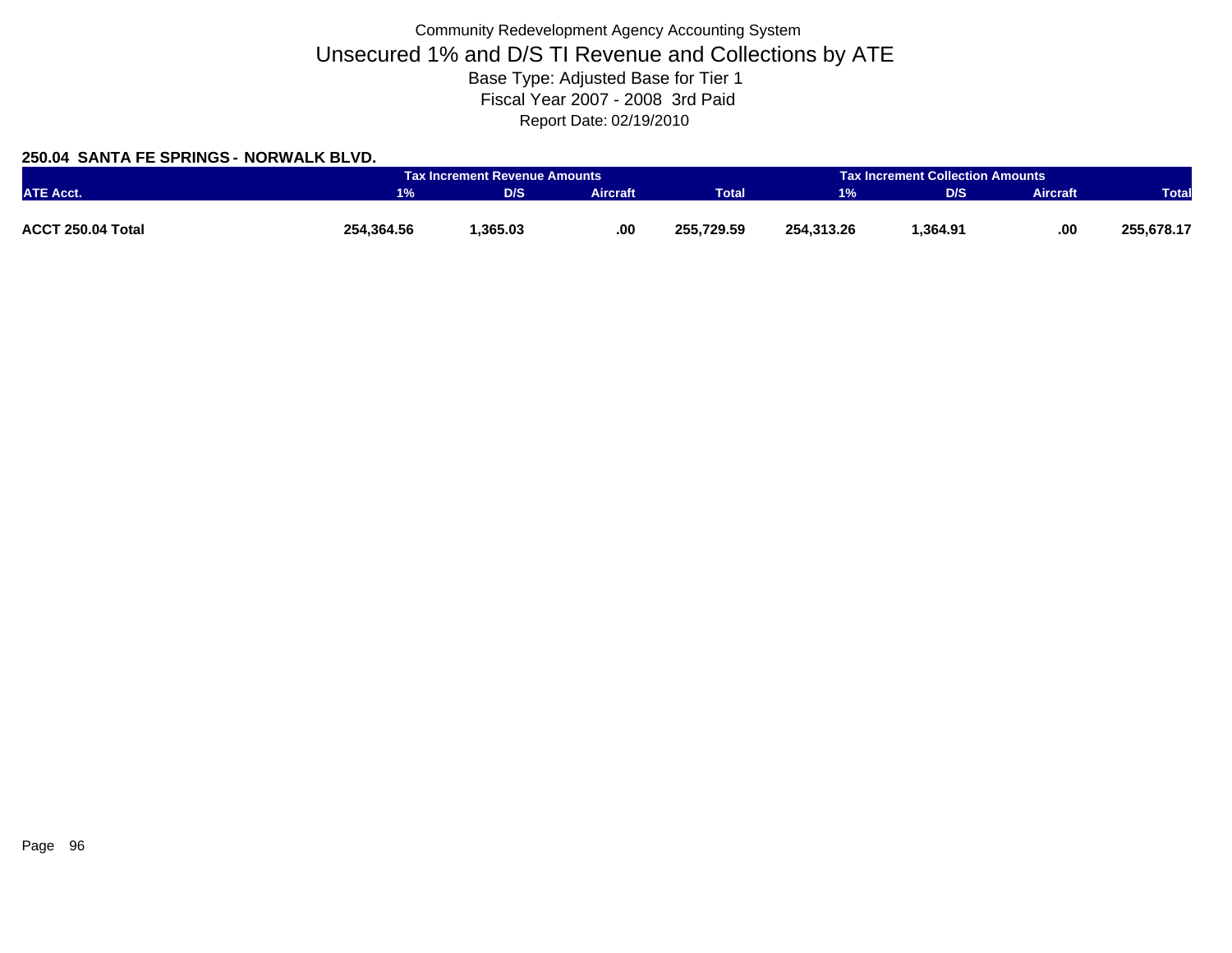#### **250.05 SANTA FE SPRINGS - OIL FIELD**

|                                    |              | <b>Tax Increment Revenue Amounts</b> |                 |              |              | <b>Tax Increment Collection Amounts</b> |                 |              |
|------------------------------------|--------------|--------------------------------------|-----------------|--------------|--------------|-----------------------------------------|-----------------|--------------|
| <b>ATE Acct.</b>                   | 1%           | D/S                                  | <b>Aircraft</b> | <b>Total</b> | 1%           | D/S                                     | <b>Aircraft</b> | <b>Total</b> |
| 1.05 - LOS ANGELES COUNTY GENERA   | 117,412.09   | .00                                  | .00.            | 117,412.09   | 132,432.61   | .00                                     | .00.            | 132,432.61   |
| 1.20 - L.A. COUNTY ACCUM CAP OUT   | 26.71        | .00                                  | .00             | 26.71        | 30.14        | .00                                     | .00             | 30.14        |
| 1.53 - DETENTION FACILITIES 1987   | .00          | 132.27                               | .00             | 132.27       | .00          | 149.80                                  | .00             | 149.80       |
| 7.31 - L A C FIRE-FFW              | 1,856.41     | .00                                  | .00             | 1,856.41     | 2,090.10     | .00                                     | .00             | 2,090.10     |
| 30.10 - L.A.CO.FL.CON.DR.IMP.DIST  | 630.48       | .00                                  | .00             | 630.48       | 711.12       | .00                                     | .00.            | 711.12       |
| 30.60 - LA.CO.FL.CON.STORM DR.D.S  | .00          | 1.05                                 | .00.            | 1.05         | .00          | 1.81                                    | .00             | 1.81         |
| 30.70 - LA CO FLOOD CONTROL MAINT  | 3,568.83     | .00                                  | .00             | 3,568.83     | 4,025.30     | .00                                     | .00             | 4,025.30     |
| 53.40 - LITTLE LAKE CEMETERY DIST  | 242.43       | .00                                  | .00             | 242.43       | 231.53       | .00                                     | .00             | 231.53       |
| 61.80 - GREATER L A CO VECTOR CON  | 129.43       | .00                                  | .00             | 129.43       | 146.00       | .00                                     | .00.            | 146.00       |
| 66.65 - CO SANIT DIST NO 18 OPERA  | 4,003.99     | .00                                  | .00             | 4,003.99     | 4,516.09     | .00                                     | .00             | 4,516.09     |
| 250.01 - CITY-SANTA FE SP TD #1    | 15.572.79    | .00                                  | .00.            | 15,572.79    | 17,564.56    | .00                                     | .00             | 17,564.56    |
| 315.05 - CENTRAL BASIN MWD 1114    | .00          | 937.69                               | .00.            | 937.69       | .00          | 1,061.88                                | .00             | 1,061.88     |
| 350.90 - WTR REPLENISHMENT DIST OF | 44.02        | .00                                  | .00.            | 44.02        | 49.65        | .00                                     | .00             | 49.65        |
| 400.00 - EDUCATIONAL REV AUGMENTAT | .00          | .00                                  | .00             | .00          | .00          | .00                                     | .00             | .00          |
| 400.01 - EDUCATIONAL AUG FD IMPOUN | .00          | .00.                                 | .00             | .00          | .00          | .00                                     | .00             | .00          |
| 400.15 - COUNTY SCHOOL SERVICES    | 332.42       | .00                                  | .00             | 332.42       | 374.94       | .00                                     | .00             | 374.94       |
| 400.21 - CHILDREN'S INSTIL TUITION | 659.60       | .00                                  | .00.            | 659.60       | 743.97       | .00                                     | .00             | 743.97       |
| 553.01 - LITTLE LAKE CITY SCHOOL D | 18.853.85    | .00                                  | .00             | 18,853.85    | 18,160.52    | .00                                     | .00.            | 18,160.52    |
| 553.06 - CO.SCH.SERV.FD.- LITTLE L | 1.72         | .00                                  | .00             | 1.72         | 1.66         | .00                                     | .00.            | 1.66         |
| 553.07 - DEV.CTR.HDCPD.MINOR-LITTL | 365.43       | .00                                  | .00.            | 365.43       | 351.99       | .00                                     | .00             | 351.99       |
| 561.01 - LOS NIETOS SCHOOL DISTRIC | 22,511.23    | .00                                  | .00             | 22,511.23    | 22,708.90    | .00                                     | .00             | 22,708.90    |
| 561.06 - CO.SCH.SERV.FD.- LOS NIET | 1.61         | .00                                  | .00.            | 1.61         | 1.63         | .00                                     | .00             | 1.63         |
| 561.07 - DEV.CTR.HDCPD.MINOR-LOS N | 240.54       | .00                                  | .00             | 240.54       | 242.65       | .00                                     | .00.            | 242.65       |
| 561.20 - LOS NIETOS CHILDRENS CTR  | 327.61       | .00                                  | .00             | 327.61       | 330.49       | .00                                     | .00.            | 330.49       |
| 657.01 - SOUTH WHITTIER SCHOOL DIS | $-26.100.03$ | .00                                  | .00             | $-26,100.03$ | $-22,663.39$ | .00                                     | .00.            | $-22,663.39$ |
| 657.06 - CO.SCH.SERV.FD.- SOUTH WH | $-1.77$      | .00                                  | .00             | $-1.77$      | $-1.54$      | .00                                     | .00.            | $-1.54$      |
| 657.20 - SO.WHITTIER CHILDREN, SCE | $-341.06$    | .00                                  | .00.            | $-341.06$    | $-296.14$    | .00                                     | .00             | $-296.14$    |
| 789.02 - WHITTIER UNION HIGH SCHOO | 23,836.29    | .00                                  | .00             | 23,836.29    | 26,884.99    | .00                                     | .00             | 26,884.99    |
| 789.07 - WHITTIER HIGH-ELEM SCHOOL | 10,172.64    | .00.                                 | .00             | 10,172.64    | 11,473.75    | .00                                     | .00             | 11,473.75    |
| 789.08 - DEV CTR HDCPD MINOR WHITT | 38.84        | .00                                  | .00             | 38.84        | 43.82        | .00                                     | .00             | 43.82        |
| 816.04 - RIO HONDO COMMUNITY COLLE | 5,111.17     | .00                                  | .00             | 5,111.17     | 5,764.89     | .00                                     | .00             | 5,764.89     |
| 816.20 - RIO HONDO CHILDRENS CTR F | 9.28         | .00                                  | .00             | 9.28         | 10.48        | .00                                     | .00             | 10.48        |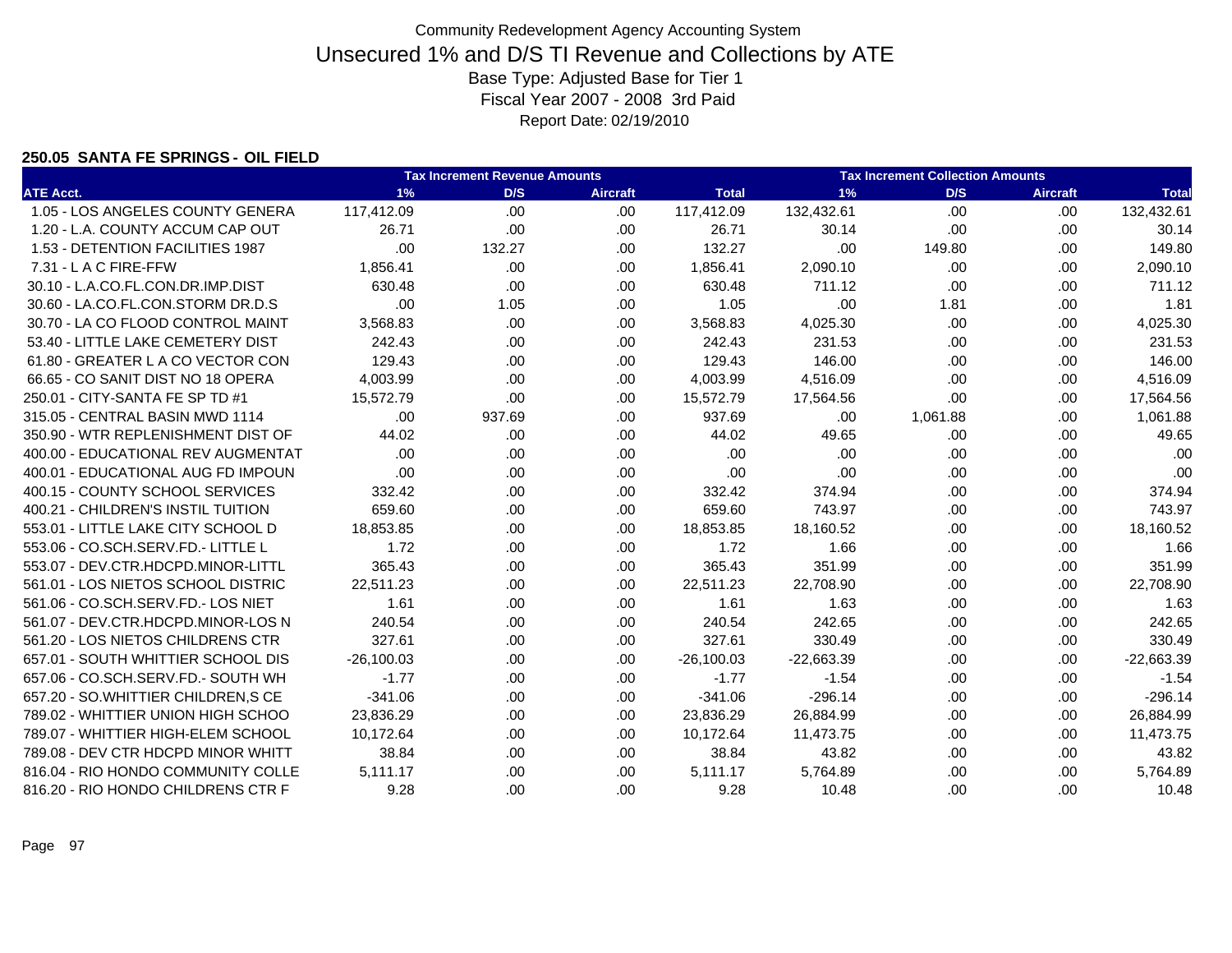### **250.05 SANTA FE SPRINGS - OIL FIELD**

|                   |            | Tax Increment Revenue Amounts |                 |              |            | <b>Tax Increment Collection Amounts</b> |                 |              |  |
|-------------------|------------|-------------------------------|-----------------|--------------|------------|-----------------------------------------|-----------------|--------------|--|
| <b>ATE Acct.</b>  |            | D/S                           | <b>Aircraft</b> | <b>Total</b> | $1\%$      | D/S                                     | <b>Aircraft</b> | <b>Total</b> |  |
|                   |            |                               |                 |              |            |                                         |                 |              |  |
| ACCT 250.05 Total | 199,506.55 | 1,071.01                      | .00.            | 200,577.56   | 225.930.71 | 213.49.                                 | .00             | 227,144.20   |  |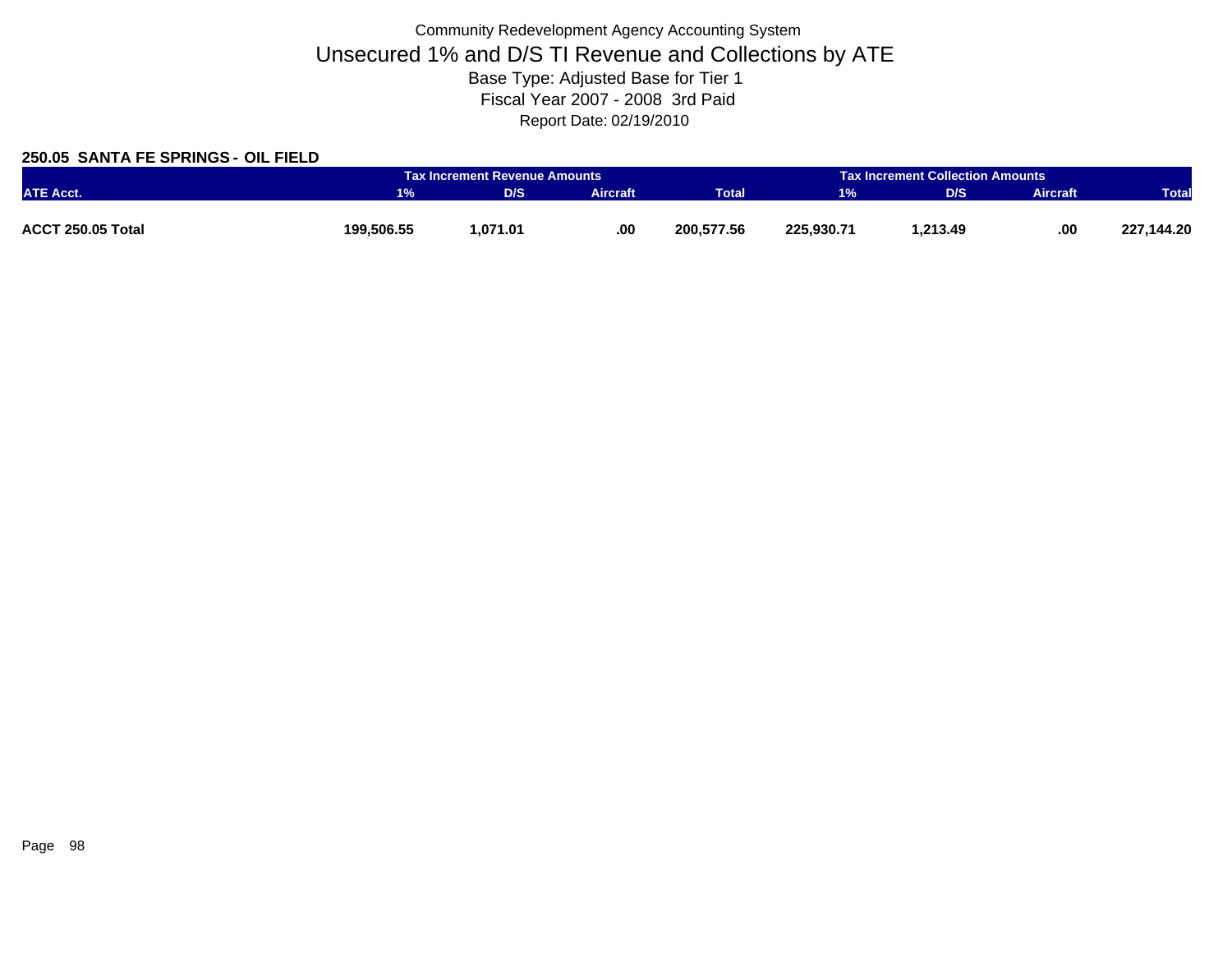### **252.02 SANTA MONICA - DOWNTOWN**

|                                    |              | <b>Tax Increment Revenue Amounts</b> |                 |              |              | <b>Tax Increment Collection Amounts</b> |                 |              |
|------------------------------------|--------------|--------------------------------------|-----------------|--------------|--------------|-----------------------------------------|-----------------|--------------|
| <b>ATE Acct.</b>                   | 1%           | D/S                                  | <b>Aircraft</b> | <b>Total</b> | 1%           | D/S                                     | <b>Aircraft</b> | <b>Total</b> |
| 1.05 - LOS ANGELES COUNTY GENERA   | $-30,058.65$ | .00                                  | .00             | $-30,058.65$ | $-30,309.39$ | .00                                     | .00             | $-30,309.39$ |
| 1.20 - L.A. COUNTY ACCUM CAP OUT   | $-6.92$      | .00                                  | .00             | $-6.92$      | $-6.98$      | .00                                     | .00             | $-6.98$      |
| 1.53 - DETENTION FACILITIES 1987   | .00          | $-34.57$                             | .00.            | $-34.57$     | .00          | $-34.85$                                | .00             | $-34.85$     |
| $7.31 - L$ A C FIRE-FFW            | $-470.76$    | .00                                  | .00             | $-470.76$    | $-474.69$    | .00.                                    | .00             | $-474.69$    |
| 30.10 - L.A.CO.FL.CON.DR.IMP.DIST  | $-161.47$    | .00                                  | .00             | $-161.47$    | $-162.82$    | .00.                                    | .00             | $-162.82$    |
| 30.60 - LA.CO.FL.CON.STORM DR.D.S  | .00          | $-1.64$                              | .00             | $-1.64$      | .00          | $-1.66$                                 | .00.            | $-1.66$      |
| 30.70 - LA CO FLOOD CONTROL MAINT  | $-913.48$    | .00                                  | .00             | $-913.48$    | $-921.10$    | .00.                                    | .00.            | $-921.10$    |
| 61.10 - L A CO WEST VECTOR CONTRO  | $-22.49$     | .00                                  | .00             | $-22.49$     | $-22.68$     | .00                                     | .00             | $-22.68$     |
| 252.01 - CITY-SANTA MONIC TD #1    | $-8,951.02$  | .00                                  | .00             | $-8,951.02$  | $-9,025.70$  | .00                                     | .00.            | $-9,025.70$  |
| 252.02 - CITY-SANTA MONIC DOWNTOW! | .00          | $-553.53$                            | .00.            | $-553.53$    | .00          | $-558.15$                               | .00             | $-558.15$    |
| 310.45 - CITY OF SANTA MONICA AREA | .00          | $-245.09$                            | .00.            | $-245.09$    | .00          | $-247.13$                               | .00.            | $-247.13$    |
| 400.00 - EDUCATIONAL REV AUGMENTAT | .00          | .00                                  | .00             | .00          | .00.         | .00                                     | .00             | .00          |
| 400.01 - EDUCATIONAL AUG FD IMPOUN | .00          | .00                                  | .00             | .00          | .00          | .00                                     | .00             | .00          |
| 400.15 - COUNTY SCHOOL SERVICES    | $-85.15$     | .00                                  | .00             | $-85.15$     | $-85.86$     | .00.                                    | .00             | $-85.86$     |
| 400.21 - CHILDREN'S INSTIL TUITION | $-168.92$    | .00                                  | .00             | $-168.92$    | $-170.32$    | .00.                                    | .00             | $-170.32$    |
| 810.04 - SANTA MONICA COMMUNITY CO | $-2,219.49$  | .00                                  | .00             | $-2,219.49$  | $-2,238.01$  | .00.                                    | .00             | $-2,238.01$  |
| 931.03 - SANTA MONIC-MALIBU UNIF S | $-8,979.41$  | .00                                  | .00             | $-8,979.41$  | $-9,054.32$  | .00.                                    | .00             | $-9,054.32$  |
| 931.06 - CO. SCH. SERV. FD.-SNTA M | $-23.53$     | .00                                  | .00             | $-23.53$     | $-23.73$     | .00.                                    | .00             | $-23.73$     |
| 931.07 - DEV.CTR.HDCPD. MINOR-SNTA | $-31.32$     | .00                                  | .00.            | $-31.32$     | $-31.58$     | .00.                                    | .00             | $-31.58$     |
| 931.20 - SNTA MON-MLBU=CHILDRENS C | $-53.30$     | .00                                  | .00             | $-53.30$     | $-53.75$     | .00.                                    | .00.            | $-53.75$     |
| ACCT 252.02 Total                  | $-52,145.91$ | $-834.83$                            | .00             | $-52,980.74$ | $-52,580.93$ | $-841.79$                               | .00             | $-53,422.72$ |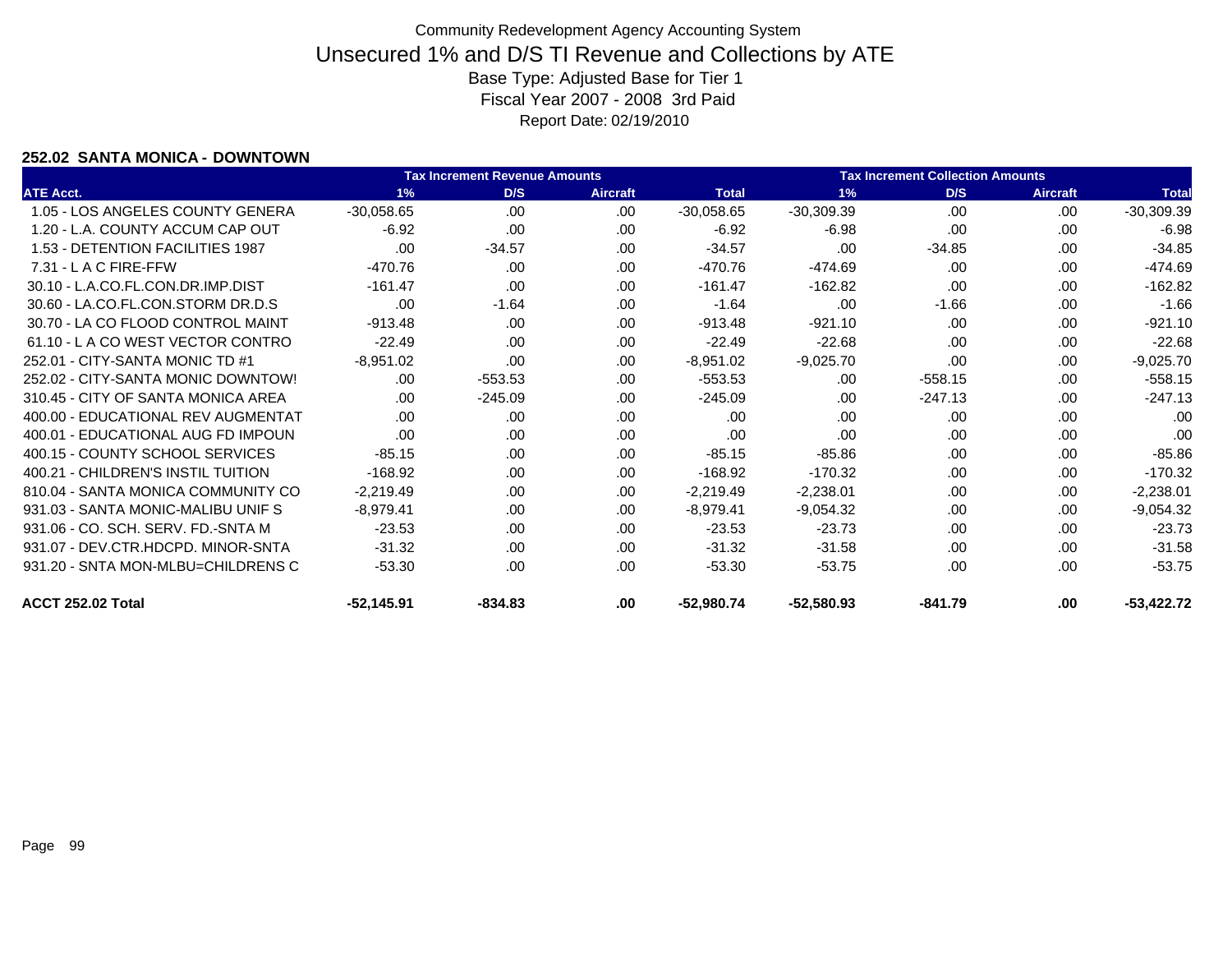#### **256.02 SIERRA MADRE - S.M. BLVD.**

|                                     |          | <b>Tax Increment Revenue Amounts</b> |                 |              |             | <b>Tax Increment Collection Amounts</b> |                 |              |
|-------------------------------------|----------|--------------------------------------|-----------------|--------------|-------------|-----------------------------------------|-----------------|--------------|
| <b>ATE Acct.</b>                    | 1%       | D/S                                  | <b>Aircraft</b> | <b>Total</b> | 1%          | D/S                                     | <b>Aircraft</b> | <b>Total</b> |
| 1.05 - LOS ANGELES COUNTY GENERA    | 1.183.21 | .00                                  | .00             | 1,183.21     | $-723.18$   | .00                                     | .00.            | $-723.18$    |
| 1.20 - L.A. COUNTY ACCUM CAP OUT    | .26      | .00                                  | .00             | .26          | $-.17$      | .00                                     | .00.            | $-.17$       |
| 1.53 - DETENTION FACILITIES 1987    | .00      | 1.82                                 | .00.            | 1.82         | .00         | $-1.10$                                 | .00.            | $-1.10$      |
| $7.31 - L$ A C FIRE-FFW             | 15.63    | .00                                  | .00             | 15.63        | $-9.64$     | .00                                     | .00.            | $-9.64$      |
| 30.10 - L.A.CO.FL.CON.DR.IMP.DIST   | 6.33     | .00                                  | .00             | 6.33         | $-3.88$     | .00                                     | .00.            | $-3.88$      |
| 30.60 - LA.CO.FL.CON.STORM DR.D.S   | .00      | .05                                  | .00             | .05          | .00         | $-16$                                   | .00.            | $-.16$       |
| 30.70 - LA CO FLOOD CONTROL MAINT   | 35.87    | .00                                  | .00.            | 35.87        | $-21.93$    | .00                                     | .00             | $-21.93$     |
| 66.50 - CO SANIT DIST NO 15 OPERA   | 43.55    | .00                                  | .00             | 43.55        | $-26.63$    | .00                                     | .00             | $-26.63$     |
| 256.01 - CITY-SIERRA MADR TD #1     | 748.42   | .00                                  | .00             | 748.42       | $-457.55$   | .00                                     | .00             | $-457.55$    |
| 256.53 - CITY-SIERRA MADR LT MAIN   | 24.85    | .00                                  | .00             | 24.85        | 24.52       | .00                                     | .00             | 24.52        |
| 256.54 - CITY-SIERRA MADR LT MAIN   | $-2.55$  | 643.75                               | .00.            | 641.20       | $-20.34$    | .00.                                    | .00.            | $-20.34$     |
| 367.05 - SAN GABRIEL VAL MUN WATER  | 78.82    | .00                                  | .00             | 78.82        | $-48.19$    | .00                                     | .00.            | $-48.19$     |
| 367.07 - SAN GAB VAL MWD STATE WAT  | .00      | 54.82                                | .00             | 54.82        | .00.        | $-33.15$                                | .00.            | $-33.15$     |
| 400.00 - EDUCATIONAL REV AUGMENTAT  | .00      | .00                                  | .00             | .00          | .00         | .00                                     | .00             | .00          |
| 400.01 - EDUCATIONAL AUG FD IMPOUN  | .00      | .00                                  | .00             | .00          | .00         | .00                                     | .00.            | .00          |
| 400.15 - COUNTY SCHOOL SERVICES     | 3.34     | .00                                  | .00             | 3.34         | $-2.05$     | .00                                     | .00             | $-2.05$      |
| 400.21 - CHILDREN'S INSTIL TUITION  | 6.63     | .00                                  | .00             | 6.63         | $-4.05$     | .00                                     | .00             | $-4.05$      |
| 812.04 - PASADENA AREA COMMUNITY C  | 85.12    | .00                                  | .00             | 85.12        | $-52.05$    | .00                                     | .00.            | $-52.05$     |
| 909.03 - PASADENA UNIFIED SCHOOL D  | 506.01   | .00                                  | .00             | 506.01       | $-309.36$   | .00                                     | .00             | $-309.36$    |
| 909.06 - CO.SCH.SERV.FD.- PASADENA  | .85      | .00                                  | .00             | .85          | $-53$       | .00                                     | .00.            | $-53$        |
| 909.07 - DEV.CTR.HDCPD.MINOR-PASAD  | 3.75     | .00                                  | .00.            | 3.75         | $-2.31$     | .00                                     | .00.            | $-2.31$      |
| 909.20 - PASADENA CHILDREN, S CENTE | .90      | .00                                  | .00             | .90          | $-56$       | .00                                     | .00             | $-56$        |
| <b>ACCT 256.02 Total</b>            | 2,740.99 | 700.44                               | .00             | 3,441.43     | $-1,657.90$ | $-34.41$                                | .00.            | $-1,692.31$  |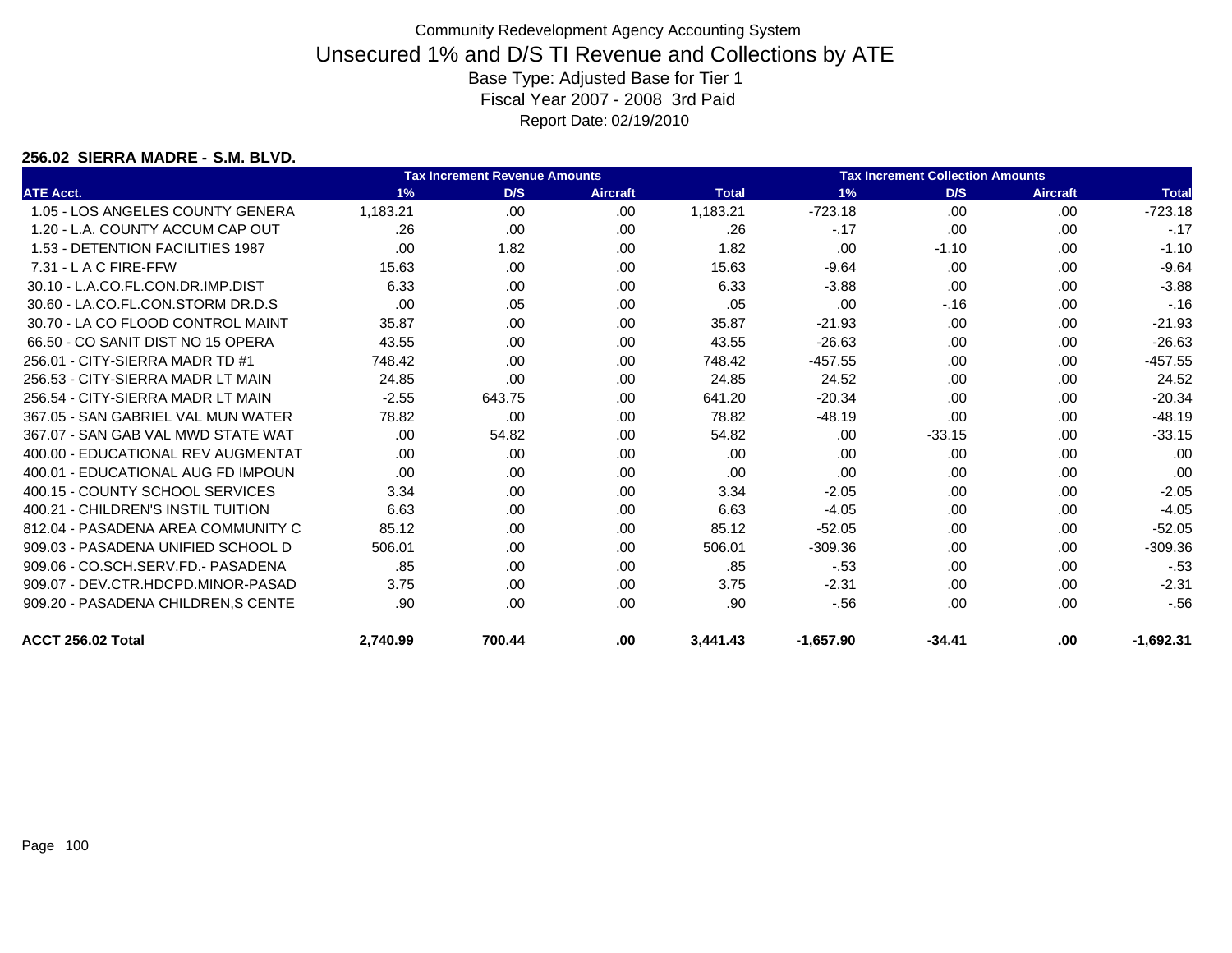#### **260.02 SIGNAL HILL - PROJ. # 1**

|                                    |            | <b>Tax Increment Revenue Amounts</b> |                 |              |            |        | <b>Tax Increment Collection Amounts</b> |              |
|------------------------------------|------------|--------------------------------------|-----------------|--------------|------------|--------|-----------------------------------------|--------------|
| <b>ATE Acct.</b>                   | 1%         | D/S                                  | <b>Aircraft</b> | <b>Total</b> | 1%         | D/S    | <b>Aircraft</b>                         | <b>Total</b> |
| 1.05 - LOS ANGELES COUNTY GENERA   | 90.871.23  | .00                                  | .00             | 90.871.23    | 76,824.15  | .00    | .00                                     | 76,824.15    |
| 1.20 - L.A. COUNTY ACCUM CAP OUT   | 23.07      | .00                                  | .00.            | 23.07        | 19.45      | .00    | .00                                     | 19.45        |
| 1.53 - DETENTION FACILITIES 1987   | .00        | 128.27                               | .00             | 128.27       | .00        | 108.43 | .00.                                    | 108.43       |
| 7.30 - CONSOL, FIRE PRO.DIST.OF    | 36,046.70  | .00.                                 | .00             | 36,046.70    | 30,472.30  | .00    | .00                                     | 30,472.30    |
| $7.31 - L$ A C FIRE-FFW            | 1.546.71   | .00                                  | .00.            | 1.546.71     | 1,307.69   | .00    | .00                                     | 1,307.69     |
| 30.10 - L.A.CO.FL.CON.DR.IMP.DIST  | 550.89     | .00                                  | .00.            | 550.89       | 465.59     | .00    | .00                                     | 465.59       |
| 30.60 - LA.CO.FL.CON.STORM DR.D.S  | .00        | 5.70                                 | .00             | 5.70         | .00        | 4.71   | .00.                                    | 4.71         |
| 30.70 - LA CO FLOOD CONTROL MAINT  | 3,120.81   | .00                                  | .00.            | 3,120.81     | 2,638.03   | .00    | .00                                     | 2,638.03     |
| 61.80 - GREATER L A CO VECTOR CON  | 112.54     | .00                                  | .00             | 112.54       | 95.03      | .00    | .00                                     | 95.03        |
| 66.15 - CO SANITATION DIST NO 3 O  | $-363.61$  | .00                                  | .00             | $-363.61$    | $-363.61$  | .00    | .00.                                    | $-363.61$    |
| 67.20 - CO SANIT DIST NO 29 OPERA  | 2,178.53   | .00                                  | .00.            | 2,178.53     | 1,876.95   | .00    | .00                                     | 1,876.95     |
| 260.01 - CITY-SIGNAL HILL TD #1    | 13.111.40  | .00                                  | .00.            | 13,111.40    | 11,082.68  | .00    | .00.                                    | 11,082.68    |
| 315.05 - CENTRAL BASIN MWD 1114    | .00        | 909.36                               | .00             | 909.36       | .00        | 768.65 | .00                                     | 768.65       |
| 350.90 - WTR REPLENISHMENT DIST OF | 38.31      | .00.                                 | .00.            | 38.31        | 32.35      | .00    | .00                                     | 32.35        |
| 350.91 - WTR REPLENISHMENT DIST OF | .00        | .00                                  | .00             | .00          | .00        | .00    | .00                                     | .00          |
| 400.00 - EDUCATIONAL REV AUGMENTAT | .00        | .00                                  | .00             | .00          | .00        | .00    | .00                                     | .00          |
| 400.01 - EDUCATIONAL AUG FD IMPOUN | .00        | .00                                  | .00             | .00          | .00        | .00    | .00                                     | .00          |
| 400.15 - COUNTY SCHOOL SERVICES    | 290.71     | .00                                  | .00.            | 290.71       | 245.75     | .00    | .00                                     | 245.75       |
| 400.21 - CHILDREN'S INSTIL TUITION | 576.43     | .00                                  | .00             | 576.43       | 487.20     | .00    | .00                                     | 487.20       |
| 807.04 - LONG BEACH COMMUNITY COLL | 5.627.16   | .00                                  | .00             | 5,627.16     | 4.757.04   | .00    | .00                                     | 4,757.04     |
| 807.20 - CHILDREC'S CTR FUND LG BC | 66.99      | .00                                  | .00.            | 66.99        | 56.65      | .00    | .00                                     | 56.65        |
| 883.03 - LONG BEACH UNIFIED SCHOOL | 37,347.42  | .00                                  | .00.            | 37,347.42    | 31,572.16  | .00    | .00.                                    | 31,572.16    |
| 883.06 - CO.SCH.SERV.FD.- LONG BEA | 1,357.83   | .00                                  | .00.            | 1,357.83     | 1,147.77   | .00    | .00                                     | 1,147.77     |
| 883.07 - DEV CTR HDCPD MINORS LONG | 195.61     | .00                                  | .00.            | 195.61       | 165.31     | .00    | .00                                     | 165.31       |
| 883.20 - LONG BEACH CHILDREN'S CEN | 782.26     | .00                                  | .00.            | 782.26       | 661.32     | .00    | .00                                     | 661.32       |
| ACCT 260.02 Total                  | 193,480.99 | 1,043.33                             | .00             | 194,524.32   | 163,543.81 | 881.79 | .00                                     | 164,425.60   |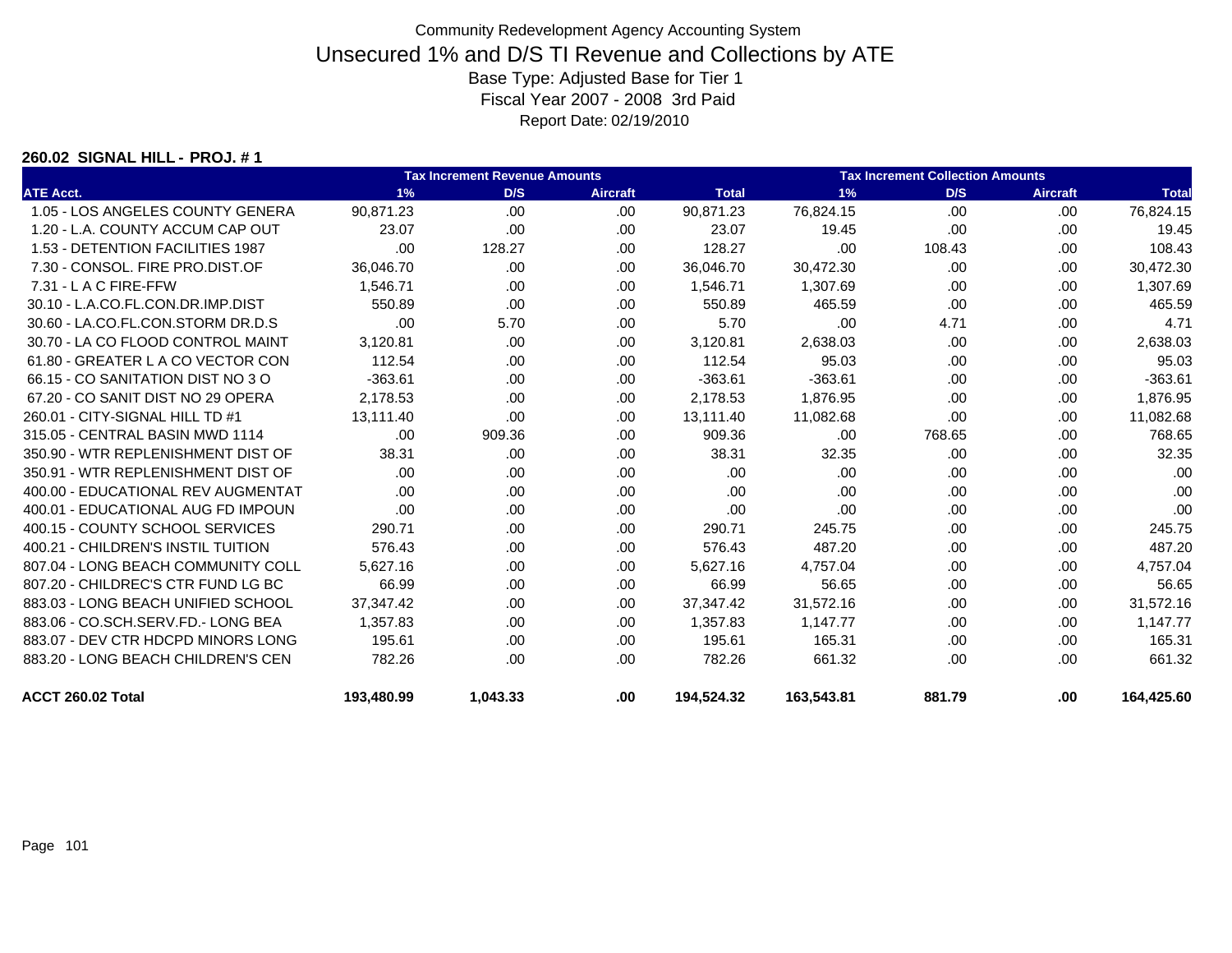### **270.02 TEMPLE CITY - ROSEMEAD BLVD.**

|                                    |          | <b>Tax Increment Revenue Amounts</b> |                 |              |          | <b>Tax Increment Collection Amounts</b> |                 |              |
|------------------------------------|----------|--------------------------------------|-----------------|--------------|----------|-----------------------------------------|-----------------|--------------|
| <b>ATE Acct.</b>                   | 1%       | D/S                                  | <b>Aircraft</b> | <b>Total</b> | 1%       | D/S                                     | <b>Aircraft</b> | <b>Total</b> |
| 1.05 - LOS ANGELES COUNTY GENERA   | 2,967.18 | .00                                  | .00             | 2,967.18     | 2,993.65 | .00                                     | .00             | 2,993.65     |
| 1.20 - L.A. COUNTY ACCUM CAP OUT   | .77      | .00                                  | .00.            | .77          | .77      | .00                                     | .00             | .77          |
| 1.53 - DETENTION FACILITIES 1987   | .00      | 4.73                                 | .00.            | 4.73         | .00      | 4.77                                    | .00             | 4.77         |
| 3.01 - L A COUNTY LIBRARY          | 200.53   | .00                                  | .00.            | 200.53       | 202.33   | .00                                     | .00             | 202.33       |
| 7.30 - CONSOL, FIRE PRO.DIST.OF    | 1,206.13 | .00                                  | .00.            | 1,206.13     | 1,216.88 | .00                                     | .00             | 1,216.88     |
| $7.31 - L$ A C FIRE-FFW            | 49.04    | .00.                                 | .00.            | 49.04        | 49.47    | .00                                     | .00             | 49.47        |
| 30.10 - L.A.CO.FL.CON.DR.IMP.DIST  | 18.44    | .00                                  | .00.            | 18.44        | 18.61    | .00                                     | .00             | 18.61        |
| 30.60 - LA.CO.FL.CON.STORM DR.D.S  | .00      | .29                                  | .00             | .29          | .00      | .29                                     | .00             | .29          |
| 30.70 - LA CO FLOOD CONTROL MAINT  | 104.45   | .00                                  | .00.            | 104.45       | 105.38   | .00                                     | .00             | 105.38       |
| 66.50 - CO SANIT DIST NO 15 OPERA  | 126.80   | .00                                  | .00.            | 126.80       | 127.94   | .00                                     | .00             | 127.94       |
| 270.01 - CITY-TEMPLE CITY TD #1    | 474.91   | .00                                  | .00             | 474.91       | 479.14   | .00                                     | .00             | 479.14       |
| 270.60 - CITY-TEMPLE CITY MUN LT D | 22.47    | .00                                  | .00.            | 22.47        | 22.67    | .00                                     | .00             | 22.67        |
| 270.61 - CITY-TEMPLE CITY MUN LT D | 184.46   | .00                                  | .00             | 184.46       | 186.10   | .00                                     | .00             | 186.10       |
| 337.05 - ORIG AREA UP S G VY MWD 1 | .00      | 33.50                                | .00             | 33.50        | .00      | 33.80                                   | .00.            | 33.80        |
| 368.05 - UPPER SAN GAB, VY, MUN, W | 5.81     | .00                                  | .00.            | 5.81         | 5.86     | .00                                     | .00             | 5.86         |
| 400.00 - EDUCATIONAL REV AUGMENTAT | .00      | .00                                  | .00.            | .00          | .00      | .00                                     | .00             | .00          |
| 400.01 - EDUCATIONAL AUG FD IMPOUN | .00      | .00                                  | .00.            | .00          | .00      | .00                                     | .00             | .00          |
| 400.15 - COUNTY SCHOOL SERVICES    | 9.71     | .00                                  | .00.            | 9.71         | 9.80     | .00                                     | .00.            | 9.80         |
| 400.21 - CHILDREN'S INSTIL TUITION | 19.30    | .00                                  | .00.            | 19.30        | 19.47    | .00                                     | .00             | 19.47        |
| 805.04 - L.A.CITY COMMUNITY COLLEG | 172.09   | .00                                  | .00             | 172.09       | 170.64   | .00                                     | .00.            | 170.64       |
| 805.20 - L.A.COMM.COLL.CHILDREN'S  | 1.77     | .00                                  | .00             | 1.77         | 1.75     | .00                                     | .00             | 1.75         |
| 812.04 - PASADENA AREA COMMUNITY C | 35.88    | .00                                  | .00             | 35.88        | 39.22    | .00                                     | .00             | 39.22        |
| 920.03 - SAN GABRIEL UNIFIED SCHOO | 1.267.10 | .00                                  | .00             | 1.267.10     | 1,256.40 | .00                                     | .00             | 1,256.40     |
| 947.03 - TEMPLE CITY UNIFIED SCHOO | 198.21   | .00                                  | .00             | 198.21       | 216.65   | .00                                     | .00             | 216.65       |
| 947.06 - CO.SCH.SERV.FD.- TEMPLE C | 10.54    | .00                                  | .00             | 10.54        | 11.52    | .00                                     | .00             | 11.52        |
| 947.07 - DEV.CTR.HDCPD.MINOR-TEMPL | 52.75    | .00                                  | .00             | 52.75        | 57.65    | .00                                     | .00.            | 57.65        |
| ACCT 270.02 Total                  | 7,128.34 | 38.52                                | .00.            | 7,166.86     | 7,191.90 | 38.86                                   | .00             | 7,230.76     |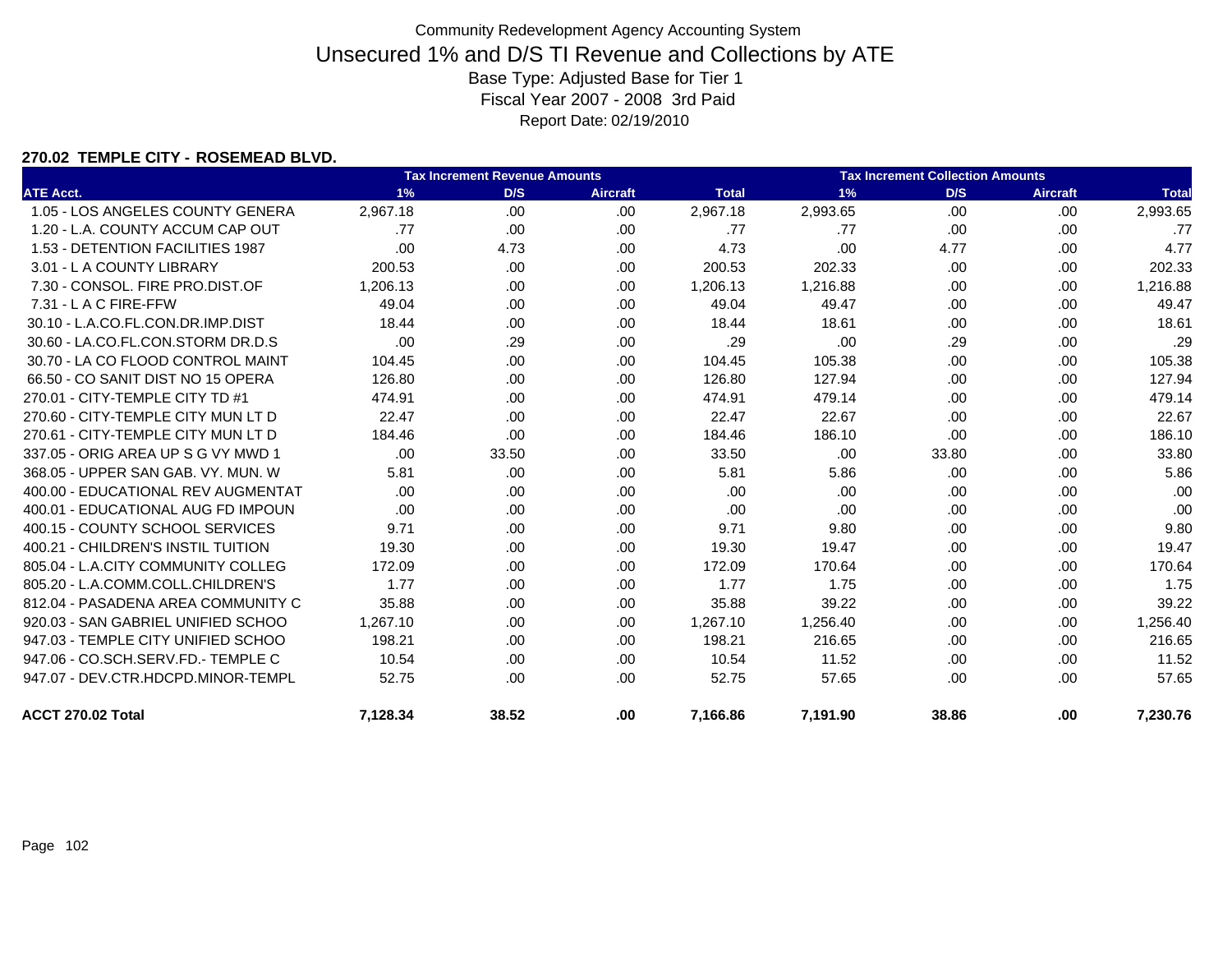#### **280.03 WEST COVINA - CBD**

|                                    | <b>Tax Increment Revenue Amounts</b> |        |                 |              | <b>Tax Increment Collection Amounts</b> |        |                 |              |
|------------------------------------|--------------------------------------|--------|-----------------|--------------|-----------------------------------------|--------|-----------------|--------------|
| <b>ATE Acct.</b>                   | 1%                                   | D/S    | <b>Aircraft</b> | <b>Total</b> | 1%                                      | D/S    | <b>Aircraft</b> | <b>Total</b> |
| 1.05 - LOS ANGELES COUNTY GENERA   | 61,182.26                            | .00    | .00             | 61,182.26    | 54,766.12                               | .00    | .00             | 54,766.12    |
| 1.20 - L.A. COUNTY ACCUM CAP OUT   | 13.95                                | .00.   | .00             | 13.95        | 12.48                                   | .00    | .00             | 12.48        |
| 1.53 - DETENTION FACILITIES 1987   | .00                                  | 79.15  | .00             | 79.15        | .00                                     | 70.86  | .00.            | 70.86        |
| 3.01 - L A COUNTY LIBRARY          | 3.566.82                             | .00.   | .00             | 3,566.82     | 3,192.77                                | .00    | .00             | 3.192.77     |
| $7.31 - L$ A C FIRE-FFW            | 902.59                               | .00.   | .00             | 902.59       | 807.94                                  | .00    | .00             | 807.94       |
| 30.10 - L.A.CO.FL.CON.DR.IMP.DIST  | 328.22                               | .00    | .00             | 328.22       | 293.80                                  | .00    | .00             | 293.80       |
| 30.60 - LA.CO.FL.CON.STORM DR.D.S  | .00                                  | 2.73   | .00             | 2.73         | .00                                     | 2.23   | .00             | 2.23         |
| 30.70 - LA CO FLOOD CONTROL MAINT  | 1,857.80                             | .00.   | .00.            | 1,857.80     | 1,662.97                                | .00    | .00             | 1,662.97     |
| 66.85 - CO SANIT DIST NO 22 OPERA  | 2,076.07                             | .00.   | .00             | 2,076.07     | 1,858.36                                | .00    | .00             | 1,858.36     |
| 280.01 - CITY-WEST COVINA TD #1    | 21.487.84                            | .00.   | .00             | 21,487.84    | 19,234.41                               | .00    | .00             | 19,234.41    |
| 280.80 - CITY-WEST COVINA SEWER MA | 374.14                               | .00.   | .00.            | 374.14       | 334.90                                  | .00    | .00             | 334.90       |
| 337.25 - W.COV-UPP SAN GAB VY MWD- | .00                                  | 561.13 | .00.            | 561.13       | .00                                     | 502.28 | .00.            | 502.28       |
| 368.10 - UPP.SAN.GAB.VY.MUN.W.-W.C | 97.00                                | .00.   | .00             | 97.00        | 86.83                                   | .00    | .00             | 86.83        |
| 400.00 - EDUCATIONAL REV AUGMENTAT | .00                                  | .00    | .00             | .00          | .00                                     | .00    | .00             | .00          |
| 400.01 - EDUCATIONAL AUG FD IMPOUN | .00                                  | .00.   | .00             | .00          | .00                                     | .00    | .00             | .00          |
| 400.15 - COUNTY SCHOOL SERVICES    | 173.02                               | .00.   | .00.            | 173.02       | 154.87                                  | .00    | .00             | 154.87       |
| 400.21 - CHILDREN'S INSTIL TUITION | 343.38                               | .00.   | .00             | 343.38       | 307.37                                  | .00    | .00             | 307.37       |
| 809.04 - MT.SAN ANTONIO COMMUNITY  | 3,705.99                             | .00    | .00             | 3,705.99     | 3,317.35                                | .00    | .00             | 3,317.35     |
| 809.20 - MT SAN ANTONIO CHILDRENS  | 35.77                                | .00.   | .00             | 35.77        | 32.01                                   | .00    | .00.            | 32.01        |
| 985.03 - WEST COVINA UNIF. SCHOOL  | 22,202.87                            | .00.   | .00             | 22,202.87    | 19,874.46                               | .00    | .00             | 19,874.46    |
| 985.06 - CO.SCH.SERV.FD.- WEST COV | 937.59                               | .00.   | .00             | 937.59       | 839.27                                  | .00    | .00             | 839.27       |
| 985.07 - DEV.CTR.HDCPD.MINOR-WEST  | 104.15                               | .00.   | .00             | 104.15       | 93.23                                   | .00    | .00             | 93.23        |
| ACCT 280.03 Total                  | 119,389.46                           | 643.01 | .00             | 120,032.47   | 106,869.14                              | 575.37 | .00             | 107,444.51   |